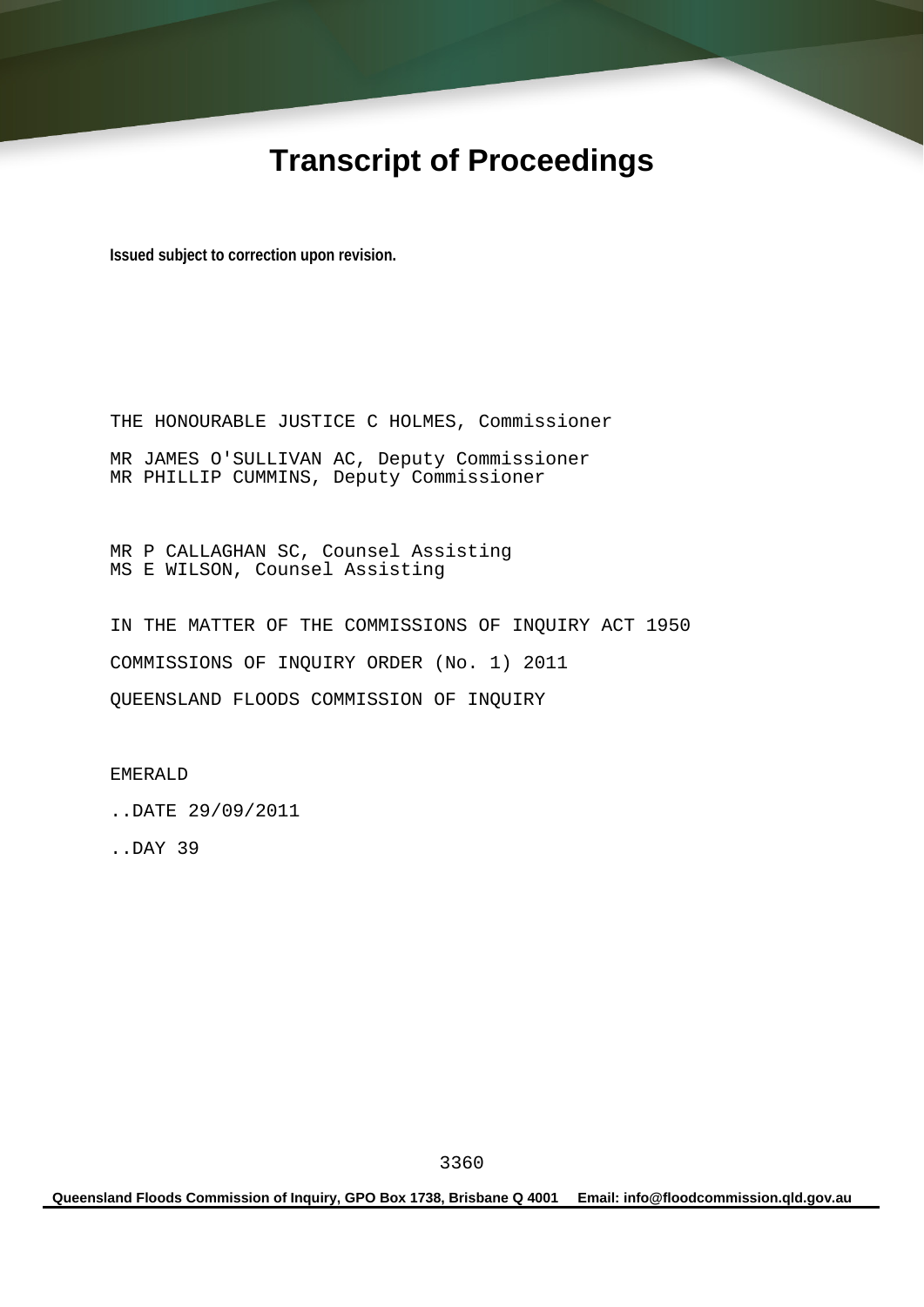THE COMMISSION RESUMED AT 10.07 A.M. IN EMERALD

COMMISSIONER: Yes, Mr Callaghan? I might just see who the appearances are.

MR CALLAGHAN: Yes.

COMMISSIONER: Mr Ure, you are appearing for?

MR URE: The Local Government Association of Queensland on behalf of the Central Highlands Regional Council.

COMMISSIONER: Thanks, and Mr MacSporran for the Crown.

MR MacSPORRAN: Thank you.

COMMISSIONER: Mr Holyoak?

MR HOLYOAK: For Suncorp and AAMI.

COMMISSIONER: Thank you. It is hard to find people here.

Ms McLeod for the Commonwealth.

MS McLEOD: For the Commonwealth, yes.

COMMISSIONER: That's it? All right. Thank you.

MR CALLAGHAN: Madam Commissioner, yesterday when we were in Brisbane, we began to hear evidence concerning issues of relevance to the people of Emerald.

Apart from Brisbane and Ipswich, Emerald is the only location in which this Commission will sit more than once. Our return is indicative of the importance that the Commission attaches to addressing the concerns of Regional Queensland and this area is significant for a number of reasons.

As I announced last week, the Commission is examining, in the course of its hearings, the manner in which authorities must balance the essential interests of mining companies against equally essential environmental concerns during times of flood. Although this topic will not be the subject of evidence today, we are aware of the interests shown in this subject by residents of towns such as Emerald and our work in this area will continue during the weeks ahead.

Emerald also stands out as one of the most dramatically affected areas by the floods of last wet season. When we look at a map such as Exhibit 540, we can see at a glance the extent to which the town itself was inundated.

When viewed against the background of a map such as that, the significance of our inquiries into land use planning is self evident.

**50** 

**20** 

**1**

**10**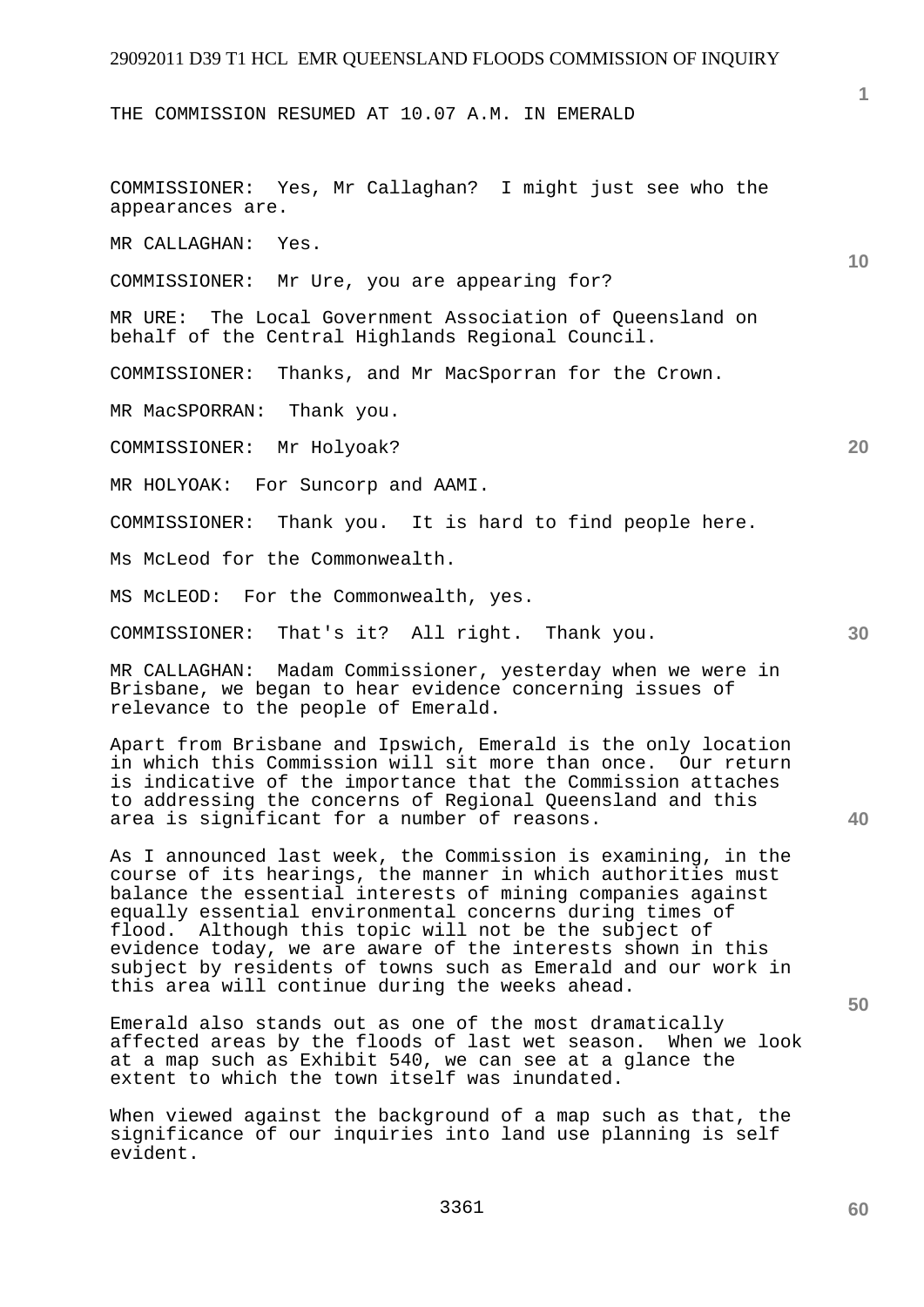Some relevant concerns about planning decisions were aired in Brisbane yesterday and we will hear more from local residents today.

We will also hear from witnesses such as Craig Edmonston, a former Mayor of the Emerald Shire Council; from the council's Chief Executive Officer, Mr Bryan Ottone; and from the current Mayor, Mr Peter Maguire.

To these witnesses we will address questions relevant to the past and future development of Emerald, and, in particular, about flood studies and the impact of flooding in residential and industrial areas of the town.

We are aware that the management and maintenance of the LN1 drain is an issue of continuing concern to the people of Emerald. Again, we heard some evidence about that only yesterday.

The Commission has required the owner and operator, SunWater, to provide a response to certain questions regarding that drain. We now have statements from a Mr Robert Keogh and from Mr Robert Ayre, the contents of which address these issues. These statements are comprehensive and at this stage there is no plan to call either gentlemen as a witness, but I will take the opportunity while we are here, to tender both of those statements.

COMMISSIONER: Mr Keogh's statement will be Exhibit 671.

ADMITTED AND MARKED "EXHIBIT 671"

COMMISSIONER: Mr Ayre's, Exhibit 672.

ADMITTED AND MARKED "EXHIBIT 672"

MR CALLAGHAN: The construction and regulation of levee banks is also a subject of continuing interest in this area.

Mr Robert Anderson has made a submission to the Commission as to the effect that certain agricultural levee banks have had on his property in times of flood. We shall hear from Mr Anderson, and also from Mr Phillip Brumley, who has been the Chief Executive Officer of the Nogoa River Floodplain Board.

There has been a major development in this area in that the board has voted to dissolve itself, and we shall take this opportunity to let Mr Brumley explain the reasons behind that **10** 

**1**

**20** 

**40**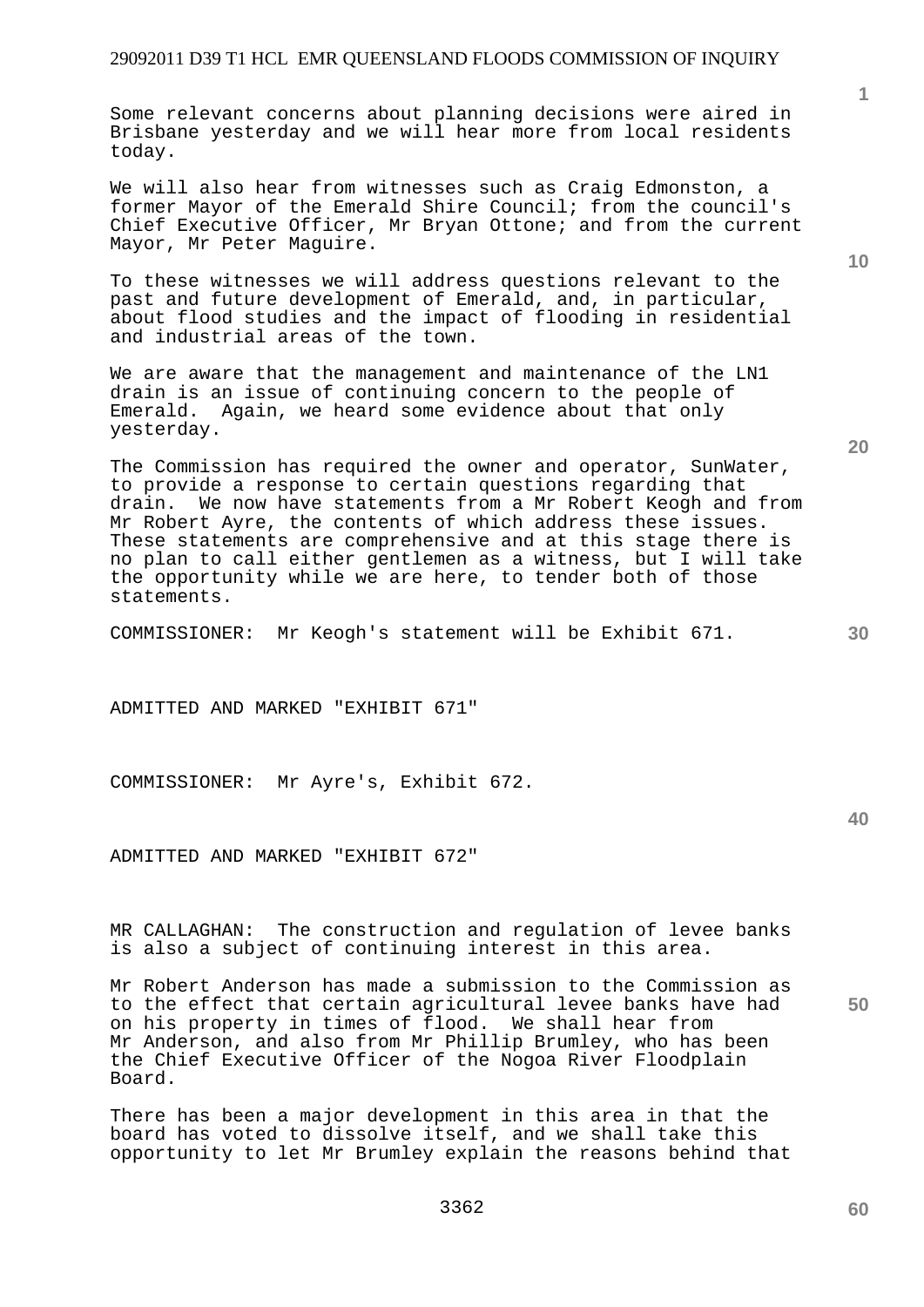decision, and question him generally as to the future management of the floodplain area.

There is another local resident who has expressed opinions on some of the issues I have mentioned, Ms Cresta Richardson, and Ms Richardson has also raised concerns relevant to the topic of insurance.

**10**  As I announced in Brisbane, we have a particular focus for this aspect of our inquiry and it includes issues such as the adequacy of communications between insured and insurance company.

Now, many of the events in this region occurred before the resources of insurance companies were stretched as a result of events elsewhere. And, indeed, yesterday we heard some evidence of a very positive nature about the manner in which insurance responsibilities were discharged.

Nevertheless, there is, in the statement of Ms Richardson, some relevant concerns, and we will explore those while we are here.

In fact, we propose to hear from her after a short adjournment, if it please the Commission.

COMMISSIONER: We will adjourn for five minutes or so, however long you need.

THE COMMISSION ADJOURNED AT 10.14 A.M.

**40** 

**50** 

**1**

**30**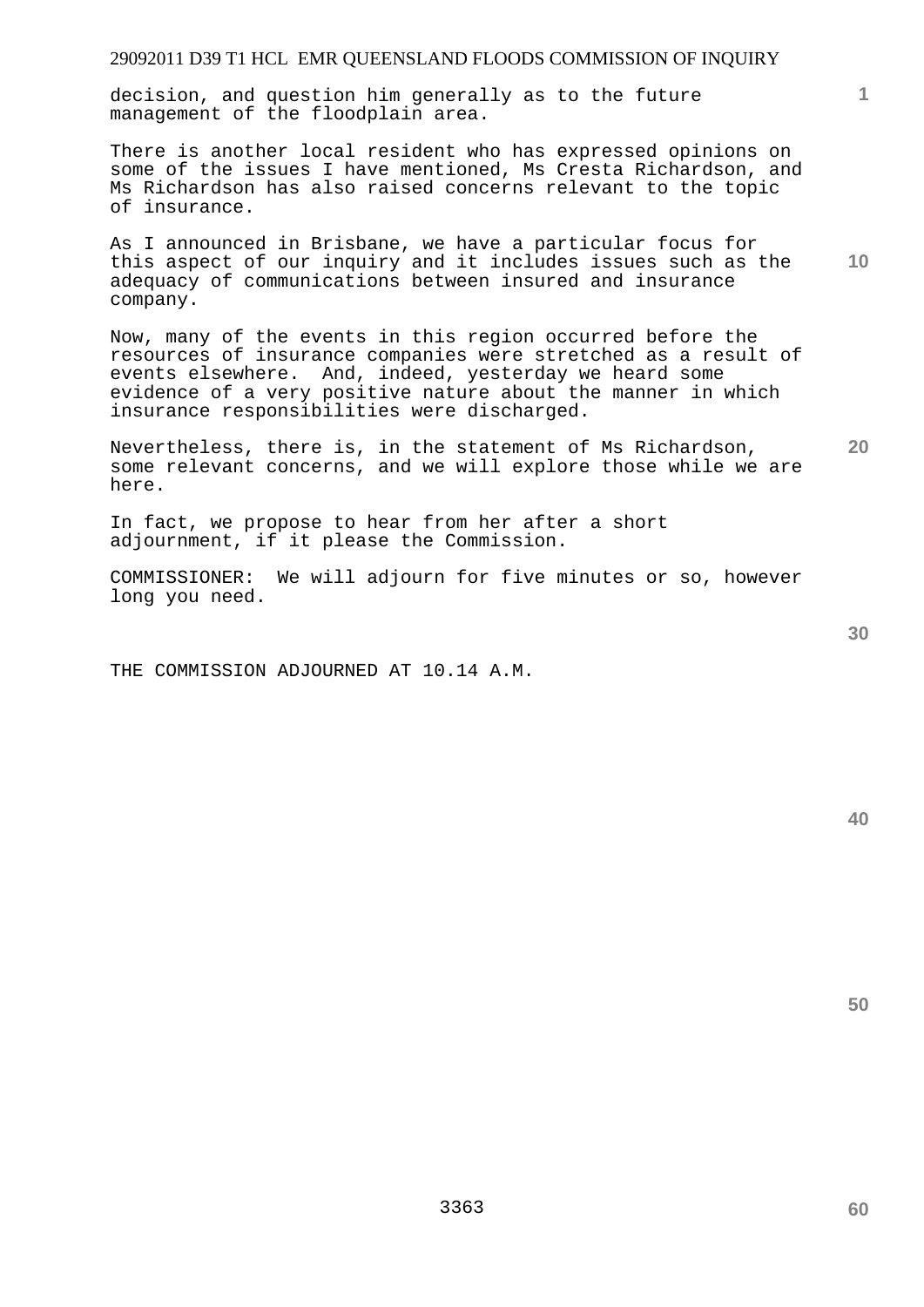THE COMMISSION RESUMED AT 10.20 A.M.

COMMISSIONER: Yes, Mr Callaghan? MR CALLAGHAN: I call Cresta Richardson.

CRESTA LEE RICHARDSON, ON AFFIRMATION, EXAMINED:

MR CALLAGHAN: Your full name is Cresta Lee Richardson?-- Yep.

**20**  Ms Richardson, you've prepared a statement for the purposes of the Commission, is that correct?-- Yes.

I will get that shown to you. That's a copy of your statement?-- Yes, I have one here also.

Thank you. I tender that.

COMMISSIONER: Exhibit 673.

ADMITTED AND MARKED "EXHIBIT 673"

MR CALLAGHAN: I might at this stage, for convenience, tender a statement of James Joseph Higgins and accompanying exhibits.

COMMISSIONER: 674.

ADMITTED AND MARKED "EXHIBIT 674"

MR CALLAGHAN: Ms Richardson, we might, as in the order of your statement, deal with the issue of insurance first?-- Yep.

**50**  And the first thing I might do is just clarify with you - if I can take you to paragraph 4 of your statement?-- Yes.

Should that be 31 December rather than 31 January?-- Yes. I believe the new documentation has 31 December on it.

That's been amended, all right, thank you?-- Yeah.

If people are working from old copies that can be corrected?--

**40** 

**10**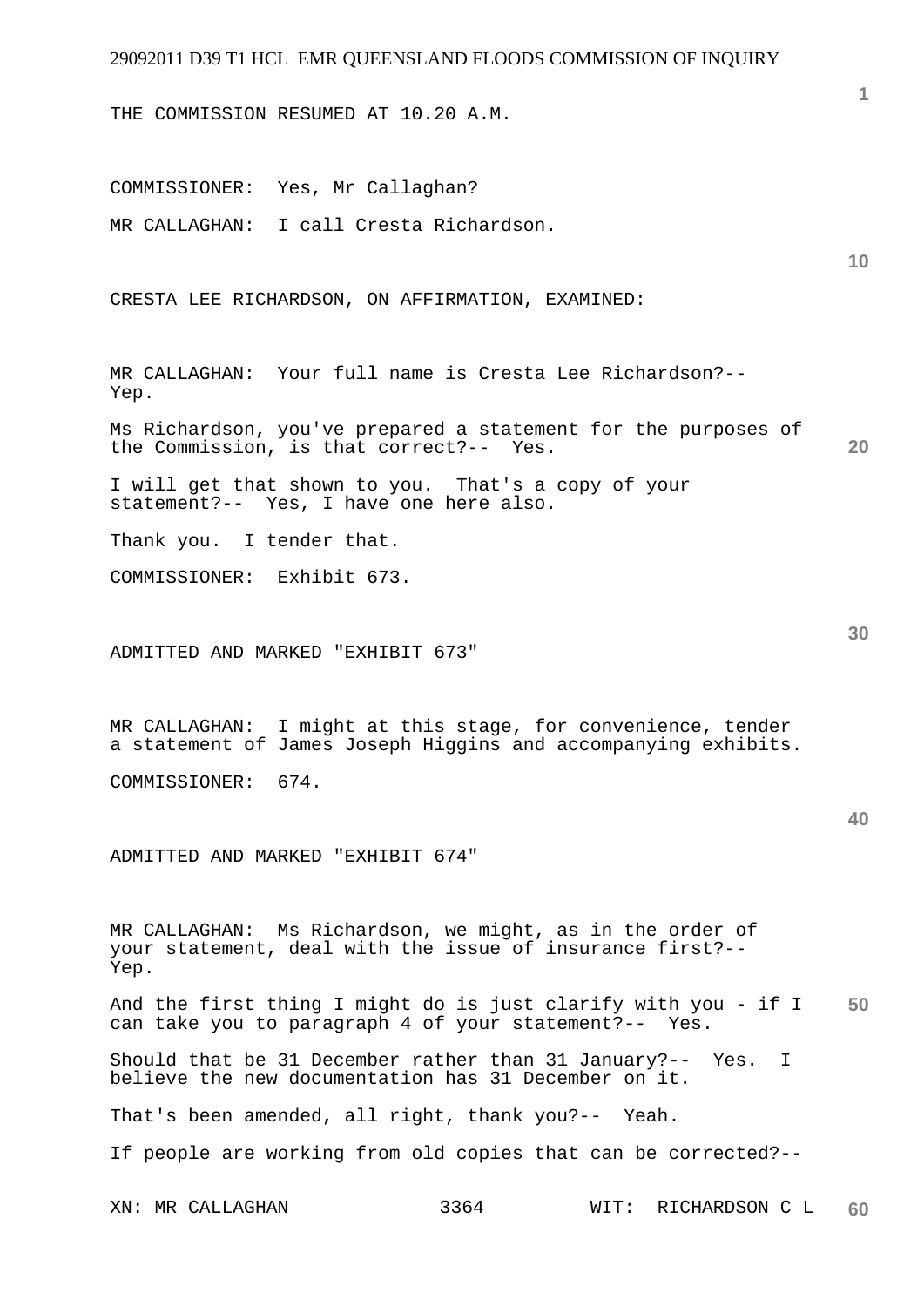Yes, it was 31 December.

Yes. And you outline in that earlier part of your statement the nature of the damage to your place and the fact that you made the claim to Suncorp?-- Yes.

Is it the case that you made this statement on the 15th of September 2011?-- This statement?

The statement that we just tendered?-- Yes.

It is only a recent?-- Yes, recent.

Yes. And you were, I take it, casting your mind back to events that happened in December/January of last year?-- Yes.

And I ask you that because you've seen - since you made your statement you've seen, just recently, I think, the statement from Mr Higgins, is that correct?-- Yes. Read it with interest.

Okay. Well, I will ask you about your interest in a moment?-- Uh-huh.

Can I just as a starting point refer to paragraph 8 of his statement-----?-- Yep.

-----where there is a summary of contact between yourself and Suncorp? Do you have a copy of that there?-- Yeah.

COMMISSIONER: Mr Callaghan, just before you go on, are there hardcopies of these statements? We don't have them electronically?

MR CALLAGHAN: I think we've got some hardcopies. I understand we've got some difficulty with the technology for another hour or so.

COMMISSIONER: All right, thank you.

MR CALLAGHAN: So we won't be able to get it up on the screens. But there are copies for the Commissioners.

COMMISSIONER: Thank you.

MR CALLAGHAN: And I had just taken Ms Richardson to paragraph 8 of Mr Higgins' statement where there is a table of communications.

**50**  Given, Ms Richardson, that it would seem that this table is compiled by reference to notes that were made at the time-----?-- Yes.

-----and given that you were at the considerable disadvantage of turning your mind back some nine months or something-----?-- Mmm.

-----when you made your statement-----?-- Yeah.

**40** 

**20** 

**10**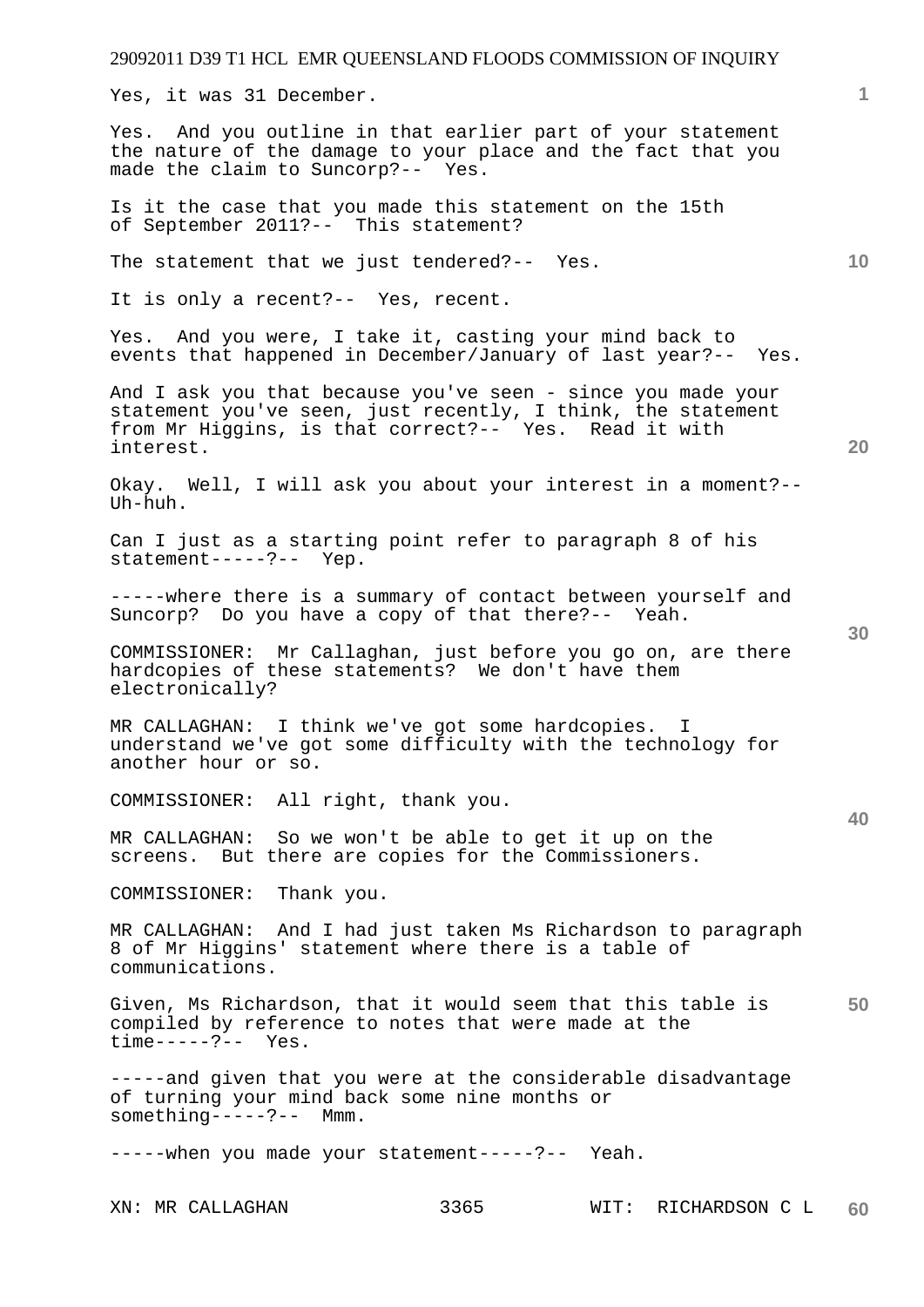-----would you accept that the table is at least an accurate reflection of the number of calls?-- Since - since we have moved over to Chris Young and both Ashley Bailey, I would assume that, yes, and I would agree with that, but initially I was given information - and I think it says there - on the 4th of the 1st to ring the case manager. Unfortunately, I think it is the only call I missed in, like, a five-day period. And so I got home - I was at my folks' place at the time - I got back and I rang Emma Ging, who was our case manager at the time, and from then I tried to ring her. Now, I did try to ring her over 100 times but I didn't leave 100 messages.

Right. I was going to ask you about that because in your statement, if you could go to paragraph 11-----?-- Yep.

-----and disputes about the actual repairs and the process of repairs, and I don't want to necessarily go over that?-- Uh-huh.

But I was going to ask you when you say in paragraph 10 - or you make that reference to 100 unanswered calls-----?-- Mmm.

-----whether that was overall, like in the period through to September or whether you are-----?-- No.

-----talking about that-----?-- No, I am talking about the period from - when I initially received the phone call from Suncorp on the 4th of January, through to when I spoke - when I spoke to the supervisor, which I think was the 7th of January, Angela - oh, hang on-----

By all means refer to Mr Higgins' table if you need to?-- I am sorry - her name's not there. The supervisor of Emma Ging at that point. So that was Friday the 7th of January . I think.

All right?-- If that was a Friday. It was Friday afternoon.

I suppose, just to tie off on this, in paragraph 7 when you say "Suncorp did not contact us, we did all of the contacting", would you accept that Mr Higgins' table does indicate that at least some calls were made to you by Suncorp, even perhaps even just returning-----?-- Yes, I would certainly agree with that. I probably - I don't know how but I must have missed them and I don't have any record on my phone that I actually received them, but there must have been some. What I would like to say, though, was at the time of lodging our claim, the lady was extremely helpful, but I only gave her our mobile phone numbers, and a number of times in the response from Suncorp it indicates - and through the information here - it indicates that they rang our landline. Our landline was inaccessible at the time, so I don't understand why, in any case or form, there were phone calls

**30** 

**20** 

**50** 

**10** 

<sup>-----</sup>and we can tell by reference to Mr Higgins' statement that this is so, there has been some considerable communications-----?-- Yes.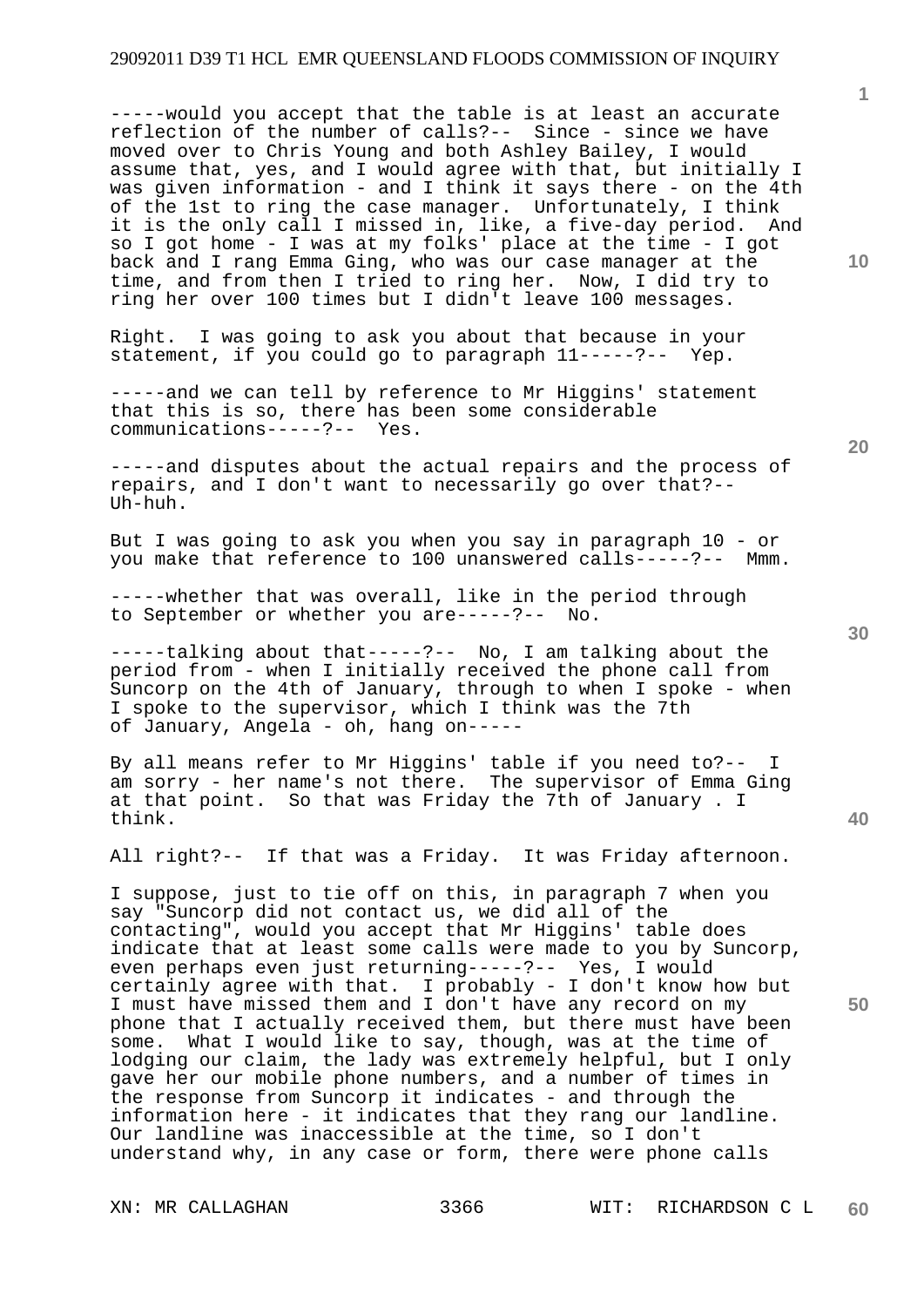being made to our landline when I haven't given them those contact details at that point.

All right. Well, I am sure you will be asked some further questions about that by Suncorp-----?-- And I am happy to answer those.

We might leave that-----?-- Yep.

**10**  -----for the moment and turn to the land planning issues which you raise in paragraph 13 and following. And can I take you to paragraph 14 where you refer to the Kinhill report?-- Yes.

Which you say you have browsed?-- Yes.

What do you understand that to be, the Kinhill report?-- Well,  $I-----$ 

Sorry, I will interrupt. Let's start from the beginning?-- Uh-huh.

Where did you see it, or how did you come to know about it ?--How did I come to know about it? I was looking initially for more information for our statement, and we have a box full of stuff from our initial land planning application to the council. So I browsed and perused our original owner's copy, and in there it mentions the Kinhill report and the bit there in italics where it says "in addition floor level to be 300 millimetres above the crown of the road or the back of the kerb whichever is highest."

COMMISSIONER: Ms Richardson, can I get you to go slowly, because if you see the lady next to you, she is actually taking every word down, and especially when you are reading something you need to do the odd pause so she can catch it all?-- Sorry.

So you got to the end of your quote. Go on from there?-- Did you get all that bit? Thank you. Then it mentions that the date and reference, I assume is the Kinhill report 1993. And then it talks about flood level, 176.8 AHD, floor level 177.10 AHD. Now, I have no idea what those numbers mean, but I did think that it was interesting that the council put that in our original planning as obviously something to refer to regarding flooding.

MR CALLAGHAN: What - when you say it was in the original planning, which actual documents was it in, can you-----?-- It was in - I - from memory - and I could be a little bit sketchy with this, but I think it was our owner's copy that came back approved from the council. So our original development application for the house.

Right. And when you say you have browsed the Kinhill report-----?-- Mmm.

-----what have you done in that regard?-- Well, it's, I think, an 80 page document, or something like that, so I

**30** 

**20** 

**40** 

**50**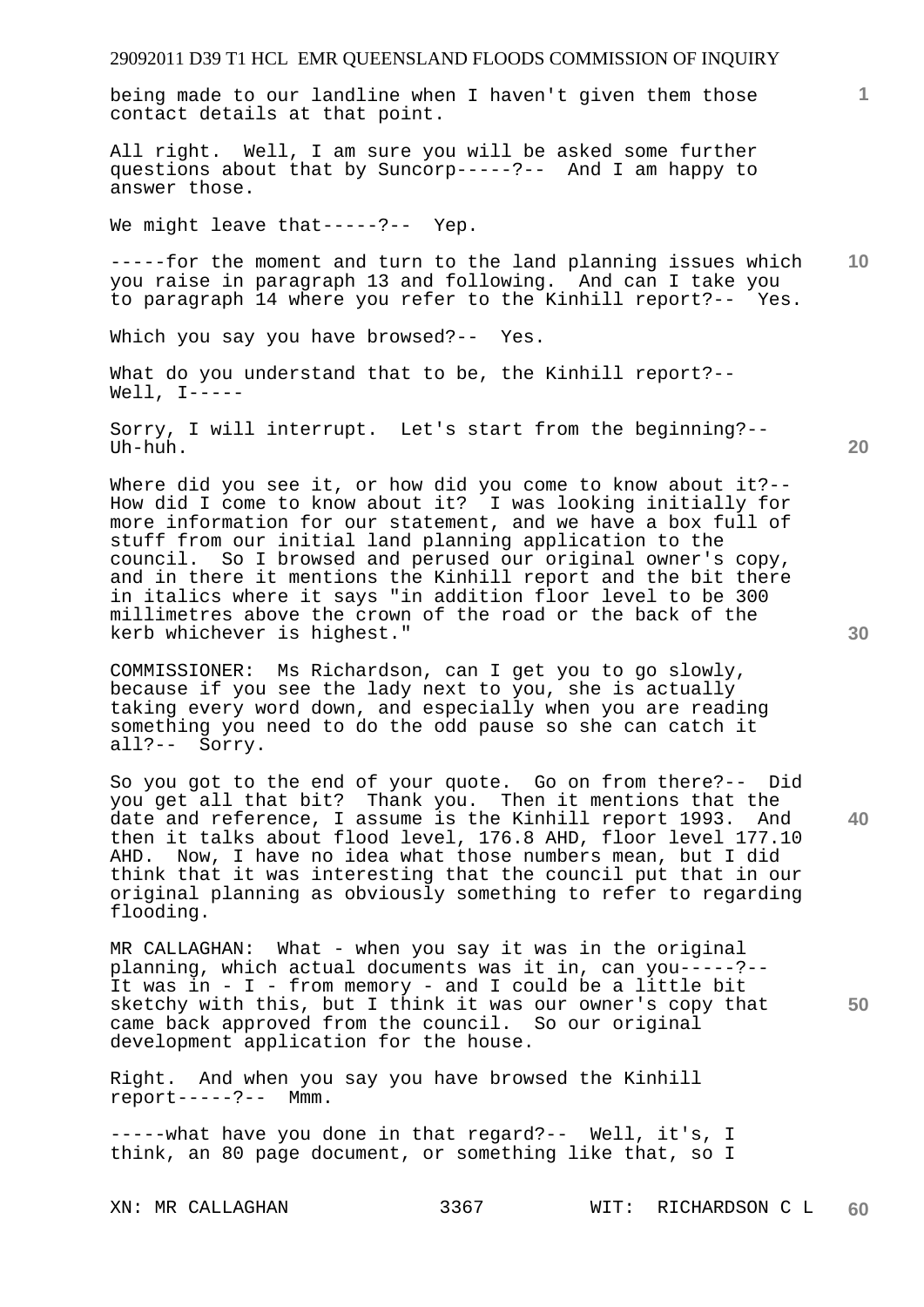looked at the pictures, because pictures are a little bit easier sometimes, so I was looking at the mapping of the Gosford area, so the Kinhill report refers to flooding in Gosford in 1992, '93 or so, and the council had, from my understanding, commissioned the report from the Kinhill Group.

Where did you get a copy - did you have a copy of the report itself?-- No, I browsed it online.

Online?-- Got to love Google.

You say that the issues mentioned by the respondents from Kidd Street are covered in the report, and you have probably developed those in the subsequent paragraphs of your statement?-- Uh-huh.

Would you like to take the opportunity to express the concerns that you have about the planning issues involved?-- Yeah, you know, like, we bought a northern industrial estate and - in 2008 the water came into our yard, and at that point we thought, "Oh, gee, that's a bit of a bugger", and hoped that it would never happen again, as I think a lot of people in town did. There are planning applications - sorry, development applications in for a high impact industrial building to be built about 60 metres away from our homes.

Is this the batching - the concrete batching plant?-- Mmm. In my objection letter last year, I mentioned if that business was to go ahead, or any other high impact thing with the environmental impacts of those materials going into the flood zone, should there be another flood, where would they go. And I think the LN1 drain doesn't get maintained as well as it<br>should. I know the council put something in the paper ear I know the council put something in the paper early in September saying that they were going to do some burn-off but due to weather or something, I don't believe that it happened on our side of the town. So I just think that we need to do something about that drain because it tends to back up, but I also think that we need to be wary of approving high impact industrial businesses within that industrial estate as well.

Because of the drainage issues?-- Because of the drainage issues. I think I've said it in my statement, there have been two businesses approved and they have had to be built up, and that's fine, but has that had an impact on our houses in Kidd Street in the flood event of December/January. I think that question has to be asked.

**50**  All right. In paragraph 22 you have some suggestions about what can be done to minimise the adverse effect of flooding?-- Uh-huh.

Are these - and I don't mean to challenge you but do you have any expertise-----?-- No.

-----or are these just things you've-----?-- No, none at all. Just - I am just a resident of the town and it's happened twice in a small period of time. So you have a bit of a

**10** 

**1**

**20**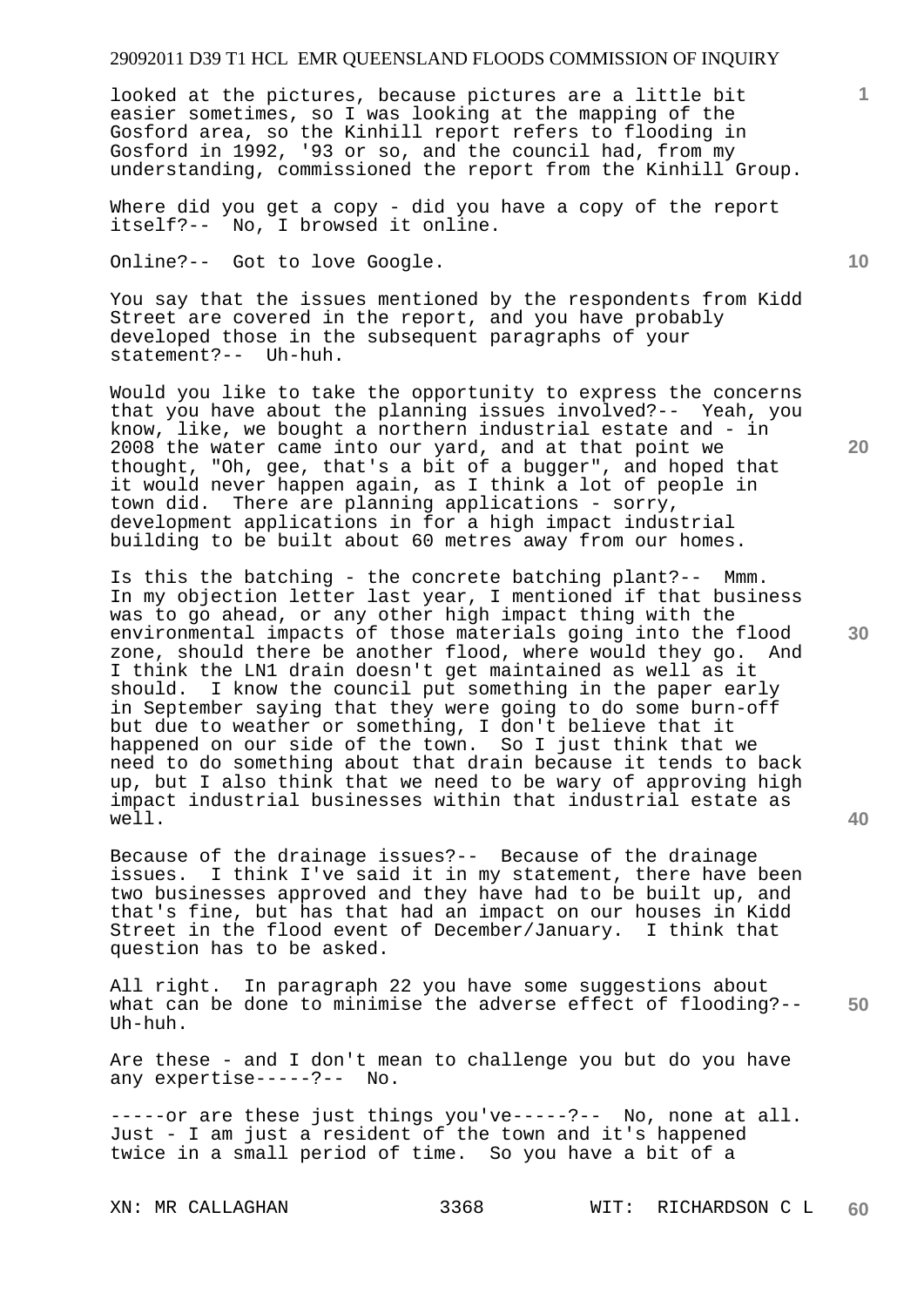browse around and have a look and you think, "Well, gee, there is a 90 degree turn in that drain there, that doesn't seem right. You know, doesn't seem like a very good solution." You go to the community meeting, people are talking about the pipes on the other side of the highway, they're small pipes. Everybody heard it at the community meeting in March.

That was my next question, really. If you don't have expertise, are you drawing upon discussions that you've had with others-----?-- Definitely.

-----and do you understand the bullet points that you've got in that paragraph to reflect some community opinions?-- Yeah, I think I understand them. The second last point in particular was a question that I asked at the community meeting in March; you know, was water or the council consider either maintaining, deepening and widening the LN1 drain or establish a different drain that will allow the water to drain off further north.

So, in summary, your two major concerns are the issue of further building approvals and the drainage consequences-----?-- Definitely.

-----that they might have, and that is building approvals in the industrial estate?-- I don't want to be here again in three years' time saying the same thing. I think that's probably where it comes from.

All right. And the maintenance of the LN1 drain is the other major concern that you have?-- Definitely.

All right. Thank you. I think some others may have some questions.

COMMISSIONER: Mr Ure?

MR URE: I have nothing, thank you.

COMMISSIONER: Mr MacSporran?

MR MacSPORRAN: I have nothing, thank you.

COMMISSIONER: Mr Holyoak?

MR HOLYOAK: Yes, thank you, your Honour.

**50** 

MR HOLYOAK: Ms Richardson, I wish to ask you some questions about the insurance parts of your statement?-- Yep.

Now, you are insured with Suncorp as your insurer since 2004, is that correct?-- At the property we're at now, yes, and we were insured with Suncorp prior to that as well.

And so that's the reference to the Kidd Street

**10** 

**1**

**20**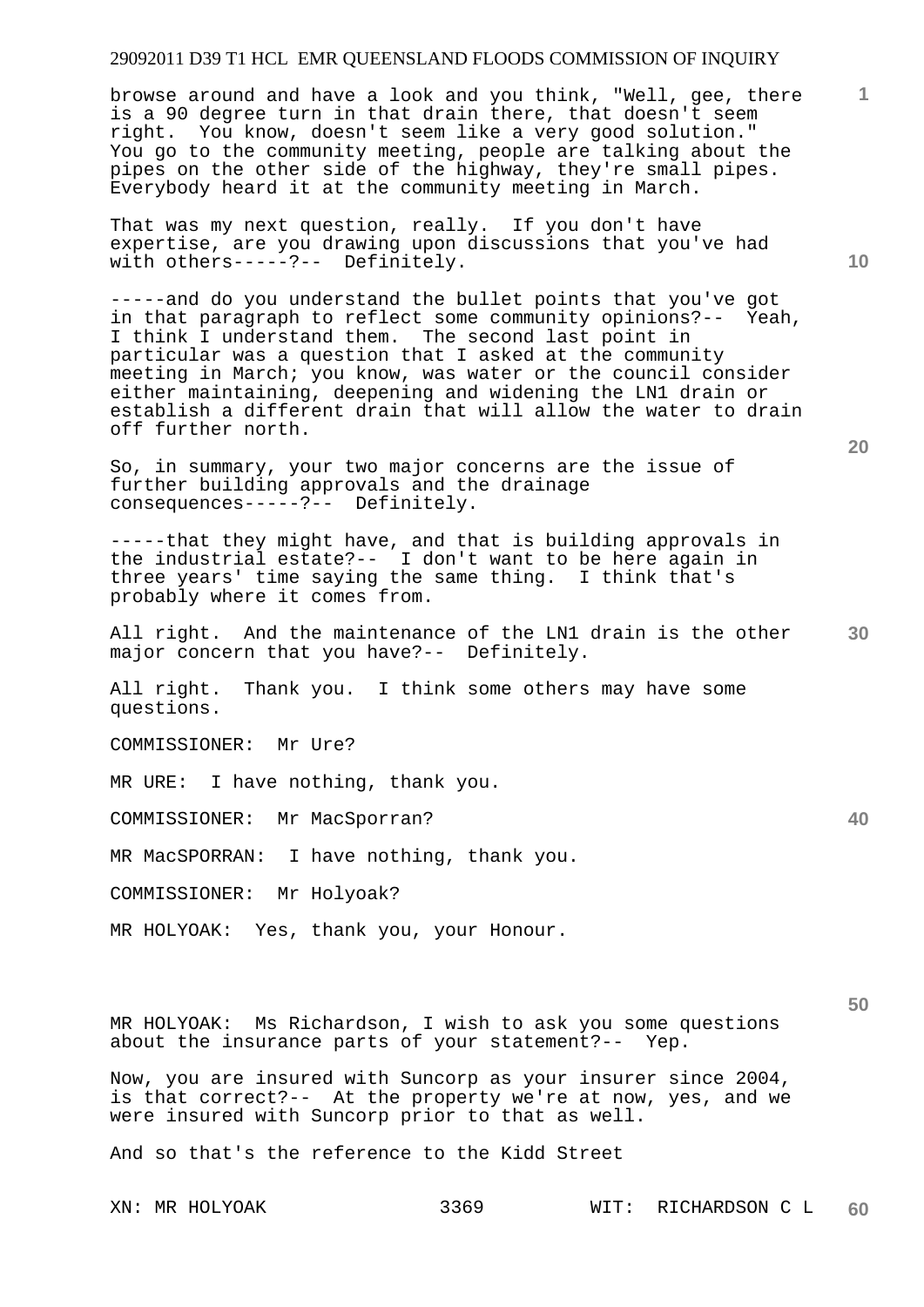29092011 D39 T1 HCL EMR QUEENSLAND FLOODS COMMISSION OF INQUIRY XN: MR HOLYOAK 3370 WIT: RICHARDSON C L **1 10 20 30 40 50 60**  property-----?-- Yes. -----from 2004?-- Yes. And you were insured with Suncorp at another location prior to that?-- Yep.  $that? --$ Your property was flooded in 2008?-- No. Didn't flood?-- No. Our - well, the property - yes, sorry, I apologise. The property did, but not our house. The house didn't, thank you. And obviously you renewed your cover with Suncorp in 2009?-- Yes. 2010?-- Yes. And the 2011 year?-- Yes. And the policy is renewed in June of each of those years?-- Yes. The December 2010 flood event fell within the policy period ending 16 June 2011?-- Yes. And you contacted Suncorp to make the claim on 31 December 2010 by telephone?-- Yes. That was a Friday, do you recall?-- No, I don't actually recall the day but  $I - 31st$ , I haven't written it down. That was new year's eve, as it happened?-- Yes. Fairly memorable date. Unfortunately-----?-- I am sorry, I can't remember the day but that was the date. All right. Well, do you accept from me that it was a Friday, Friday, 31st of December 2010?-- Well, I am hoping so. Right?-- Because then if we talk about something and it is Saturday, I am going to look silly, aren't I? You have got - if I could take you, please - have you got Mr Higgins' statement?-- I have, yes. Is that the 15-page document from Suncorp I have received? That's right?-- Yes. If you could go to annexure one, do you have that handy?-- Yes. If you could look at that?-- Sorry, where do you want me to go? Annexure one?-- Oh, yes. That's the Suncorp filenotes?-- Is this the contact?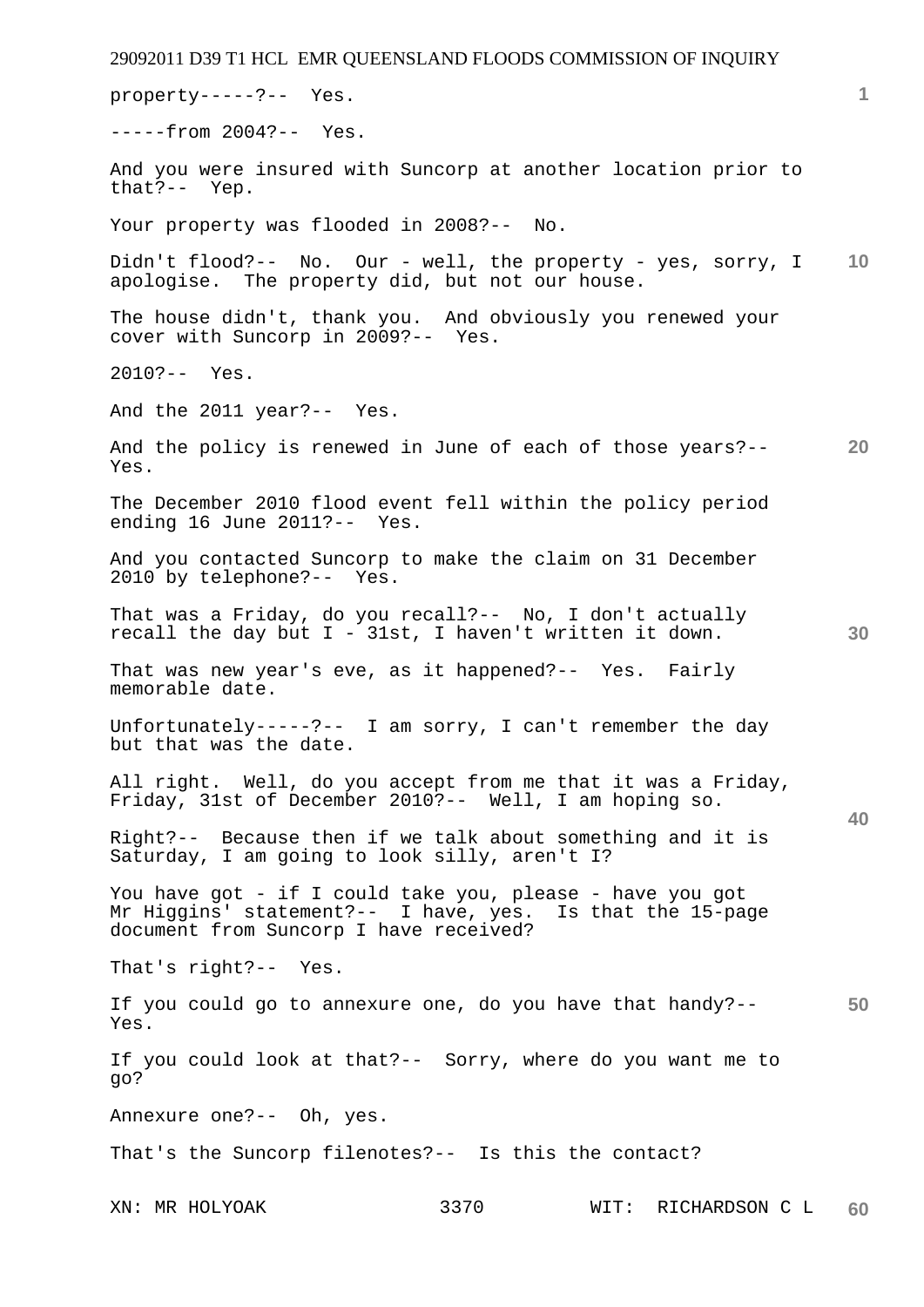XN: MR HOLYOAK 3371 WIT: RICHARDSON C L **1 10 20 30 40 50 60**  This is the series of filenotes, yes. The contacts between yourself or your partner, Jeffrey Carlman?-- Yes, there we go, I've got it. And with Suncorp. Have you got that?-- Thank you, yes, I do. Thank you. The second entry there, do you see 31 December 2010?-- I do. It mentions "major loss"?-- Yes. Okay. "FNOL", which means "first notification of loss"?-- Right. That was the first occasion which you phoned Suncorp about the flood event?-- Yes. And you were given an insured claim number?-- I was. You were told about your excess?-- Yes. And then you were advised an assessor will be in contact, and that means three working days?-- I gathered that but I wasn't actually told three working days at the time. You weren't?-- No. Well, if she said it, I didn't hear "working days"; I heard "three days", and that's why I made a follow-up phone call on the Monday wondering why I hadn't heard from somebody. All right. Well, I will come to that phone call momentarily?-- Happy to do that. You were also told "a claims manager", CM-----?-- Yes. -----"appointed to claim contact" - SLO means Suncorp loss assessor - "in two working days"?-- Uh-huh. Do you recall that?-- No. Right. But you recall being told about a - by the claims manager that a claims manager would be appointed and they - a contact would be made with a Suncorp loss assessor?-- I believe so, yes. You just don't recall it was - two working days was mentioned?-- No, I don't recall there that two working days was mentioned but I do recall above that I was told three days, not three working days. Is that your recollection you were told-----?-- That's my recollection and I possibly - I have some notes written down at home. You were advised of the limits up to your sum insured?-- Yes. Could I then take you to the next day-----?-- Yes.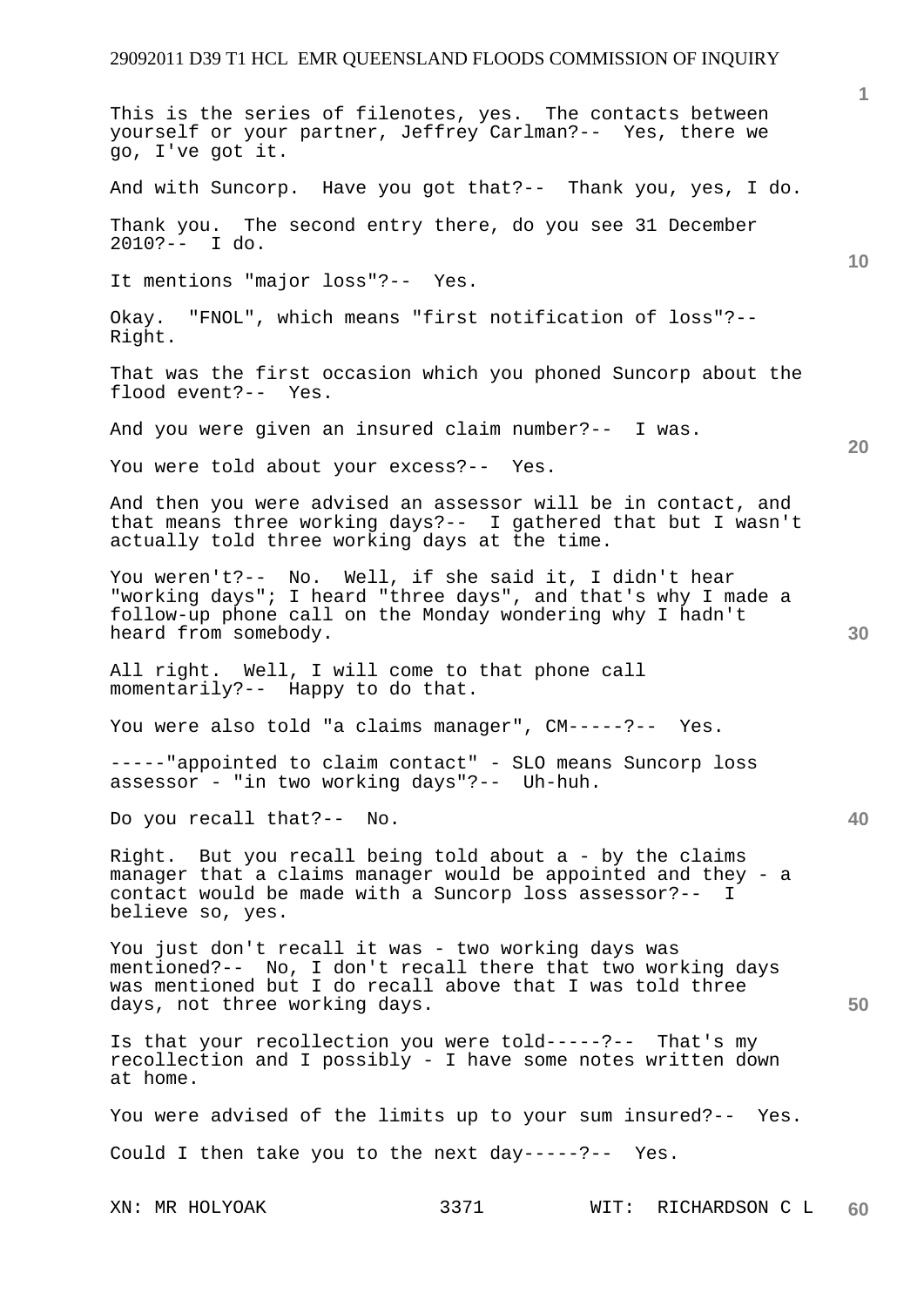-----which is-----?-- The 1st.

New Year's day?-- Uh-huh.

Which is a Saturday?-- Uh-huh.

And there was a call received from you?-- Yes.

"Received call from Cresta"?-- Yeah.

"Requesting information on damaged items and clean up"?-- Uh-huh. Yep.

And that was an incoming call from you?-- Yes.

And you were told some things there about your carpet. You were advised with respect to carpet that if it is damaged to move it, but to keep a sample to show the assessor?-- Yes. We still have that.

You were also advised to keep a list of damaged goods noting the quantity, make, model and age?-- Yes. That was good information.

That's right. And if you go to page 5 of your statement. Do you have your statement there?-- I do. I will just shuffle over the paper. Excuse me. Page 5?

**30**  Yes. Sorry, paragraph 5 I meant to say. My mistake?-- Now I have shuffled paper and misplaced it. Back to front, trying to be helpful. Yep.

Have a brief read of what you've said there at paragraph 5?-- Yes.

You have looked at that?-- Yeah.

Would you agree that broadly accords with the file record of the 1st of January 2011?-- Yeah.

So-----?-- And those are all the things that we did.

Yes. So what you're speaking of there is reflected in the filenote of paragraph 5 is reflected in the filenote of 1st January-----?-- Yeah.

-----2011. Thank you. The 2nd of January 2011 was a Sunday?-- Uh-huh. Yes.

The 3rd - the Monday was the New Year's Day public holiday, do you recall?-- I suppose I do now, yes. Thank you for reminding me.

The next working day was the 4th of January 2011?-- Yeah. There was a telephone call on the 4th of January?-- Yes.

**40** 

**50** 

**10** 

**20**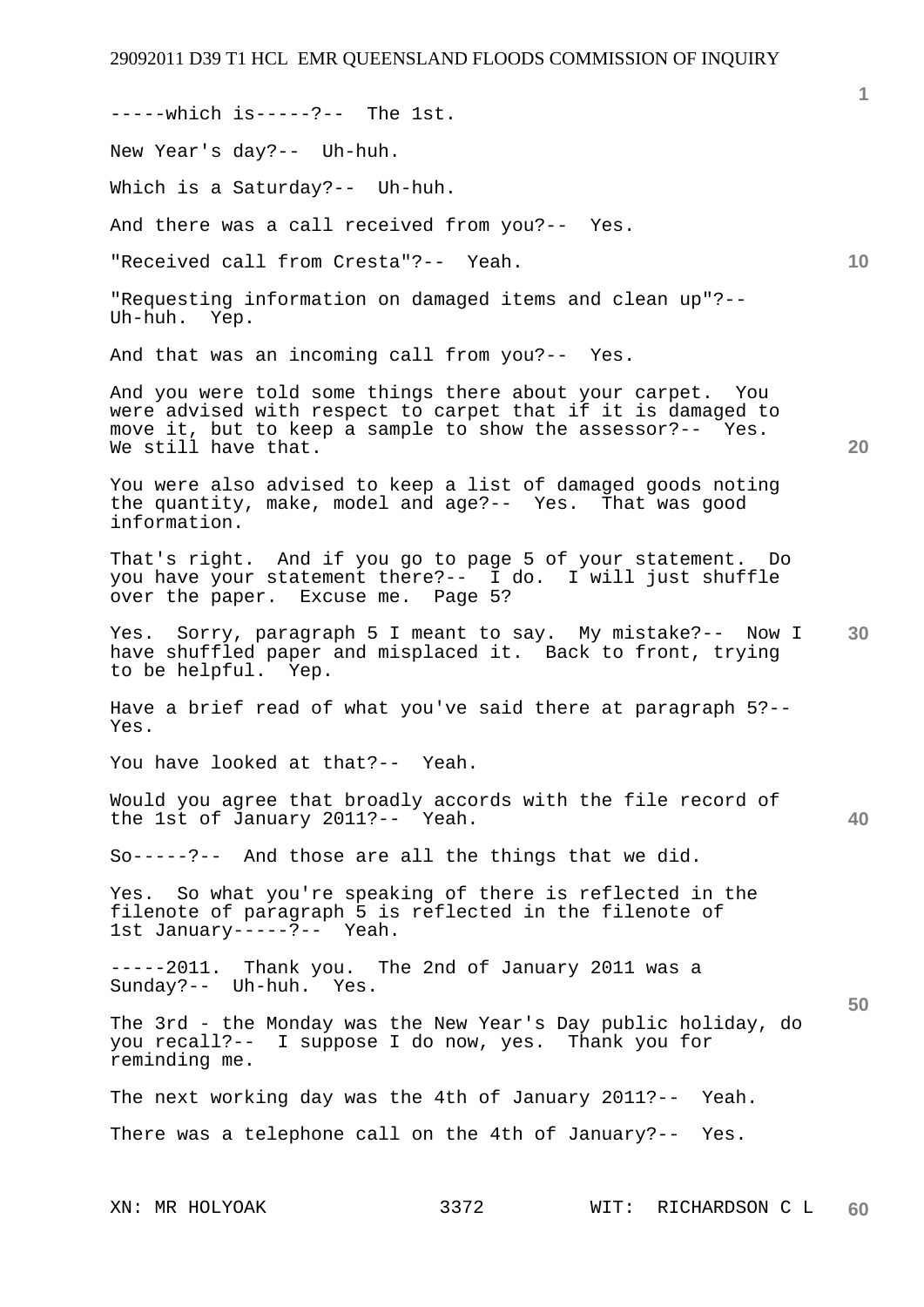And that was an outbound call to you?-- Yeah.

You were told that - confirmed that the notification of the new claim had been received?-- Yeah.

That a claim's manager had been assigned?-- Yes.

Do you recall that? It is being recorded?-- Yes, I do recall that it was left on a message.

That's right. Because there are other details there about the history and the excess. Then it says "phoned insured. No answer on either home or mobile." So both numbers were called?-- Yes, and I don't know why the landline was called, and I did indicate before that I missed that mobile call.

Yes. "Left message on mobile for insured to contact the case manager"?-- Uh-huh.

And you were told in that conversation that the case manager was Emma Ging?-- I was, and it wasn't a conversation, it was a message.

Message, correct. On that message you were told it was Emma Ging?-- Yes, I was, and I believe it was a direct line for Emma.

Yes. You were left a direct number?-- Thank you.

**30**  Direct contact number. Now, the next contact that's recorded from you is on Thursday the 6th of January 2011. Do you see that there in annexure 1?-- Yes.

And you called?-- Uh-huh.

It says, "Cresta called for an update on claim as she needs to leave tomorrow"?-- Mmm.

**40**  Were you going away, were you?-- I was at Sunshine Coast, as I indicated before, and I was coming up here to help with the clean-up.

So you were away at that stage, were you?-- Yes, I was. I was down with my family, and Geoff had come back to go back to work and didn't make it back to work because our house flooded.

And so you were at your house at Kidd Street and wanting to leave?-- No, I was coming to Emerald.

You were coming to Emerald?-- Mmm.

Thank you. And you asked there that you would really appreciate if the assessor could meet you and your husband, it says?-- Yes.

The property before you leave?-- Yes.

**1**

**10** 

**20**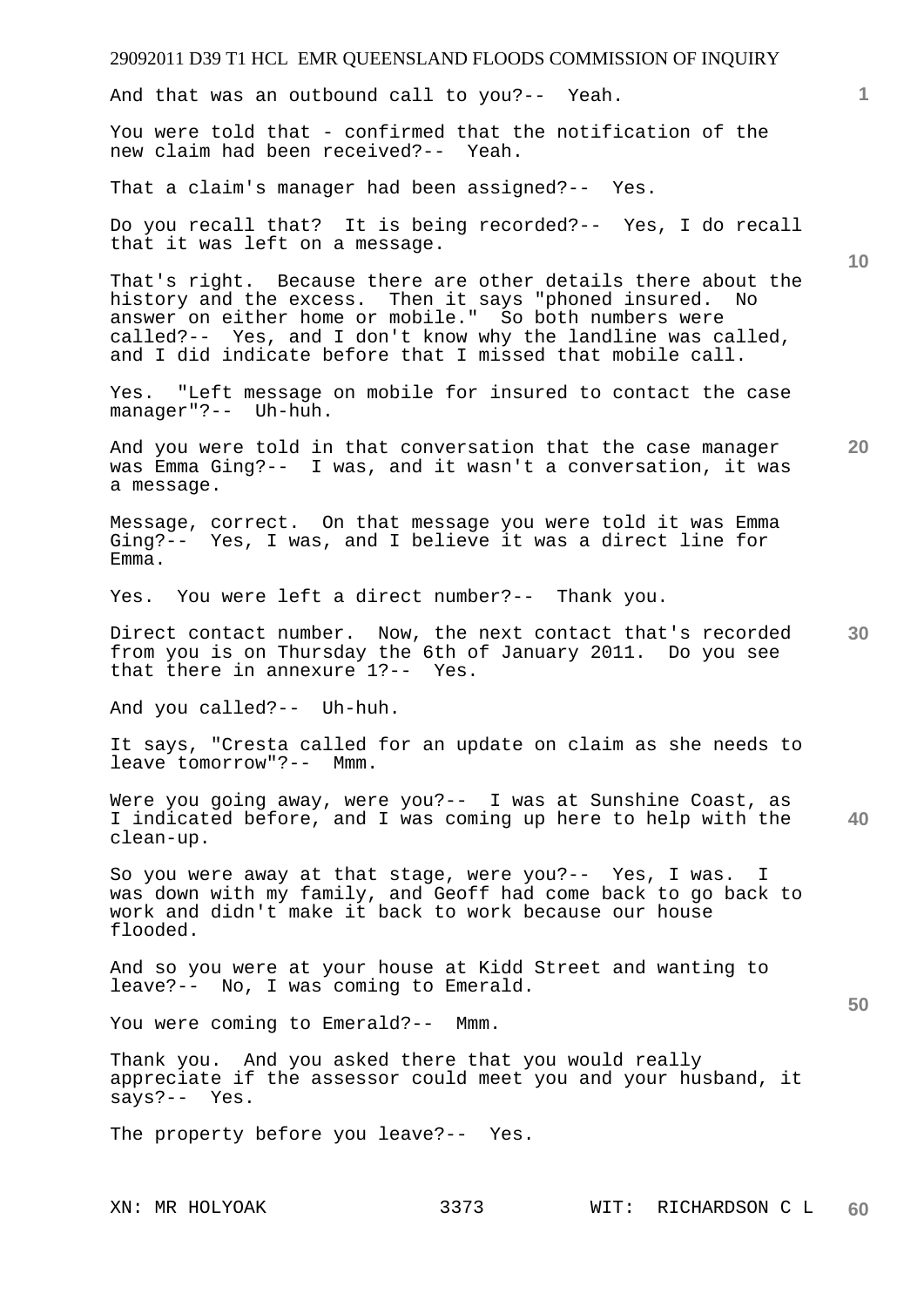You still have a lot of content items, you are still preparing a contents list?-- Yes, we were still taking photos at that point.

Still taking photos, next line. You were not game enough to throw things out before the assessor sees everything?-- Mmm.

You were told by the lady you spoke to, a Julie Kelliher-----?-- Uh-huh.

-----that it was okay to throw the items out that were damaged beyond repair and you were asked to make a detailed list of the items?-- Yes.

You agree?-- Yes, I do agree.

And you were told again that an assessor had been appointed to the claim?-- Mmm. I don't recall that.

Would you look at the last sentence of the note?-- Yes.

Do you recall that now?-- No.

And that you couldn't be promised that the assessor could be there tomorrow?-- Fair enough. At the time, there is a thousand million things going through your head, I think I have done pretty well recalling most of the conversation. I may not have remembered - I may not be able to recall that they said that. Doesn't mean to say it didn't happen because I know that these things do go like that, however there are a hundred million things going on and I was trying to communicate regularly just so that we didn't do anything wrong.

Yes, I appreciate that. The next - well, now, in fact, Suncorp had been unable to get assessors to Emerald until the 5th of January because of access difficulty due to the floods?-- Yes, I understand that now and in subsequent - from the conversation with Angela-----

Yes?-- -----Emma Ging's supervisor, I understand that.

And that, however, Suncorp managed to get five or six assessors to reach Emerald on the 5th of January 2011?-- Yep.

And then Suncorp managed to deploy another 11 assessors in Emerald on the 9th of January?-- Yes. We were seen on the 10th.

**50**  You were seen in that second tranche of assessors-----?-- Yes.

-----that were able to - to be able to manage to actually reach Emerald-----?-- Yes, I confirm that.

-----by the 9th. The assessors work 14 hours a day, seven days a week, is that right? Do you know?-- I would assume so, in a natural disaster.

**10** 

**20** 

**1**

**40**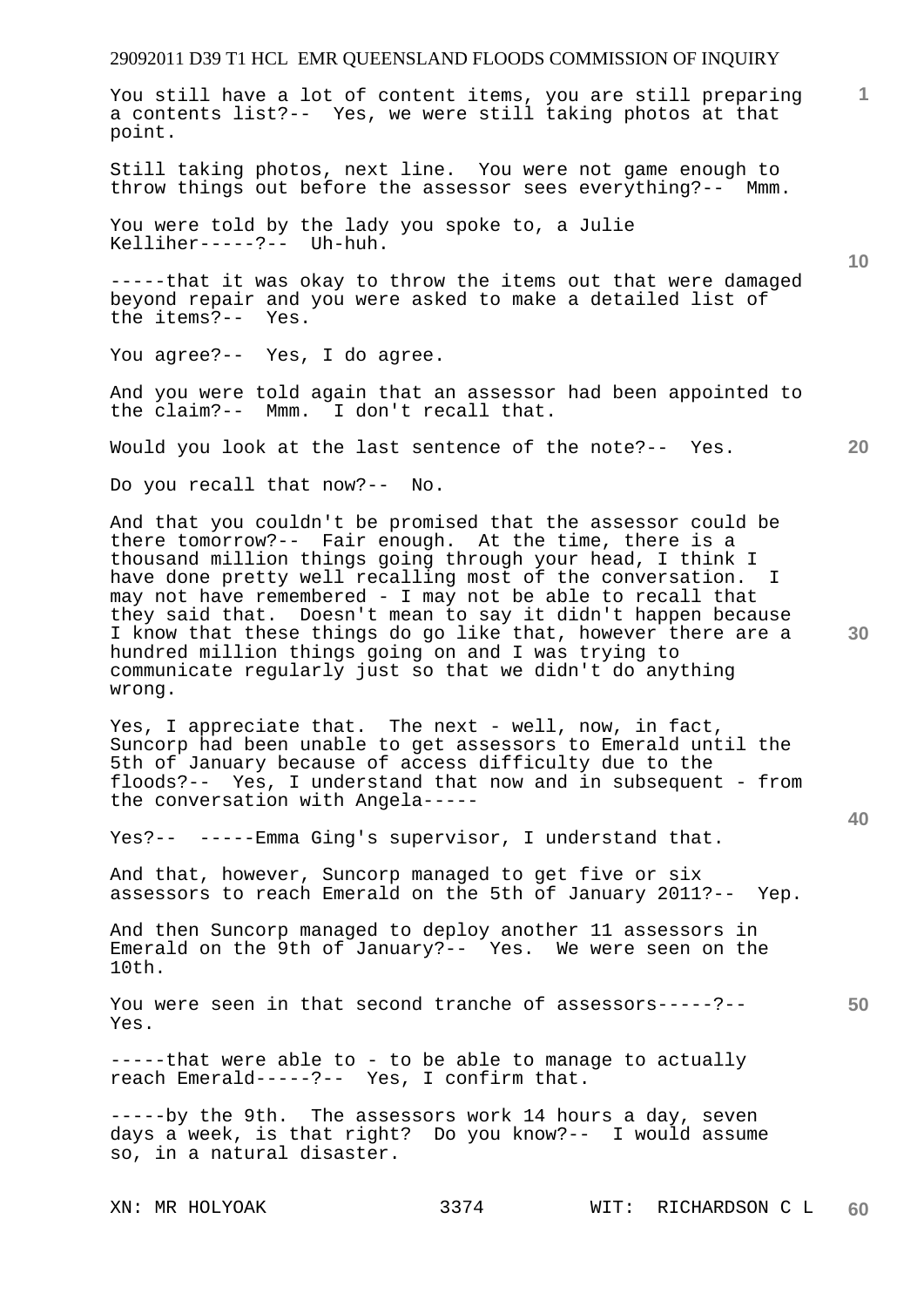And that was in order to try and complete the assessments as quickly as possible?-- Yeah, and we were very pleased with the service that we got from our assessor at the time.

Between the 5th and 6th of January, two days, 35 assessments were done, about five to seven assessments per assessor?-- Mmm.

**10**  COMMISSIONER: How is this witness supposed to know that? Why are you asking her? If you want to make a submission at some stage, I am sure you can, Mr Holyoak, but don't try and make the witness agree with it.

MR HOLYOAK: Yes, Your Honour.

Your property at Kidd Street was assessed on the 10th of January?-- Yep.

**20**  And that was in, as I mentioned, the second tranche of assessors that were able to visit Emerald?-- Yes.

**1**

**50**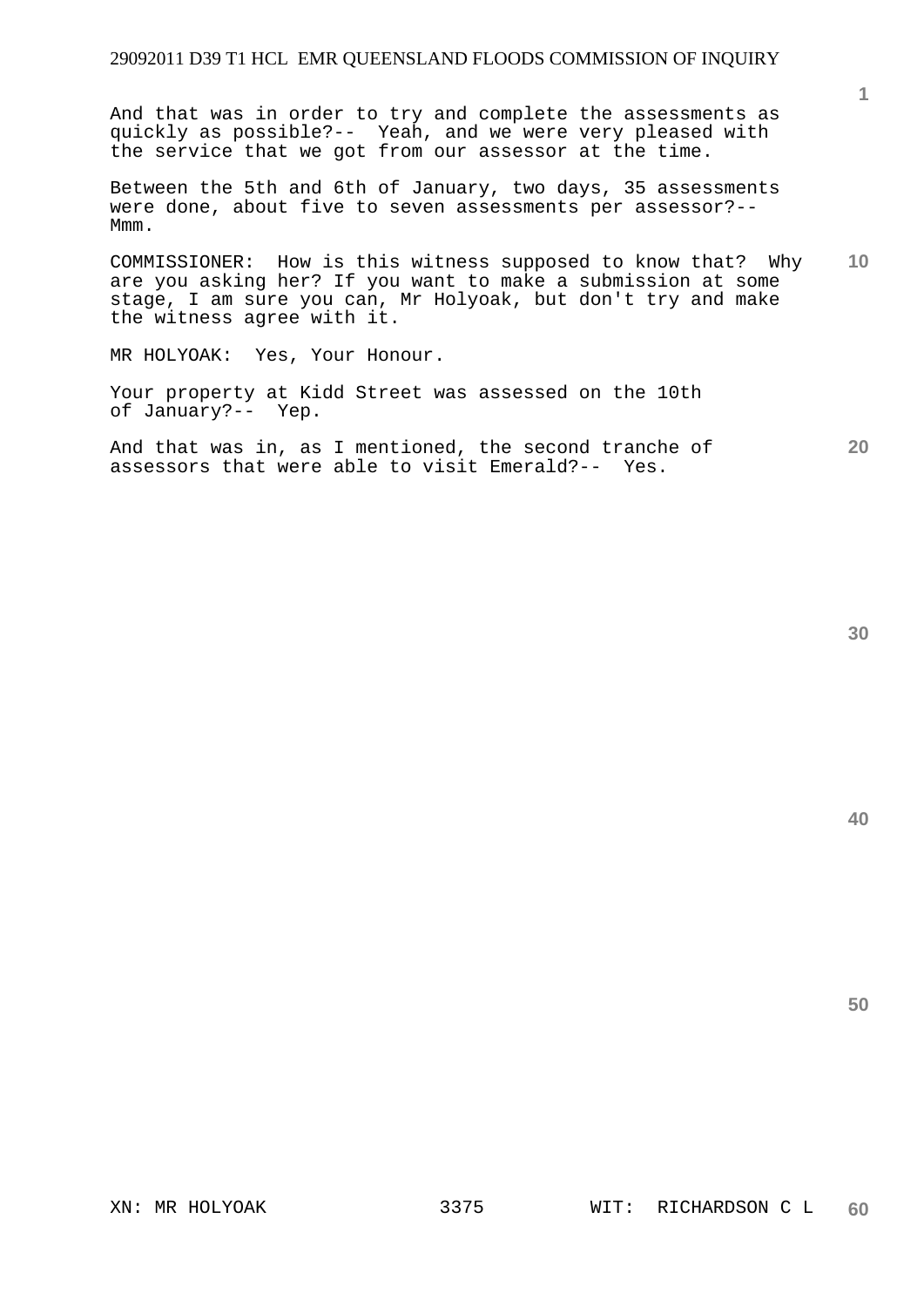Ms Richardson, now you've had the opportunity to consider the sequence of events, would you agree that Suncorp assessed your property as quickly as the circumstances reasonably permitted?-- If I'm allowed to add a comment at the end of that.

Sure?-- Yes, I am. However, my main concern, and the one that I attended to in the statement, was that we were given - I put the claim in on the 31st. It took 10 days for the client manager to ring us. In the meantime, I had her supervisor tell us that she was on sick leave and she returns from leave to tell me that, "No, no, I was on annual leave.", and then in that subsequent conversation didn't want to listen to anything that I was saying. All I received from her at that point was, "Oh, well" - you know, excuses - "I'm sorry I wasn't available", blah, blah, blah, "I've been on holidays, I've been this, and I'm not going to deal with your claim anyway because I'm moving to another job." So that is my concern, and that is the statement where I'm talking about pathetic and disorganised.

All right. Well, we'll come to that but that's-----?-- Good.

-----a phone call that's shortly emerging in the notes?-- Good.

In relation to the assessment taking place on the 10th, in light of the circumstances as you now know them-----?-- Mmm-hmm.

-----and that Suncorp attended to it as reasonably - sorry, as quickly as reasonably possible, you'd accept, wouldn't you, that the assessment wasn't as a result of heaps of pressure from you?-- Well, I - I felt at the time, with the contact that was with Suncorp and myself, it felt like pressure from me. Maybe it wasn't just related to the assessor, maybe it was related to the situation as well. However, you know, the assessor was talked about on more than one occasion. So I do feel that - that, you know, ringing and making contact with Suncorp did assist with that.

Under the Suncorp system was it explained to you that a case manager - if a case manager is unavailable, another claims manager is able to assist-----?-- No.

-----the management of your claim?-- No.

All right. So you weren't aware that's what happened-----?-- No.

-----on the 1st and the 6th of January?-- No. No, I wasn't, and I got the name Emma Ging so I thought rock on.

On the 7th of January-----?-- Mmm-hmm.

-----which was a Friday-----?-- Mmm-hmm.

**10** 

**1**

**20** 

**30** 

**40**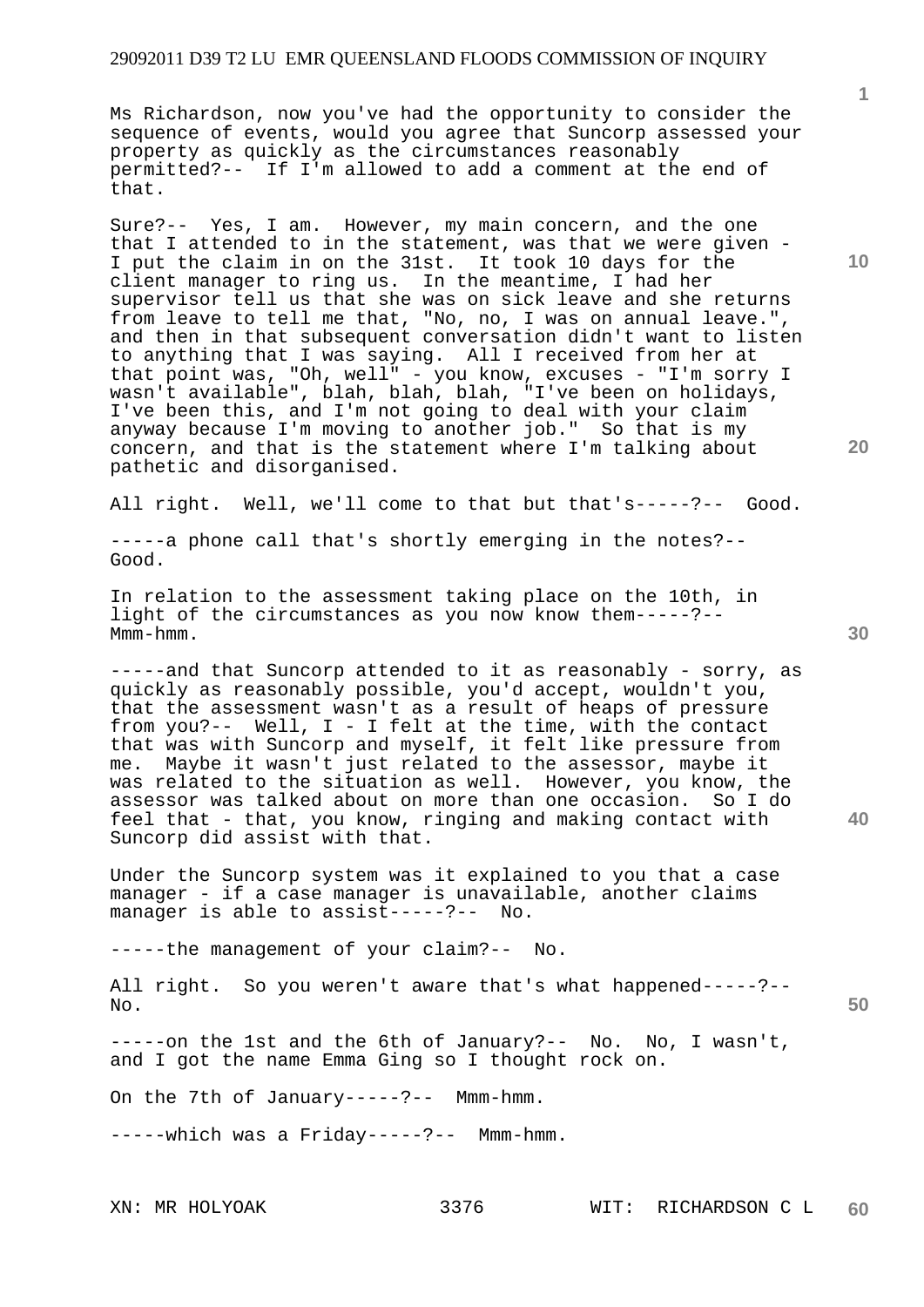-----you made a call to Suncorp?-- Yep.

And that appears in those file notes?-- Yes, it does.

Do you have them there?-- Yes, I do.

You indicated that you were angry you hadn't been called by<br>the claims manager?-- Mmm-hmm, I was. the claims manager?--

You were anxious there had been no direction?-- From the claims manager?

Yes?-- Yes.

You wanted to discuss with the claims manager what was going to happen about the assessment?-- Yep.

And you stated there that you'd left plenty of messages, but your calls had not been returned?-- I believe I stated that I had rung many times but that I didn't leave messages, and I did mention with Angela at that point that I had rung over a hundred times, and that - and that those calls were at many times of the day. You know, I was hoping to catch her early in the morning, late in the afternoon, if she still happened to be there, up until 9 o'clock at night, and - and I see that that's not indicated there.

No. At that stage you're speaking to somebody by the name of Jackie Knight; do you see that?-- Yes, yes, I do. I do remember speaking with Jackie.

Yes, and advised that - you advised there that you left many messages with the claims manager?-- I think I did leave many messages.

Yes. And that you tried to contact the claims manager-----?-- Mmm-hmm.

-----but she was unavailable?-- Yep.

It was explained to you that the claims managers were very busy at the moment due to the floods?-- Well, of course.

Yes. That was explained to you?-- Yes.

All right?-- And I think that, you know, I was trying to be reasonable about - about the whole thing.

**50**  You said you understood they were busy but you were unhappy with the service?-- Mmm-hmm, yes, from the client manager.

From the client manager?-- Thank you.

And you asked if you could not contact the claims manager you'd like to speak to the supervisor?-- Yes, I did.

That's right. And then you'll see there-----?-- Yeah.

**10** 

**1**

**30** 

**40**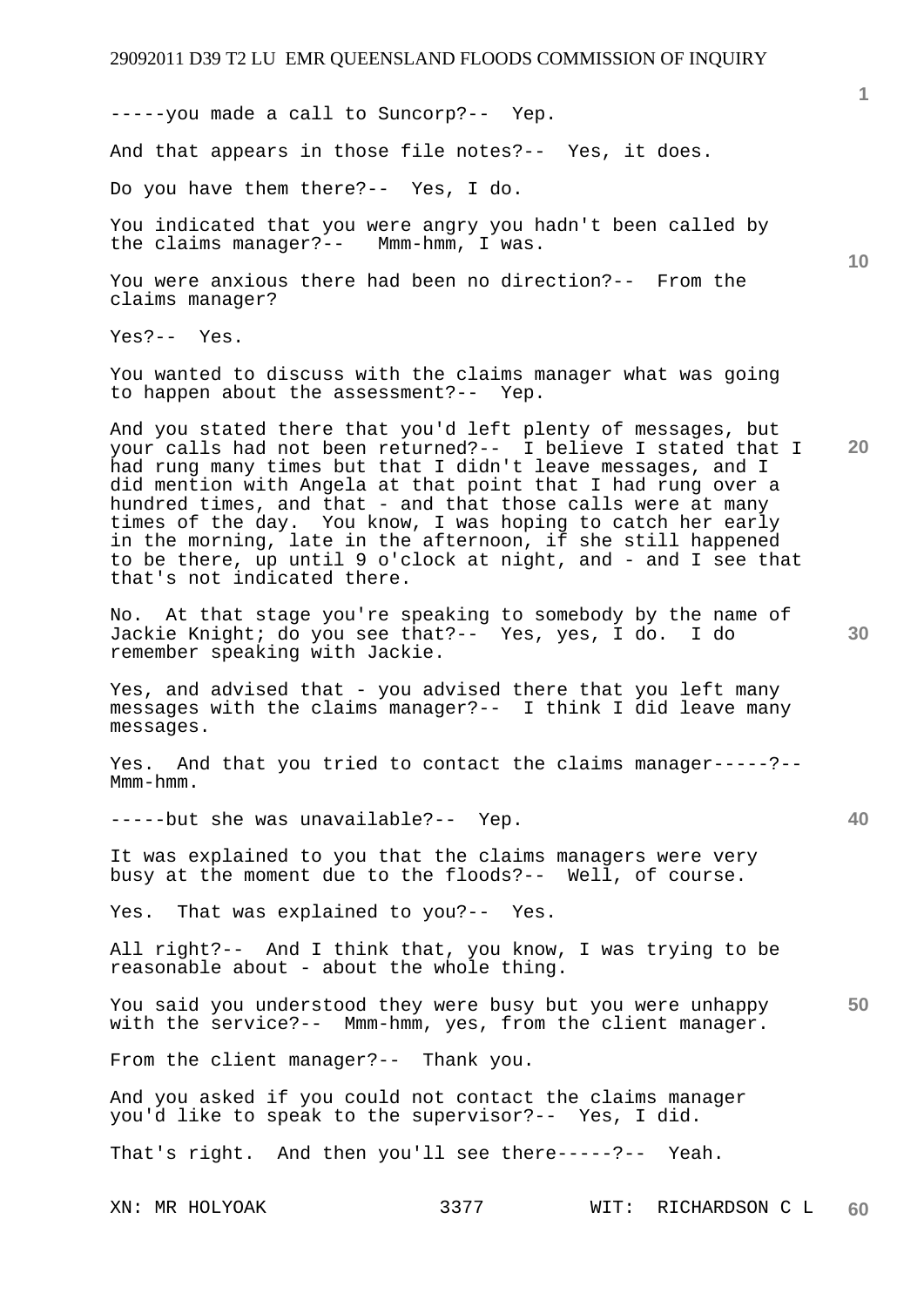**10 20 30 40 50**  -----there's some internal notes that the supervisor is actually called a technical services officer?-- Yes. And you were told that they were busy, that you asked still to speak to one?-- Mmm-hmm, I did. And you were transferred to one, Angela Peters?-- I was. Is that correct?-- Yes. I couldn't remember her surname, but, yes, thank you. And you'll see there that's the very next entry?-- Yeah. It's incoming - inbound call, "IBC"?-- Yeah. And received a call from a customer claims consultant within Suncorp, Kristy?-- Yes. Wanting to advise that the claims manager had not returned the calls; is that right?-- Yes. And the technical service officer, Angela Peters, spoke with you?-- Mmm-hmm. And advised that she would send an email to the assessor to have the assessor assigned?-- Yes. Asked for a copy of the contents list?-- Yes. And an email was sent to a Christopher who subsequently became a Christopher Young; do you recall that?-- Yes, I do, he was very helpful. Yes. And you were advised by the TSO, Angela Peters-----?-- Mmm. -----to look for some temporary accommodation-----?-- Mmm-hmm. -----and to send her some quotes; do you recall that?-- Yes. Thank you. Now, could I ask you to return to your statement momentarily?-- Yep. And paragraph 9?-- Yes. Right. And if you wouldn't mind referring to paragraph 9, and have you had the chance to have a brief look at that again?-- Yeah, I've had a brief look, yeah. Thank you. Now, there in that paragraph you refer to - you state to there being three days after the call to the general call centre?-- Yeah. That appears to have been on the 4th of January?-- Yes, must have been.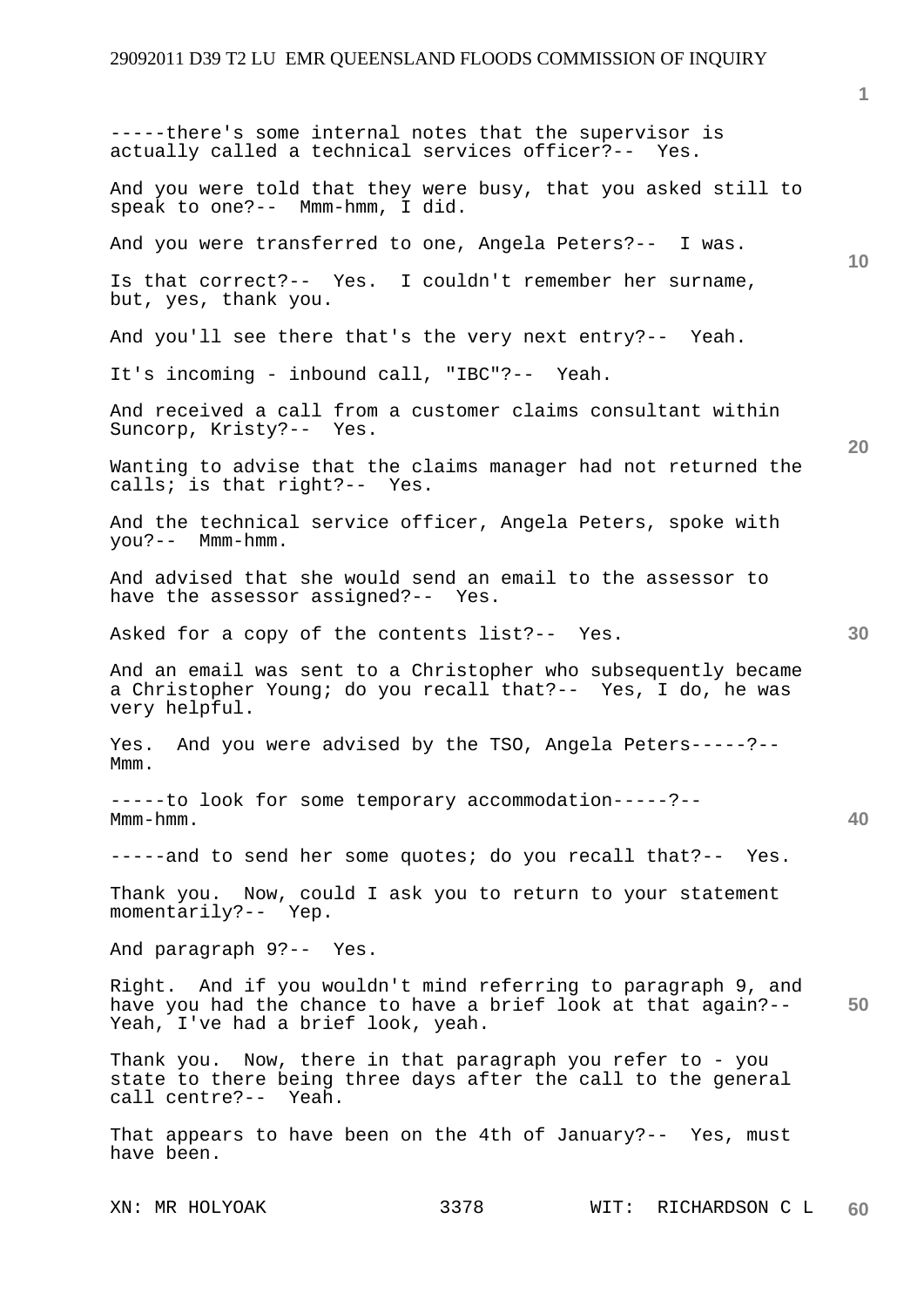**10 20**  Advising - and that was advising you of Emma Ging's appointment?-- Yes. Which would place paragraph 9 - if we follow three days to the 7th, but in fact it looks like it was probably the 6th of January, wasn't it?-- Must have been. All right?-- And, as I said before, I had a hundred million things going on. I don't have records of every call. All I'm trying to do is just correlate them, that's all?-- Yeah. No, and I'm happy to help you do that. Yes. So paragraph 9 probably relates to the 6th of January 2011?-- I'd say so. And the file note of the 6th of January 2011 accords with your recollection of the entire conversation?-- Yes. Yes, I agree with that. Now, paragraph 10 of your statement-----?-- Yep. -----it's a bit longer. Would you mind having the opportunity looking at that?-- And so we've agreed that the 6th is probably the 7th. Paragraph 9-----?-- Yeah. -----probably refers to the 6th?-- That the 10th is probably January the 7th, not January the 6th. Yes, that was going-----?-- Yes. Going to ask you that?-- Yes.

That relates to the conversation on the 7th?-- I concur with that.

All right. And the notes - there's two notes, you'll see, of the 7th?-- Mmm-hmm.

Do you agree that those file notes accord with your recollection of those conversations also?-- I would say that there was probably more information in the conversation with Angela Peters.

All right. Is there anything in particular you say that ought be added there?-- Well, I was wondering why at that point I hadn't had confirmation or a conversation with our client manager, and I told her I was unhappy with that, that I had been trying to contact. As I indicated before, there were a hundred calls, not a hundred messages, and that I was trying to be reasonable, but I didn't think that that was reasonable. I think - I think the entry there is the crux of the conversation, but I think the conversation was rather more in depth than that.

**1**

**30** 

**40**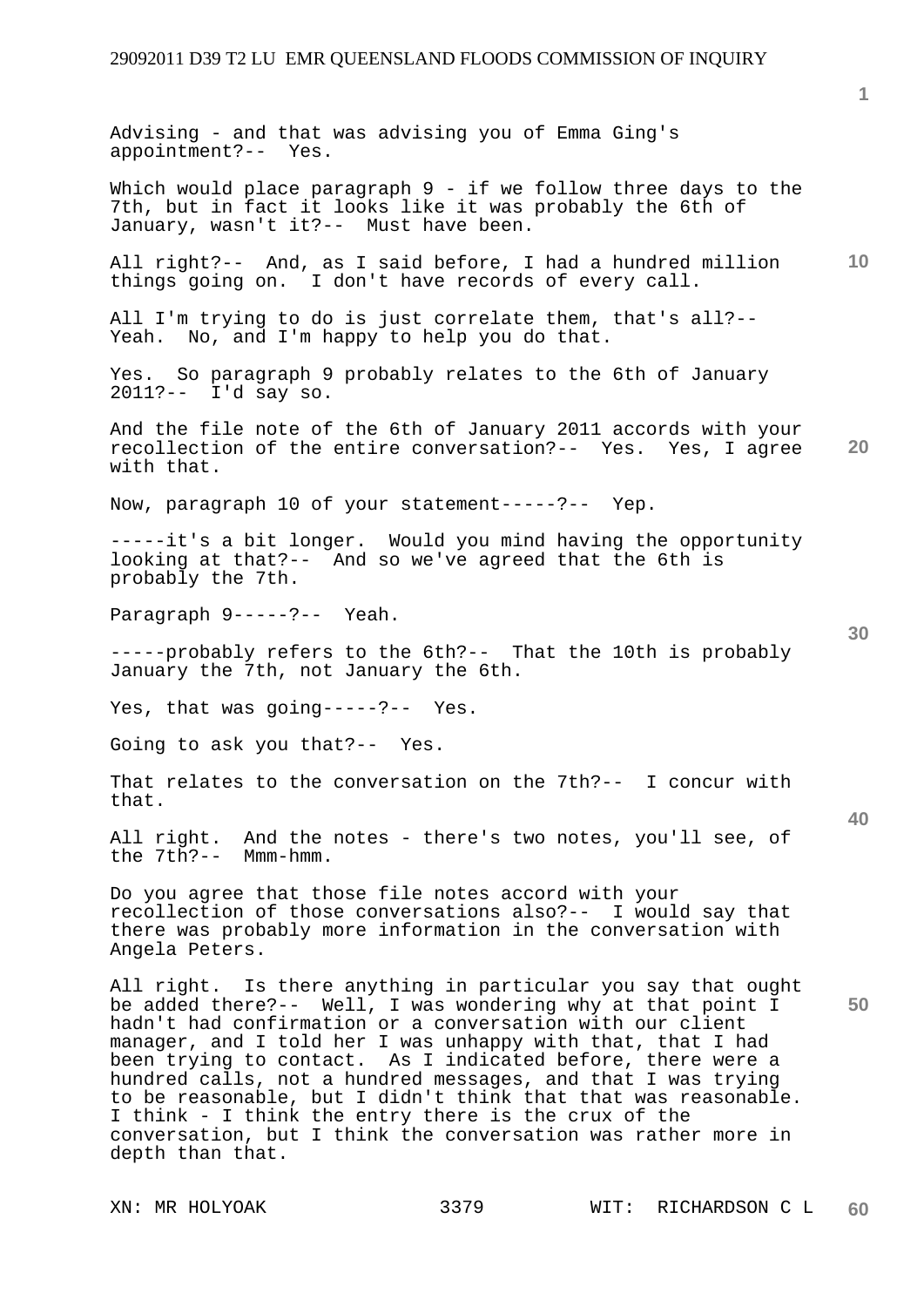**10 20 30 40 50**  After you received the message on the 4th of January 2011-----?-- Yep. -----until you spoke on the 6th of January 2011-----?-- Yep. -----with Suncorp-----?-- Yep. -----did you try and ring Suncorp after that, after the 6th, and before you spoke to Suncorp again on the 7th?-- Yeah. Yeah, I did. I kept trying. From when I received the initial information on the 4th - we're agreed, it's the 4th----- Mmm-hmm?-- -----to when I rang on the 7th, I kept trying Emma Ging's phone with no luck. The next time you spoke to somebody at Suncorp though was this conversation that's recorded in the two diary notes of the 7th?-- Yeah, the next time I spoke with someone. I actually think that I left message in between then, but I'm not going to get a bit persnickety about that. All right. You see, because it's already occurred to you, hasn't it, the note does not record you mentioning that there were over 100 unanswered calls?-- No, it doesn't, but I made them. The note-----?-- I didn't leave a hundred messages, but I made a hundred calls to Emma Ging's phone line, direct line. We've agreed, haven't we, otherwise that the notes of the 7th of January 2011 are otherwise in accordance with your recollection though?-- I made over a hundred calls to that line. And the period in which over 100 unanswered calls were made-----?-- Mmm-hmm. -----starts from the 4th of January?-- Yep. And concludes on the morning of the 7th of January?-- Yes. I would agree with that. And do you say that there were voice messages left?-- Yes. To Emma Ging?-- Yeah. All right?-- And more than one. Like, not - not like 20, but more than one, less than 15. See, I suggest to you that it's most unlikely that you made over 100 unanswered calls in that period?-- Good on you, because I counted them before I rang on the 7th and there were over 100 calls made. So you can suppose that. I counted them before I made that call on the 7th, which was one of the reasons why I was so frustrated in that phone call.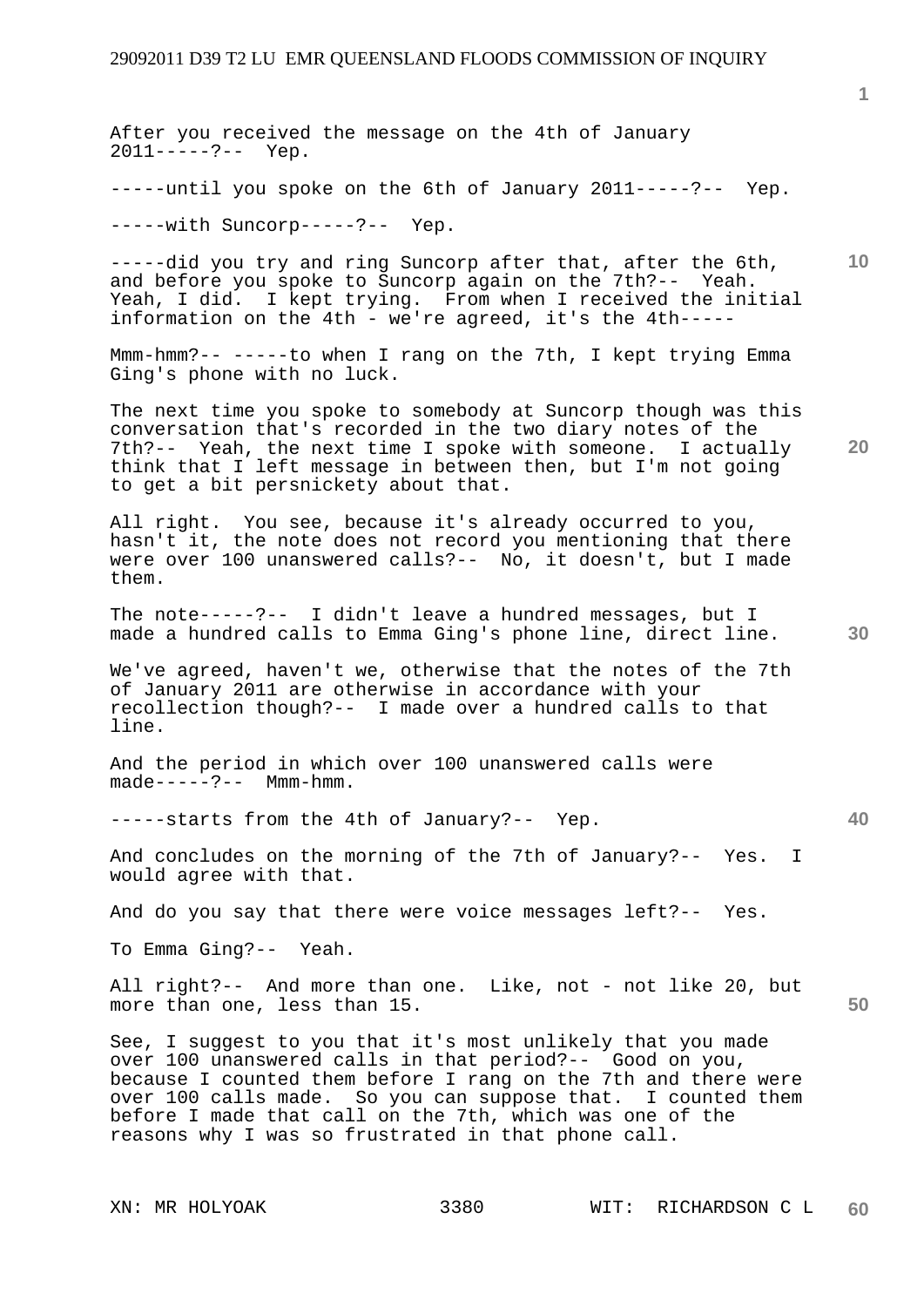**1 10 20 30 40 50**  If you look at the next entry on the 10th of January 2011-----?-- Yes, I got to speak with Emma. That was wonderful. And it says, "Received voicemail from insured"?-- Mmm. Right. So voicemails go to the-----?-- Mmm. I'm aware of that. -----to the relevant claims managers?-- I don't know where my voicemails went, because I did ring and leave messages. Right. And you left messages 100 - over 100 times in voicemails that were unanswered?-- No. No?-- It went to message bank, asked to leave a message, I didn't always leave a message, but I did leave a significant number. How many messages do you allege you left?-- Well, if I were going lowbrow, I'd probably say six, if I were going highbrow, I would say 14. All right. Now, on the 10th you received an outbound customer call from Emma?-- Yep. Emma Ging?-- I did. And you were advised that - you advised that the assessor was there that day?-- Yep, thanks to Angela Peters following up with that on the Friday. You were upset you hadn't been called?-- Yep. And you wanted regular contact?-- Yep. Isn't that a person's entitlement with an insurance company when your whole life is up in the air and you don't know what's going on? You had been contacted though, hadn't you-----?-- Not by Emma Ging. Not by Emma Ging?-- And that - that was my concern in the reflection of the statement, is that she's our client manager, and in a 10 day period I had had no contact from her. I had spoken to people in the call centre, they were helpful, I spoke with Angela, she was helpful. However, the client manager who we had been given did not contact us until the 10th when she returned from leave, which I had been told was sick leave, but apparently was annual leave, and she rang us that morning in response to a message I had left. You had spoken to other people who provided you with advice on the 1st and the 4th?-- Yeah. Is that correct?-- They were call centre people as far as I know. They weren't my client manager who I had been appointed.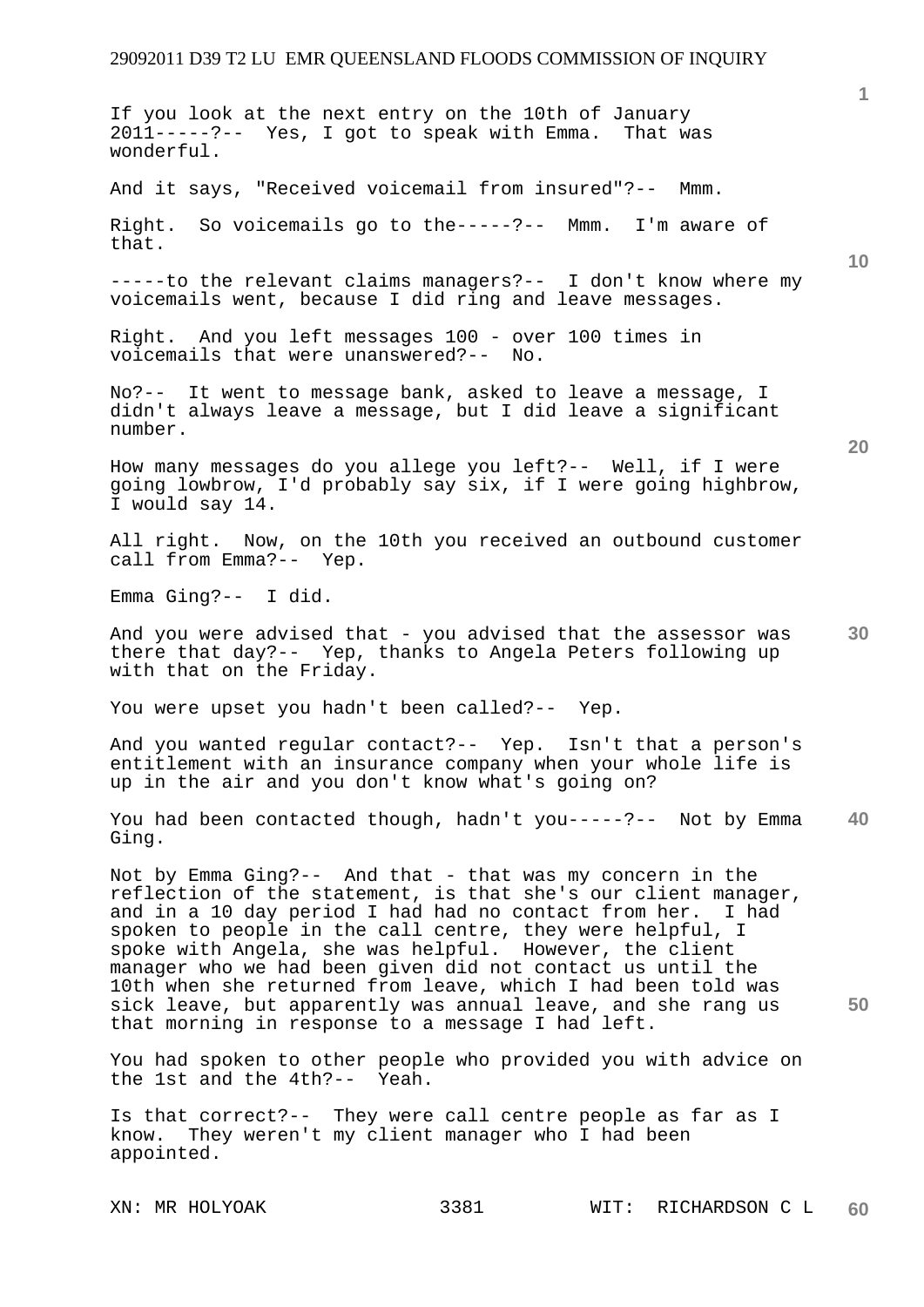Right?-- And that's the person I wanted to have contact with.

They weren't your client manager, but if they were other client managers that were able to assist you as they did, that was providing you assistance, wasn't it?-- I wanted contact from the client manager. If you're going to appoint a client manager, I think it's reasonable that the insured gets a call from that person in a reasonable time, and I don't think that 10 days is reasonable.

Well, Ms Richardson, it's not quite accurate to say that you didn't have contact within the 10 days, as I've just put to you again-----?-- I didn't have contact with a client manager-----

Not from Emma Ging?-- -----my client manager in 10 days.

**20**  Not from Emma Ging, but you were given advice on the 1st and the 4th and the 6th; isn't that correct?-- I believed that those people were from the call centre.

Right. But you were given advice-----?-- Yeah.

-----how to handle your claim-----?-- But not from my client manager, which was what I was after.

**30**  But you were given advice, were you not, on how to handle your claim, and you acted on that advice?-- I think I've answered your question and you're-----

COMMISSIONER: I think she has too, actually-----

WITNESS: Yeah.

COMMISSIONER: -----Mr Holyoak-----

WITNESS: Thank you.

COMMISSIONER: -----a couple of times.

WITNESS: More than once.

MR HOLYOAK: On the same day, on the 10th, you were advised as to timeframes?-- Yes, I was.

And the - for reviewing the reports and for the Suncorp loss assessors to review the documents?-- Yeah, I believe so.

You were told that Emma Ging was being moved to another department, you'd have a new claims manager appointed to you?-- Yes, which he was.

And she can request they contact - she requested they contacted you and touch base-----?-- Yeah.

-----to discuss the claim?-- And he did.

XN: MR HOLYOAK 3382 WIT: RICHARDSON C L **60** 

**10** 

**1**

**40**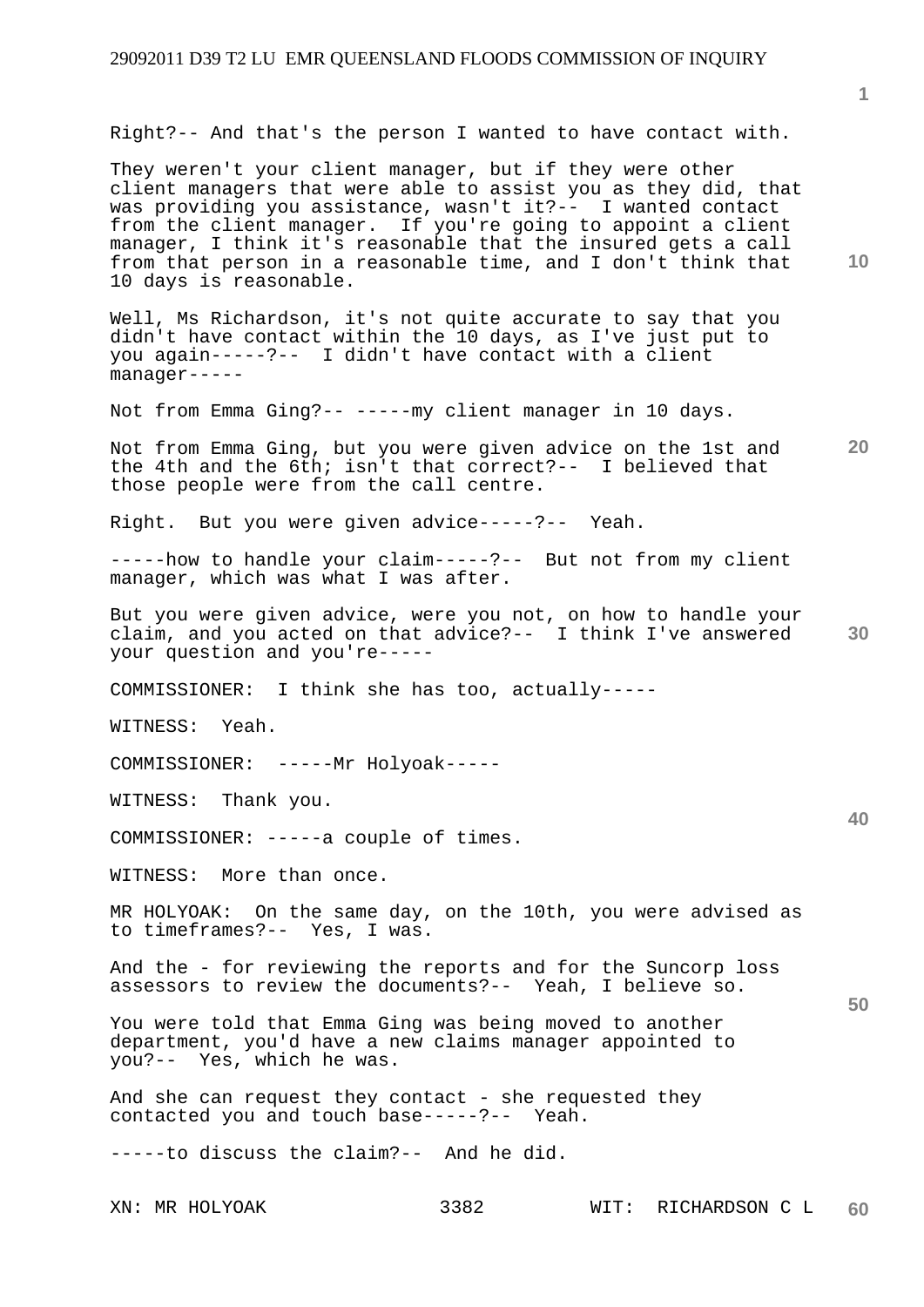XN: MR HOLYOAK 3383 WIT: RICHARDSON C L **10 20 30 40 50 60**  That's right, and you were happy with that?-- I was, very, as is indicated in the information. Because he contacted me when I asked him to. That was - the next time - the next phone call was with the gentleman Christopher Young?-- Yeah. And that was an outbound call?-- From him? That is it's from him to you?-- Yeah. And he told you that the - he had been the claims manager-----?-- Yes. -----assigned?-- Yes. You were extremely happy that he got in touch with you quickly?-- Yes, I was. He advised the new claims manager details?-- Mmm-hmm. You were told you were waiting on the assessor's report?-- Yeah. And that your partner's work were paying for the temporary accommodation?-- Yes. And you were contacted again by Mr Young on the 21st?-- I was, also pleased with that. He'd uploaded the claim?-- Mmm-hmm. And indeed you'd been upgraded in the claims response to a major loss?-- Yes, and that's when he said that because of that I would be going to - that our claim would be going to Ashley Bailey. That's right?-- Mmm-hmm. And the transfer was because of an upgrade of the management of your claim to a major loss to Ashley Bailey?-- Yeah, I agree. Yes. You were told then you needed the rental or tenancy agreement-----?-- Yes. -----in order for them to process the claim for the rental?-- Yeah. And the assessor's report had been received?-- By Suncorp, yes. Yes, by Suncorp?-- Not by us, but Suncorp, yes. And that you needed to make the electrical safe, to have an electrician do it and send the invoice to Suncorp?-- Yes.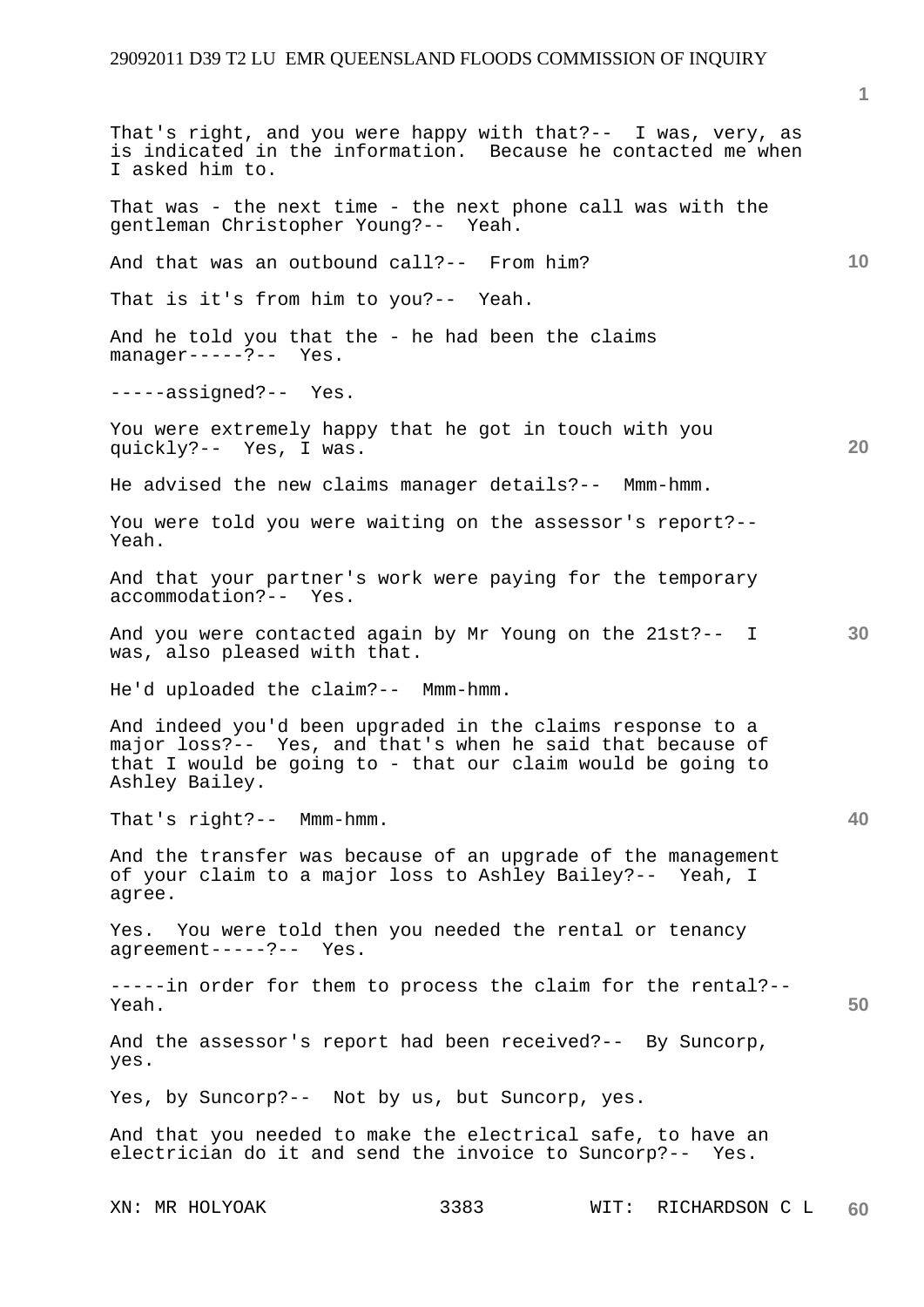**10 20 30 40 50**  Mr Bailey spoke to you again on the 28th?-- Mr Bailey? Yes?-- Ms Bailey? Sorry, Ms Ashley Bailey, yes?-- Yes, Ms Bailey. Ms Bailey?-- Yes. Spoke to you again on - spoke to you for the first time, I should say, on the 28th?-- Yes,  $I - if$  that's the date, I would concur with that. I don't really remember. Again it was a Suncorp initiated call?-- Yep. On this occasion relevantly you were told that-----?-- Mmm-hmm. -----the claim had been assigned to Ashley?-- Yes, I was. Report had been reviewed, to send through a contents list; do you recall that?-- Yes. And that an email had been sent to building coordinators for a builder to be appointed; do you recall that?-- No, I don't. There was a lot of information in that call, though. So again I may not have heard it, which is possible, but I think remembering most of that conversation is pretty good actually. And do you recall that the coordinator was a firm by the name of Cunningham Lindsay?-- No, I didn't receive that information - well, if I received it it was in an email a couple of weeks later from Ashley, but it wasn't in a phone conversation that I received that information. The landlord - you explained the landlord was going to be charging \$230 a week and there was a bond required?-- Yeah. COMMISSIONER: Does all of this really matter, Mr Holyoak? WITNESS: I don't think so. MR HOLYOAK: Well, your Honour, it depends----- COMMISSIONER: It's between me and Mr Holyoak, actually, but I'm just wondering do you need to go in this level of detail when this doesn't seem to be an area of contention. MR HOLYOAK: I was trying to work out, your Honour, as we're going where the areas of contention are because----- WITNESS: Well, we should probably skip now to the areas of contention which would be the end. MR HOLYOAK: I'm just speaking to her Honour at the moment. WITNESS: Sorry, your Honour.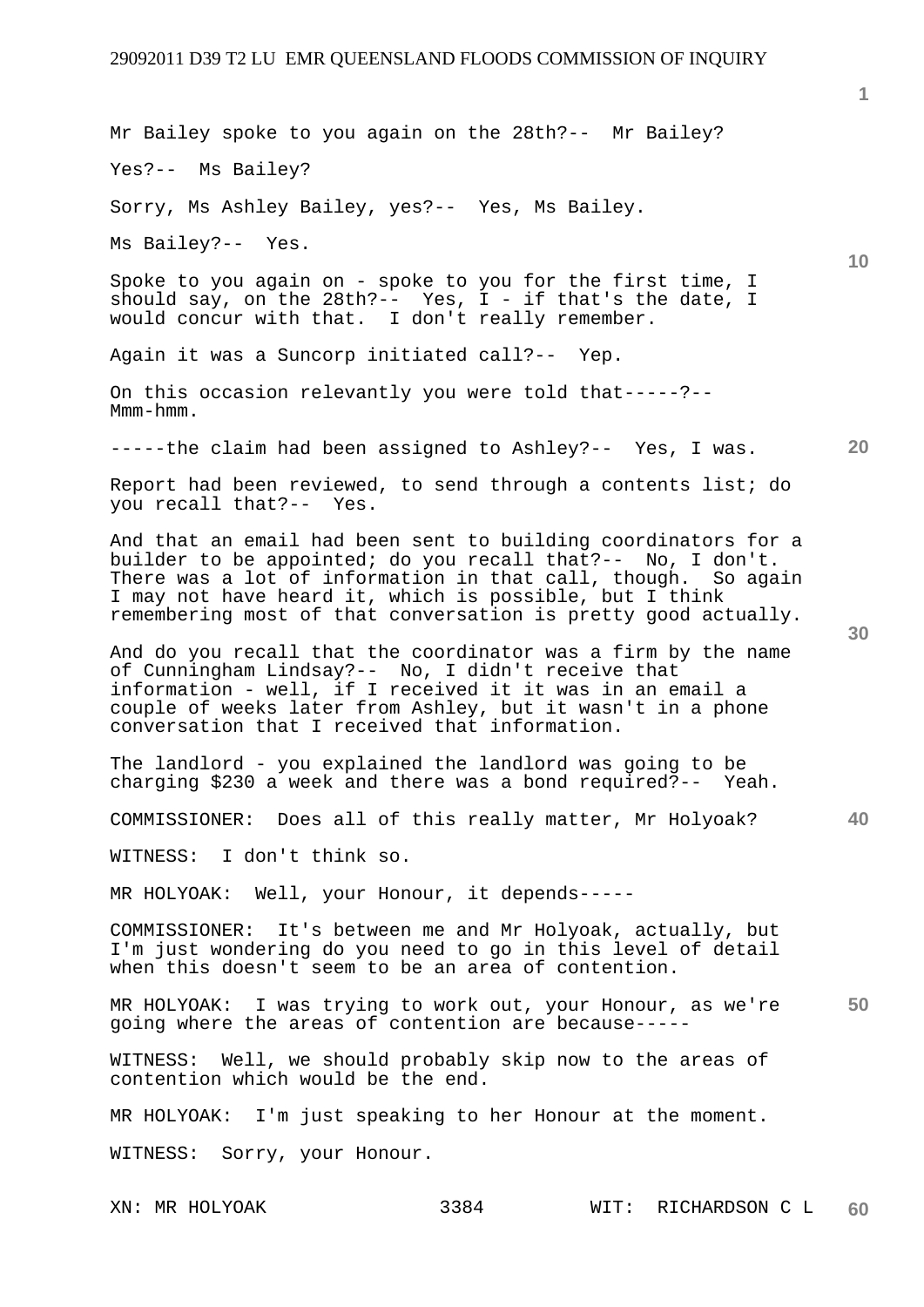**1 10 20 30 40 50**  COMMISSIONER: Well, you see, I don't see anything in the statement about this - this period. So I'm assuming that Ms Richards wasn't raising anything about this - Ms Richardson, sorry, wasn't raising anything about this time period. WITNESS: You're correct, your Honour. MR HOLYOAK: Your Honour, I was a bit uncertain about that because of paragraph 11. COMMISSIONER: But that seems to be----- WITNESS: That's the end. MR HOLYOAK: The paragraph - yes, but there's a reason. COMMISSIONER: All right. Well, if there's something in these notes that assists with paragraph 11, by all means. MR HOLYOAK: Yes, the final sentence of paragraph 11, your Honour. WITNESS: Final sentence, paragraph 11, yep. Would you like me to elaborate? MR HOLYOAK: No, it's all right. I'll ask the questions. On the 31st, if we skip over the next one, and go to the 31st of January-----?-- Yeah. -----you'll see that - you wanted to know the timeframe-----?-- Yeah. -----on the contents list to be sent?-- Yes, I wasn't sure if there was a timeframe for it to have to go in, so I was just trying to clarify that information with Ashley at that time. And you were advised there the Cunningham report on the 29th?-- I don't remember receiving that then. I - as I said just before, I thought I got it in an email subsequently. Now, do you recall that a Mr Des Dowdy attended your home on the 7th of February 2011?-- We did meet with Des in February, yes. All right. And you then had subsequent meetings with Cunninghams-----?-- Yes. -----or people from-----?-- Yes. -----local people from Cunninghams on the 11th of February 2011?-- I believe so, yes. But they also rang our landline, which had only been reconnected that day. Isn't that wonderful? Now, if we head to the 25th of February 2011 in the file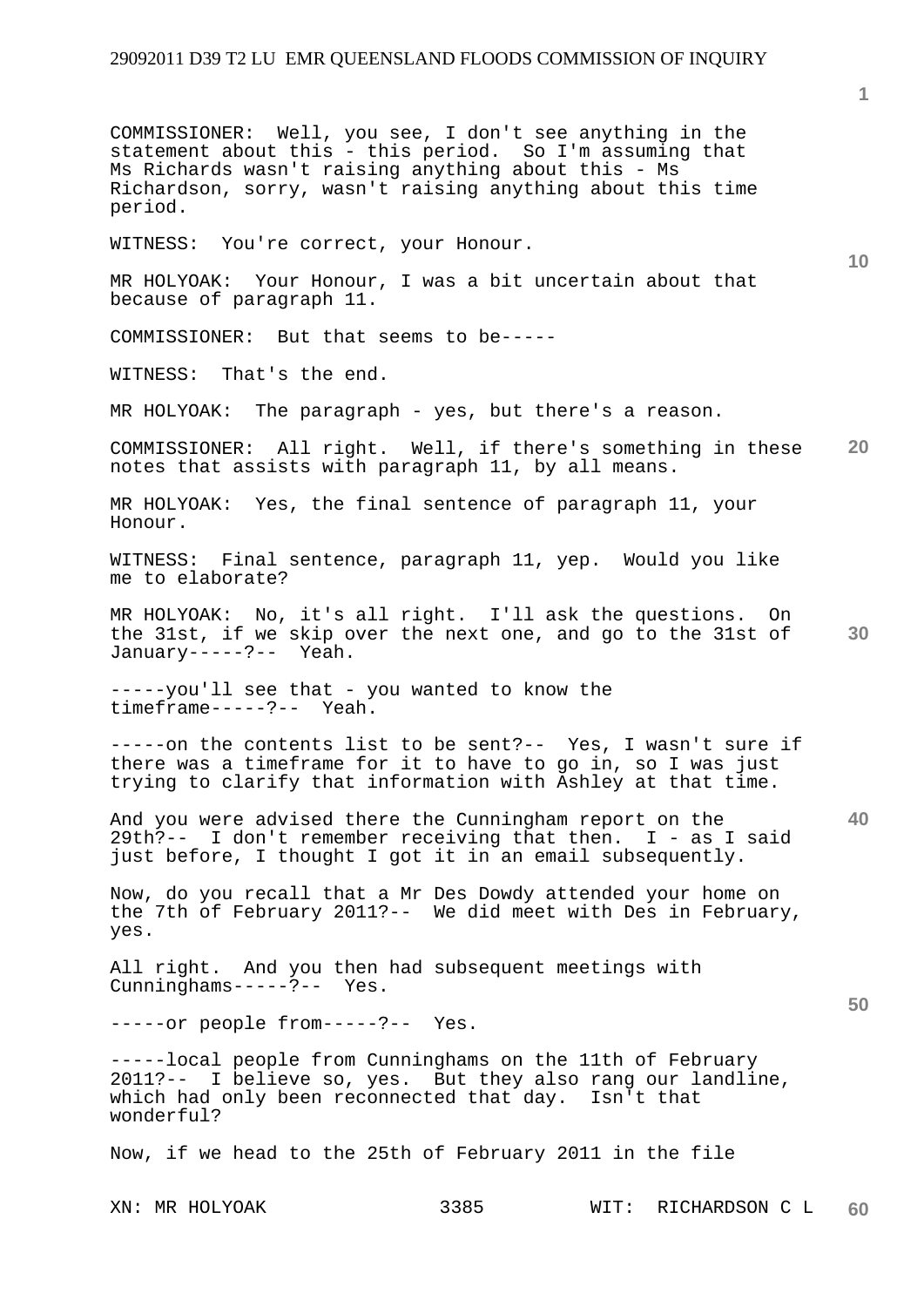**1 10 20 30 40 50**  notes?-- 25th of February you said, sorry? Yes, 25th of February?-- I'm just flicking to March. Yes, I see that. A new issue had arisen, hadn't it?-- Yes. Yes. You telephoned because termites had been found in the cavities of the doors and windows?-- Yeah, yes. And you wanted to know what to do?-- Yes. And there was some communication with Suncorp?-- Yes, there was. And they indicated that they had at that stage no internal assessors left in Emerald?-- Yeah. They'd need a detailed report to explain how the termites got there, for how long, whether it was pre-flood or post-flood?-- Yep. Do you recall that?-- Yes, I do recall that. Then you were contacted again and it was a Suncorp initiated call on the 15th of March?-- Yep. You were followed up because the rental agreement hadn't been received, to process the-----?-- I thought - sorry to interrupt you there, sir, but, however, I thought that I sent through the payslip and the rental tenancy agreement at the same time, faxed through. I thought they both went through at the same time. All right. But, in any event, Suncorp indicated they didn't have it then?-- Yes, and then I refaxed it. COMMISSIONER: Is something going to turn on this tenancy agreement? WITNESS: No. COMMISSIONER: I am asking Mr Holyoak actually. MR HOLYOAK: Sorry, your Honour, I didn't hear you. COMMISSIONER: Is something going to turn on this tenancy agreement? MR HOLYOAK: No, your Honour. There is something turning on the building progress, coming to - to do with the termites. Now, do you recall that you had your contents policy or contents paid on the 25th of March 2011, or at least approved, I should say?-- Yes, yes, and the next bit after that. That's right?-- Hang on, where are we now? 25th?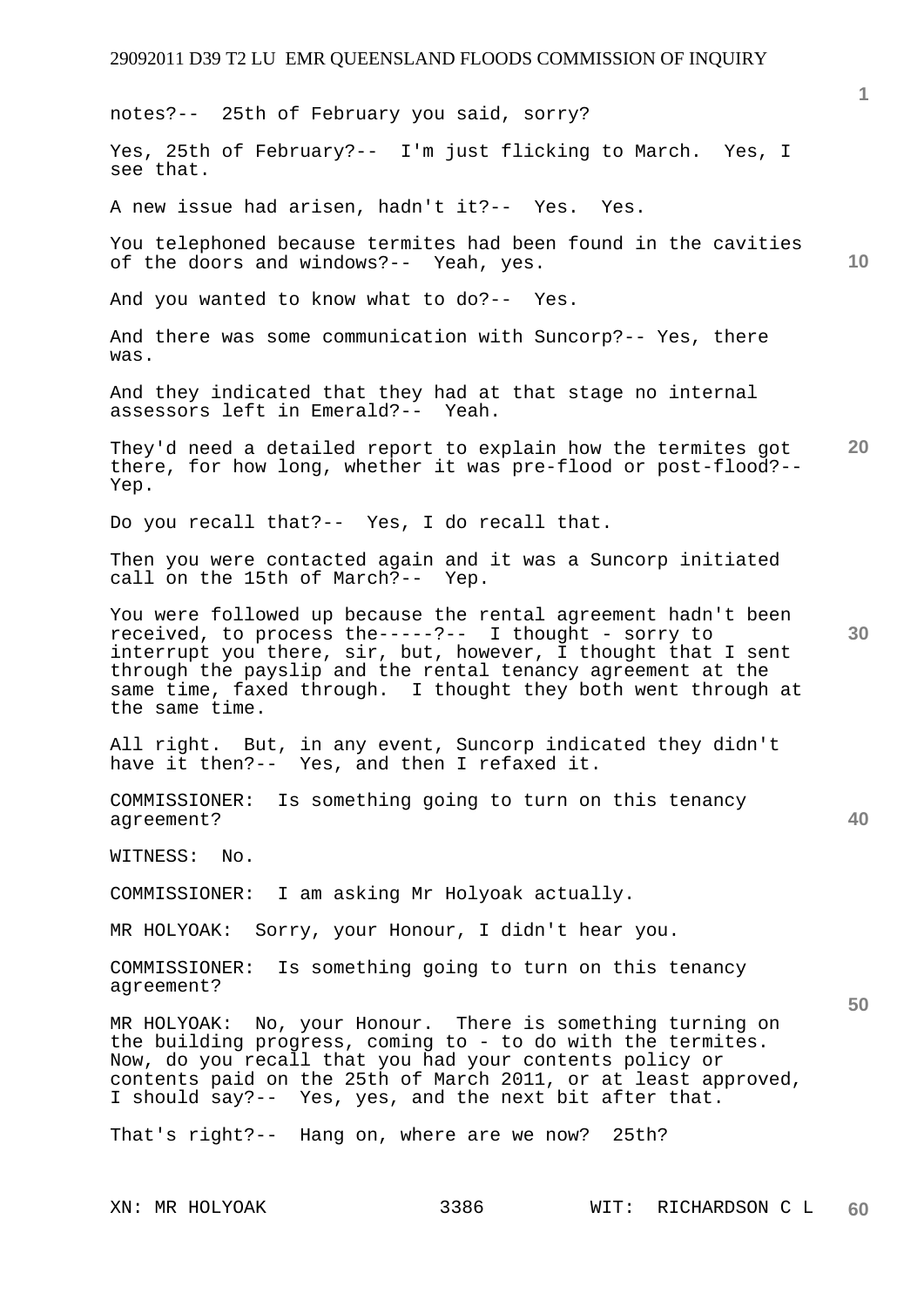XN: MR HOLYOAK 3387 WIT: RICHARDSON C L **1 10 20 30 40 50 60**  25th, that's right?-- Mmm-hmm. And that was paid?-- Yep. Then you were contacted again on the 5th of May 2011?-- Yes. And followed up for the pest report?-- Yes. Then you were followed up again asking if you had any repairs or concerns on the subsequent days; do you see that?-- What date are we now? The subsequent days are from the 20 - from the 5th through to the 26th onwards. COMMISSIONER: What was the question, whether there were concerns with the repairs? MR HOLYOAK: Whether there were concerns with the repairs?-- Not at that point, because at that point the house had been stripped out, which was fine, and sanitised, I believe, and repairs had only sort of really just begun at that point. So I wasn't really happy or unhappy because not a lot had happened to be unhappy or happy about. And does that reflect the conversation on the 27th of May 2011 in the file note?-- Yeah. At that stage, Ms Richardson - excuse me one moment - had you indicated - sorry, I withdraw that. Had there been some concerns - there had been some concerns with what's described as a Hebel - some Hebel blockwork; do you recall that?-- Yep. And there'd been some concerns expressed about the integrity of that blockwork after the floods?-- Yep. And that Suncorp had commissioned an-----?-- Yes. -----engineer's report?-- Yes. Do you recall?-- Yeah. And that was a firm by the name of Opus International Consulting?-- Don't recall the name. Right. But that you were not happy with the recommendations outlined in the engineer's report?-- We still had concerns. And those discussions regarding your concerns continued with the builder until mid-August?-- No. I know that that's what your records say, and when I read that in your - in the statement from the person----- Mr Higgins?-- Yeah, thank you, from Mr Higgins, I was really surprised. Do you recall also that you requested joinery work to be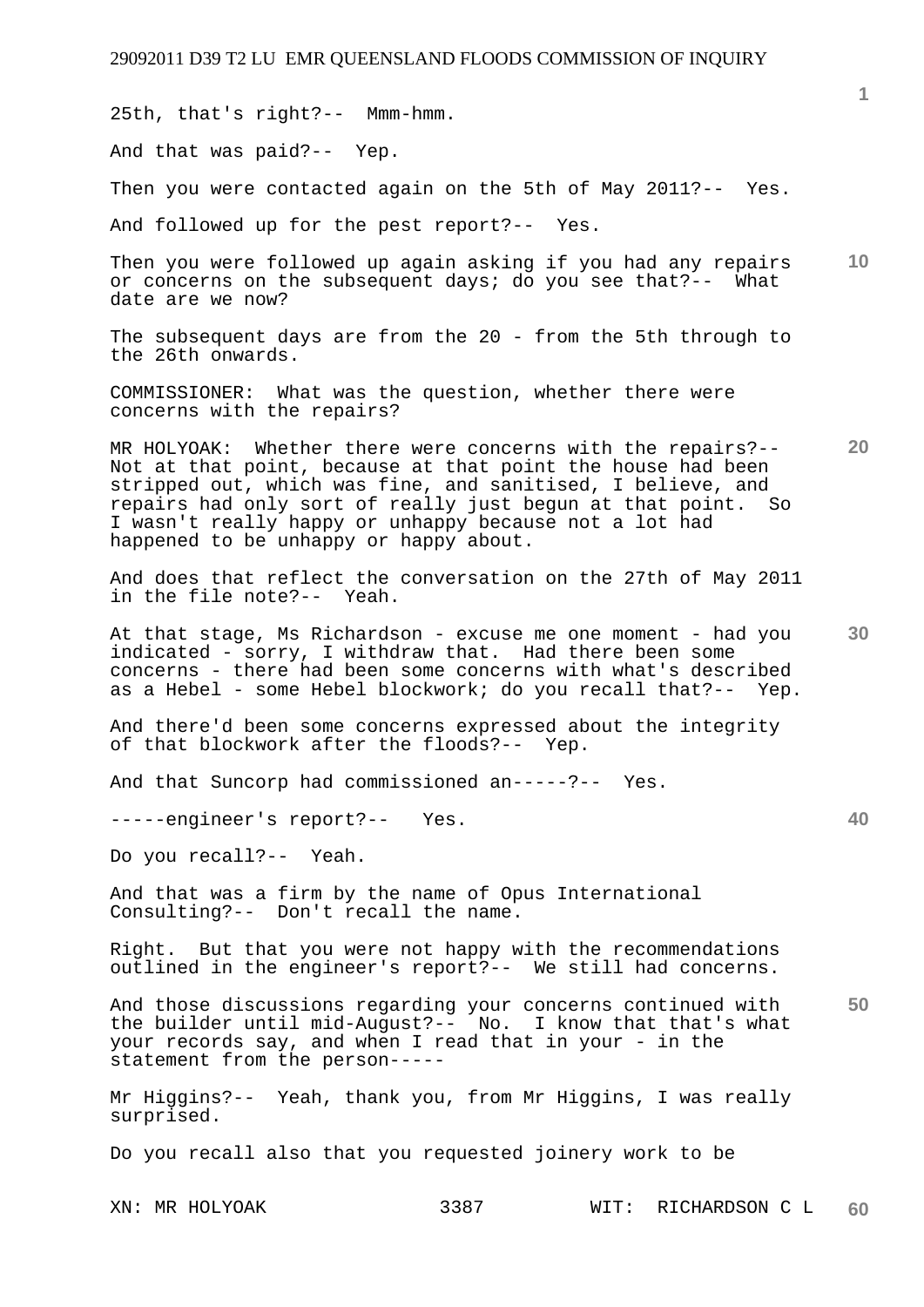**1 10 20 30 40 50**  ordered through a local cabinet maker?-- Yes, and that was who IRS had already engaged anyhow. Right. Was that Allen Cabinets?-- Yes. And they had an eight week lead time?-- I wasn't made aware of that. Right. Also do you recall that you wished to make changes to your home that were not covered by the insurance?-- Yes, I do. They don't take three weeks though to get done. They were done within a day. They included some plumbing changes; do you recall?-- Yes, I do. That was including the removal of the spa and changing of pipes?-- Yes, my partner removed the spa. Right. And changing certain pipes from copper to plastic; do you recall that?-- Yes. No, sorry. Copper to plastic? Mmm-hmm?-- No, we asked for some pipe work to be sealed off. Mmm-hmm?-- And then we asked for the spa plumbing to be moved back into the wall, because that's where we were going to move the cabinet to, but I don't - I never made, and I don't believe we ever made, a specific request for plastic to copper. You had to use a specialised plumber which you engaged yourself?-- Yes, because IRS didn't have the materials to be able to do that job. It wasn't covered by the insurance?-- No, and we were happy to pay for that. And that took two hours on one afternoon. And IRS had to wait for those works to be completed or schedule them into the works to allow other trades to complete their works?-- Oh, what, so - so they rang me in the morning at 9 o'clock and it was done by 8 p.m. that evening, so that that allows for a two month delay? You also had some electrical work undertaken about an electrician you engaged?-- No. We have had work done via the electrician who IRS have engaged. So he's done some additional stuff for us. That was removal of light switches from main bedrooms to en suites, for example?-- Can I just give a little visual on that one? Well, is that the case?-- Well, it was on this wall, and we asked for it to be moved to this wall, like, you know, the other side of the cavity. That's what we asked for. And there was some installation of some new power points?--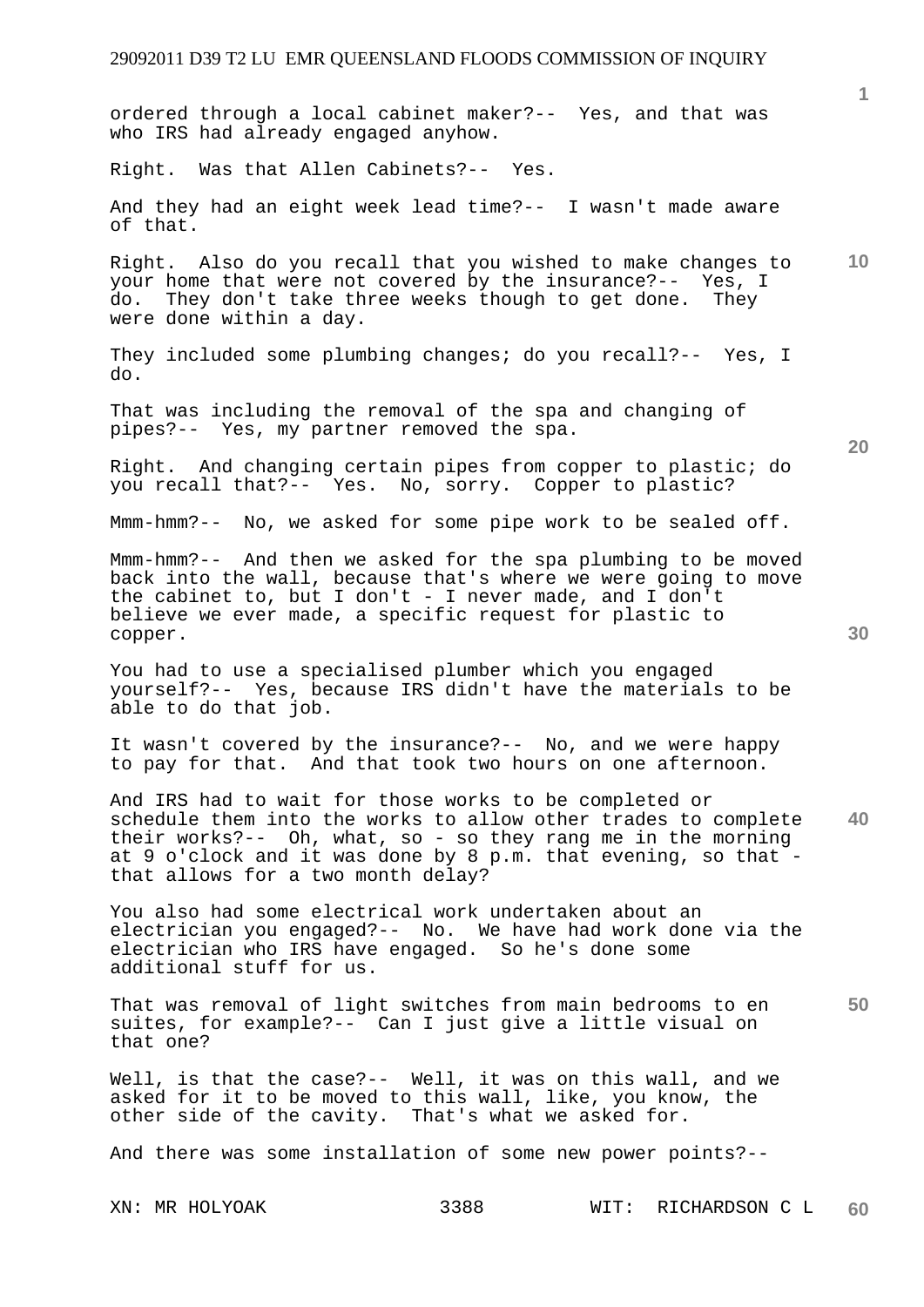Yes.

Additional lights in the kitchen?-- Yes, two. Additional lights in the en suite?-- Two. Additional lights in the en suite?-- Two.

All right. And that work also had to be scheduled into the other work that was being undertaken by IRS, the builder?-- I don't do the scheduling, but what I saw when I got a phone call from the foreman was that there were like three or four different trades people and groups working at that time, and that that additional work that we were requesting was just added in at that point. So I am not aware of the scheduling, because that's not my job. So we've tried to stay ahead and communicate with IRS the things that we wanted.

Now, could I ask you then to move forward?-- Yep.

Sorry, to go back to the-----?-- Can I get some water?

-----28th of July 2011?-- 28th of July. Yes. Yes.

Right. You were attempted to be contacted on that day and were successfully contacted the next day to be told that the termite damage couldn't be covered?-- Yeah.

**30**  And you were also given a customer dispute resolution brochure on that day, or, sorry, it was sent to you that day; do you recall that?--  $I - I - y$ eah, now that you say that, I do remember receiving something like that, but, yeah, it's not in the forefront of my mind, yes, but I believe Ashley did send that through.

And that was a document that explained to you that if you disagreed with that, you could dispute it?-- Mmm-hmm.

**40** 

**50** 

**1**

**20**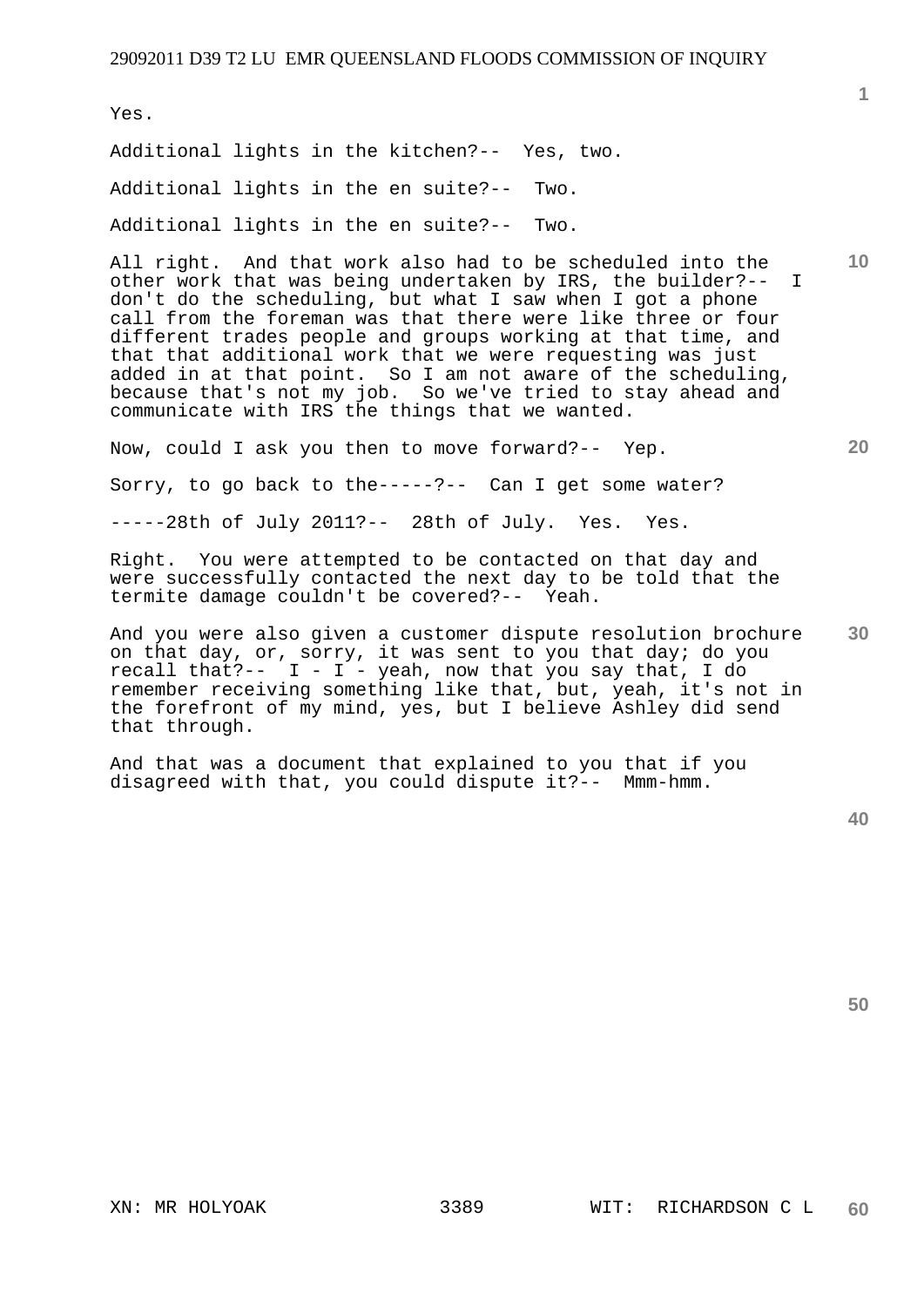Thank you?-- And we didn't.

I will ask you to move forward to 14 September 2011?-- Yep 14th, got it.

Yes. This was a call where you made a call?-- To Ashley.

To Ashley inbound?-- Yes.

Inbound customer call?-- Yes.

You said you were not happy with the builder IRS or CL's, Cunningham's Lindsay?-- Yes.

You said that you weren't happy with communication?-- With Suncorp?

No, from IRS to you?-- Could you repeat that, please?

Yes. The next sentence says that you were not happy with communication, or there was no communication from IRS to you?-- Yes.

You asked for IRS to ask for you to attend the property immediately, meaning you had to leave work?-- Yes.

See that there?-- Yep.

You were concerned about your home being unlocked?-- Yes.

And that people from the project manager, IRS, seemed to be disinterested. Do you see that?-- Yes, I would like to clarify that, though, if you don't mind.

Yes?-- Are you happy for me to do that now?

**40 50**  Yes?-- Thank you. The 12th of September was the third date that we were given for completion of works from IRS. As you can see, if I'm ringing on the 14th, it is not complete and it is still not complete. So even given everything else that you've said, all of the work that we wanted done, and, you know, bad weather and all that sort of stuff, of which I don't believe there's been any, I don't understand how the project manager can delay the project by eight to 10 weeks. That's the concern that I have. There are a couple of works concerns, but by the 14th I had had enough of still being out of our house when we were told "it will be the 12th Cresta, it would be the 12th. Handover date is the 12th, Cresta. We'll have everybody here on that weekend", and that didn't happen, and handover didn't happen on the 12th. So now I have to tell my children again that we still can't move back into our house.

And, Ms Richardson-----?-- Yes.

-----you have read Mr Higgins' statement, and I put to you the reasons for the delay, including the communications about the

XN: MR HOLYOAK 3390 WIT: RICHARDSON C L **60** 

**20** 

**30**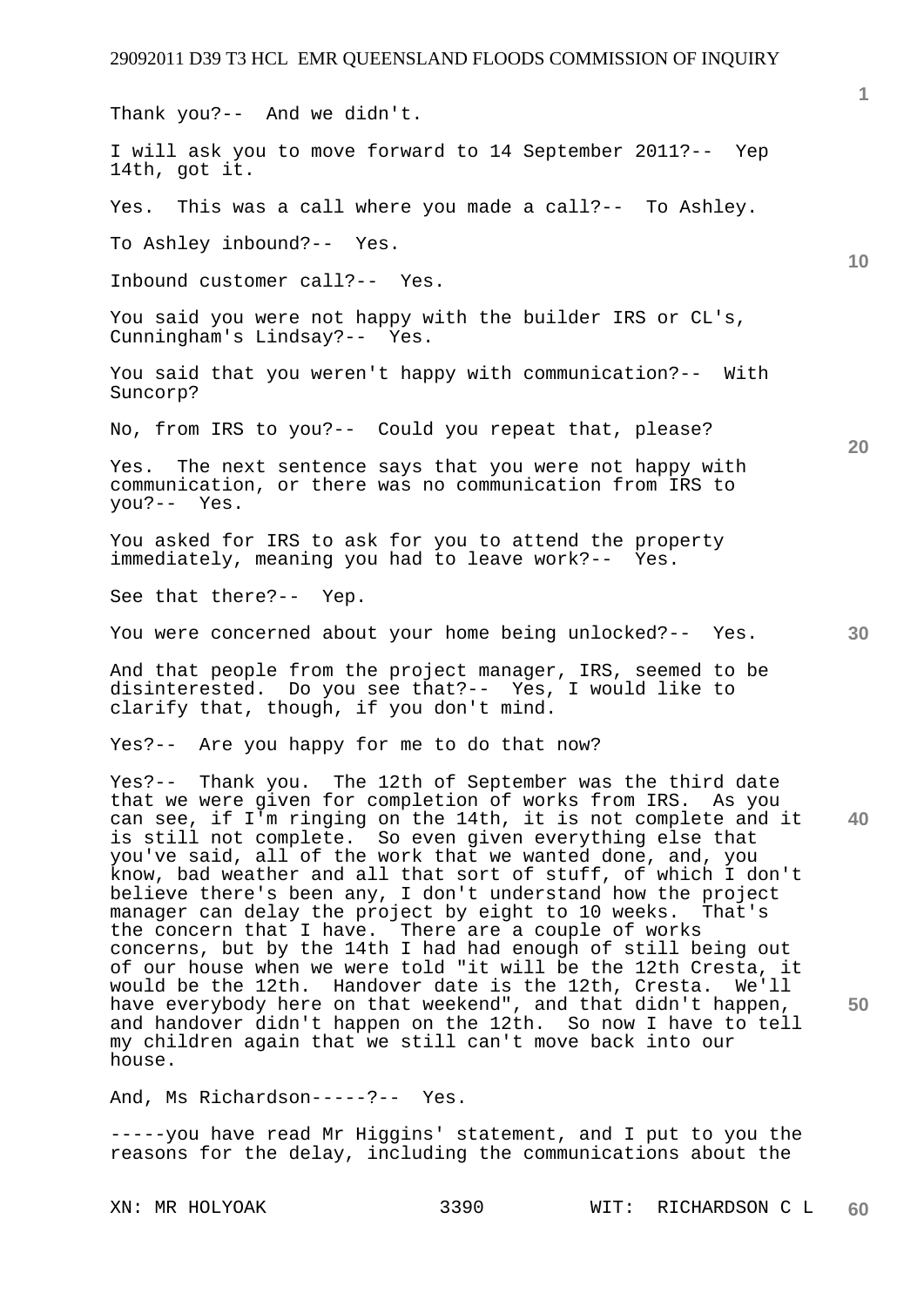Hebel block wall?-- And I put to you that I disagree with that because I felt that we had resolved that back when we signed the contract, because now - and Des Dowdy from Zirgon said that they would be putting in expansion joint. So as far as I knew, that was the end of that conversation. I am really surprised because I don't actually even get what that one is about. Some of them I look at and I think, "oh, yeah, okay, that might be about that one", but that particular statement blew me away. Because I thought we weren't still negotiating Hebel working. What we were talking to them about and letting them know that we were unhappy with was the patch job on the Hebel and the render, but that's not negotiation about the extent of the works.

Now, do you see at the end of that note that - that page, I should say, rather than the end of the note?-- Yep.

That you did not want the claims manager, Ashley?-- Yep.

To contact Des from Cunningham Lindsay?-- Yes.

Regarding your concerns?-- Yes.

That's correct, is it?-- Yes, it is.

And what Ashley then did was speak to you about something called a customer liaison officer?-- Yes.

Do you recall that?-- Yes, I do.

And a customer liaison officer is a person, as was explained to you, that is an experienced Suncorp internal assessor who mediates disputes and concerns raised by customers-----?-- Mmm.

-----around repairs?-- That's how she explained it, yes.

And the role of the CLO, as they refer to it, is to resolve issues to the satisfaction of both the customer and the builder?-- Yes.

And there was a supervisor was then involved and-----?-- Yes.

-----you were asked if you wanted a CLO to attend, and Des would have to be contacted to discuss that, do you recall?-- I recall the conversation.

Right. It is true to say, isn't it, Ms Richardson, that that offer of utilising a CLO wasn't taken up?-- Not at this point, no.

Right?-- I have actually been trying to celebrate my father's 70th birthday with him, and our son had some football commitments out of town. So we've actually taken the opportunity to leave town for a few days. So we left on the 16th and we arrived back yesterday. So I haven't actually had the opportunity to undertake that yet.

**10** 

**1**

**20** 

**40**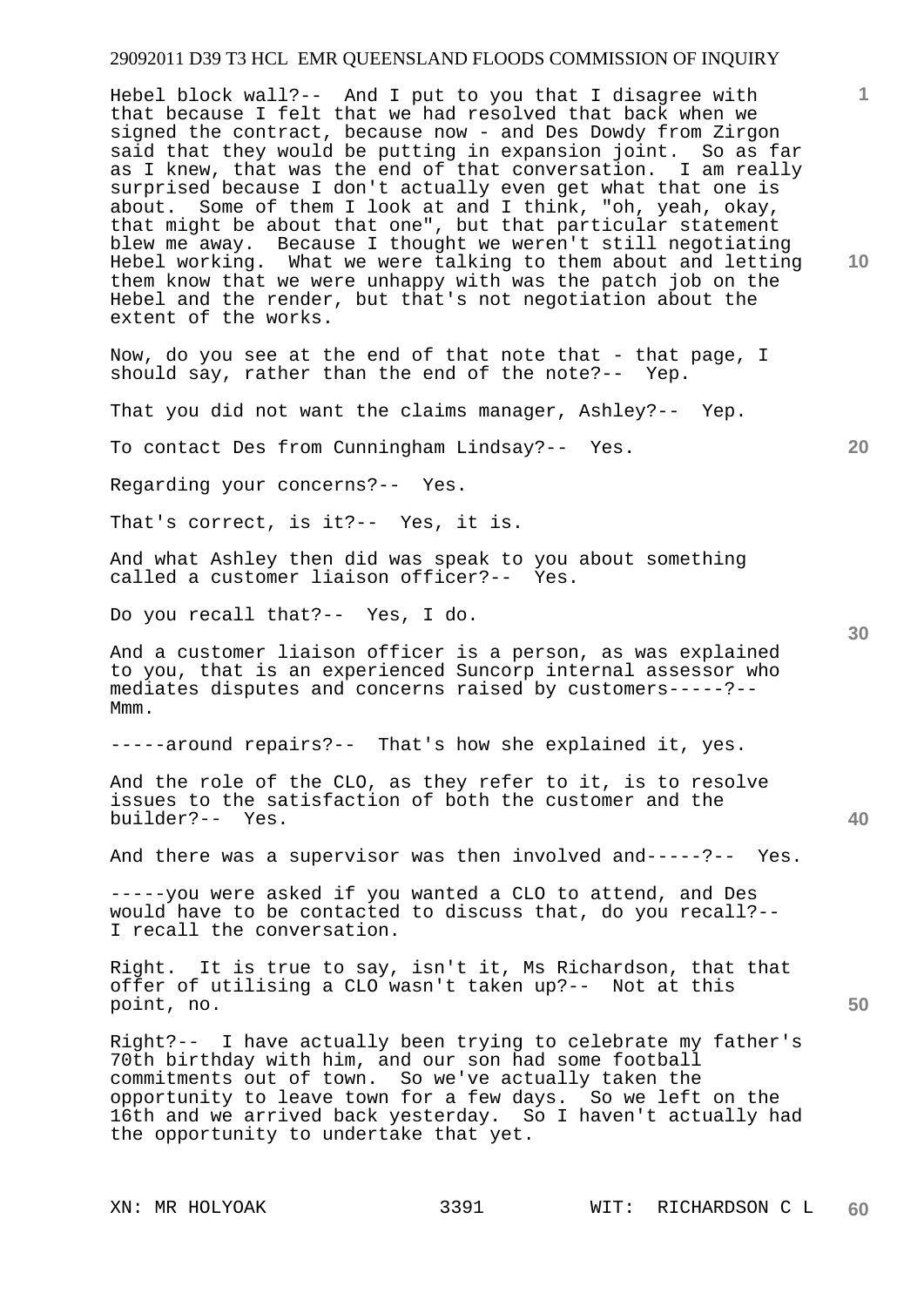**1 10 20 30 40 50**  And it is also true to say then that - sorry, I withdraw that?-- Thank you. If you go to the 15th of July 2011 - sorry, 15th of September, my mistake?-- Yes, yes. It is the last note on that page. Do you see it?-- Yep. A call to you?-- Yes, yes. You were asked to provide a list of all your concerns?-- Yes. I haven't been back to the house since then to get an opportunity to do that. Suncorp is yet to receive any specific list of concerns from you?-- Agreed. I have been out of town since the day after that. And your statement to the commission was on the 15th of September also, is that correct?-- I believe so. You recall also, don't you, it having been explained to you, that Suncorp gives a lifetime guarantee of the work that's performed?-- Yes. Repair work that's performed?-- Yes, and Ashley clarified that on that conversation. And you understand that to mean that Suncorp will back the repairs that are performed to your house for the lifetime of those repairs?-- Yes. You have also renewed your policy with Suncorp in June of this year, haven't you?-- Yeah. Generally we're quite happy with Suncorp. It was just the beginning and this ending bit. It is just going on and on. We're happy to be insured with Suncorp for the - you know, most of our insurance policies are with Suncorp and we're happy to keep them there, but I just want to point out to you that at the beginning I was dissatisfied, and I think fair enough, too, you know, with the response from Emma Ging. It was not a good response. And just trying to finalise things at the end, you know, we're still another two months out of our house after completion date. I take into account what you've said. I don't think that accounts for the house standing still for three weeks after the tiler's touched it, or another three weeks after the painter's touched it. Me, as a layperson and not a builder, I don't get that. Thank you. Thank you, your Honour. MS McLEOD: No questions, thank you. COMMISSIONER: Mr Callaghan? MR CALLAGHAN: No. May Ms Richardson be excused? WITNESS: Oh, wonderful. Thank you.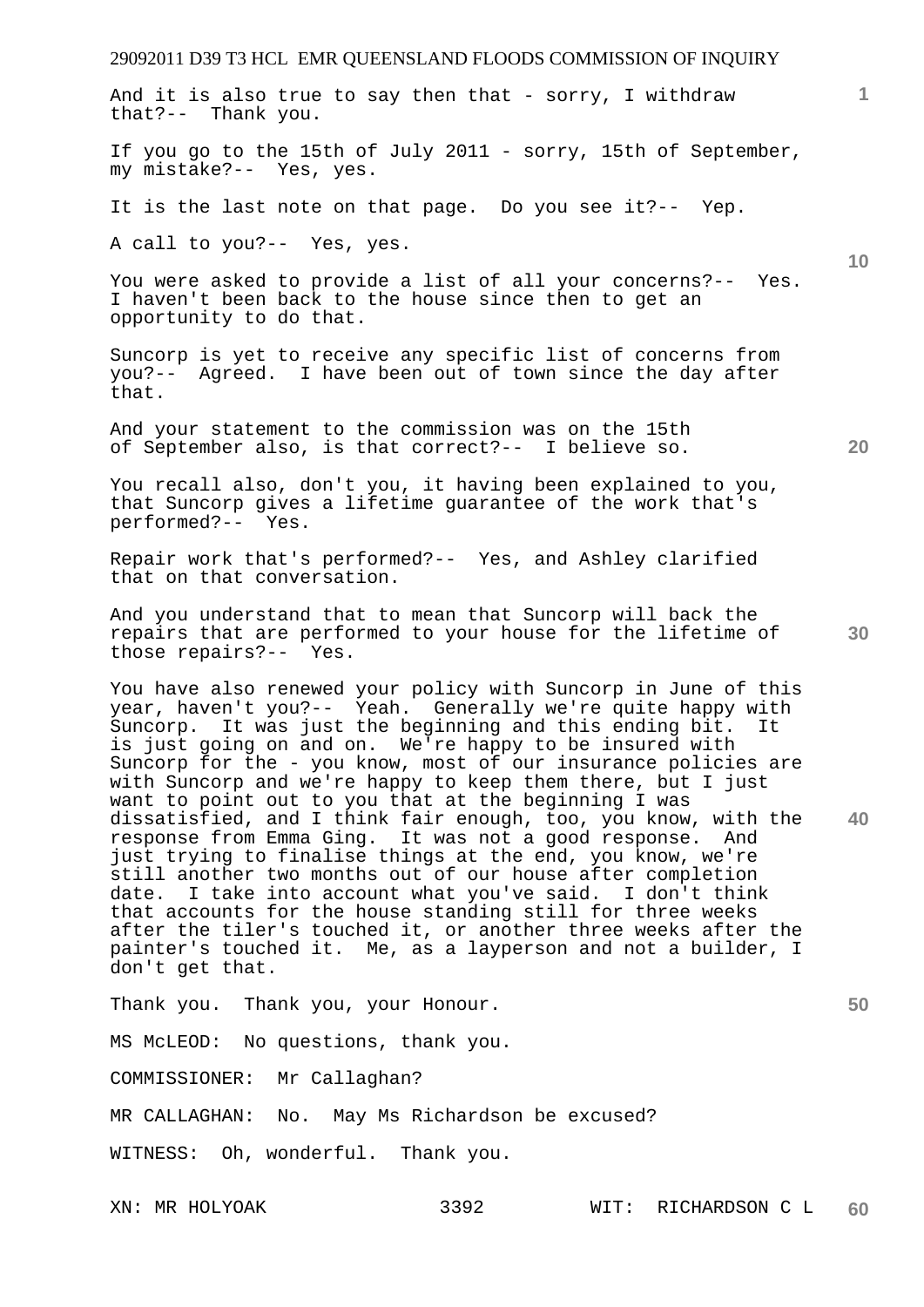COMMISSIONER: Thanks, Ms Richardson, you are excused?-- Thank you. Have a good day, everybody.

WITNESS EXCUSED

MR CALLAGHAN: I call Robert Anderson. I might inquire, Madam Commissioner, through you or your associate, as to whether the visuals are - no?

COMMISSIONER: Is it any use taking a morning break to see if it can be fixed? Do you want to do that or not?

MR CALLAGHAN: I am getting an affirmative response to that.

**20**  COMMISSIONER: Sorry, Mr Anderson, we're just going to take a break briefly to see if we can fix a few things up. So I will just hold you up for the moment.

We will adjourn for 10 or 15 minutes.

THE COMMISSION ADJOURNED AT 11.20 A.M.

**30** 

**50** 

**1**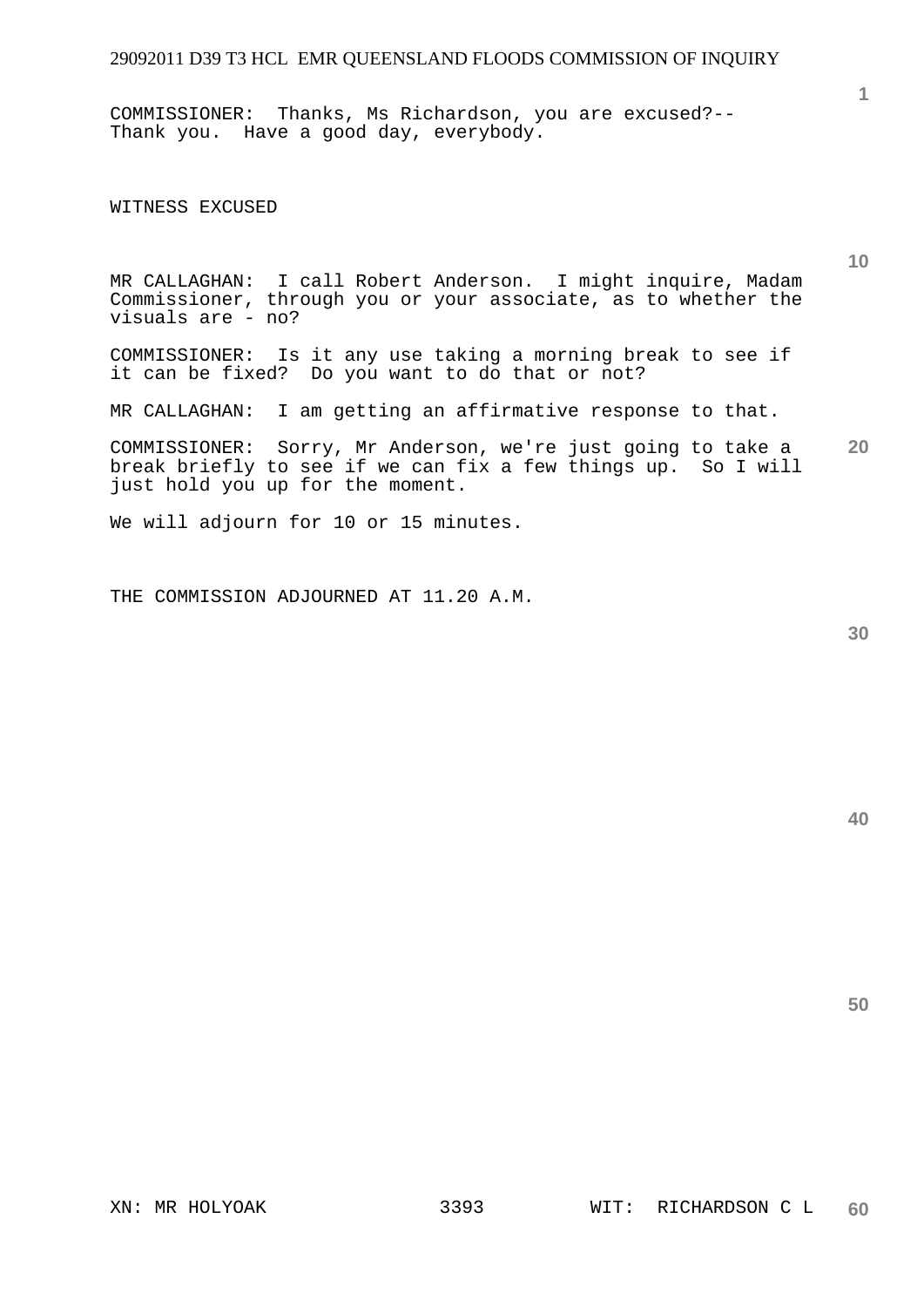THE COMMISSION RESUMED AT 11.42 A.M.

**10 20 30 40 50**  COMMISSIONER: I gather there hasn't been much luck with the technical side of things, Mr Callaghan? MR CALLAGHAN: No, we will do it the old fashioned way and we will try again with the witness. ROBERT GORDON ANDERSON, ON AFFIRMATION, EXAMINED: MR CALLAGHAN: Your full name is Robert Gordon Anderson?-- That's right. And you reside at a property at 1258 Wills Road?-- That's right. Mr Anderson, your main industry at the property is cotton production?-- That's right. You've got about 500 acres of land under farming with cotton, is that right?-- That's right, yeah. Now, you have prepared a statement for the purposes of the Commission, a statement dated 18 August 2011?-- Yes. I might just get a copy of that shown to you. I will get you to have a look at that first. That's your statement?-- That's it. I tender that. COMMISSIONER: Exhibit 675. ADMITTED AND MARKED "EXHIBIT 675" MR CALLAGHAN: There were some photographs attached to that, too, is that right-----?-- That's right, yeah. -----to your statement?-- Yeah. But, importantly, the statement referred to - or you earlier made a submission to the Commission which contained some photographs and a map, too, is that right?-- Several maps, yep, yep.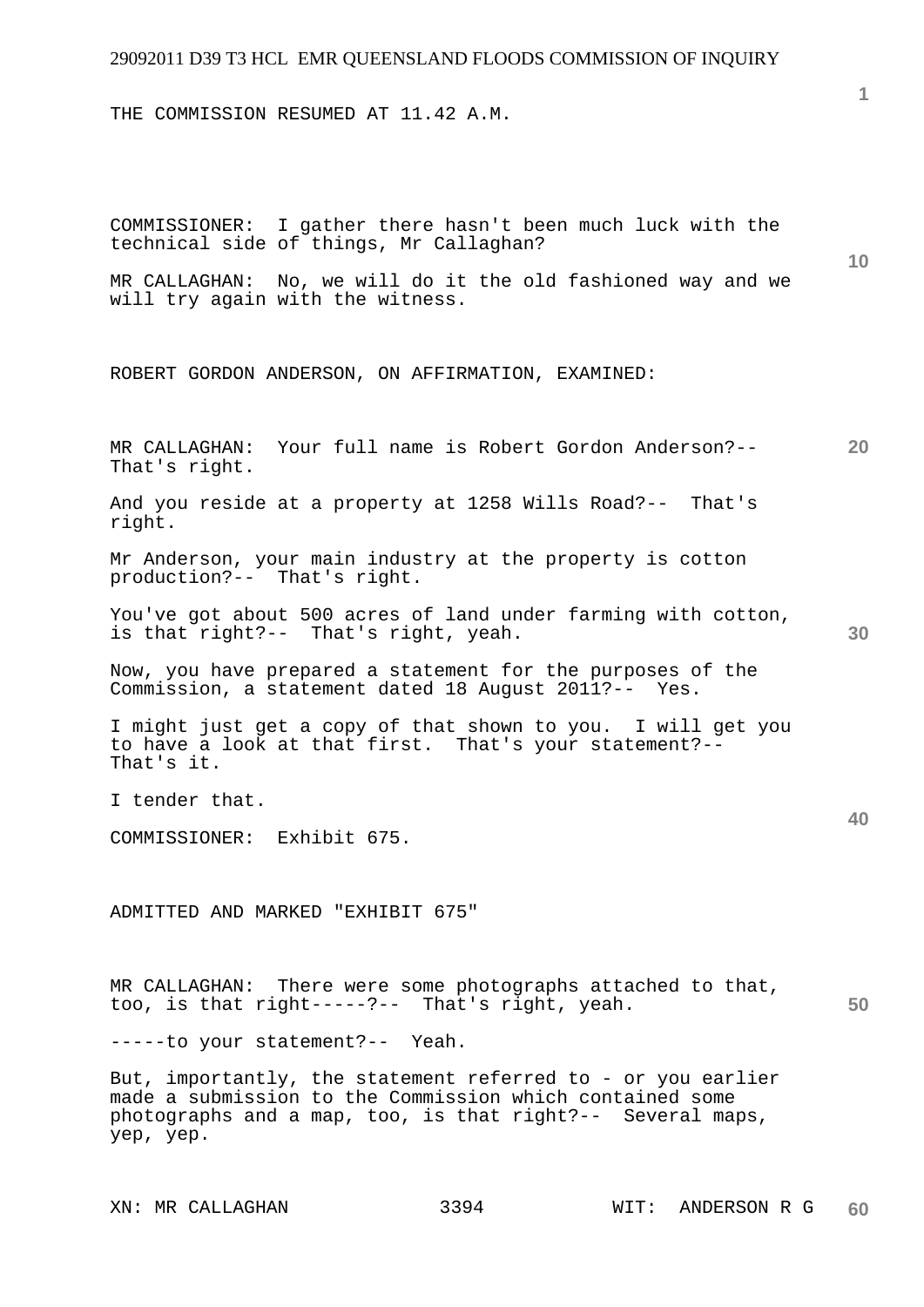Yeah. I think we should tender that submission, too, Madam Commissioner.

COMMISSIONER: 676.

ADMITTED AND MARKED "EXHIBIT 676"

MR CALLAGHAN: Now, Mr Anderson, the concern you've expressed principally relates to some agricultural levee banks, is that correct?-- Yeah, that's right.

And we can read what's in your statement, but what might be helpful while you're here is if we get a visual understanding of what you're talking about. There is another map I am about to show you which has just been supplied to us this morning. It is slightly larger, I think, than the ones that you've provided us with, but it depicts, or incorporates, at least, the same area. Have you familiarised yourself with that map?-- Yeah, it is right.

I might tender that now?-- Yes.

COMMISSIONER: Exhibit 677.

ADMITTED AND MARKED "EXHIBIT 677"

MR CALLAGHAN: But ask for the witness to be given a copy. And I hoped to be able to do this on the bigger screen but perhaps we could get that held up so that both you could see it and the rest of us can see it?-- Yes.

**40**  The greenish lines on that map - and this is the one that has just been tendered?-- Yeah.

Can you tell us what they represent the borders of?-- The green line is the border of the Emerald Floodplain Board, and it passes adjacent to my farm and through the farm that is a complaint.

This is the Nogoa River floodplain?-- That's right, yeah.

**50**  And the floodplain that we're concerned with is in between the two lines, is that right?-- That's right, yes.

Okay?-- On the western end, I guess you'd call it, right on the western end.

That you're talking about; your property is right on the western end?-- That's right, yeah.

**10** 

**1**

**30**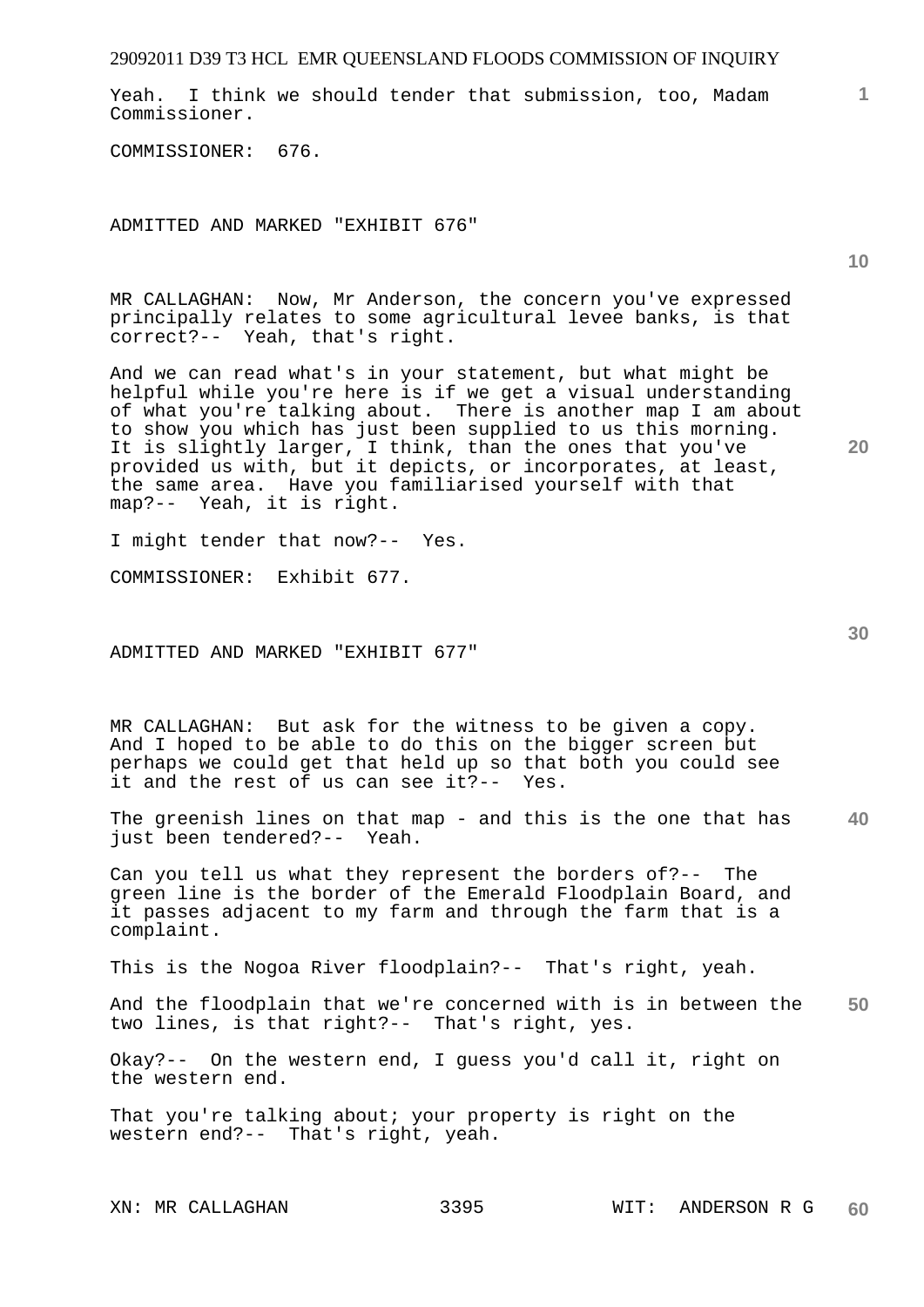Can I get you to point to that, and then perhaps you could even mark that exhibit with an "RGA"-----?-- On my block?

I might get you to do it in a red pen so that it stands out, if you don't mind. If I can get just the Commissioners shown that. I will get it handed back to you but held up so that everyone can see it. Now, as you point out, you are just outside of the Nogoa River floodplain area, is that right?-- That's right.

So, therefore, not part of the - what was the Nogoa River Floodplain Board's concern?-- That's right, but when it was originally formed - I don't know, 15 years ago or something like that - we were approached as to where the boundary would be. It was subsequently changed and we were told at that time that anything that happened within that boundary and affected farms outside that boundary would be able to be fixed, and the reverse would apply, too. If something happened outside that affected inside the boundary, it would be fixed. It was only a line on the map, it is not a - it is not a strict law or anything like that.

As far as you were concerned, is that the way it played out?-- No, no.

Can you tell us why?-- Well, now, since I've had problems, I've been to the floodplain board and they were quite helpful but couldn't produce any evidence or help to assist me, told me to go to DERM and DERM said it was outside their jurisdiction. So both of them appeared like pockets in a singlet. They were, you know, useless.

I might just get you to have a look at a couple of photographs. I think photographs 3, 4 and 5 from your statement would probably be the most helpful ones, but, again, we might get that held up. Just explain, by reference to those photos, what you're actually talking about. Again, would you mind just holding that up?-- The photo's taken in September last year, September '10, that's last year. Indicate a minor rainfall event that we had. And because of the - you cannot see it there, you have to go to another photo later, but because of the effects of the floodplain, all the water is stopped from going across the floodplain, which is this developed area here now.

You are just indicating the top right-hand corner of that photo, is that right?-- Yeah, that's the floodplain that has been developed. The water is now diverted off that into what I call a new floodplain which just happens to be my farm.

You say that's diverted as a result of the levee banks?-- Of the levee bank, yeah.

To which you refer?-- That's right.

We might just take a look at the next one?-- The next one.

Tell us what's depicted in that?-- Righto. This is actually

**10** 

**1**

**20** 

**30** 

**40**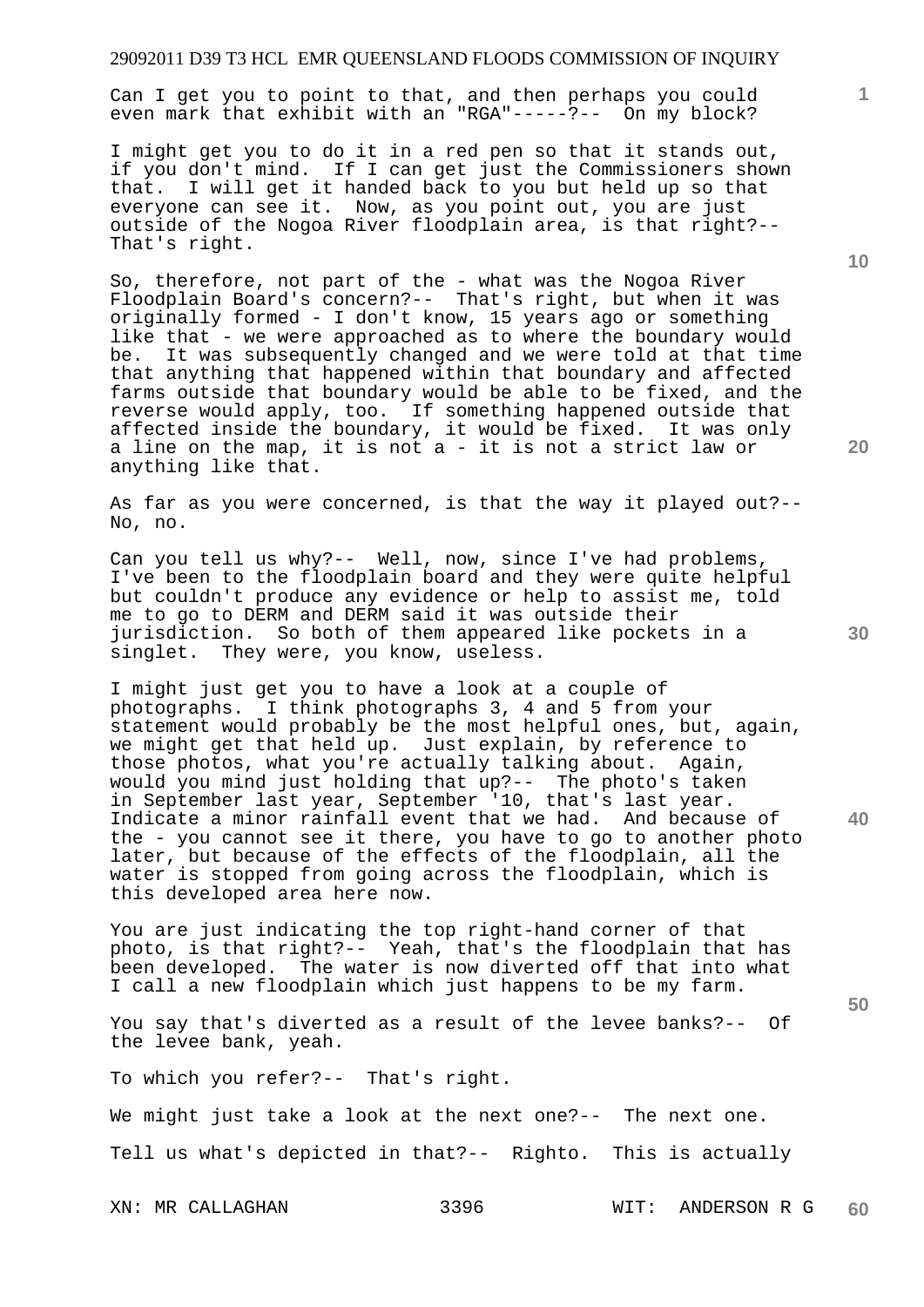in the December floods.

Yes?-- That is the levee bank across here. You can see it is busted there.

I will just stop you. You are pointing to the line that runs pretty well parallel to the bottom of the page across the middle of the photo, is that right?-- That's right. Pretty well from one side of the floodplain to the other.

Yes?-- Part of that levee bank moulds into a big storage dam which is eight metres high. The levee bank itself is lower but because the dam is in the lowest part of the floodplain, it has a magnified effect on the flow of the water. And that just indicates the flow of the water down the floodplain where it hasn't been affected till it hits the levee banks, but it is not - you will see another photo later on - but it is not really descriptive of what happens because the levee banks have burst.

And that one -----?-- And this one.

-----there is just so much water in that one-----?-- That's right, yeah.

-----it is not really representing your concern?-- Yeah. Before that burst, it was forced to the highest point ever on my farm, and when that burst - it burst in the middle of the night and we saw a drop of what - I call it two feet but I have no idea if it is two feet or what - but it dropped about two feet immediately that bank burst.

Just confirming, if you didn't already know, that it was the back-up that was affecting your property?-- That's right, it is the back-up, excess back-up now from the levee banks.

All right. We might just have-----

COMMISSIONER: Can we just get Mr Anderson to just show the Commissioners on the photo the levee bank that he is talking about?-- Oh, sorry.

That's all right.

MR CALLAGHAN: Can you just point that out again, that line?-- Actually, I only pointed this section of levee bank here, going across the floodplain, but, actually, the levee bank is constructed right down the side of Retreat Creek here and down the side of Ford Creek here. There are photos which show it. It is a three-sided levee bank on the whole development there.

COMMISSIONER: Thank you.

MR CALLAGHAN: We might just look at one more. I was going to take you to photo 5, but if you think there is another one that is-----?-- That's the one I am looking for.

It was, okay?-- That was taken in September last year in a

**1**

**40**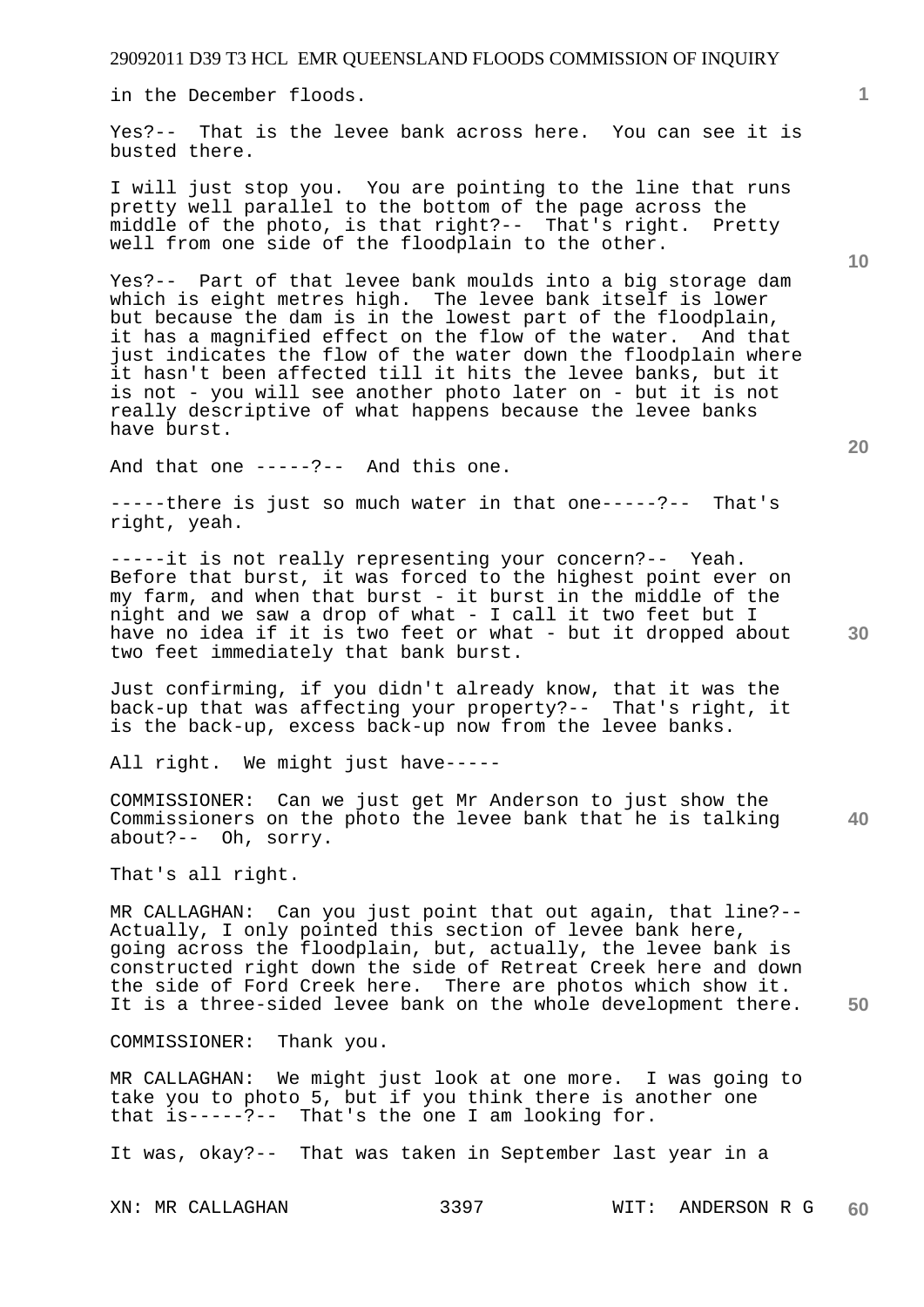minor flood, and you can see the effect of the levee bank there has diverted - all the creeks flowing through the floodplain have hit the levee bank and flowed around the dam into my property.

And we see the tracks of the creeks-----?-- That's right.

-----from the flood going from the bottom of the photo towards the top, is that right?-- Yeah, yeah. That's right. There were creeks through that floodplain that have been removed with the development. If you have got a good eye, you can pick up the-----

Original?-- -----remnants of the creek, yes.

COMMISSIONER: Again, can I get you to do that process?-- Yes. There is that same levee bank we were talking about there before. This is the undeveloped part of the floodplain. Water, in that small flood we had in September last year, flows as far as the levee bank and then diverts - goes - well, whatever direction that is, I can't think - goes there and around the dam and into my property just down here.

I see, thanks.

MR CALLAGHAN: All right. Thank you. I think in conjunction with your written statements, that gives us a pretty good idea of what you're talking about. Can I ask you this, though: you are aware that the Nogoa River Floodplain Board has voted to dissolve itself?-- Yes.

And I gather - well, I think we pick up on your opinions about the way in which things have been done thus far?-- Yeah.

But what we'd be interested to know from you is whether you've got suggestions as to the way forward; if this is going to become a State Government responsibility now, how would you like to see things handled from this point on?-- Well, I think it is something that we've got to move on from. The floodplain board was a toothless tiger, along with DERM. Neither of them would do anything by themselves or in conjunction, anything like that. Floodplain Board tried to get information out of DERM, they - I don't know if it ever come, but I know they had a hell of a battle to get it. To move on, I think it is probably not a bad move, but they must be given teeth and they must - the new body must be given teeth, and they must try to protect the likes of me. This could be the end of my farm, you know. I am like that. So it is something that's got to be stopped and I know - I believe there are plenty of other cases like me. So-----

How would you like to see the local point of view represented - if this is to become a State government responsibility, I mean how would you like to see your concerns listened to?-- Yeah, well, I don't know too much about that sort of stuff, but it has got to be something there has got a bit of teeth, that's the main thing, and effective. As it is now - and unrelated to the area, I would say. As it is now,

**1**

**10** 

**30** 

**40** 

**50**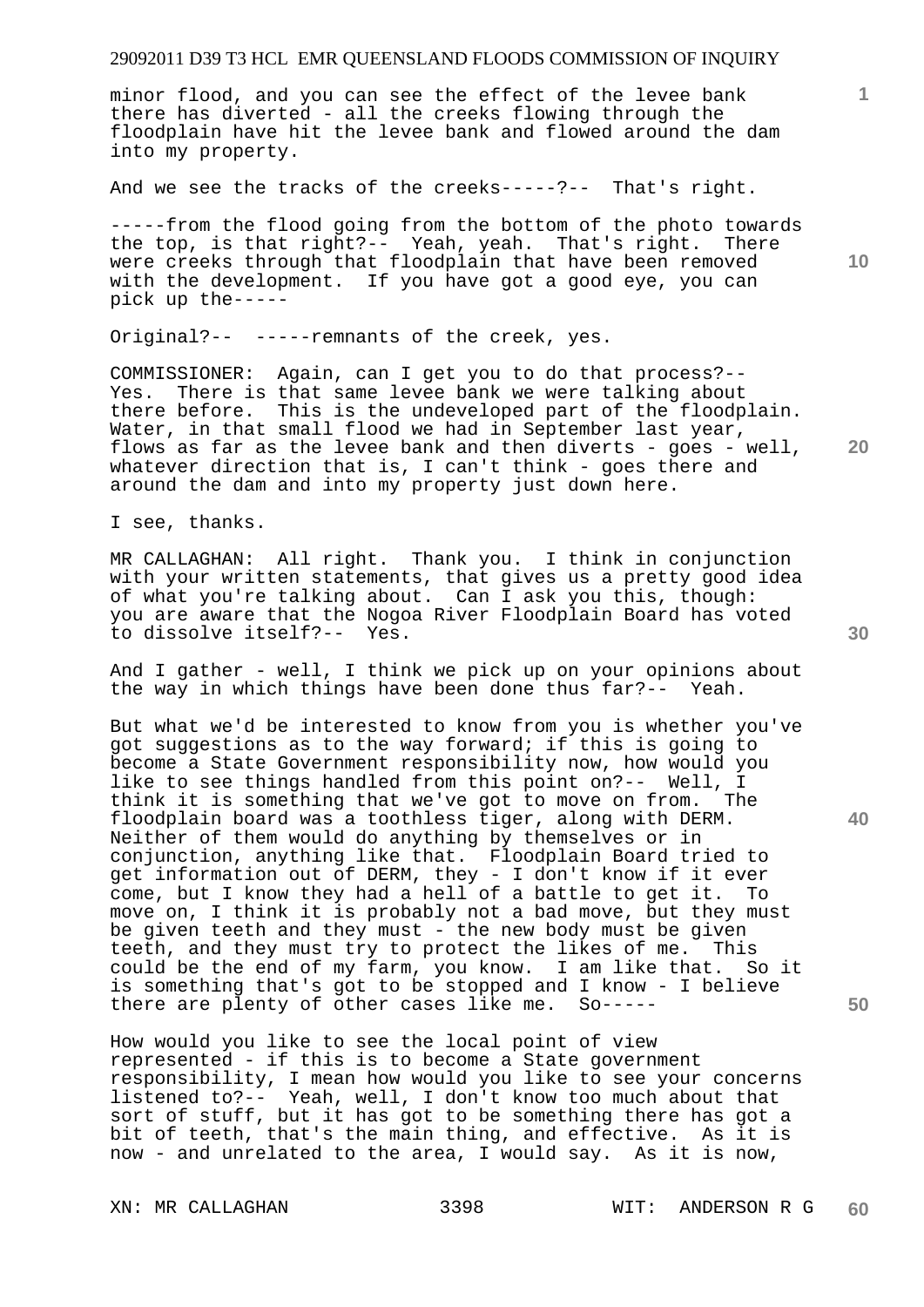it appears there may be friends of friends that don't like to see things happen, or taken down, or anything like that, and it is very hard to get anything done.

So you would like to see some transparency in the process?-- Yes, that's right.

Is that what you are saying?-- The thing is, too, it appears that now you can do what you like. If you want to put a levee bank up, you can do it. There is nobody says, "Hey, it has got to be this high or that high", how it is built, or anything like that. And if I might, I might just - one of the DERM officers that looked at this levee bank, if you excuse my French, too, his words were, when he saw the levee bank - he said, "That's bloody big." So there had been no control and it is just getting done.

So whatever the way forward is, you would like to ensure that concerns of people such as yourself whose properties are affected like yours-----?-- That's right, I am one of five properties that were affected. I am the worst. There is another fellow who is almost as bad. The other three have minor damage. I can't speak for them but I am just saying, you know, there is five of us were affected.

Okay. Thanks, Mr Anderson?-- Thank you.

There may be some other questions for you.

COMMISSIONER: Mr Ure?

MR URE: Yes, thank you. May I please see Exhibit 677, the plan of the marking of Mr Anderson's property?

WITNESS: That's this one here, is it?

Thank you. The levee bank you are talking about, Mr Anderson, I see in paragraph 2 of your statement you say, I think, that it is on portion 87 and 88, original lot numbers?-- That's right, yeah.

The levee bank you are talking about, is that to the east of your property, or to the west?-- To the west and north-west probably. It is a fairly long construction. It is probably four or five kilometres long.

And that is, in fact, outside the green area which is the area of responsibility of the Nogoa River Floodplain Board; it is to the west of it?-- Most of it is.

Yes, thank you.

COMMISSIONER: Mr MacSporran?

XN: MR URE 3399 WIT: ANDERSON R G

**20** 

**40** 

**30** 

**50** 

**10**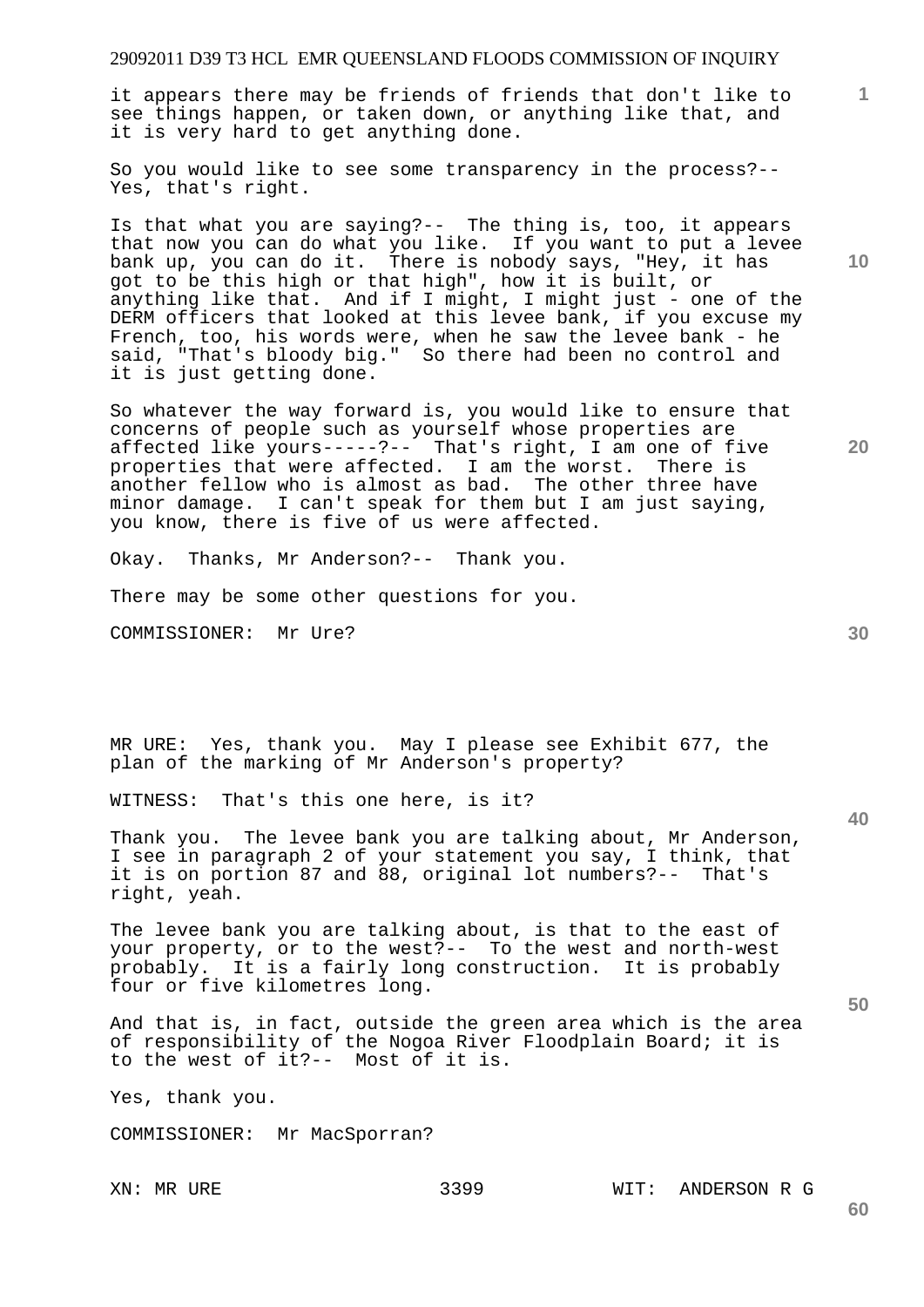29092011 D39 T3 HCL EMR QUEENSLAND FLOODS COMMISSION OF INQUIRY **1 10**  MR MacSPORRAN: No, thank you, Commissioner. COMMISSIONER: Ms McLeod? MS McLEOD: No questions, thank you. COMMISSIONER: Mr Callaghan, anything further? MR CALLAGHAN: No. May Mr Anderson be excused? COMMISSIONER: Yes. Thanks very much for your time, Mr Anderson. You're excused?-- Thank you.

WITNESS EXCUSED

COMMISSIONER: Yes, Ms Wilson?

MS WILSON: Thank you, Madam Commissioner. I call Graham Spackman.

**30** 

**20**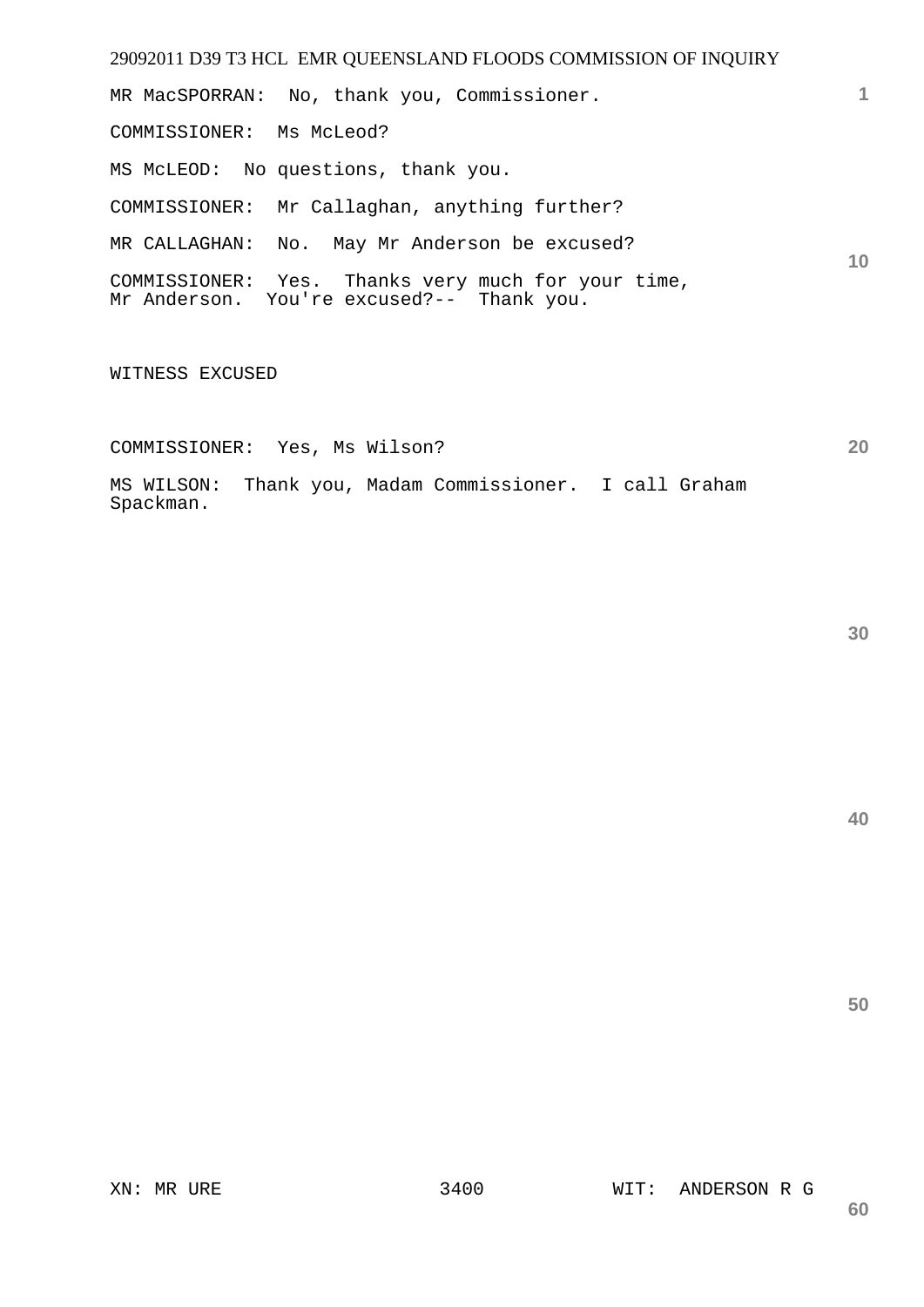GRAHAM BRUCE SPACKMAN, ON AFFIRMATION, EXAMINED:

MS WILSON: Is your full name Graham Bruce Spackman?-- That's correct.

And have you provided a statement with some attachments to the Queensland Floods Commission of Inquiry?-- That's correct.

Can you have a look at this document, please? And that's your statement, with those attachments?-- That's correct, yes.

Madam Commissioner, I tender that statement with attachments.

COMMISSIONER: Exhibit 687.

ADMITTED AND MARKED "EXHIBIT 687"

MS WILSON: Now, you've got a copy of that statement just in front of you, and if I can take you to some of the matters that you raise in that statement. You live at - you currently live at Gray Street in Emerald?-- That's correct.

And as a result of the 2010/2011 floods, your residence suffered some damage?-- Yes, we did.

And what was that damage, if you could tell us?-- Well, we were quite fortunate that after the 2008 flood - we'd suffered a lot of damage then - we raised our home. This time the water level got just high enough to - to seep underneath the flooring where the carpets were and we lost all our carpets. Other than that, there was just a lot of mess around the yard and mud and stuff through everything, so-----

And - sorry, I-----?-- So the extent of damage was comparatively small compared to most other places.

And in 2008, did your residence suffer damage from the floods?-- Yes, we did. We had 30 centimetres of water over the floorboards through the home and across the premises. So there was quite major damage in 2008.

And because of the 2008 floods you decided to raise your house?-- Yes.

Okay. I'm interested to know how you determined the flood levels, firstly in 2008, what - when you constructed your house, at what level should you build the house at?-- Well, we knew where - we lived right on the - on the river, and we knew there was - there was a flood risk. We sought the best information we could get. I think - I think I recall at the time the council regulations were that you weren't allowed to build below what was the 177 metre flood level, which ran

**20** 

**10** 

**50** 

**40**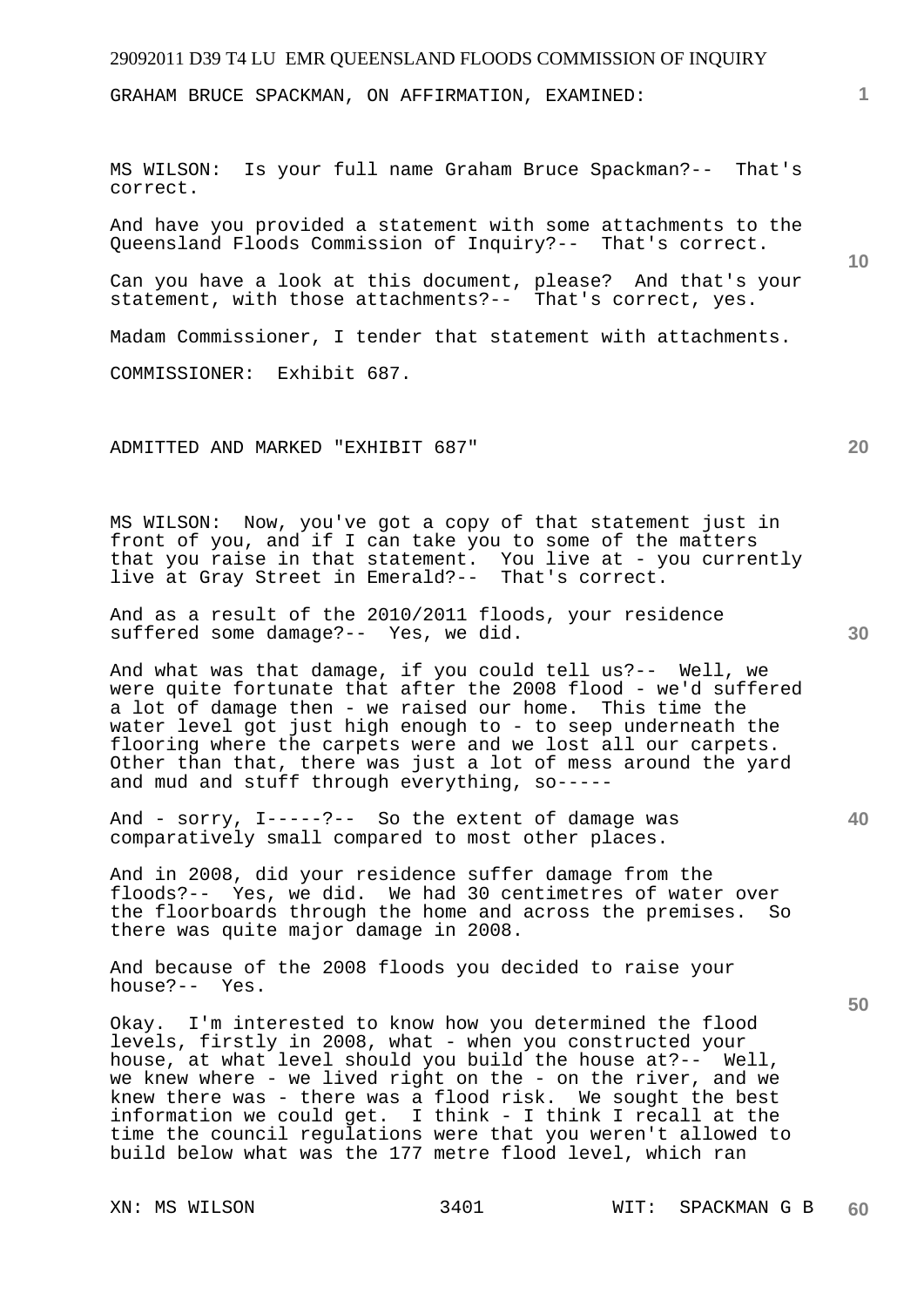across the front portion of our - of our block. So we decided we'd build a metre above that, I think it might have been closer to 1.2 metres floor height above that. We also got information from one of the local surveyors that gave us the best information that he had which was some various flood levels based on previous floods. So we considered that we were probably around about a metre above the one in a hundred year flood line, and we thought at the time that that was that would be enough.

In the floods of 2010/2011, in paragraph 10, you refer to the source of the flooding?-- Yes.

Can you explain to us today where you believe the source of the flooding came from in relation to your property?-- Well, it was basically overflows from Fairbairn Dam, and the flooding occurred because of the major rainfall events in the catchment of the dam. So it was effectively all - all from the river, which was - which was flooding from the overflow of Fairbairn Dam.

And it was a slow rising flood?-- Yes. Oh, yes, we had plenty of time.

It took - it was rising gradually over three to four days?-- That's correct, yes.

You've provided some suggestions in your statement about what can be done to minimise flood risks in the area, and they're contained in paragraph 17, and if I can just take you through some of them that relate to some land planning issues. The first is the council needs to clear drains in the northern part of town to improve drainage. The LN1 drain is one case in point. Can you give any further information about that?-- Not really. It's - I suppose the - my feelings were that anything that we could do to improve the flow of water through town and prevent water from backing up would reduce flooding. Now, LN1 is not an area of immediate concern to me because it's on the other end of town, but that was just based on feedback that I'd had from many other people and my views that it was probably something that was making our flood situation worse simply because water wasn't being able to get away.

And you also suggest removing impediments to water flow currently caused by the levee bank that the rail line sits on?-- That's correct.

Can you tell us about that?-- Well, my understanding was that many years ago there was a lot more - many places along the railway line that have been basically filled in with the levee bank, whereas before the rail line used to sit on pylons or bridges, and basically now a lot of the railway line acts as a levee bank which holds the water back. In 2008 there was there was evidence that on the upstream side of the railway line the water was 80 centimetres higher than what it was on the downstream side of it, which indicated, you know, to me fairly significant damming back of the water. I believe there were similar experiences in this last flood, 2011 flood.

**20** 

**40** 

**50** 

**10**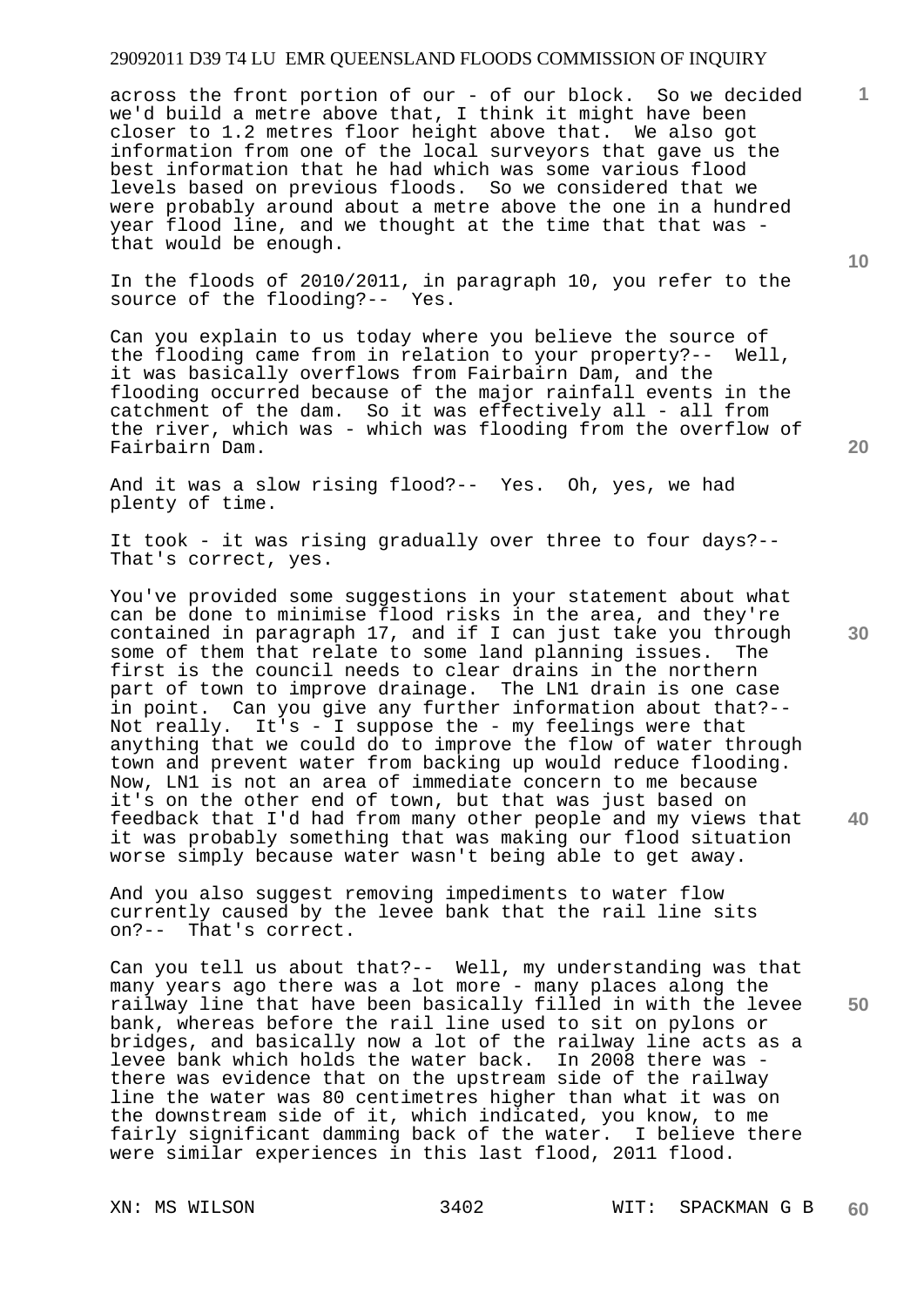As part of your suggestions you also refer to a second outlet from the Fairbairn Dam into the Sandhurst Creek, Comet River catchments?-- Yes. I guess this particular area is quite unique. Many areas don't have an opportunity like this. When you look at the maps of Fairbairn Dam it's - there are creeks along the eastern - the eastern fringes of Fairbairn Dam that run to the east into the Sandhurst Creek system. It bypasses Emerald and basically comes back into the - into the river at the junction of the Comet and Nogoa Rivers to form the Mackenzie, and my view is that when water is very - at a high level running over Emerald spillway, it would be - it would not be a major engineering exercise to potentially construct a bywash that would allow some of that high flow water to flow into that alternate creek system and therefore bypass Emerald, and therefore reduce the amount of water flowing through Emerald in those extremely high floods, and to my way of thinking, that - that could potentially greatly reduce the flood - the risk from high level floods in Emerald itself. Now, I'm - I know a fair bit about irrigation and that sort of thing with the type of work I do, but I'm not an engineer, I'm not a hydrologist, so obviously studies would need to be done to look at that, and other people have proposed other - other things such as building floodgates on the dam wall and raising the dam wall and those sort of things, but that was a view that I had, that a study should at least be conducted to investigate that possibility.

And, finally, in relation to your insurance, you - you at the time of the 2010/2011 flood events, you were insured with AMP for home and contents?-- That's correct, yes.

And in 2011 you made a claim for damages from the flood event of around \$15,000?-- That's correct.

And that was fully paid?-- Yes.

And you describe the - your insurer's performance as excellent?-- Yeah, that was probably a little bit generous, but it was very good. It was very good. We - we - compared to many other people, we got our claim settled quickly. In fact, we didn't actually replace our carpets for quite some months - because we didn't want to go and get another flood until the summer was finished, but other than minor - minor delays contacting people, they were really quite minor, we couldn't complain really.

And you were kept informed by the insurer with SMS messages approximately each week. Can you tell us about those?-- Once we started getting contact with our case manager and, yeah, they would send us SMS messages letting us know where our claim was up to and what was going to be paid when and it was - it was really quite good.

So you found those SMS messages helpful to know where your claim was in the system?-- Certainly, yes.

Thank you, Mr Spackman. I have no further questions.

**10** 

**1**

**20** 

**40** 

**50**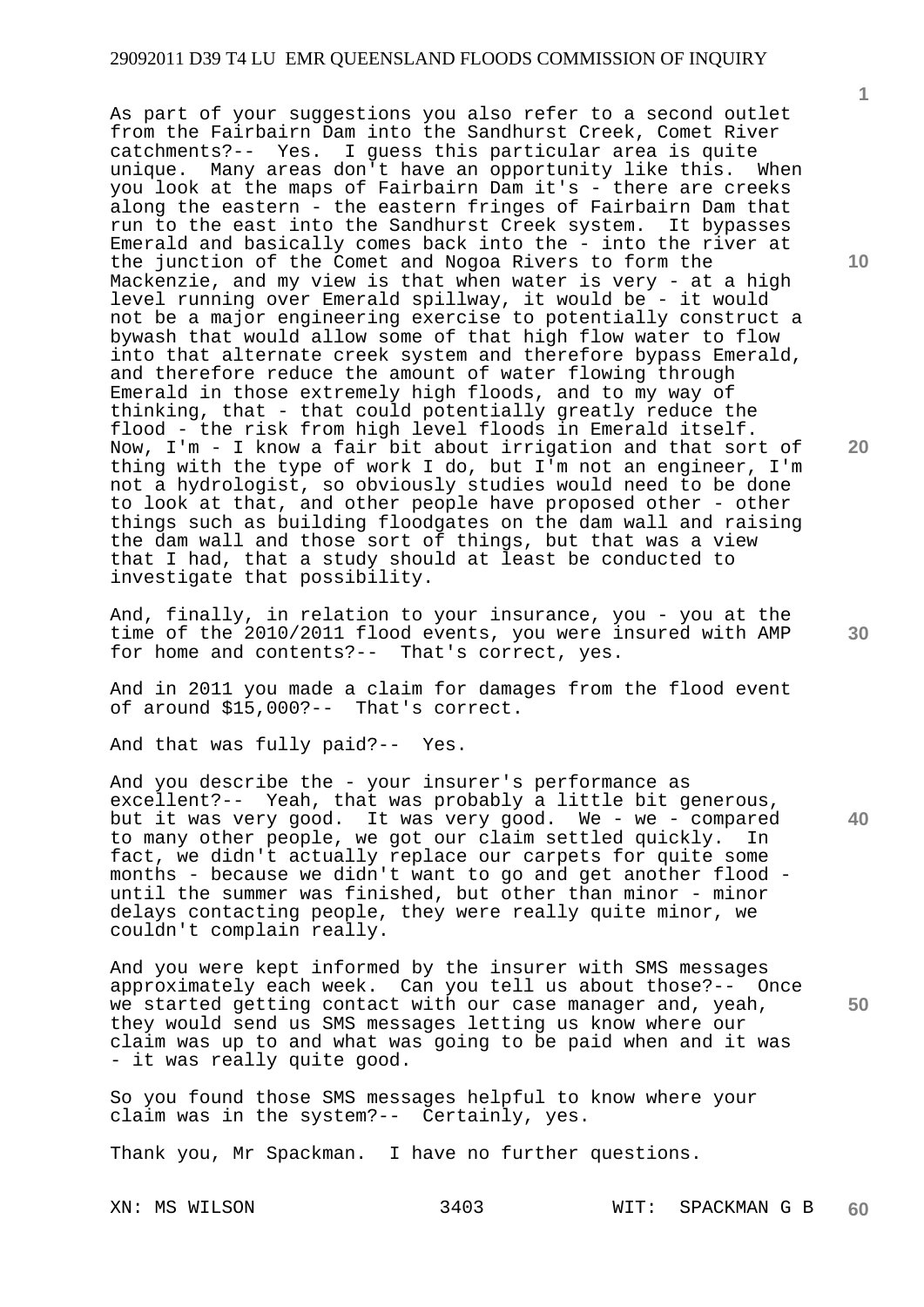**1 10 20**  COMMISSIONER: Mr Ure. MR URE: I have nothing, thank you. COMMISSIONER: Mr MacSporran. MR MacSPORRAN: Nothing, thank you, Commissioner. COMMISSIONER: Ms McLeod. MS McLEOD: No, thank you. COMMISSIONER: Ms Wilson, have you any----- MS WILSON: May Mr Spackman be excused? COMMISSIONER: Thanks very much for your time, Mr Spackman. You're excused.

WITNESS EXCUSED

MS WILSON: Madam Commissioner, I call Craig Edmonston.

**40**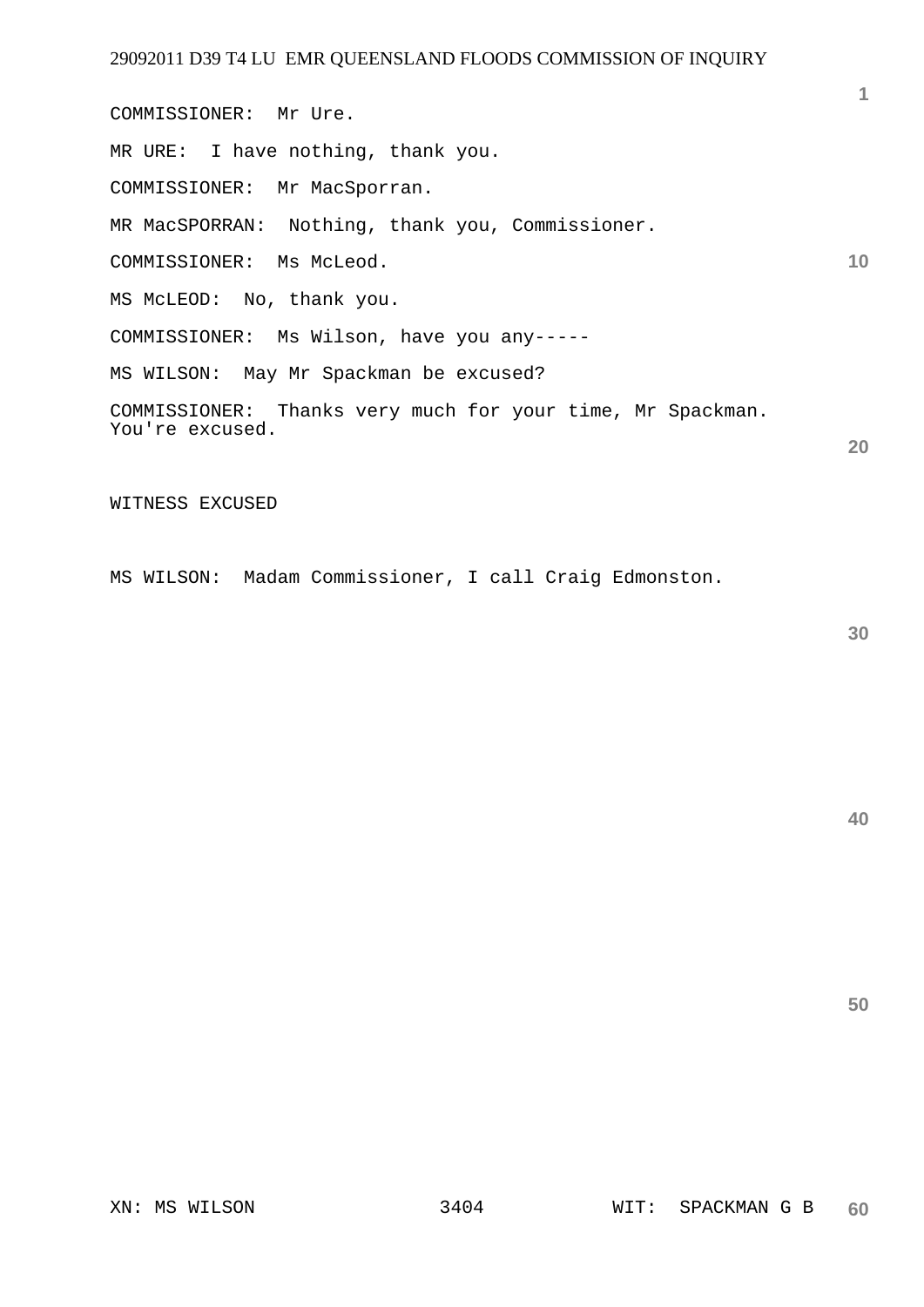CRAIG WILLIAM EDMONSTON, SWORN AND EXAMINED:

COMMISSIONER: Take a seat, thanks, Mr Edmonston.

MS WILSON: Is your full name Craig William Edmonston?-- Yes.

And you're a registered surveyor?-- Yes.

And you've made a statement to the Queensland Floods Commission of Inquiry?-- Yes.

Can you have a look at this document, please? Is that your statement?-- Yes.

Madam Commissioner, I tender that document.

COMMISSIONER: Exhibit 679.

ADMITTED AND MARKED "EXHIBIT 679"

MS WILSON: You also served as Mayor of the Emerald Shire Council during the periods 1979 to '82 and then again in 1985 to 1989?-- Yes.

Now, your statement addresses a number of matters relating to flooding in this area. Your statement is in evidence, so can I just take you to some of those matters that you raise?-- Yes.

If we can firstly go to paragraph 29 in your statement where<br>you refer to the council planning policy?-- Yes. you refer to the council planning policy?--

I am interested in the first sentence where you refer to that, "In light of the recent floods it should be apparent to council that future flooding will be more a consequence of a combination of events rather than a single rainfall event." Can you explain that to me?-- Prior to the construction of Fairbairn Dam, when it rained, we had a flood in the river, and there's a lot of history and a lot of evidence of what happened with that - that - whichever particular flood it was, and we go back to the highest recorded flood of 1950, everything was clean, the river was a lot cleaner, the water got through town, got around town without it being influenced by man pretty much. It was - everything was still in its natural state. With the construction of the Fairbairn Dam, what we know now as SunWater - used to be Irrigation Water Supply Commission - they released information to tell us that the - because of the dam there and the spillway, puts a restriction on the water that flows. So the water coming through the dam is not as quick as it would have. So less water comes down, so it took a - an amount of water off the top of the flood in Emerald, and they worked out various

**30** 

**20** 

**40** 

**50** 

**1**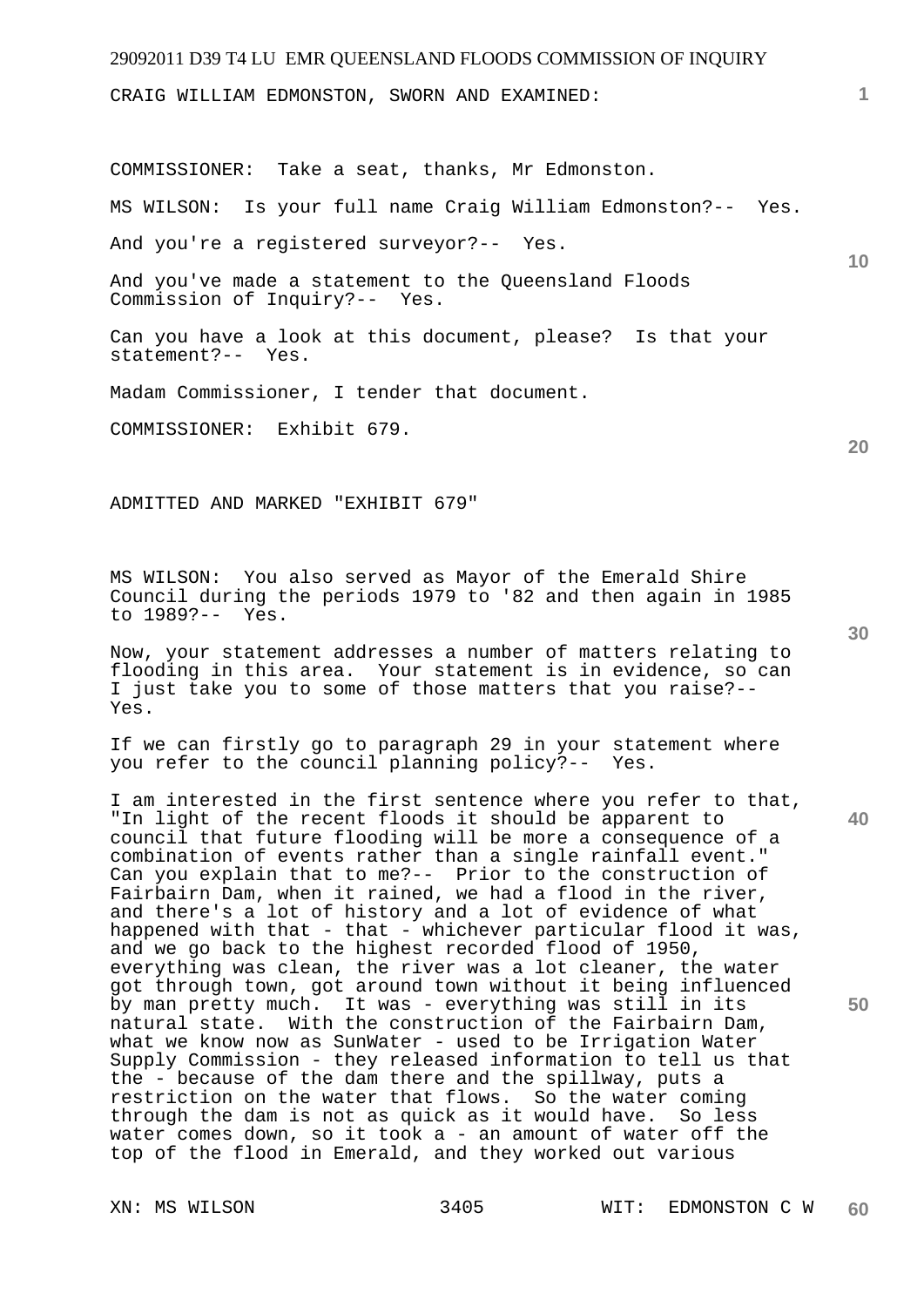scenarios for the various previous floods that we had. So, for example, the 1950 flood they told us would be four foot three lower if it flooded when the dam was full of water. What we never ever considered and weren't told at the time, what would happen if the dam was already in flood, when we had a significant rain event, which is what we had in 2010. We had a rain event that wasn't going to cause a major flood on its own, but the dam was already approximately two metres over the spillway. So this complicates things now in that, you know, we have to know how much water is in the dam, whether it's flowing over, when we have a rain event to calculate what the end result is going to be.

And you refer to the fact that the old Q100 or Q50 rules do not apply in Emerald anymore?-- No.

So, in your view, how should a flood line or flood mapping be determined?-- Well, we need a very thorough and extensive study on, firstly, mapping the flood plain to get the base data accurate. That's been changed with filling and the LN1<br>drain that we're hearing about, all that sort of stuff. Then drain that we're hearing about, all that sort of stuff. we have to consider all of the variations of - for example, in 2008 the dam was only 35 per cent full when we had a major rain event, and as a consequence of the dam only being 35 per cent full then, we didn't have the flood that we would have had had the dam been full at the time, and we need to consider those scenarios, including the dam being empty, right through to the dam being - perhaps running four or five metres over the spillway and then getting another rain event on top of that. So we have to try and factor all that in somehow.

And is it your view that any new flood line for building purposes should attempt to cater for the probable maximum flood or - and certainly above the 2010 flood line - 2010/2011 flood line?-- Yeah, well, the evidence is that we had a flood in 1950 which was actually higher than the 2010 flood on the gauge. So I think that any one in a hundred year event is going to have to be somewhere above the 2010 mark.

If I can - while we're on this subject of flood mapping and flood lines, in paragraph 35 you refer to - that, "The 2008 flood highlighted the critical need to have accurate contour mapping but nothing has been done." Why do you see a need for contour mapping in relation to land planning in Emerald?-- Well, if you haven't got contour mapping, you just don't know where the floodwater is going to go, where things are going to happen. That's just something that you need.

**50**  So you need something more - is your view you need something more than just a one dimensional map showing floods lines, you need to know-----?-- Absolutely.

-----levels and heights-----?-- Yes.

-----and contours? Back on paragraph 29, you refer to the 2008 flood?-- Yes.

And the putting in place of an updated flood line following

XN: MS WILSON 3406 WIT: EDMONSTON C W **60** 

**10** 

**1**

**20**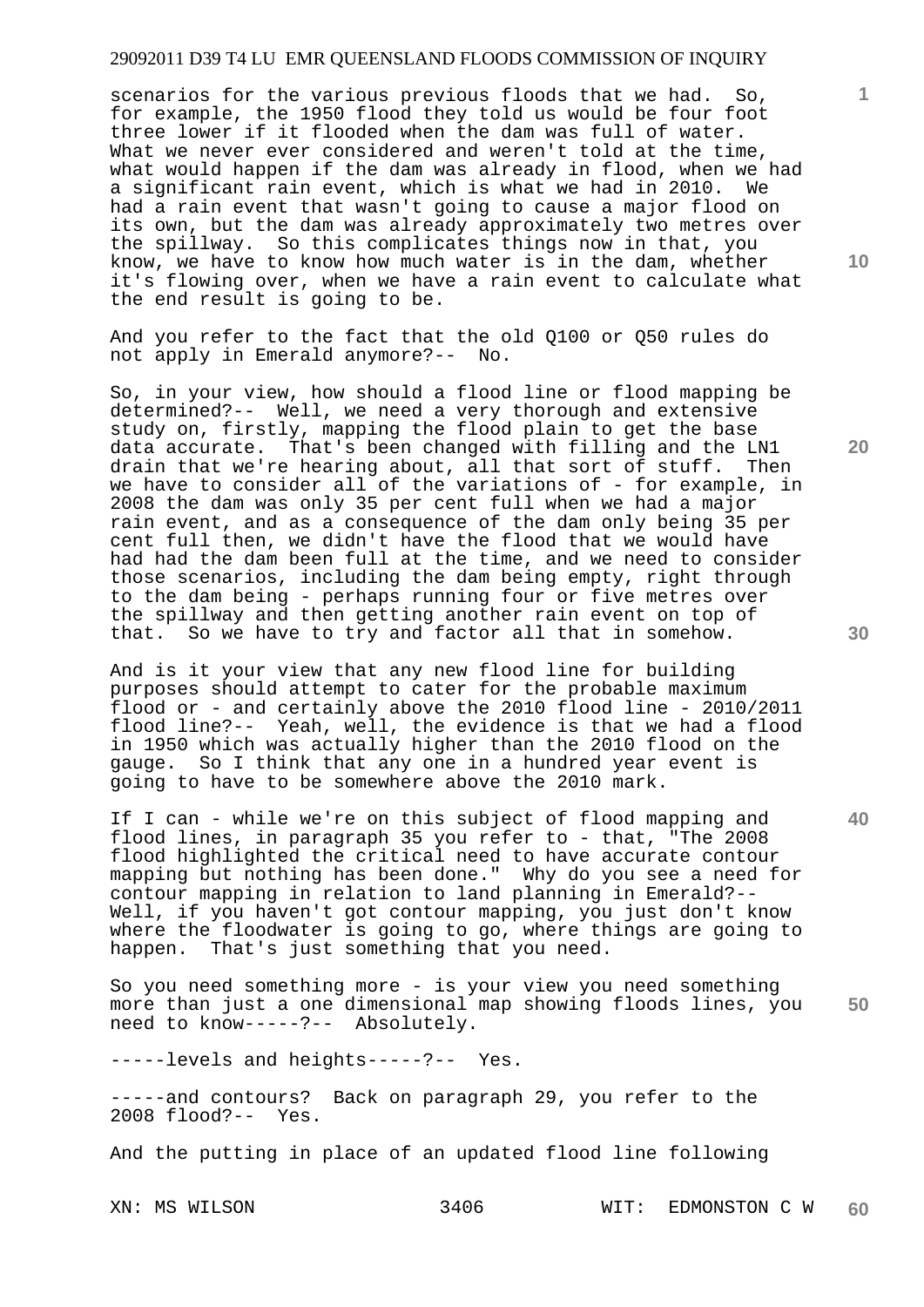the 2008 flood?-- Yes.

And from reading from your statement, you have views that this was not done?-- Well, it certainly wasn't done effectively.

Okay. And you provide the example of the Emerald Market Shopping Centre near the Nogoa River?-- Yes.

**10**  And you've got a quote there which takes into account the levels that were required by council to build the extension to the Emerald Market Shopping Centre?-- Yes.

Where did this come from, this quote that you-----?-- A letter - I noticed in the council minutes that the council had approved a level for the extension of the shopping centre that was still below the 2008 flood level, and I thought that was quite silly, and I wrote to the council, and this is in a letter in response to me. They've given me this information.

**20**  The - in your statement you refer to the level required was at 177.1 metres AHD?-- Yes.

And you say that the height of the water on this site in the 2008 flood was 177.3 metres?-- Yes.

Which is higher than the required level-----?-- Yes.

-----required by council. Where did you get the height of the water on this site in the 2008 flood from?-- I measured it.

And when did you measure it?-- When the flood was at its peak.

And did you measure specifically this property or-----?-- Yes.

-----other properties around town?-- Both sides of that property.

Were you interested to-----?-- Yes.

Okay. Did you share that information with anyone?-- I can't recall at the time. I just kept on - the results that I'd measured around various spots around town, I just kept that on my file, I think.

Okay?-- For many, many years I've had a file called "Flood File" and anything relating to floods, and I just keep that because I have been interested in floods.

And so during the 2008 flood, did you take measurements around town to see where certain-----?-- Constantly monitored-----

-----levels were?-- I monitored the river for the whole duration of that flood, yes.

And did you do that again for the 2010/2011 flood?-- No, wasn't - I wasn't here.

**30** 

**50**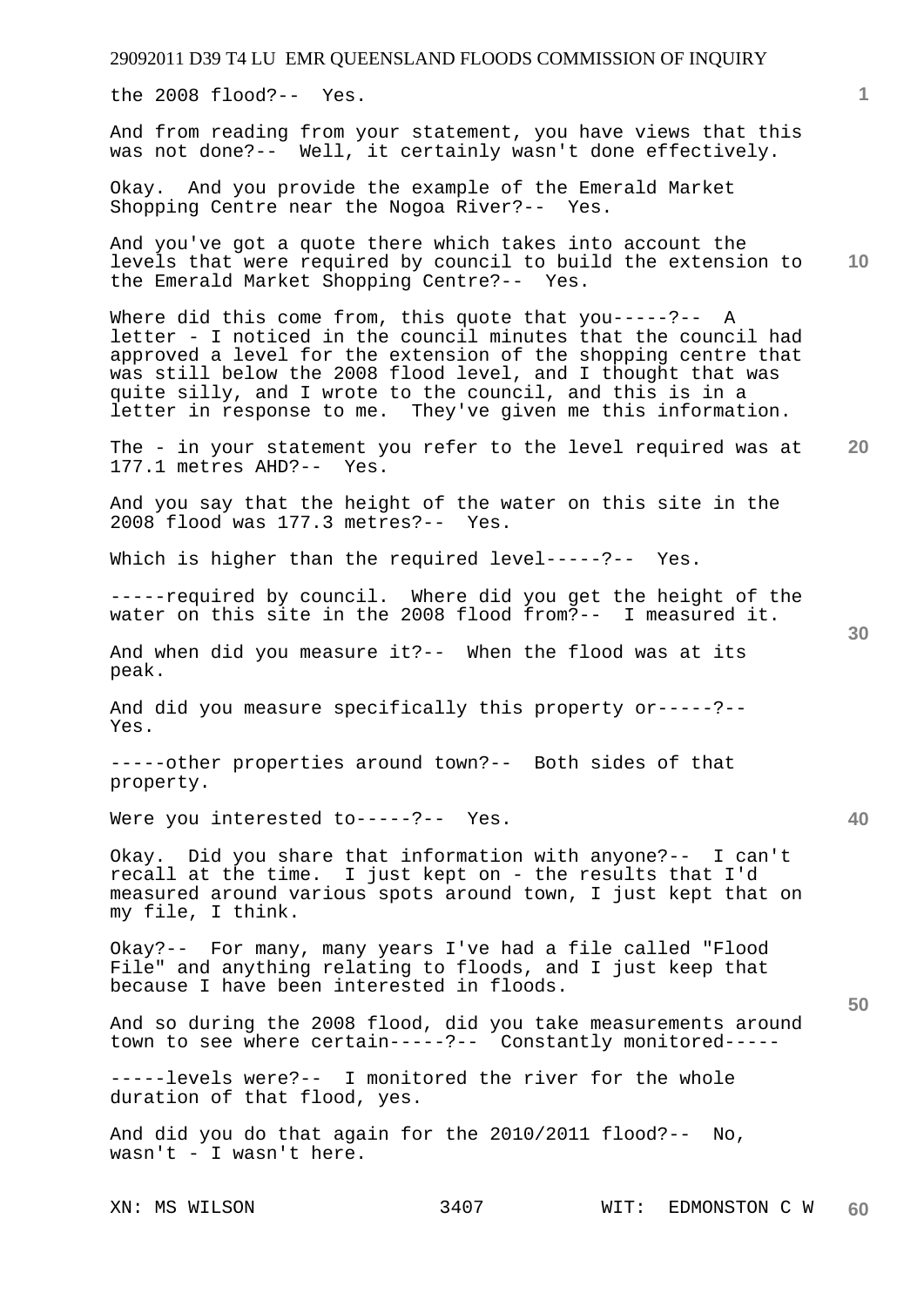And have you provided those measurements that you've got to the council for them to assist in any land planning developments ahead?-- No, I think the only contact was that I queried that and-----

Okay?-- -----got that response.

You do say that when the shopping centre was built in the first place all the old-timers thought the council was mad. What do you mean by that?-- Well, every - all the old-timers can remember when the water was many feet over that land, several floods.

Any floods in particular that you can refer to that you observed water over that land?-- I came to Emerald in 1973. The highest flood around since then was '78 and again in '84 or '83. There was water over that land then, but the 1950 floods are all recorded as being higher than those floods.

Okay. So you may not have observed it, but you can certainly - you saw it in the records?-- There's plenty of records, yes.

Another aspect that you raise is that planning approvals over the years - is it as the development moved north the land was generally filled to fit the flood lines of the time?-- Yes.

Can you tell us about that?-- Well, in 1980 we produced a flood map, and the original flood contour map had a flood line for a 25 year return period and a 50 year return period. Subsequent to the production of the first map, which was done by consulting engineers, Blain Bremner & Williams, we - the council adopted a one in 30 year flood line for building. That was the land had to be built up to the one in 30 year flood line, which was considered appropriate at the time, and then floors had to be 300 mil above that one in 30 year flood line. So that - there was accurate mapping done then that was - the 30 year flood line I think was established in 1982, and all the development - there wasn't much development in Emerald in those days, but the development then had to comply with that, and a second set of maps actually drew lines all over the whole town that showed people what the flood line was for a particular property.

What about the aspect of the land being generally filled to fit the flood lines of the times?-- Well, development since the - mainly around about 1990 on, the town really sort of got going, and then the land to the north and sort of northwest of the CBD was developed, and a lot of that land had to be filled, some only two or three hundred mils, some probably up to a metre.

And it's been filled to fit the flood lines of the times, being-----?-- Yes.

-----that as - it doesn't take into account probable maximum floods or greater floods than the flood line at the time; is

**20** 

**10** 

**1**

**30** 

**40**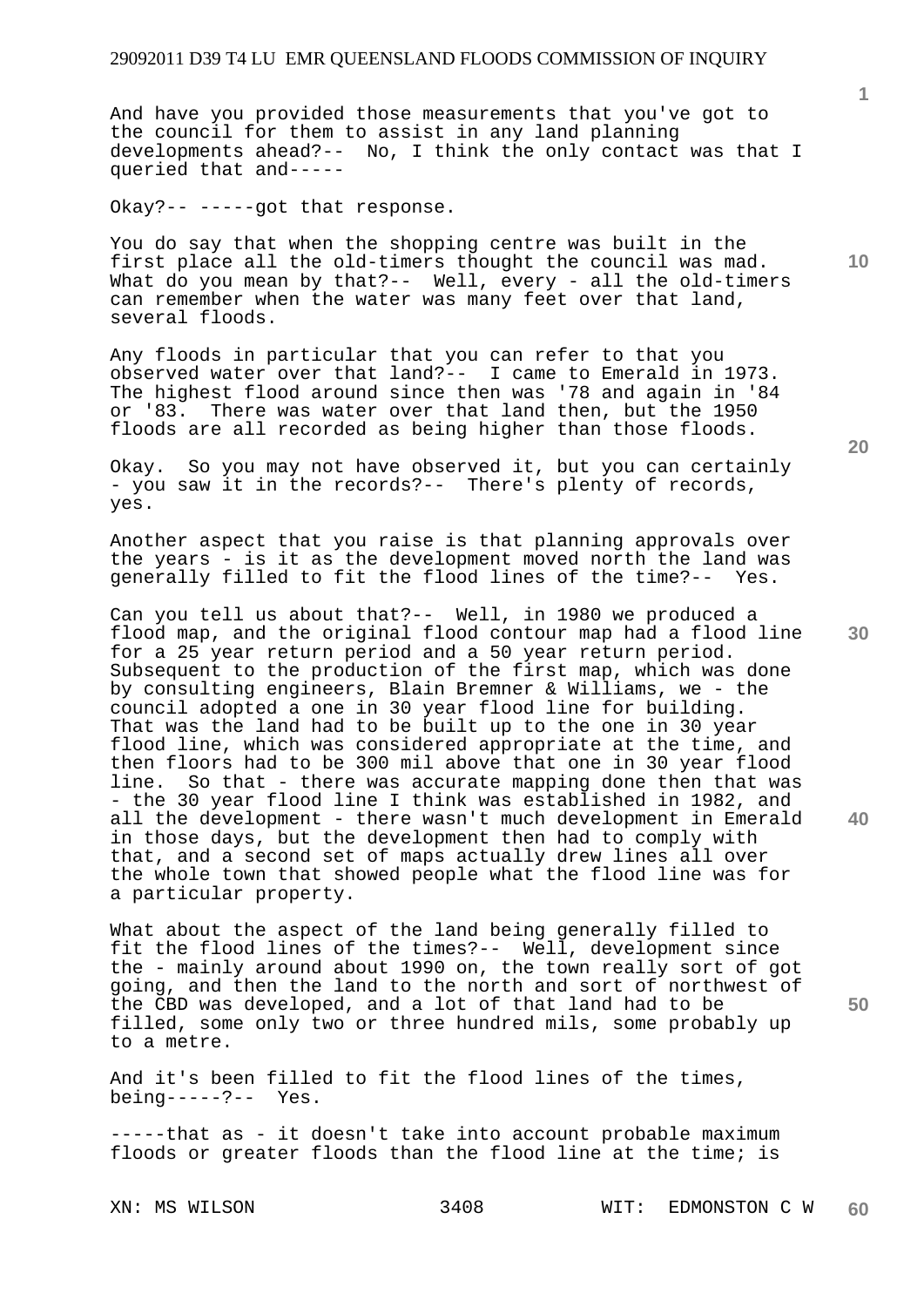that your view?-- Well, I think, like, with developers doing that sort of work, I don't think they would have got overgenerous and go past what they had to go past, you know. People with history would put a house on high blocks and say, "Well, you know, I need a bit more than that." But most people just develop - if it - if the level was 177 metres, that's what they'd fill the land to, 177 metres.

If we can now go to paragraph 63 of your statement, and there you provide some suggestions for flood prevention for Emerald for the future?-- Yes.

And you refer to a public meeting held in Emerald on the 28th of March?-- That's correct.

And is that - that's this year?-- Yeah.

And at that meeting the possibility of discharging water from Fairbairn Dam to the east during large floods was raised; is that the case?-- Yes.

And if this discharge could occur, what would the consequences on Emerald be?-- Well, first of all, this - this has been an idea that's been around for a long time. It's not something that's new and got first raised in that March meeting, but, as Mr Spackman said, the Fairbairn Dam on the eastern side is not far from the catchment that goes down into that Sandhurst Creek, and the idea is if the - a channel was built connecting the Fairbairn Dam to that eastern catchment, it would mean maybe a canal system or a - you know, building an open floodway somehow that could be made to work, that - for example, a 3.5 metre flood in - over the Fairbairn Dam won't impact much on Emerald, but the 5.5 metre flood had a massive impact. If we could stop the dam from discharging above 3.5 metre level, we would have no flood in Emerald.

Another matter that you raise is the possibility of protecting Emerald from flooding by constructing levees and a bypass channel around the western side of the town. Can you tell us about that?-- Again I'm not a hydrologist, I'm not an engineer, I'm a surveyor, but I do know that levees work in other areas. I also do know that levees can be not so good if everything is not right about them. I've had a look at levees in New Orleans twice now since Katrina went through there and I've seen the worst and the best of what can happen with levees. I believe the State Government are now spending a lot of money - 13 million I think got mentioned the other day - to improve and upgrade the levees around Charleville. There's levees being built out at Jericho, and maybe - well, what I really recommend is that a thorough engineering investigation should be carried out as a matter of priority to see if there are some things that we can do with levees. There has been engineering recommendations before to build a levee to stop the water that runs through the middle of town. I think that would be quite simple, but that doesn't stop the water from coming around town. So maybe it might stop the water going through town, but it doesn't solve the problem. But unless we do a thorough study of what can and what can't be done, and

**30** 

**40** 

**50** 

**20** 

**1**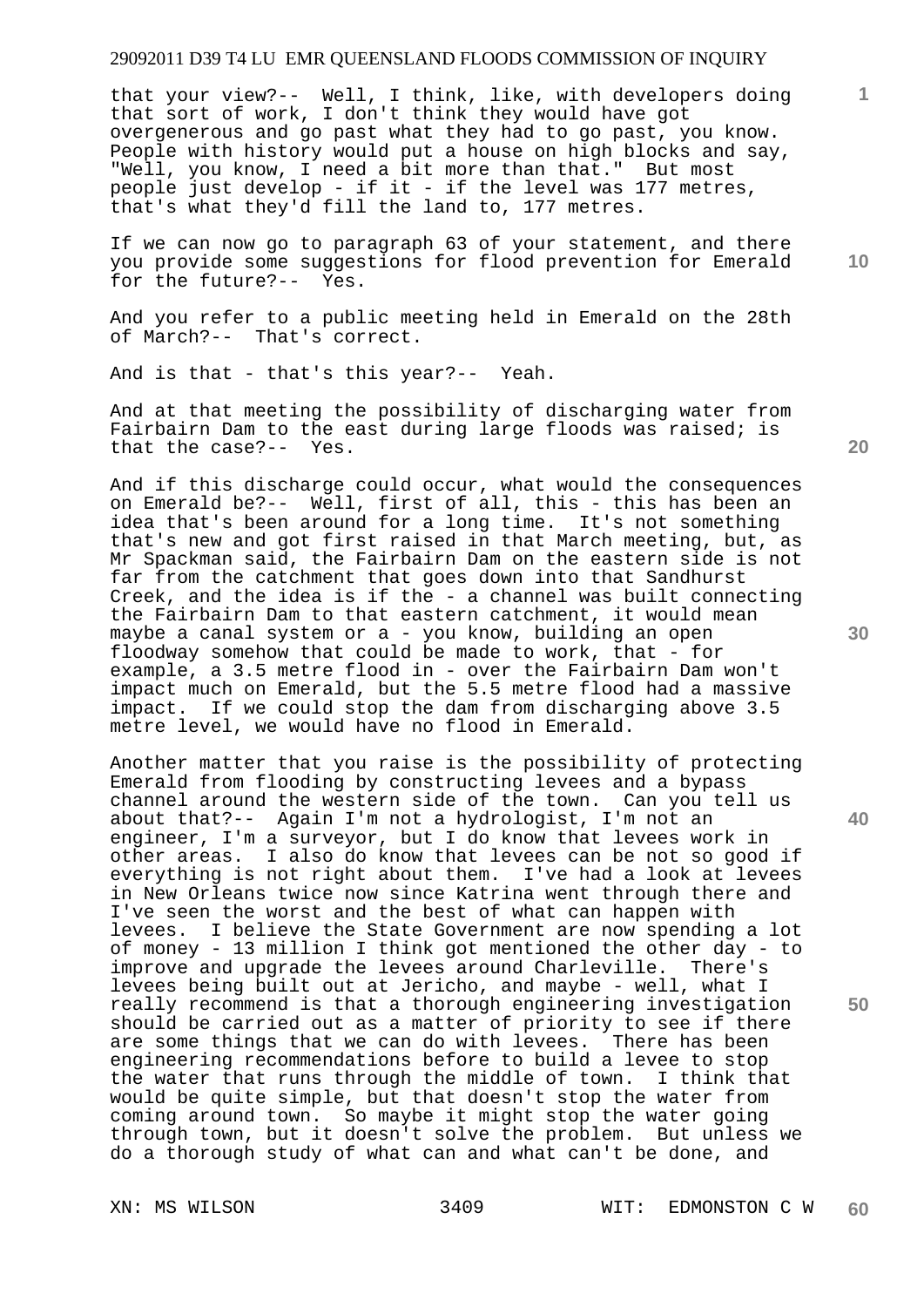how much it will cost, no-one will ever know, but I just think that if we can flood-proof Emerald, we should do everything we can to do that because we will have more floods.

Thank you, Mr Edmonston. I have no further questions.

MR URE: I-----

COMMISSIONER: Can I just ask you - sorry, Mr Ure, but can I just ask you, when you talk of this possibility of a channel on the eastern side into the creek catchment on that side, what's there? What is there in the way of agricultural properties and so on?-- Just farmland.

Just?-- Farmland. Bit of grazing and agriculture.

How intensive? Can you give me any idea?-- Unfortunately it's some of the good country that we've got out here, but when you weigh up the - you know, when the exercise is done, and you weigh up the pros and cons of it, I'd be surprised if it didn't stack up and become a realistic objective. I think the only thing that would stop it would be money and that's obviously got to come from the Government.

When you spoke of SunWater dismissing the idea, do you know on what basis? Was it just not a feasible thing to construct, or was it concerns about the expense of acquiring property or any idea?-- I think they mentioned expense, but I'm not aware whether they've actually looked at this in the past or not. I couldn't say.

All right. Thank you. Mr Ure.

MR URE: I have nothing, thank you.

COMMISSIONER: Mr MacSporran.

MR MacSPORRAN: Nothing, thank you, Commissioner.

COMMISSIONER: Ms McLeod.

MS McLEOD: No.

COMMISSIONER: Ms Wilson.

MS WILSON: May Mr Edmonston be excused?

COMMISSIONER: Yes. Thank you very much for your time, Mr Edmonston. You're excused.

WITNESS EXCUSED

**10** 

**1**

**20** 

**30** 

**40**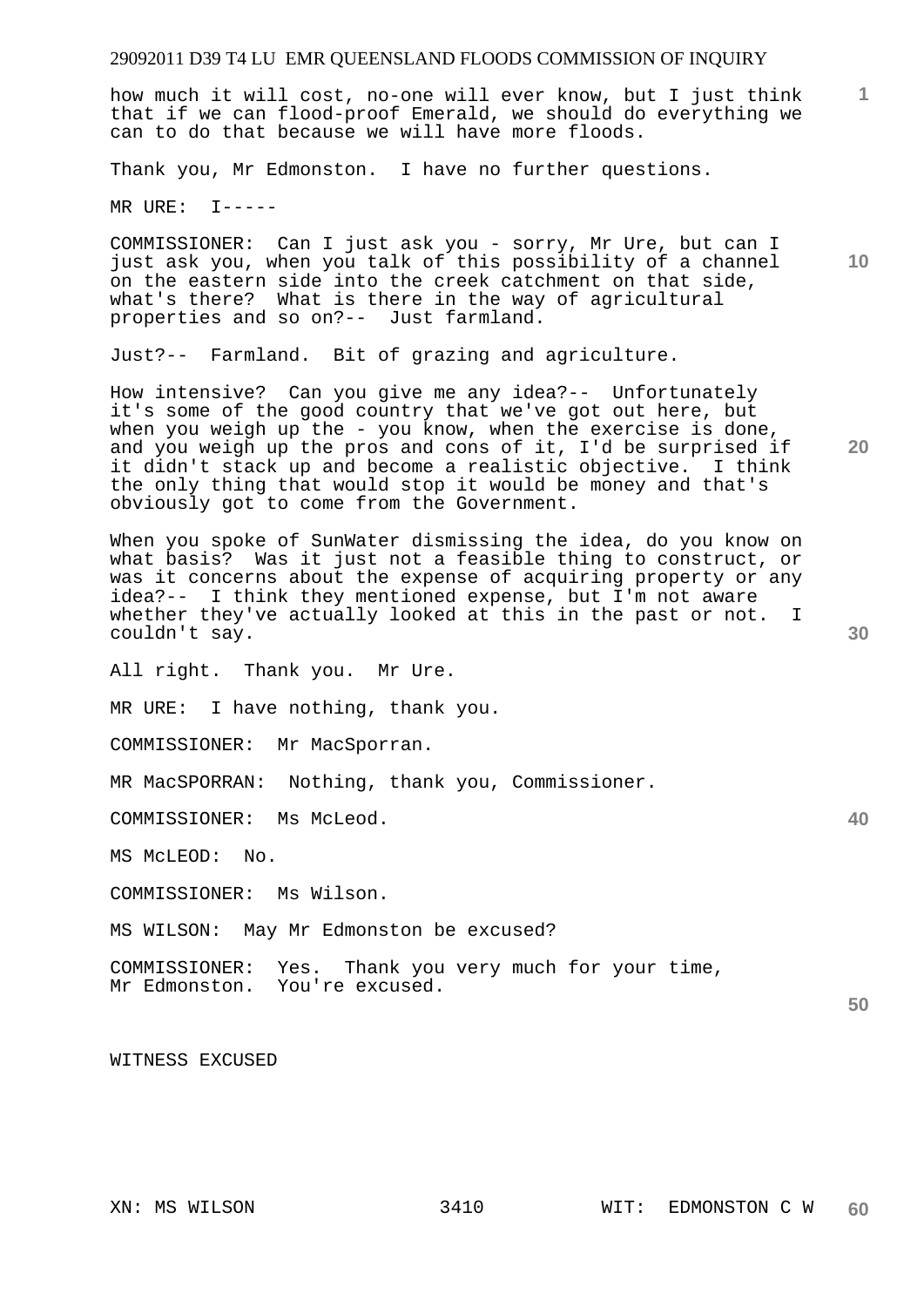MR CALLAGHAN: I call Mr Phillip Brumley.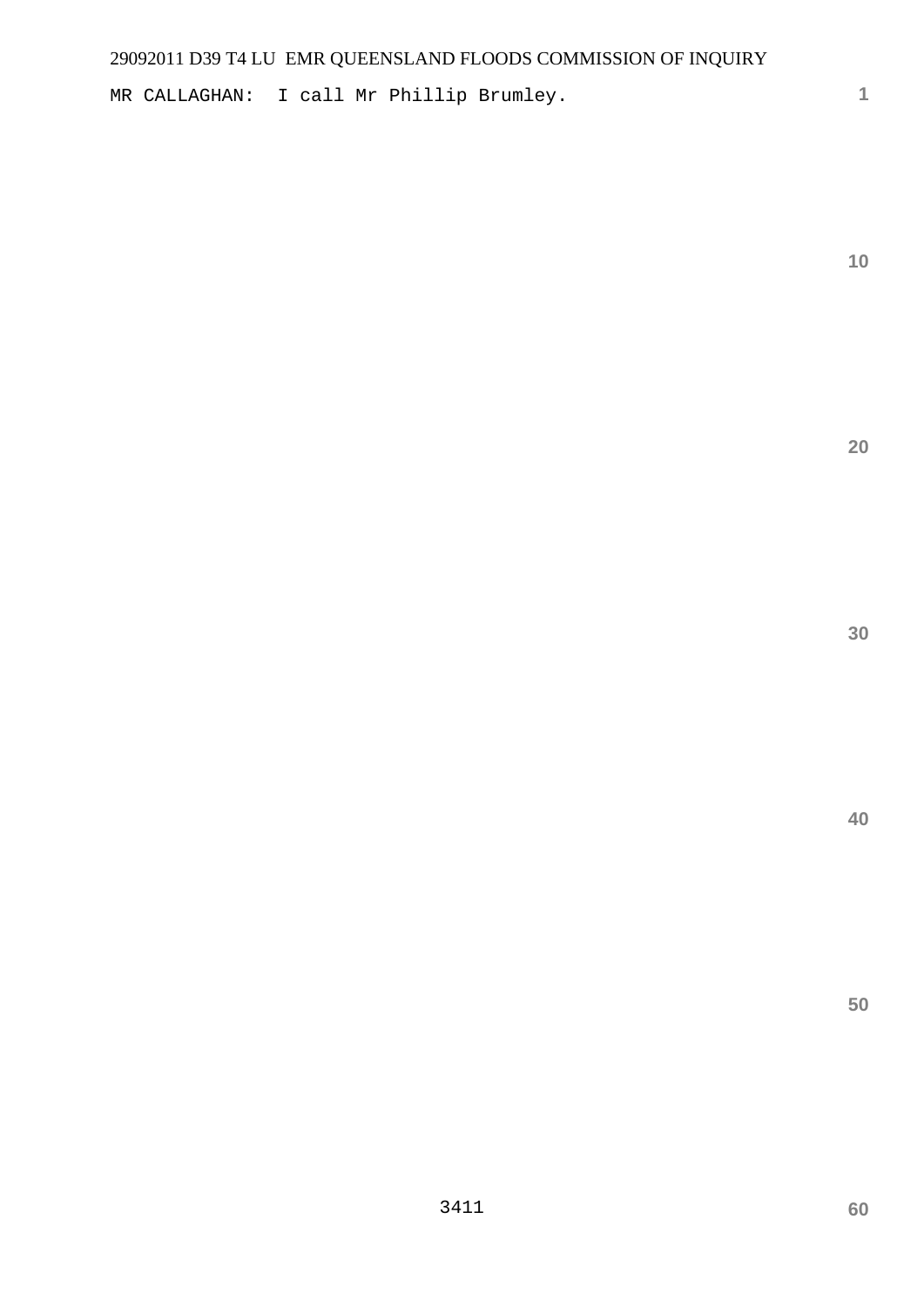PHILLIP ARTHUR BROMLEY, SWORN AND EXAMINED:

MR CALLAGHAN: Your full name is Phillip Arthur Brumley, is that right?-- Correct.

Mr Brumley, you've had a role as Chief Executive Officer of the Nogoa River Floodplain Board, is that correct?-- Yes.

Previously, though, you've had different positions with the Emerald Shire Council?-- Yes, and I still have with the Central Highlands Regional Council.

All right. You were at one stage acting Chief Executive Officer of the Emerald Shire Council?-- In the lead-up to the amalgamations when the - when Bryan Ottone had to stand aside from that role, yes.

In particular, in October of 2007 you would have held that role?-- Mmm.

We'll come to the Floodplain Board issues in a moment but I did just want to show you a document which has been taken from a development application file. I will place that in front of you. It is a decision notice approval from the 3rd of October 2007 relating to shop 29 Centro Emerald Shopping centre in Egerton Street, is that - you recognise the form of the document?-- I certainly - I have seen these before, yes.

Yes. This one has been signed by you, I think, is that right?-- Yes.

I just wanted to take you to the fifth page of the document. Look, I appreciate you probably signed many such documents in your capacity as acting CEO-----?-- Yeah.

-----relying on the advice of the manager for building services-----?-- Yes.

-----who has also signed the document, would that be right?-- Yes.

But the topic of interest in this one is on that page - you see there is a heading "floor height flood"?-- Yes.

And it says, "A registered surveyor is to certify that the habitable floor height is not less than 300 millimetres above the Q100 flood height"?-- Yes.

"The designated Q100 flood height for this application is"-----?-- Yep.

-----"is (what is the designated flood height NAHD?)"?-- Yes.

That would appear, perhaps, that that's a draft that's been sent out-----?-- Yes.

XN: MR CALLAGHAN 3412 WIT: BRUMLEY P A **60** 

**10** 

**1**

**30** 

**50**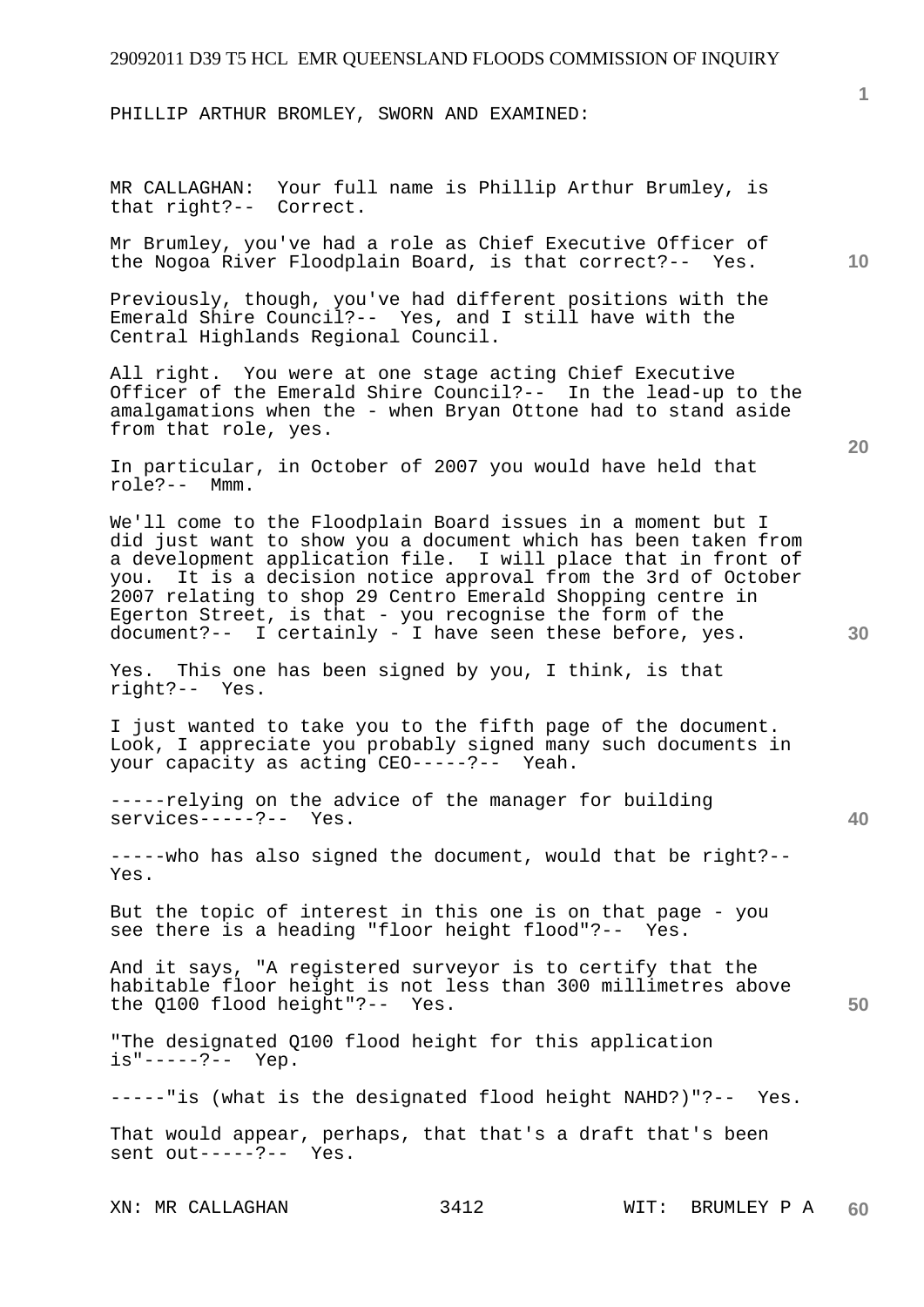-----by mistake, so that's just a slip?-- Yes.

**10 20 30 40 50**  But what I'm interested in is in the status of the Q100 flood height in relation to development applications such as this at that time, what was the story?-- Oh, look, I really can't answer that. You know, I don't recall the information at the - from now at the time that came through and I certainly don't now recall any information in relation to that height at all. You can't recall whether a Q100 was ever being used?-- Well, exactly right. Whether it was used at that time and I can't recall what the height would have been. No, I am not asking you what the height would have been, it is just whether there was a Q100 or-----?-- I am saying I can't recall that. All right. Okay, I will tender that document and we'll show it to----- COMMISSIONER: What about Mr Brumley's statements. Do you want to tender them? MR CALLAGHAN: Yes, if I haven't tendered that already, I will also tender - Mr Brumley, you prepared a----- COMMISSIONER: Two statements, I think?-- Correct. MR CALLAGHAN: A statement and----- COMMISSIONER: A statement of 6 September and another of the 22nd of September. MR CALLAGHAN: I have the 22nd. All right, I tender both of those. COMMISSIONER: The first will be Exhibit 680. ADMITTED AND MARKED "EXHIBIT 680" COMMISSIONER: And the second, Exhibit 681. ADMITTED AND MARKED "EXHIBIT 681" COMMISSIONER: The third thing you want to tender is the decision notice, is it? MR CALLAGHAN: Yes.

XN: MR CALLAGHAN 3413 WIT: BRUMLEY P A **60**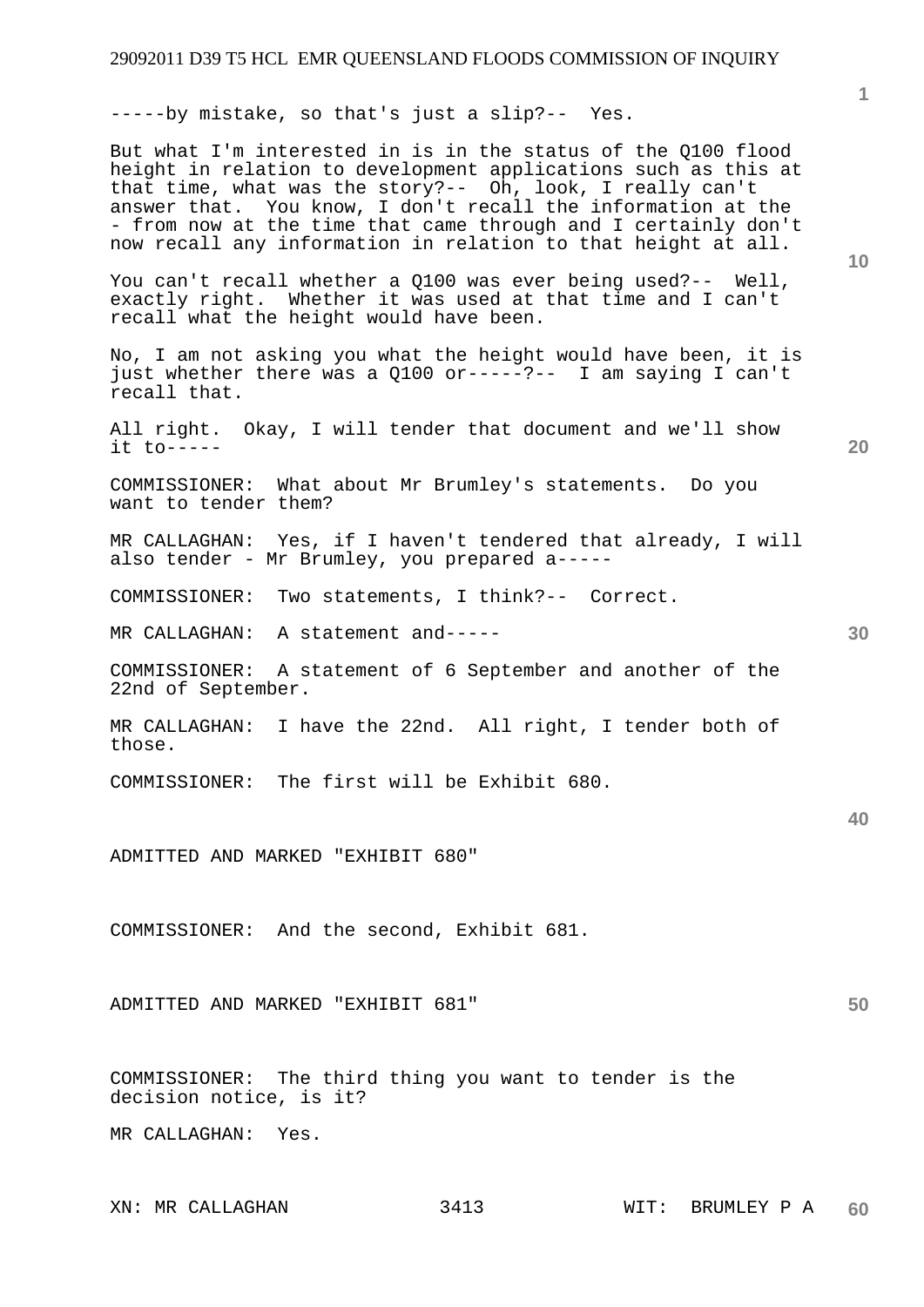COMMISSIONER: That will be Exhibit 682.

ADMITTED AND MARKED "EXHIBIT 682"

MR CALLAGHAN: Can I turn then to your work on the floodplain board, and just so we can understand the manner in which some of the issues in this district have developed, can you just talk us through the means by which a levee bank has been approved, if it has been approved in this area historically? I appreciate the situation is changing, but can we just get a bit of perspective-----?-- I guess, I can qualify in the sense that ever since I have been in the position as the CEO, there's only been two organisations who have put levee bank applications forward, one being Ensham and the other one being Primac. So I really can't offer you, I guess, any definitive advice on how previous applications would have been made. But in the way that we have received them since, you simply receive a written application to approve a levee bank, that will have the information that's normally required in terms of hydraulic assessments, and where it is going to be located, and things like that.

Okay. You were here when Mr Anderson gave evidence, I think, were you?-- Yes.

And you appreciate his concern-----?-- Yes.

-----about the effects that he says levee banks have had on his property. How have those effects, or the potential for such effects - let's speak in general terms - how have those been taken into account by the board?-- His in particular?

**40**  No, just generally?-- Oh, well, I think the study that you get, the reports you get, the submissions you receive, if you like, need to address those particular things; the impact it will have on neighbouring properties, the impact it will have on stream flow-----

Those-----?-- -----and the amount of water that will be on neighbouring properties, things like that.

Whether those properties are within the specific floodplain or not?-- Well, the applications I have received have only ever been in relation to properties that are inside the floodplain.

You are not able to help us with the way it might have been done previously?-- No, I really haven't gone back and looked, for example, at the applications that come in in the late 90s to see how they might have been assessed.

So I think you anticipated that I might have asked you specifically about Mr Anderson's property, but you are not able to-----?-- Well, no. Mr Anderson - I have certainly been to see Mr Anderson's property with Kevin Bickoff, who is

**10** 

**1**

**30** 

**20**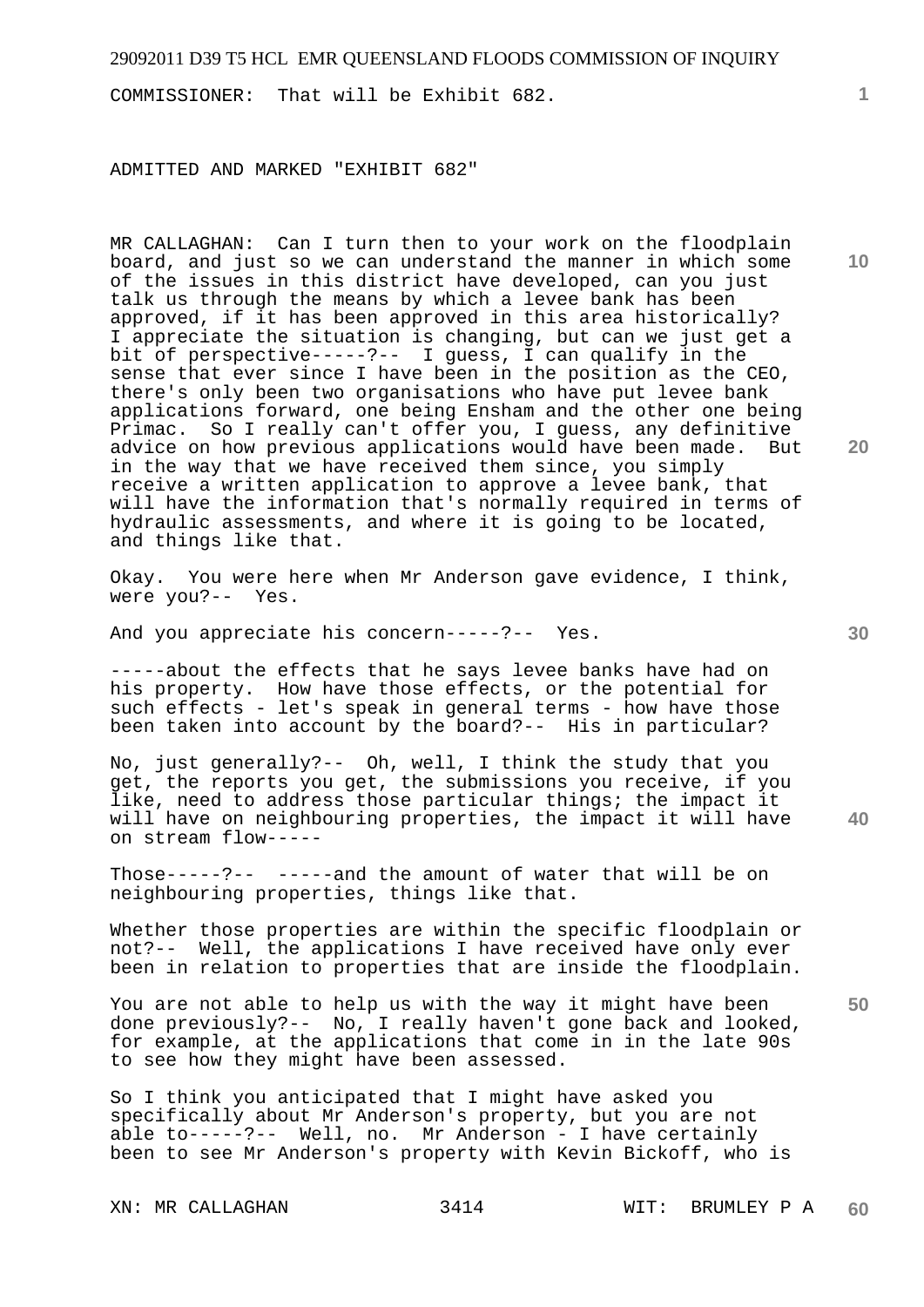a former engineer for council, but also for the board, and, you know, it is not hard when you see where he is to understand the impacts upon his property. And, you know, it is quite unfortunate that has occurred. But certainly from the point of view of the board, you know, it is outside our area, and for us to, therefore, be, you know, offering advice - and certainly not me, not being a hydrologist or an engineer - but it is not appropriate, I think, for us for us to get drawn into levees that have been obviously approved by other organisations.

COMMISSIONER: Can I just ask is no part of that levee in your area?-- My understanding is not, and certainly not the levee that is causing the problems for Mr Anderson, that particular levee that runs north-west.

MR CALLAGHAN: He did seem to suggest that at least part of it was in the board's jurisdiction?-- Yeah, I - look, to be perfectly honest, again, I am not sure of whether the far eastern edge, if you like, might be in our property or not, I am not aware of that. When I've spoken with the secretary who looks after the Floodplain Board matters, her response was it is not in our property and it has not been in our records.

Mmm. All right. You are not able to help us - again, just from a historical perspective - about what if someone like Mr Anderson, someone whose property was outside of the area with which the board was concerned, how their interests were taken into account?-- No. I'm sorry.

What if they wanted to build a levee - someone outside of the board's jurisdiction, what if they wanted to build a levee? Do you know what they did?-- Well, no, I am presuming, which is not a smart thing to be doing, but I would presume they would have to apply to DERM, who would obviously have authority over these sort of areas, and perhaps to the council with their local laws.

Well, Mr - we've gathered that the board has voted to dissolve itself, is that right?-- Yes.

I understand council has just recently voted to accept that recommendation?-- One of the councils has.

Just one of them?-- Central Highlands Regional Council has endorsed that. We've written to the Isaac Regional Council and we're awaiting for a response from them.

Okay. Well, what do you understand will be the process from this point on? Just by way of background, I've seen a media article in which the mayor is quoted as saying that the best people in the world are on the board, presumably meaning the<br>best qualified people to discharge those functions. I'm not best qualified people to discharge those functions. asking you to agree or disagree with that. Presumably you won't disagree?-- I certainly wouldn't be agreeing either.

You don't agree that-----?-- No, I think, you know, what you've got is people on the board, you've got some council

**30** 

**40** 

**50** 

**20** 

**10**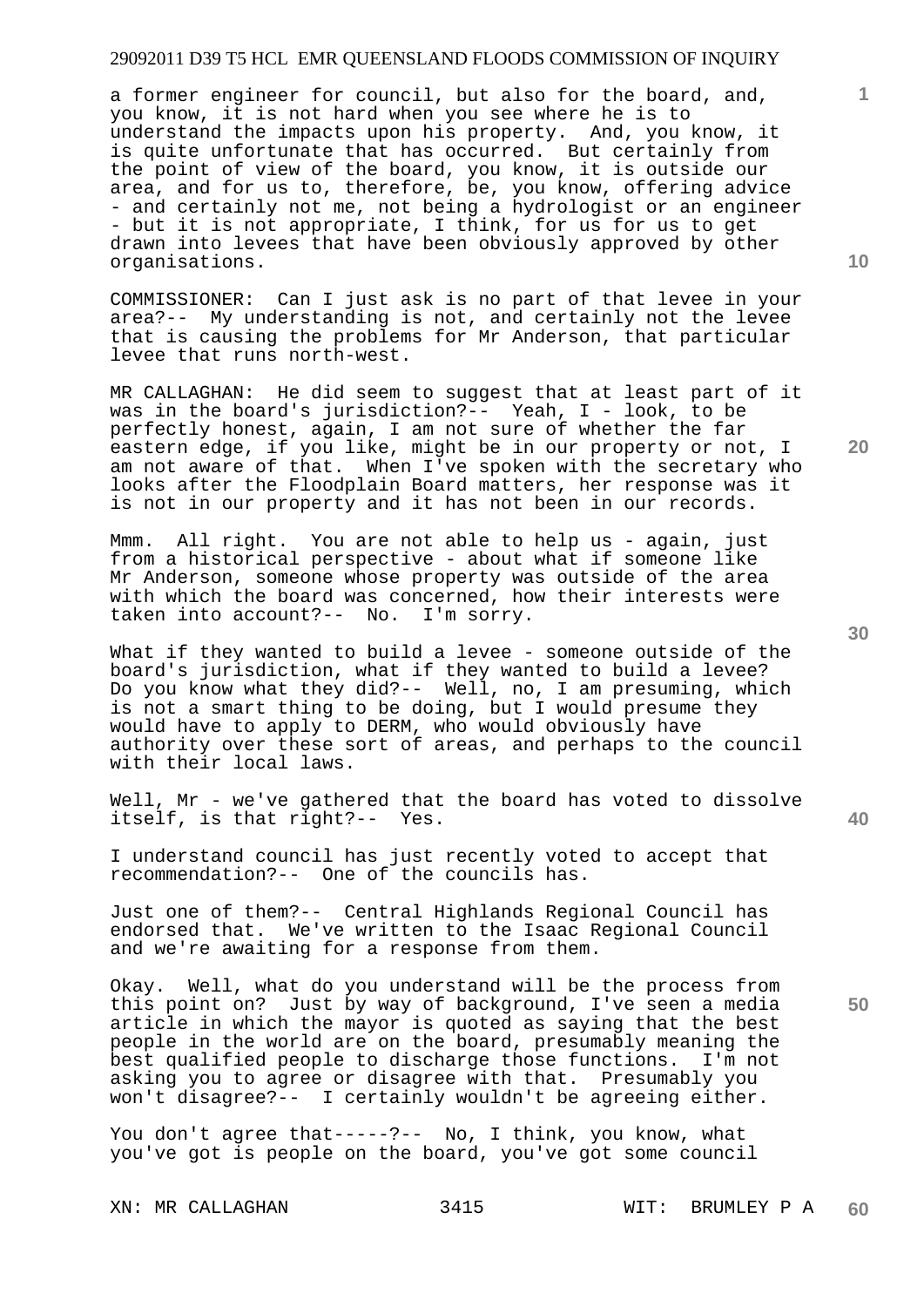representatives and you've got myself who are doing the job that they can in the time they have available-----

Yes?-- -----with their other responsibilities.

To be fair, I think that's what the Mayor was probably getting at?-- The difficulty the board has is we don't have the qualified engineering expertise at our beck and call, and we don't employ anyone.

Mmm?-- So we're totally reliant, you know, on - in this case we've always used SunWater with Rob Ayre. Obviously we have the greatest respect for his abilities and his advice. But that's about the extent of the support, if you like, that the board has. So it has very limited resources.

And the impression we get from the materials is that the issues now, especially in relation to mining and industry, are now bigger than they have been previously, and more an authority with more resources than you've had is now required to do the job, is that right?-- Well, that is certainly the view that I put to the board and they obviously accepted when they passed the resolution. I think - as I have said in the statement, I think there is two key points: (1) is that not just do we now have large mining industries on the plain, and perhaps more to come upstream, but those are issues of State and national significance. The Floodplain Board was only ever really set up to work as a cooperative arrangement, more than anything else, with the local farmers.

Yes. It is on that local level that I would like to focus for a moment, because whilst we can understand that the issues are now bigger than they were-----?-- Yes.

-----and there is a need for something bigger, would you agree there is also a concern or a need that those local interests and that local expertise should still form a part of the decision-making process?-- Very important.

And so, looking forward, how do you see that happening? Is there any agreement on that or has that been the subject of any discussions?-- No, it hasn't been the subject of any discussions. I think from my personal point of view there are probably two options, and one is, in my view, there is no reason why any government body set up could not have representatives of the rural community on that body. But, secondly, there is no reason why you wouldn't have council as a referral agency. So if the government was going to make a decision it would simply say, "We want council's input on that", and council presumably would continue to represent the people who live in this area.

Mmm. The board, was it more representative than just the council, though, or more-----?-- I think the board has always seen that its primary focus is on providing the best outcomes for those who are actually using the floodplain, which is primarily the farmers.

**10** 

**1**

**20** 

**40**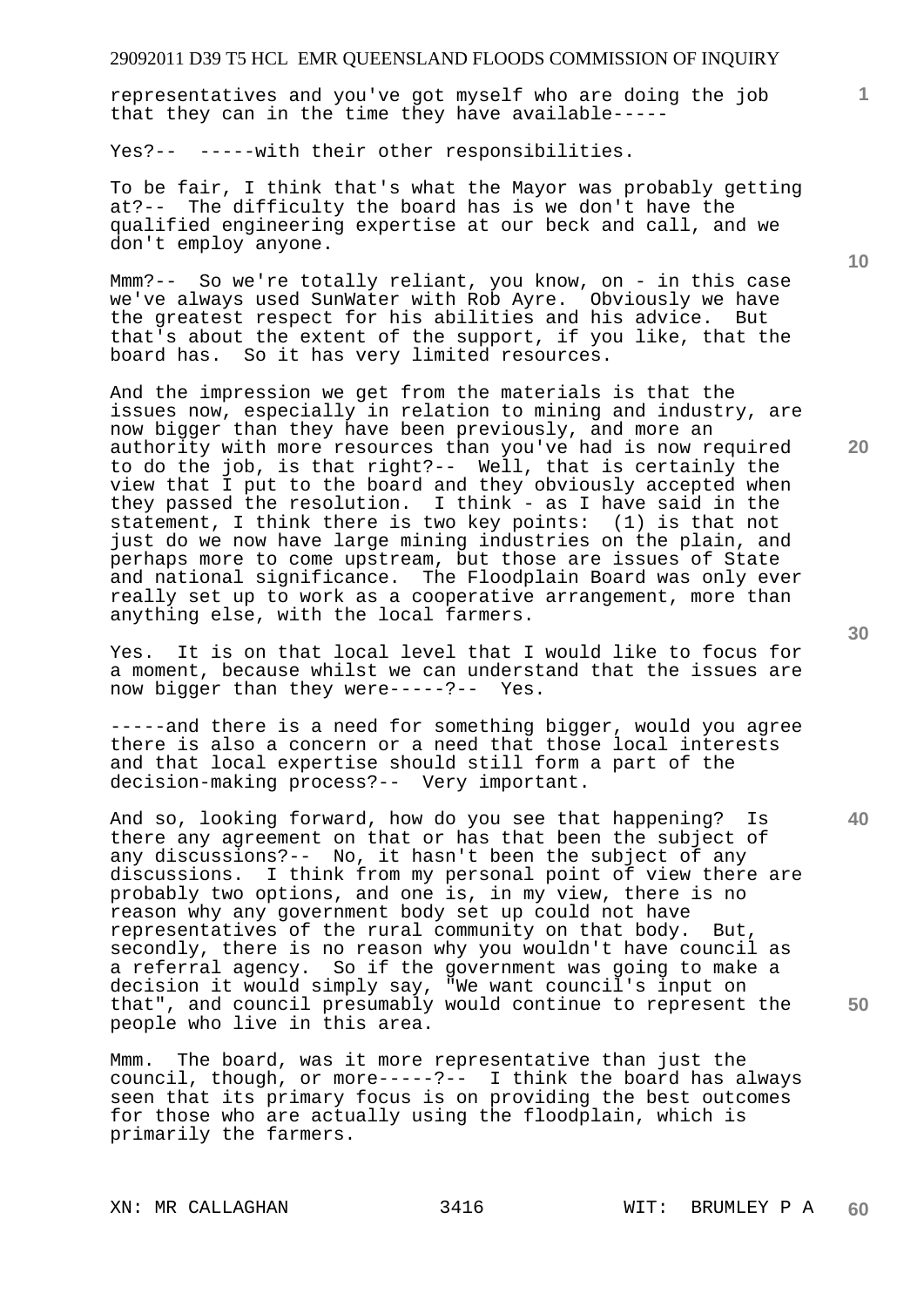A slightly different perspective from the council as a whole?-- Indeed.

I appreciate it might overlap?-- Indeed, yes.

And I suppose the question is whether that perspective is going to continue to be represented. If you just deferred the whole thing or said that the council could be a referral agency-----?-- Yes, I agree.

-----that you might lose that perspective, is that correct?-- It is certainly a concern of the farmers. You know, when we've had discussions in the past when they have been appealing against board decisions, and they have expressed a real concern if the board did not continue - this is back in 2008/2009 area - that they would lose their voice if, in fact, it was handed back to the State Government.

So to come back to my question and just to help us out in terms of what we might be looking at here, what is the - and this might be just an opinion of your own -----?-- Yes.

-----but it would still be valued - what is the best way forward?-- I still think to have either the members of the or representatives of this rural community, the floodplain area, on a government body or have the council as a referral agency. I appreciate that, you know, you can have some distance between a council and people on a floodplain. I happen to believe this is a particularly good council, in terms of seeking advice from its residents, and acting in their best interests. So I, you know, as an employee of council, would be quite comfortable in suggesting that would probably work well.

Okay. That's all I have, thank you.

COMMISSIONER: Mr Ure?

MR URE: Just a couple of matters, thanks. Mr Brumley, you helpfully this morning provided the base map, which has become Exhibit 677 before the Commission?-- Yes.

That's the map of the Nogoa River Floodplain Board area. Do you have a copy of that with you?-- Yes.

**50**  Well, can you take it out? Just a couple of questions so it is clear to us all?-- I think you might have mine, actually.

Take this copy, please. Thank you. The area within which the board has control -----?-- Yes.

-----is outlined in green?-- Yes.

The local government boundaries are outlined in red, correct?-- Yes.

**30** 

**40** 

**20** 

**10**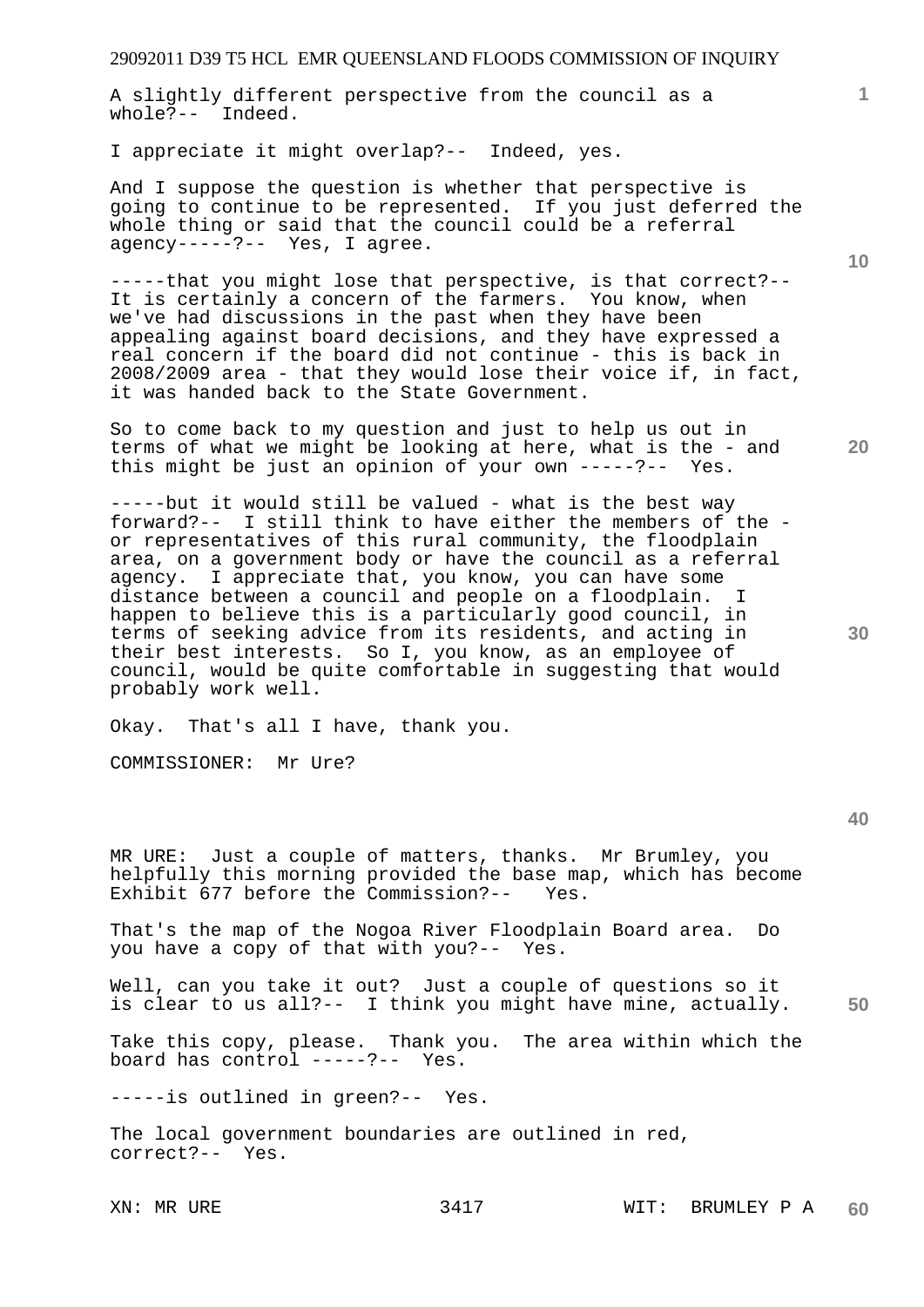So we can see that the board's area of influence straddles the boundary between the former Peak Downs Shire and the former Emerald Shire?-- Yes.

And to the east we have Duaringa, Broadsound and Bauhinia somewhere - yeah, Bauhinia to the south?-- Bauhinia south, yes.

The notation that Mr Anderson made-----?-- Yes.

-----on the Court copy, Exhibit 677, was that his property was to the west of the - the southern portion of the board's  $area---2--?---$  Mmm

-----straddling the boundary between Peak Downs and Emerald. I have put that rather clumsily, but do you see the-----?-- Yes.

-----almost vertically dashed line?-- Yes.

His property was to the weft of that?-- Yes.

And then the levee he told us about was - I thought he said to the west and the north-west-----?-- Yes.

-----of his property?-- Yes.

If there is an application for - or if somebody wishes to construct a levee outside of the board's area, are you aware whether or not either Peak Downs or Emerald Shires had local laws which facilitated applications to be made?-- I understand they did.

So one would expect that if there was an application sought to be made for a levee outside the board area, it would be made to the respective shire in which the property-----?-- Yes.

-----and the proposed levee was situated?-- Yes.

All right. A couple of other matters. You were asked some questions about what was your state of knowledge about whether or not a Q100, or some other ARI flood line was imposed back in the 90s when there was a development approval-----?-- Yes.

**50**  -----that you were shown. I just want to show you a copy of Mr Lankowski's statement before the Commission, which is Exhibit 670. This may refresh your memory, or it may not. But if you could just look for me, please, at two parts of it. I will take out attachment 3, which is entitled "Emerald Interim Flood Levels Map to determine floor level", and the narrative part of the statement is paragraph 3.2. So if I could invite you, Mr Brumley, please, to read paragraph 3.2, and for - it commences, "Since 2006 council has utilised a map entitled Emerald Interim Flood Levels Map to determine floor level to establish a minimum floor level above the flood level, attachment 3"?-- Uh-huh.

**1**

**10** 

**30** 

**20**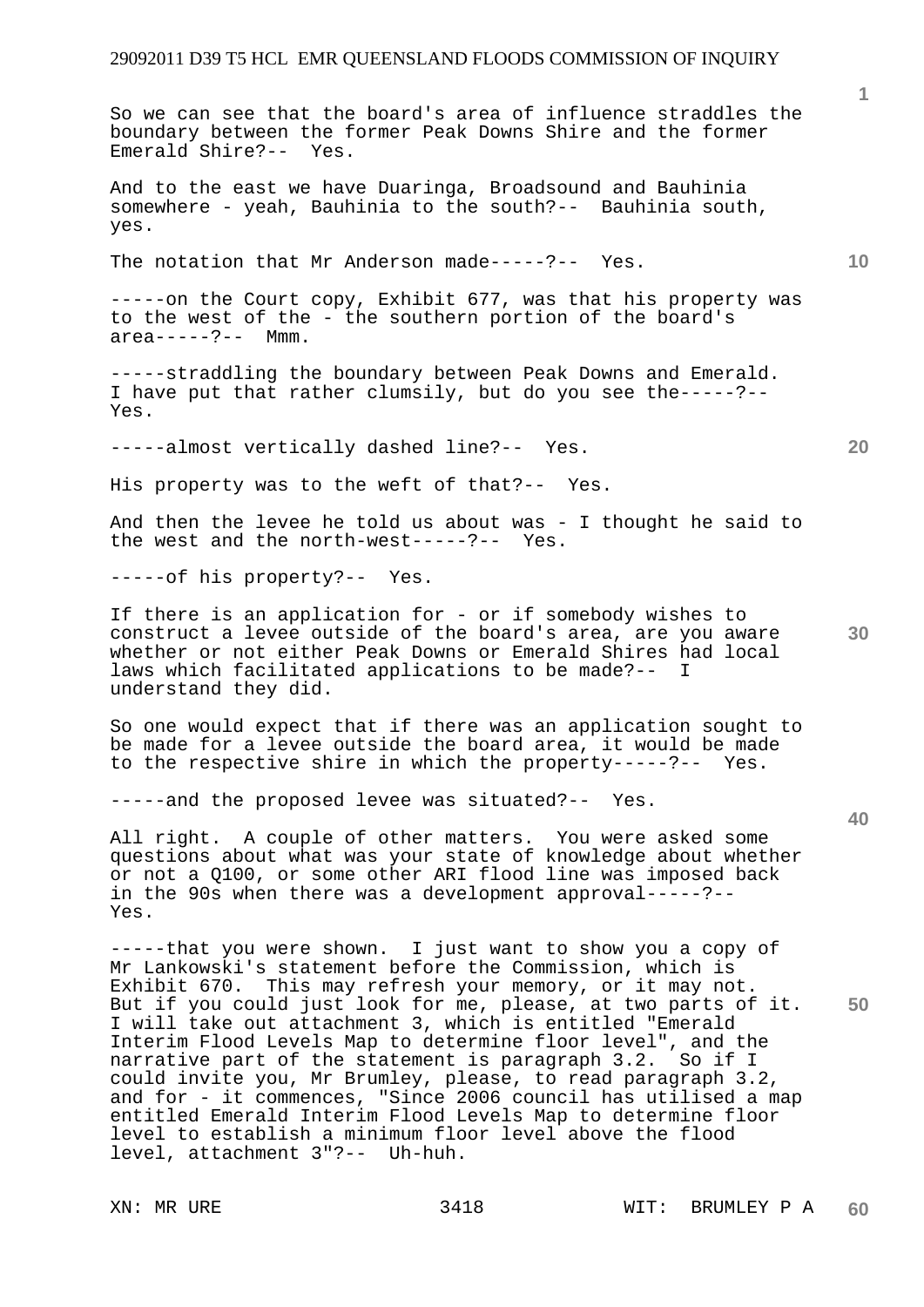**10 20**  And attachment 3 is the plan -----?-- Yes. -----that bears that name. Are you familiar with that document?-- I seem to recall seeing it. No more than that?-- No more than that. Okay. We will ask somebody else. May that be returned, please? I have nothing further. COMMISSIONER: Mr MacSporran? MR MacSPORRAN: Nothing, thank you. MS McLEOD: No questions, thank you. COMMISSIONER: Mr Callaghan? MR CALLAGHAN: May Mr Brumley be excused? COMMISSIONER: Yes. Thanks very much for your time, Mr Brumley?-- Thank you.

WITNESS EXCUSED

MS WILSON: Madam Commissioner, I call Bryan Ottone.

**30** 

**1**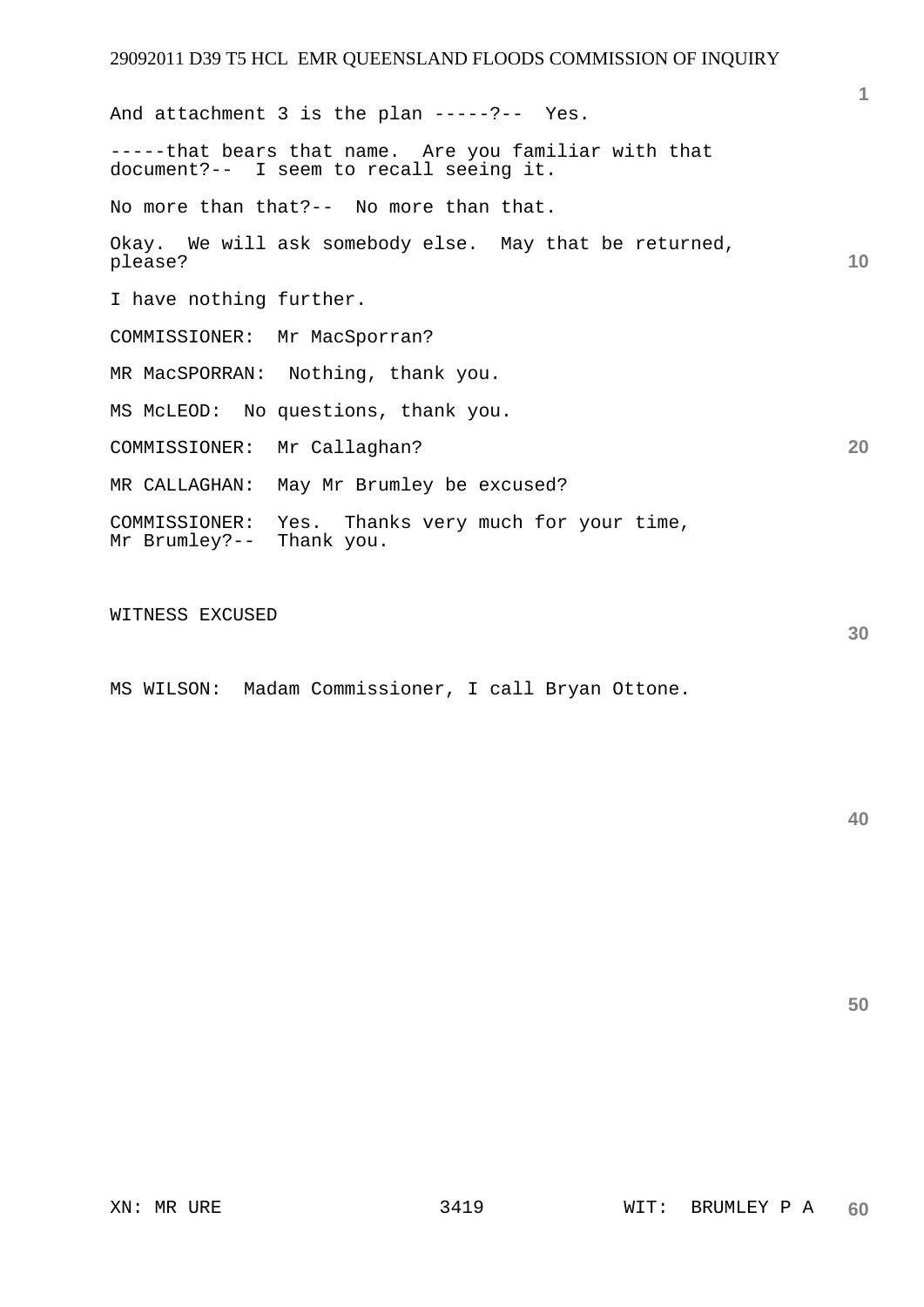| 29092011 D39 T5 HCL EMR QUEENSLAND FLOODS COMMISSION OF INQUIRY                                                                                                                                                                                                                                              |                 |
|--------------------------------------------------------------------------------------------------------------------------------------------------------------------------------------------------------------------------------------------------------------------------------------------------------------|-----------------|
| BRYAN ALFIO OTTONE, SWORN AND EXAMINED:                                                                                                                                                                                                                                                                      | 1               |
|                                                                                                                                                                                                                                                                                                              |                 |
| MS WILSON: Have a seat, Mr Ottone. Would you tell us your<br>full name, please?-- Bryan Alfio Ottone.                                                                                                                                                                                                        |                 |
| You are the Chief Executive Officer of the Central Highlands<br>Regional Council?-- I am.                                                                                                                                                                                                                    | 10 <sup>°</sup> |
| You have provided two statements to the Queensland Floods<br>Commission of Inquiry. Can I ask you to look at these<br>documents? The first statement you provided is signed on the<br>6th of September. I will just show you this document.<br>That's<br>a statement that you provided?-- Yes, that is, yes. |                 |
| That's dated the 6th of September?-- Yes.                                                                                                                                                                                                                                                                    |                 |
| Attached to that statement were also some exhibits?-- Yes.                                                                                                                                                                                                                                                   | 20              |
| Okay. Can I show you this document? There is the exhibits.<br>Is that attached - they are attached to the statements that<br>are signed the 27th of September? Is that-----?-- Not the<br>ones attached to the 27th of September, sorry.                                                                     |                 |
| Okay. The document you have in your hand, is that the<br>statement that is dated the 6th of September?-- Yes.                                                                                                                                                                                                |                 |
| And there are some exhibits attached to that?-- Yes.                                                                                                                                                                                                                                                         | 30              |
| Madam Commissioner, I tender that document.                                                                                                                                                                                                                                                                  |                 |
| 683.<br>COMMISSIONER:                                                                                                                                                                                                                                                                                        |                 |
|                                                                                                                                                                                                                                                                                                              |                 |
| ADMITTED AND MARKED "EXHIBIT 683"                                                                                                                                                                                                                                                                            |                 |
|                                                                                                                                                                                                                                                                                                              |                 |
| MS WILSON: The other statement you've got there, that's the                                                                                                                                                                                                                                                  | 40              |

Madam Commissioner, I tender that document.

COMMISSIONER: Exhibit 684.

ADMITTED AND MARKED "EXHIBIT 684"

MS WILSON: Mr Ottone, I appreciate that you are the Chief Executive Officer and not a planner, but I am going to ask you some questions, and if you could assist us, that would be greatly appreciated. If I am straying outside your expertise,

one that's dated the 27th of September?-- Yes, that's the

one.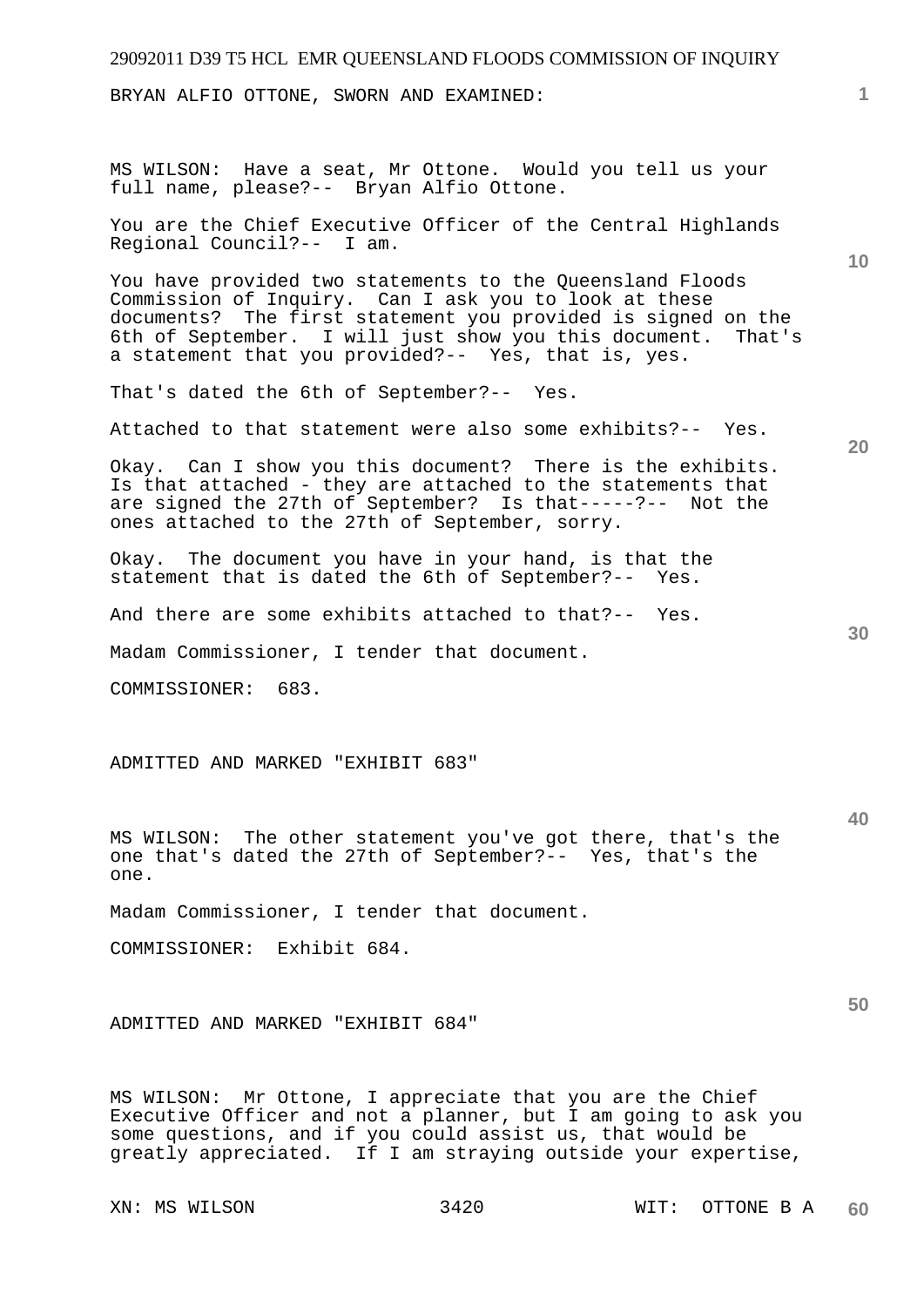no doubt you will tell me?-- Certainly.

In terms of the Central Highlands Regional Council's compliance with SPP103 in relation to their planning schemes. Can you - I would like to take you to a document which is attached to Gary Mahon's statement, which is Exhibit 534. The document that I'm taking you to is exhibit GLM34. Now, you are aware that the Central Highlands Regional Council administers floor planning schemes?-- I am, yes.

Are you aware that none of them comply with SPP103?-- I can't say that I'm aware, no.

Okay. Well, if you could go to that document? If you could go to the last page of that document - and this is a State Interest Check, and you will see that there is three columns, and the second column provides a comment, and the third comment provides a solution to be able to best achieve compliance with SPP103. Do you see that?-- Yes.

The Department of Emergency Services, we can see in that second column, is aware that council undertook a Natural Disaster Risk Management Study, which included flood investigations for the shire, and the council adopted this report on the 25th of June 2002. Were you aware of that?-- Yes, yes.

In the comment that is provided is, "Results of this report should have informed the development of the Emerald IPA planning scheme, particularly in relation to flood issues." Now, can you tell us since 2009 - sorry, since 2006 what action has been done by the Central Highlands Regional Council to further the efforts to comply with SPP103?-- Well, to the flood - to the flood lines, which I think part of it was, in 2006 we had - we had a consultant put together all of the flood studies that had been commissioned around the Emerald area, put them together into a document that was mentioned a moment ago, which was the Emerald Interim Flood Level Map to determine floor levels.

And can you just - the document that you referred to, that's an exhibit to Mr Lankowski's statement, but can you just give us the title of that document so we know which document you are referring to?-- "Emerald Interim Flood Levels Map to determine flood level".

What's the date of that?-- The 2nd of August 2006.

Okay. So you are referring to a map of the 2nd of August 2006?-- Yes.

Is there anything else that the council has done to seek compliance with the SPP103?-- On that side, I think that was the major exercise we did there, but I think efforts are being made to comply wherever possible.

That map is dated 2006. Emerald and the region suffered some flooding in 2008?-- That's correct.

**20** 

**10** 

**1**

**30** 

**40**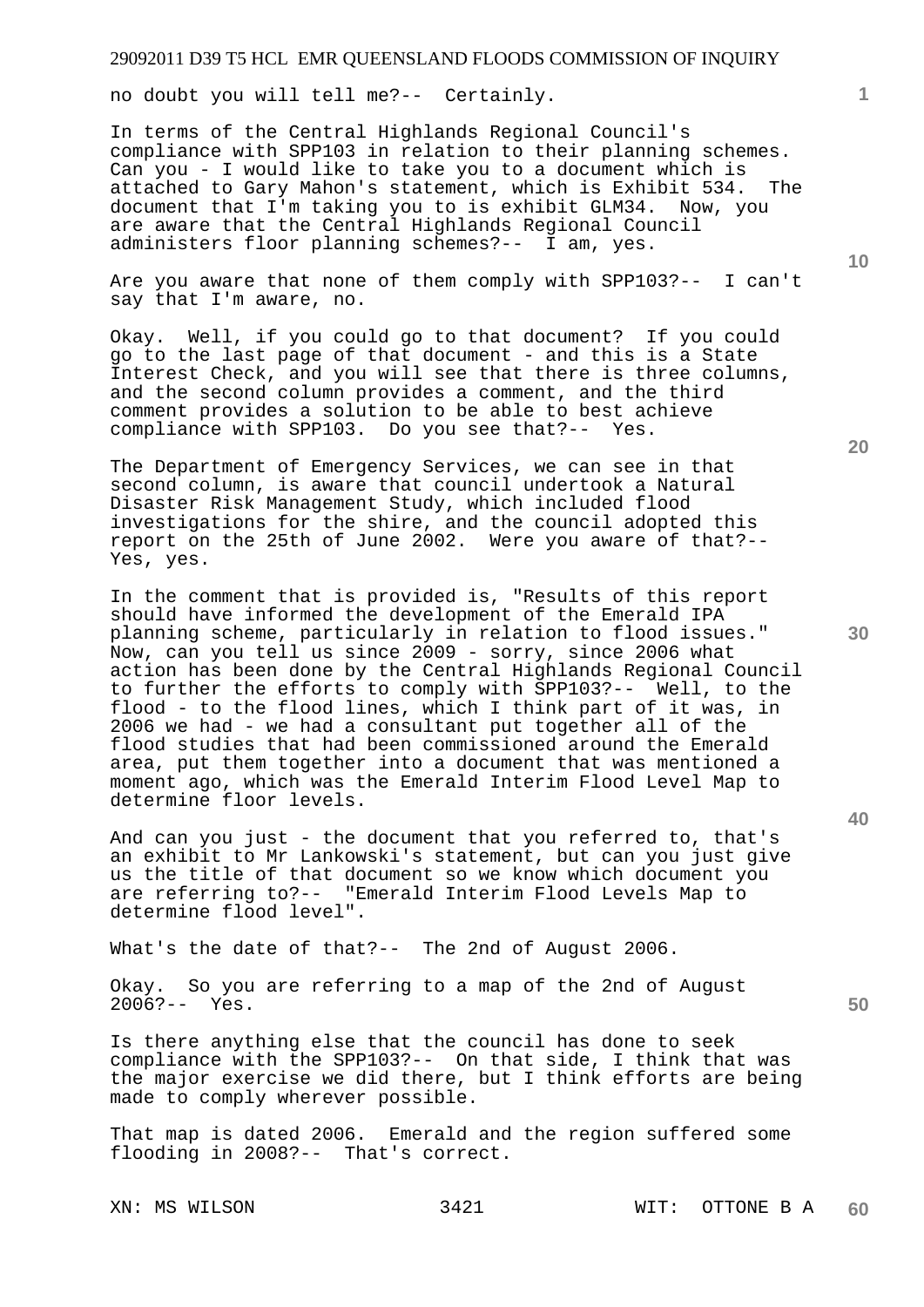Are you aware whether the council undertook any steps since 2008 to accelerate compliance with SPP103?-- Immediately after 2008 the - during the proceedings of our flood recovery committee, lots of recommendations came from that. And then, of course, the amalgamation of councils came upon us and, of course, that's when the four town planning schemes came together. And then there was - there were regulations in place that those schemes would become the scheme of the council, even though individual schemes, and then, of course, the SPA has come along, and at the moment we are actually working very activity towards a new town planning scheme for the whole of the Central Highlands Regional Council, which includes flood studies.

And that will take into account the four schemes?-- That will take into account the four schemes, and we will have the one scheme for the new council area.

What would be the hopeful due date for that consolidated planning scheme to come into play?-- My hope would be in 12 months' time - but practically I am not sure if we're going to get that target - but we are looking to do everything in our power to try and move it along as quick as we can.

Okay. If I can take you to your first statement - that is the statement that you've got some attachments to - I wish to take you to some of those attachments. Attached to your statement is a copy of resolutions that the Central Highlands Regional Council has passed in relation to planning processes. Can I take you to that attachment, please? Have you got that, Mr Ottone?-- Is there a date on that one?

Yes. I will take you through and I will give you the dates I am going to refer to. 24 January 2011?-- Yes.

Have you got that one there?-- I have got it here.

**40**  Okay. There are several parts that I wish to take you to in relation to this document. You will see that the first matter dealt with in that council meeting minutes dated the 24th of January relates to a council decision "to defer a decision on a reconfiguration of lot application subject to council obtaining information of flood levels from the 2010/2011 floods"?-- Yes.

In relation to this, has that information now been obtained, are you aware?-- On-----

**50**  You can see that "Councillor Rolfe moved and Councillor Nixon seconded that the applicant, Paul James Kelly be advised that his application" - and then it goes on that it should be "deferred to a later meeting subject to council obtaining information on flood levels?-- Yes.

So has that information been obtained?-- Yes, I believe - Mr Kelly has provided council with information that it acted on, yes.

**20** 

**30**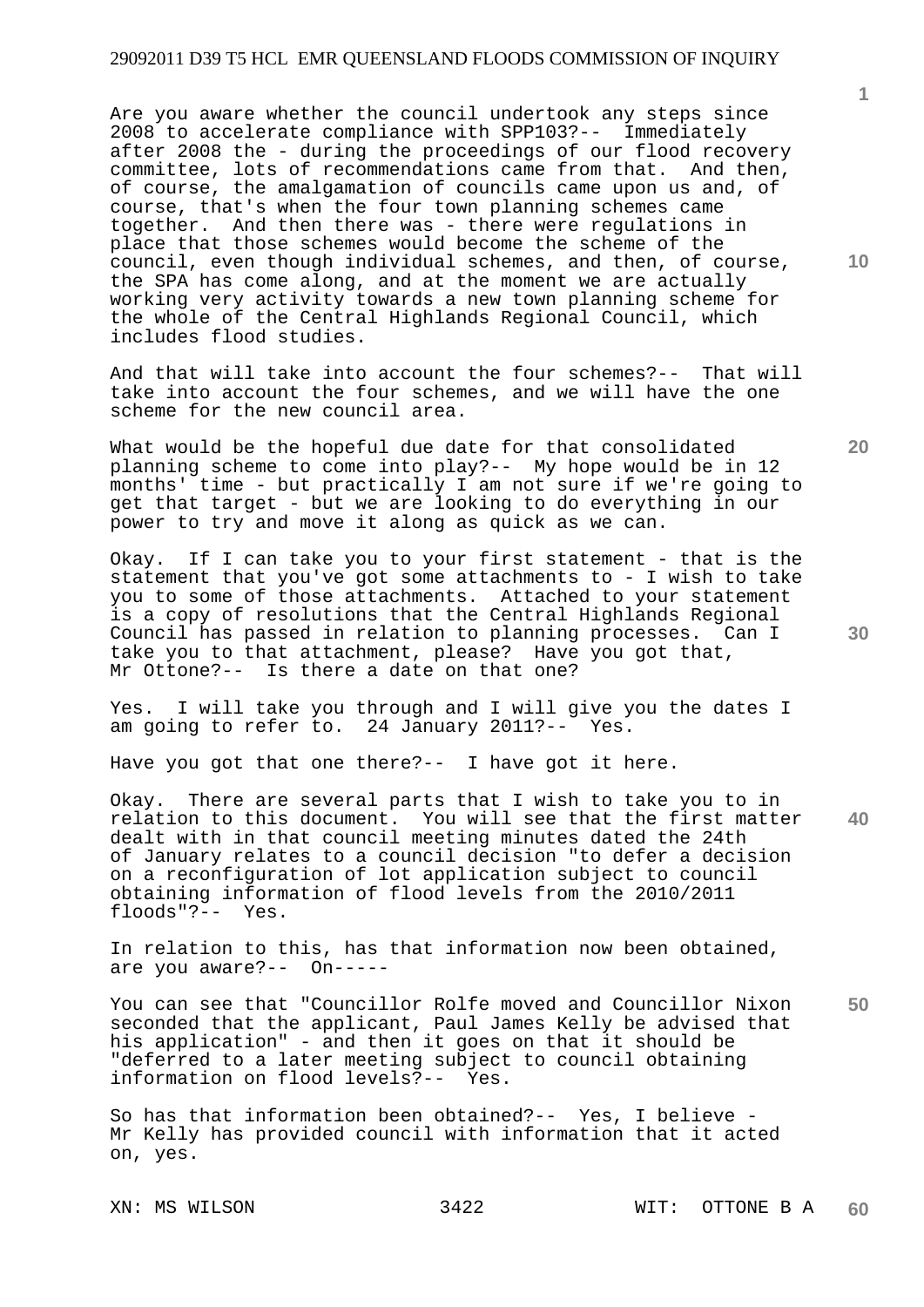And so has this application now been decided?-- Yes, I believe so.

And was - can you tell us what the decision was?-- I might just have to - I might have to-----

Okay, if you haven't?-- I am not 100 per cent on that one.

If you haven't got the material, we'll just move on?-- Yes.

The second item that stated there is that "the councillor issued advisory notices to all properties subject to a previous development application that were inundated during the 2010/2011 flood event recommending a revised flood height of at least 300 mm above the known level of this event." Was this carried out? Was this carried out in practice, are you aware?-- I understand that it was.

Do you know whether it applied to all properties that had existing development approvals, or just those that were not yet determined?-- I believe that ones that were not yet determined, or if inquiries were made.

Okay. Just finally on this page, there was an emergency resolution in relation to flooding, and the resolution was that "the council authorise the Mayor and Chief Executive Officer to approve the establishment of temporary premises for the relocation of residents and businesses affected by the 2010 floods." Do you see that?-- Yes.

It goes on: "temporarily overriding those relevant requirements of the Sustainable Planning Act 2009 planning schemes and other relevant statutes due to these exceptional circumstances." Do you see that?-- Yes.

Now, it is intended that this resolution itself has effect to override the Sustainable Planning Act requirements. Is that the case?-- Yes, in an emergency situation, yes.

Did you - so this council resolution will override State statute?-- Well, legally - legally not, yeah, but-----

But that's how-----?-- We were looking at an emergency - if an emergency arose, yeah.

Yes. And was that done, that the council would ignore the Sustainable Planning Act?-- No, this resolution has come through since - since the floods.

Okay. So was it - can you-----?-- I am sorry-----

At any time-----?-- -----I will go back. It was partly to allow people also who were going - who have been flooded or going through, you know, the situation, and they had nowhere else to go, it was deemed that they might have been able to move back into their premises - and it appears safe to do so that we would allow those things to happen.

**10** 

**20** 

**40** 

**30**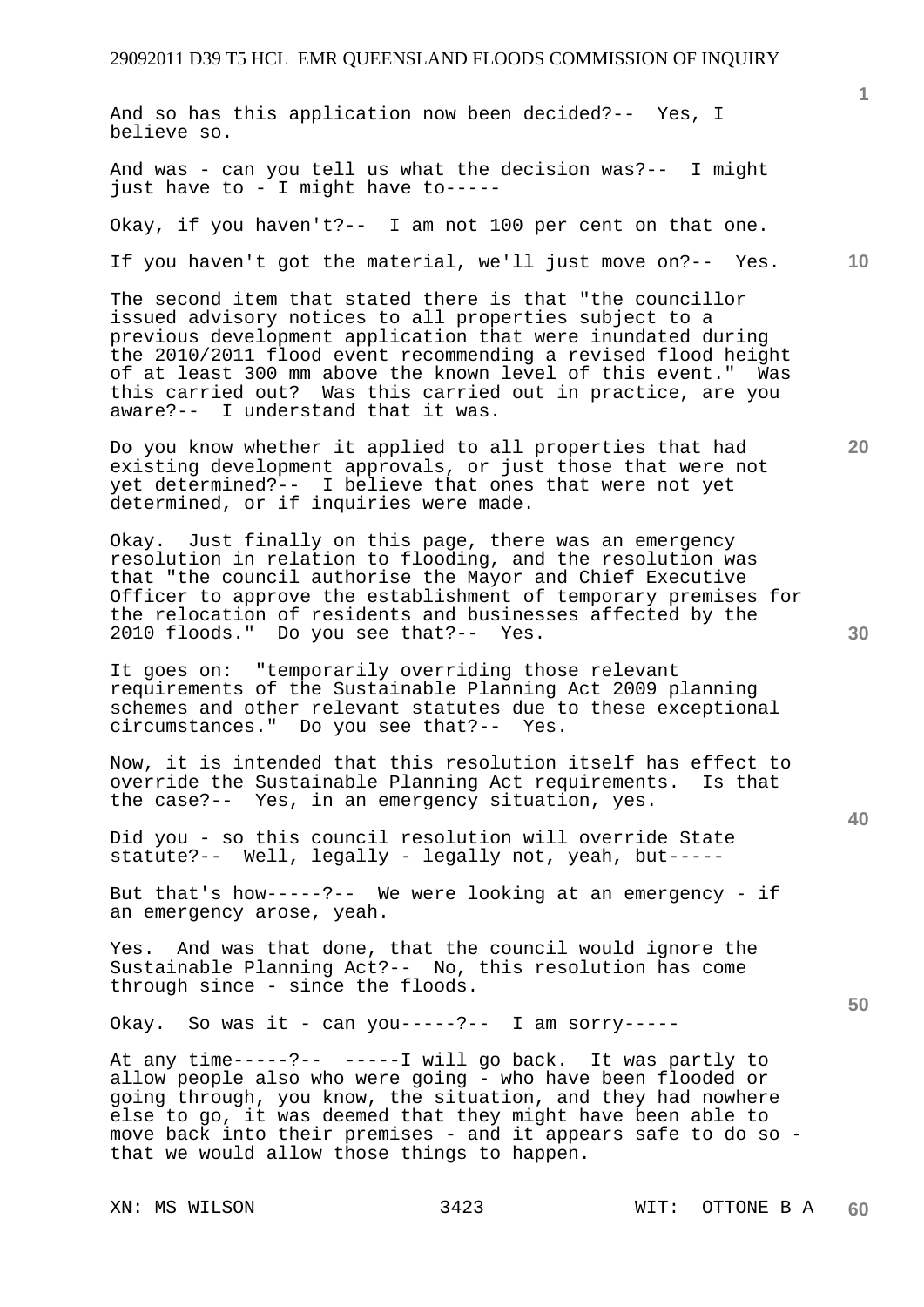Okay. How long did the council allow for the Sustainable Planning Act to be ignored - or overridden, is the better word?-- Look, this was a case-by-case basis. Most of our efforts was put in to trying to find alternate, you know, proper and safe accommodation for people, and in lots of cases they were able to stay with friends and neighbours, or people in areas away from the affected areas, and I think - and we're still ongoing with our flood recovery unit, which is fully staffed, and my understanding is there'd be very little there weren't a lot of people who were in this situation.

Okay.

COMMISSIONER: Ms Wilson, have you got a line of questioning you would like to-----

MS WILSON: I have got a line of questioning, yes, Madam Commissioner. Would that be a suitable time?

COMMISSIONER: Yes. How are we going with progress of witnesses? Should we truncate the lunch break? What do you think?

MS WILSON: No, we should be able to meet our 4.30 finish time. Madam Commissioner, there is a witness who is leaving his work to come and give evidence at the Commission at 2.30. Would it be possible to interpose him, because he is leaving his work and closing his business to come to here. He will only be a very short witness.

COMMISSIONER: Yes, by all means. All right then, we will adjourn until 2.30, thank you.

THE COURT ADJOURNED AT 1.03 P.M. TILL 2.30 P.M.

**40** 

**50** 

**10** 

**1**

**20**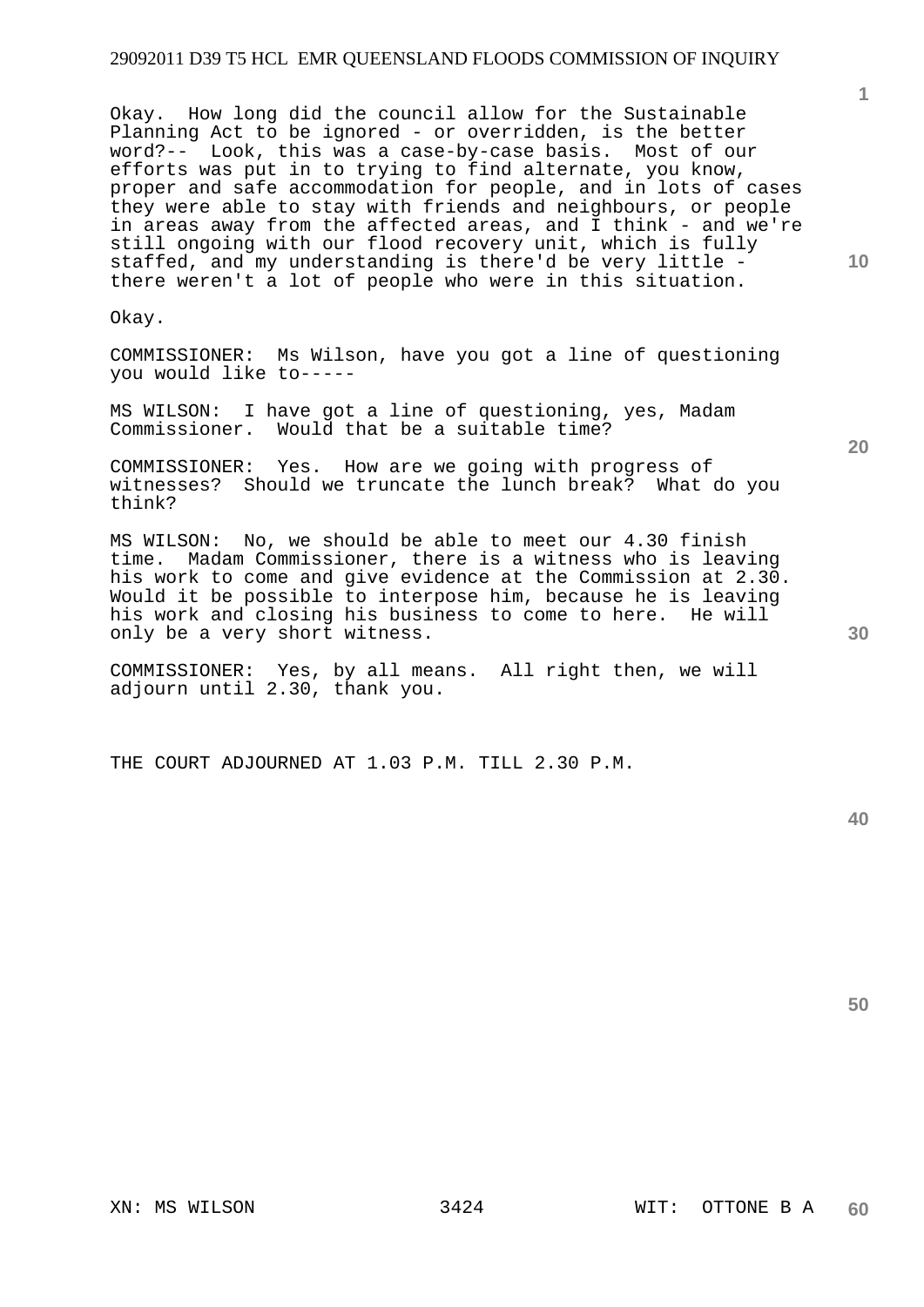THE COMMISSION RESUMED AT 2.30 P.M.

XN: MS WILSON 3425 WIT: JAGO G W **10 20 30 40 50**  COMMISSIONER: Yes, Ms Wilson. MS WILSON: Thank you, Madam Commissioner. Mr Jago is here. Could we interpose him now? COMMISSIONER: Yes. GEOFFREY WILLIAM JAGO, ON AFFIRMATION, EXAMINED: MS WILSON: Is your name Geoffrey William - full name Geoffrey William Jago?-- Yes. And you've provided a statement to the Queensland Floods Commission of Inquiry?-- Yes. Can you have a look at this document, please?-- Yep, that's----- Is that your statement?-- Yep. Madam Commissioner, I tender that statement. COMMISSIONER: Exhibit 685. ADMITTED AND MARKED "EXHIBIT 685" MS WILSON: Mr Jago, we will give a copy of the statement to you so you can look at it. You are the manager of Emerald Exhaust and Suspension?-- Yes. And that's located at Hospital Road, Emerald?-- Yes. And you moved there in about July this year?-- March, April. Okay?-- Yeah. And where was Emerald Exhaust and Suspension previously located, before you moved to-----?-- 3 Egerton Street here in town. Okay. And during the 2008 floods, where was that business located - your business located?-- 3 Egerton Street. Okay. And during the 2008 floods did any floodwaters cause any damage to your premises at Egerton Street?-- 2008?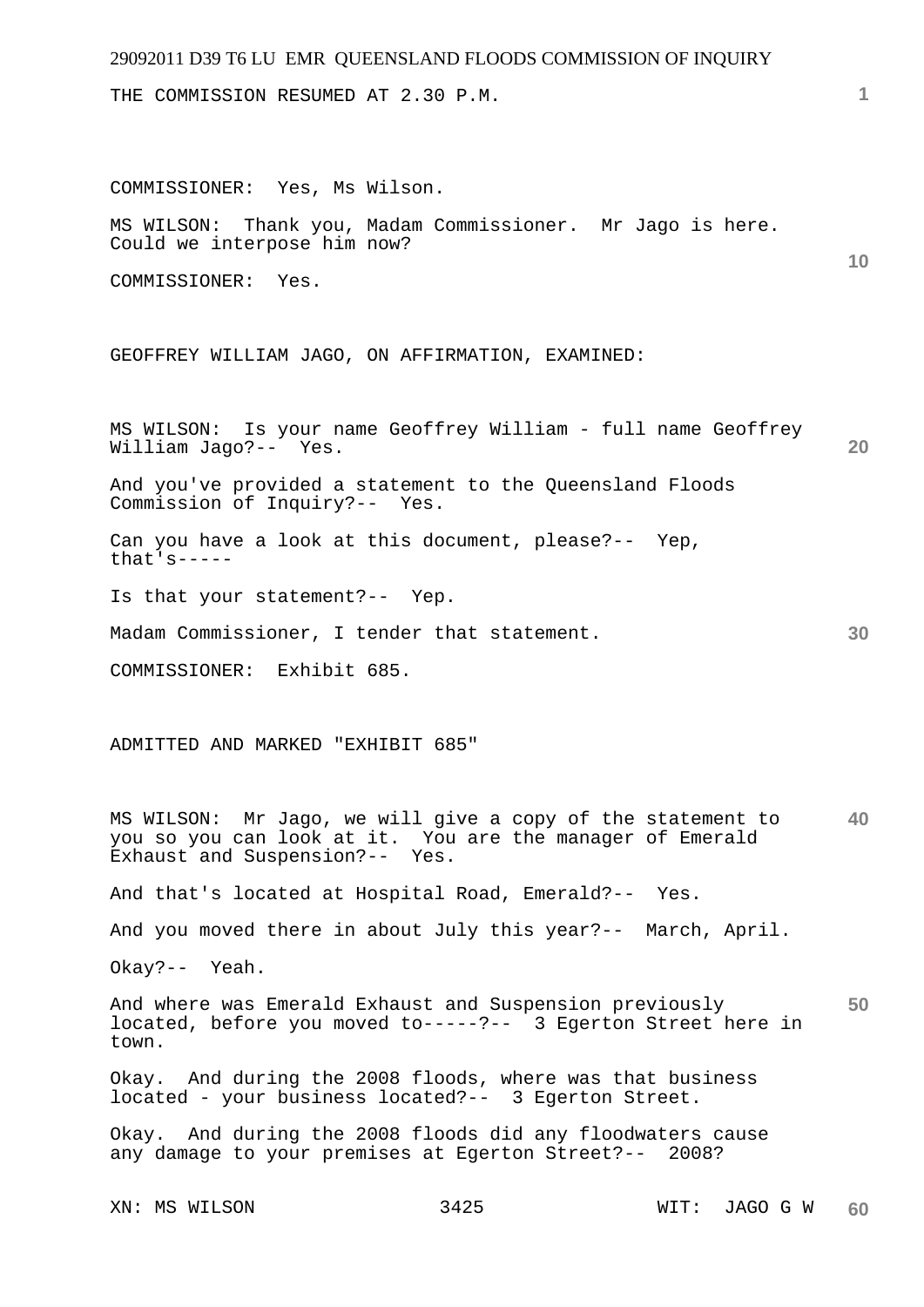Yes?-- No. It was about 600 mil lower.

Okay. And in the 2010/2011 floods, can you tell us if any floodwaters entered your premises?-- It entered the back section of the building but it was basically level with the floor for the rest of the building.

Okay. And where was the source of this water coming from?-- It came down through the drain at the back of the - through the railway crossing above us.

And you didn't suffer any property damage?-- No property damage, no.

And that's because you'd put all your equipment off the ground and the walls and floors are Besser brick and concrete?-- Yes.

**20**  So after - could you just wash down the floors - did you?--Yeah, we just Gernied out the back section, that was it.

You went on the 1st of January for a walk to the railway line?-- Yes.

And this railway line runs parallel to the Capricorn Highway?-- Yes.

**30**  And what could you see about water levels at the railway line?-- Well, the - what do you call it - southern side of the railway line was a lot higher than the downstream side of it and the northern side.

And did you take a measurement at all at any stage?-- Roughly it was my knee length deep. It was probably about 600 mil difference.

Between - and which was the higher side again?-- The southern side.

Than the-----?-- Upstream side.

And the northern side was 600 mil lower?-- Mmm, yeah.

Okay. As we spoke previously, you've moved your premises now to Hospital Road?-- Mmm-hmm.

And that's part of an industrial estate, is it?-- Yeah.

And at the rear of the premises is the LN1 drain?-- Yep.

Do you have any knowledge whether the premises that you're presently in now, whether that got flooded during the 2010/2011 floods?-- It had about 300 mil through it.

And do you - have you been told where that water came from?-- Well, it's just from all the flood and that, but a lot of it came out through - from down the LN1 drain, because it - we're

**1**

**10** 

**40**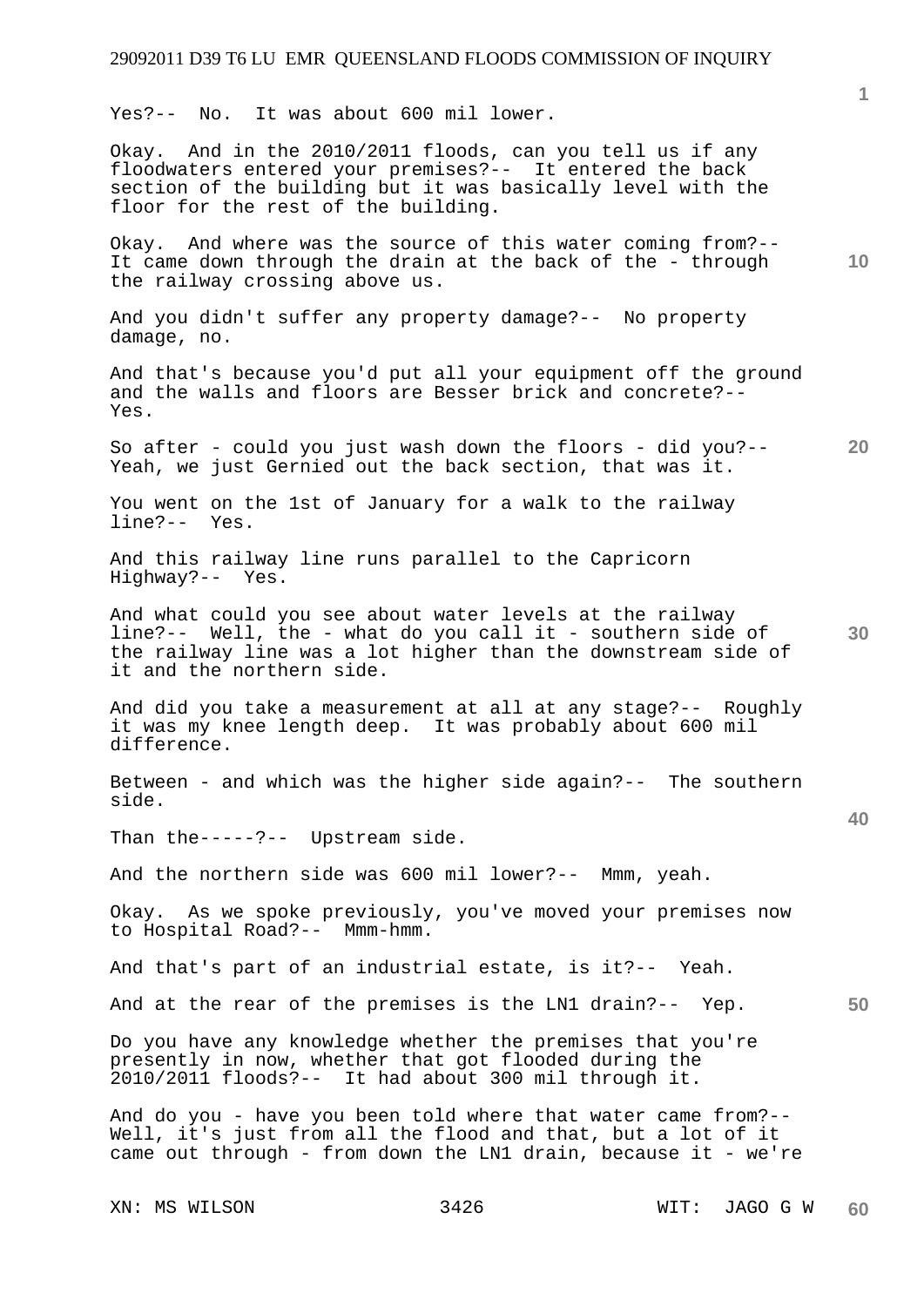right on the bend of the drain. It overflowed towards the end of our sheds.

Okay. Now, you've also provided some suggestions to the Commission for the future. The first one is that the railway line needs more openings to allow the water to flow through naturally. Is that - do you provide that suggestion from what you saw that day when you went down and had a look?-- Yeah, the morning the flood peaked, we walked back, checked the shop here in town, the old building, and then walked on down to the river, to see what was doing there.

You also make a suggestion about the LN1 drain?-- From where our shed is now, the natural drain is a lot wider behind us than it is on the other side of the highway. During the flood that drain - the crossing - what do you call it - Hospital Road crossing washed out which obviously caused - it's a venturi effect, it's all gouged out. If that was opened up even in May there was a three inch storm that trashed - it runs a bank with just sort of a three inch storm.

And are you suggesting some more culverts there, are you?-- It has to be opened up, let it flow - let a natural flow happen.

And if it did get opened up and a natural flow happened, where would that flow go?-- It goes back into the river.

Another issue that you raise is culverts at the drainage channel crossing with roads such as where the LN1 meets the Gregory Highway?-- That's what I was just talking about.

Okay?-- That drain crossing there.

So the ultimate solution for you is to open it up, not just culverts?-- You need - like you need a road across it, because it's a major thoroughfare, but it needs to be - it's got three pylons in the middle of it, and even after storms you see that it just blocks up, it can't handle the capacity, and right behind it there's a foot crossing, which is lower again, which is just natural damming effect.

And, finally, you suggest that the construction of buildings should be so that they are resistant to floods?-- You won't build anything resistant to floods. You've just got to let a natural flow happen. Like, it's a tunnel effect. It opens up wide and it just keeps getting narrower and narrower, and if the drain was V'd out to allow natural flow to happen and capacity, where it's not allowed to - capacity to flow through it at the moment.

In your statement you refer to material such as Besser brick are not effected by water and just require cleaning afterwards?-- Mmm.

I assume that you're using the example of your previous premises?-- Our previous shed was Besser brick and Trimdek sheetings. Like industrial sheds it's fine.

**10** 

**20** 

**1**

**30** 

**40**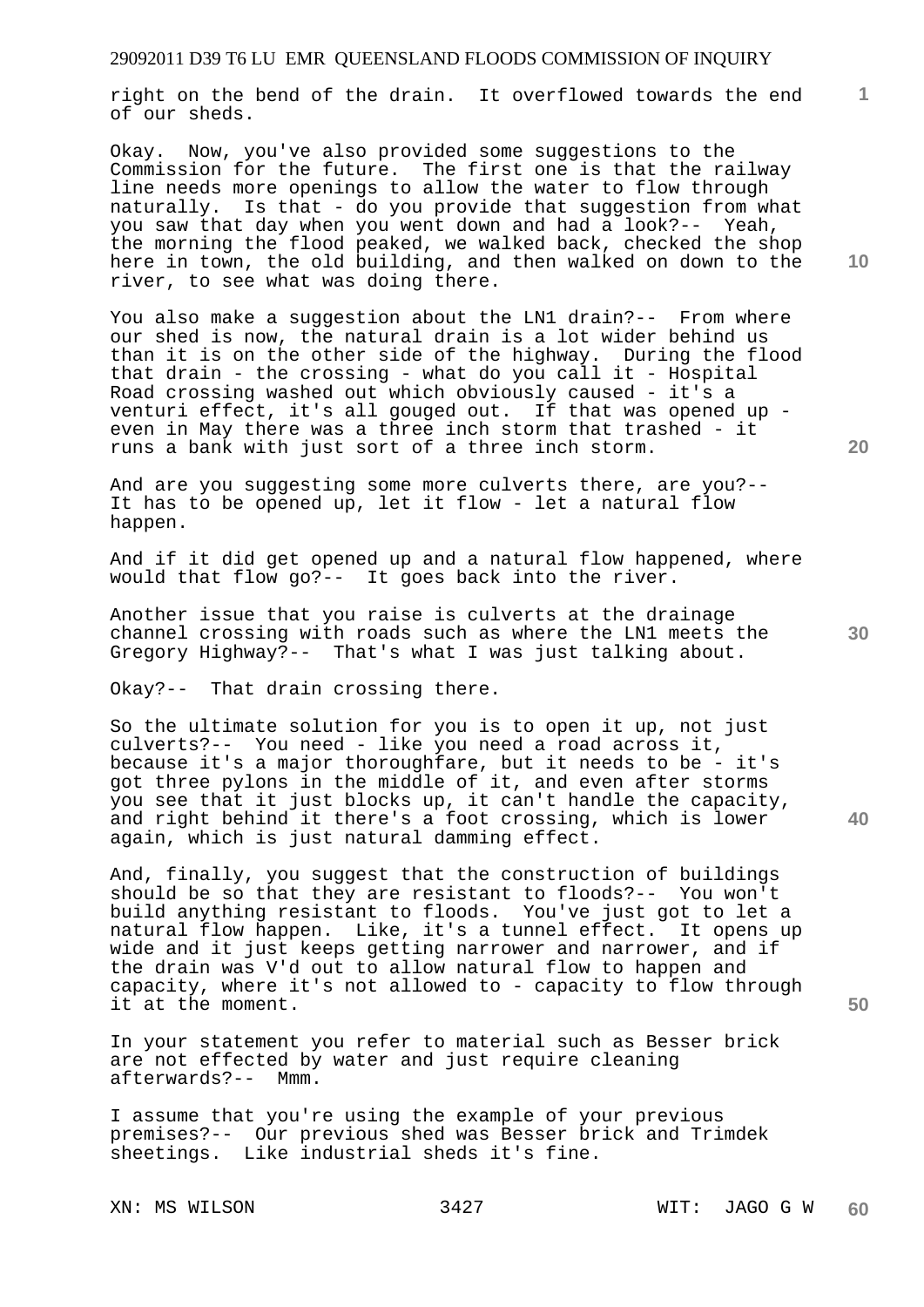**1 10 20**  Yes?-- But it was easy to clean out. Thank you very much, Mr Jago, for coming down today and giving evidence. I have no further questions. COMMISSIONER: Mr Ure. MR URE: I have nothing, thank you. COMMISSIONER: Mr MacSporran. MR MacSPORRAN: Nothing, thank you. COMMISSIONER: Ms McLeod. MS McLEOD: I have no questions. COMMISSIONER: All right. MS WILSON: May Mr Jago be excused, Madam Commissioner? COMMISSIONER: Yes. Thanks a lot for making the time, Mr Jago. You're excused.

WITNESS EXCUSED

MS WILSON: I recall Mr Ottone.

**40** 

**50**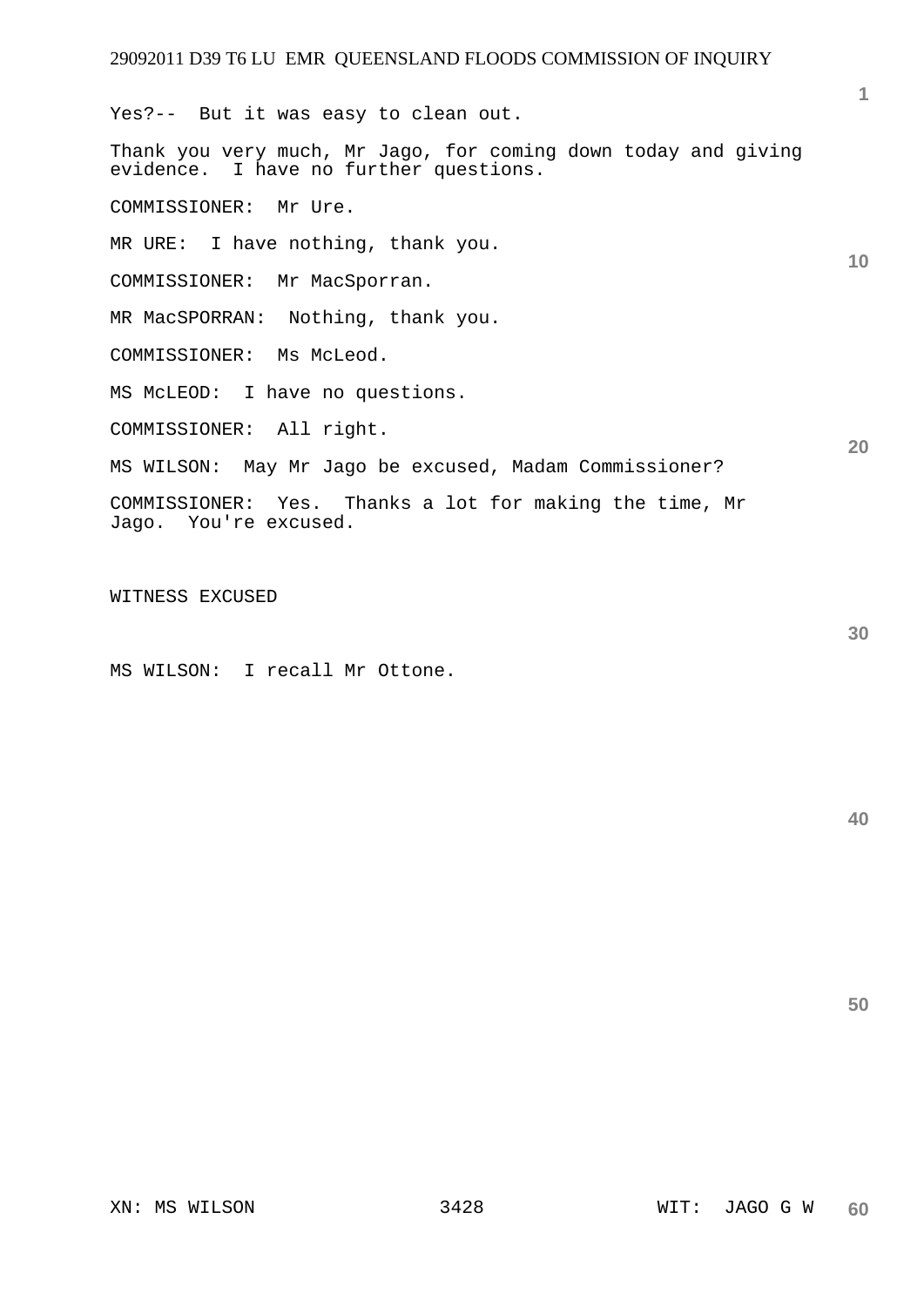BRYAN ALFIO OTTONE, CONTINUING:

MS WILSON: Mr Ottone, before lunch we were discussing the emergency resolution about - that was temporarily - was temporarily going to override the relevant requirements of the Sustainable Planning Act?-- Yes.

And that is referred to in the minutes of Monday, the 24th of January 2011. Have you got that document in front of you?-- That's correct, yes.

Now, when you talked about wanting to override the relevant requirements of the Sustainable Planning Act, what were you actually wanting to be able to do?-- Look, the - it - this was worded at a council meeting. Whilst it wasn't a report that was taken, it was done on the spot. So some of the wording, you know, probably could have been tailored better under other circumstances, but what it was about was an emergency situation for people who want to go back to their premise and live there because they've got nowhere else to go, they haven't got friends, relatives or other places available, they might want to pitch a tent there, put a caravan there, but - and we're saying there providing they've got the minimum standards, you know, like, probably reticulated water and plumbing and toilet and what have you that we would allow that to happen, however, we'd review it in six months' time if it was still happening, and of course - and that was done as a practical solution using commonsense. I mean, we could have done it without putting, I suppose, in hindsight, all other we might have done it without putting it on the books, but council wanted to be proactive and let the community know, look, we're here to try and help.

Okay. Now, can we just put those resolutions to one side for the moment, and we can go back to your first statement, and if I can take you to item 4 of your first statement. That's the larger statement, Mr Ottone. And I think you'll find item 4 is addressed at page 3 of that statement. Have you got that?-- I think so.

And that addresses how information about flood risk was - for specific properties is made available, and any process for obtaining this information, and you've addressed various criteria, for example, members of the public, insurance company and prospective developers and their representatives, how this information is provided to these categories of people; do you see that-----?-- Yes.

-----in your statement?-- Yes.

If I could take you to some matters raised here. In relation to members of the public, residents have been advised by front counter staff to log onto the QRA website. Do you know what on the QRA website residents are told to look at?-- Yeah. Well, initially - initially, you know, after the floodwaters went down and people wanted to have a bit of an idea how

**1**

**10** 

**30** 

**20** 

**40**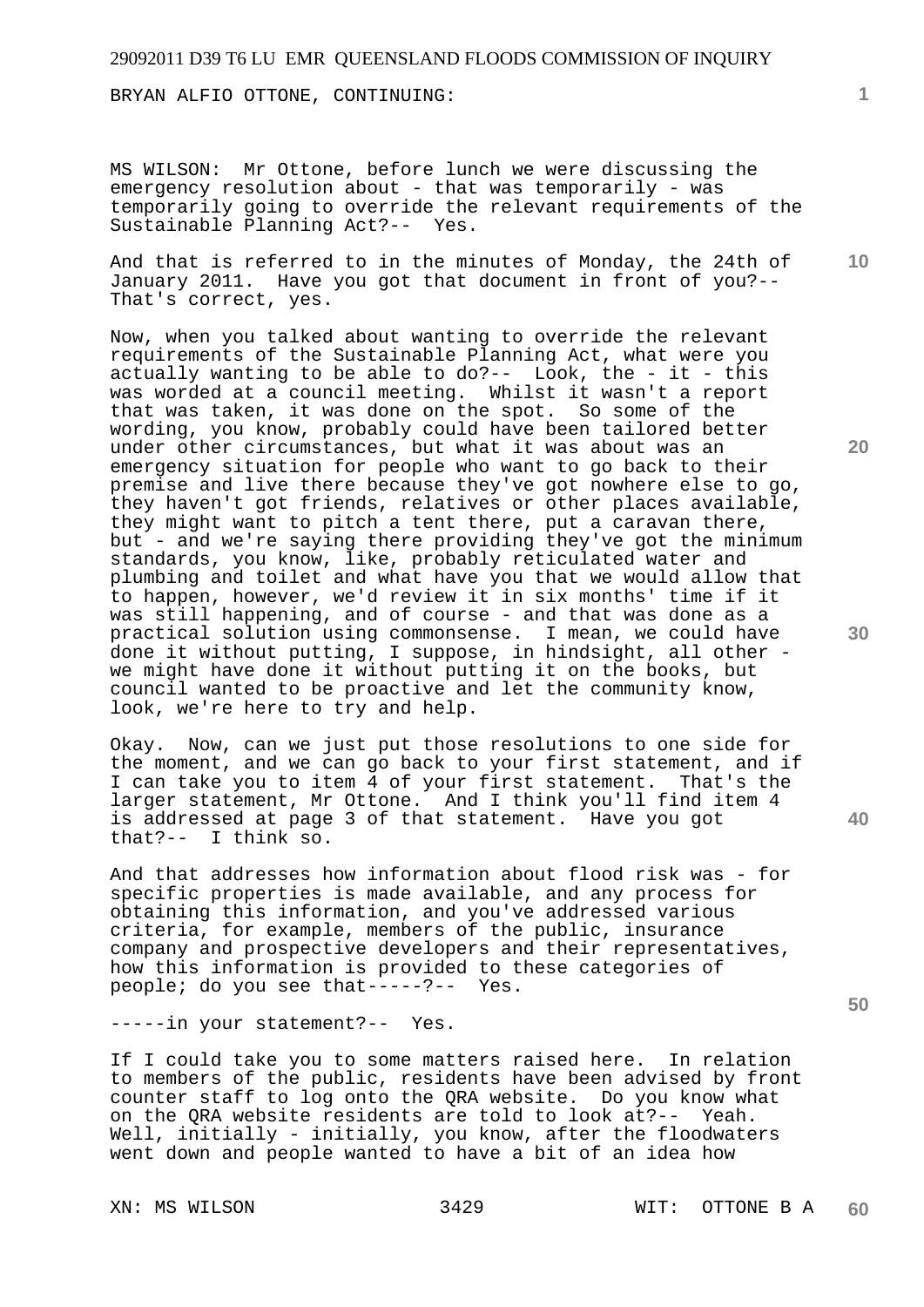things looked, I think it was DERM actually put some information on the QR - the Queensland Reconstruction Authority website where you could actually go in and it gave an indication of whether there was water on the property, and where it may have gone.

Have you seen the recent mapping that the QRA has done in relation to Emerald, in relation to flood zones?-- Yes, the-----

Can I show you these maps and then we can be sure we're talking about the same document? Now, what's that one? If I can just - if you could just assist me, Mr Ottone. You have been provided two. Can you just look at the one below that first? See the one below?-- That - sorry.

Yes?-- Yep.

Which one - what is that - the name that is given to that map?-- Interim Flood Plain Assessment Overlay Emerald 2.

Have you seen that map before?-- I can't categorically say I have. I've seen lots of maps. We had people from the ORA up here a couple of weeks ago showing maps and doing studies. So possibly - I can't say for sure, but probably have.

Do you have any understanding how the Central Highlands Regional Council are going to use maps like this, or if they are?-- What the Central Highlands Regional Council has done, since that early part, that's where people were identified to look at that website, we've done a lot of work since then. We've actually mapped - people who come in now, we can actually show them where the water has gone, with the heights. We've also - on top of that-----

Can I just pause there? With the heights, you make special reference to with the points. Why is that important?-- Well, with heights on the - so, for instance, if there was some water inundation on a particular parcel of land, it will show you the height that that water is at, and - so you can work out the height - the AHD height on that parcel of land.

And why is that important, in your view, for people to know that information?-- Well, that's important because a lot of and it's been happening - a lot of people are looking at buying properties. Now that the water has gone down, people don't know where the water really went or whether it actually entered premises in a lot of - some cases it didn't. They're very interested to know if they want to purchase that property where the water in fact did go, and whether it did enter the property.

Now, Mr Ottone, I interrupted you. You were talking about the QRA maps, and my question was how the council is going to use them, or if they are going to use them?-- Well, I go back to what - the studies that council is doing. We're doing these studies. We've also got consultants doing studies from the dam wall down to Emerald. That C & R Consulting, we're about

**10** 

**1**

**30** 

**40**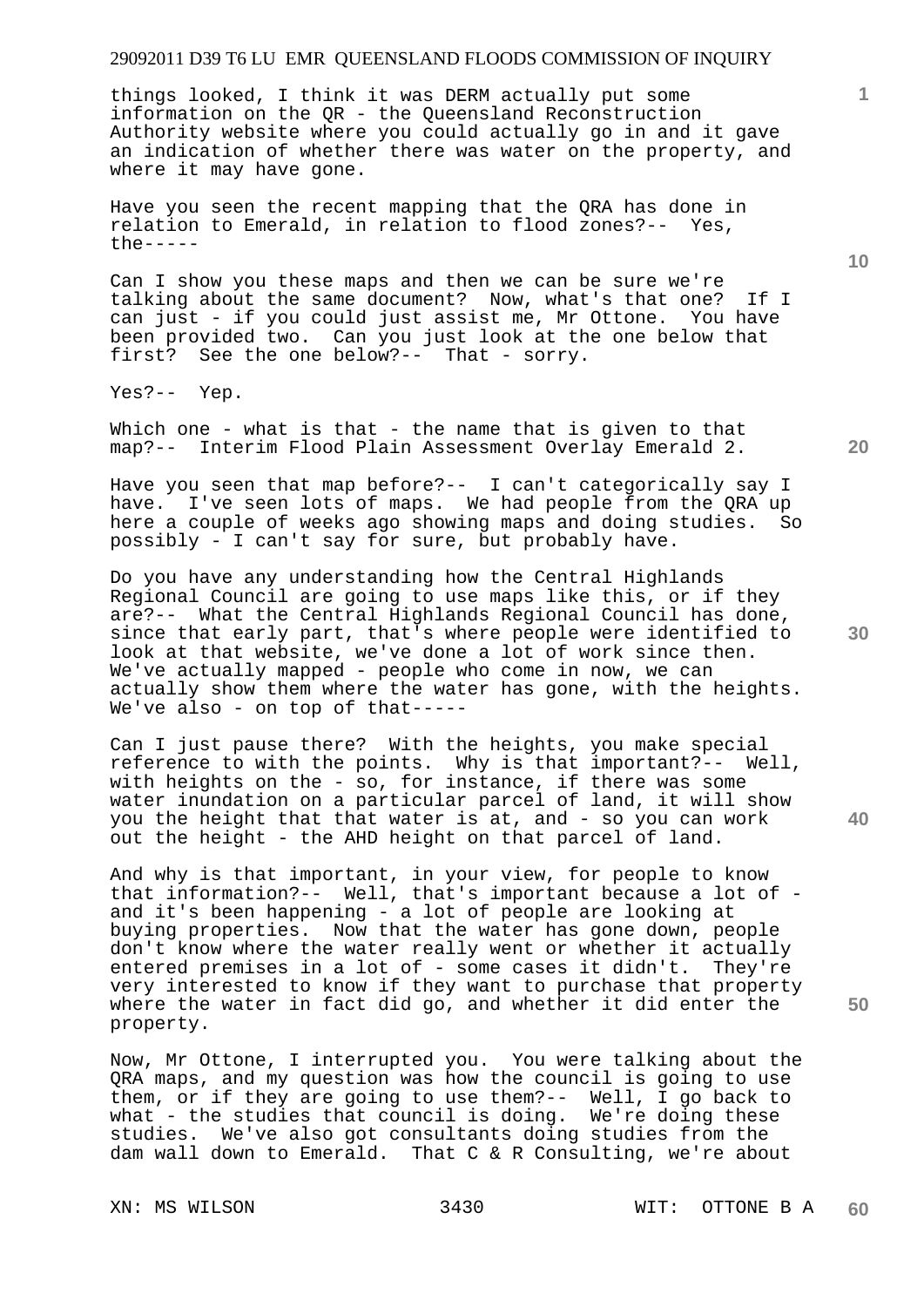- probably within the week or so, at the next council meeting, I understand that we will have the report of that - the final report of those studies. In addition to that, we have some other studies happening around town which is looking at every floor height of every building in Emerald, whereas in the future if there's a flooding event on - and as we know that the heights of the river and dam as it is, we - from this information we're gathering, we are able to determine which areas, if any - well, if it's going to be a flood - which areas and in which sequence that we need to evacuate. Now and I might add that all of these studies we're doing council is funding. So we're funding hundreds of thousands of dollars. We haven't had any assistance for that. So the council has wanted to get on with this to make sure we have got the best information available for future planning, and in addition to that with the new Town Planning Scheme we're doing a flood plain management study for the whole of the Shire as well. So with all of this information put together, I believe that we'll have the information necessary for future planning - present and future planning.

And the QRA maps?-- Well, the QRA maps, they will be of assistance if they - if - I'd have to get our experts, because I'm not a hydrologist and - but - and we do have a couple of people on council who are able to interpret that.

Okay. If we can go back to your statement where you've just set out how the council provides information to these various categories, underneath the last point that we looked at, that is residents being advised to log onto the QRA website, it also states that the public has been advised of the latter flood height request form in some instances. Can you tell me about that?-- Yes. Probably more so initially people are interested in buying a property or even want to know on their - on their own property just as a process there is a form they could fill out, but what we're trying to do now, if someone comes in and we've got the staff available at the time to assist them, we will just assist them straightaway, you know, not putting them through the rigours of having to fill out forms and that, if we've got the time available and the resources there at the time, we do that, and since that, of course, with, say, referring people to that, we now prefer to give them the information of - and we do have the maps in the foyer of the council also that the - that citizens and public and anyone, developers, can go and have a look at, and we will also generally now just send the information to people as - if they request it.

Okay. Can we now go back to the resolutions that you provided that are attached to your statement?-- Yes.

And can we go to the third page in, where you will see Monday, the 21st of February 2011?-- Yes.

And if you can see the second recommendation there-----?-- Yes.

-----on that page?-- Yes. Yeah, and-----

**10** 

**1**

**30** 

**20** 

**40**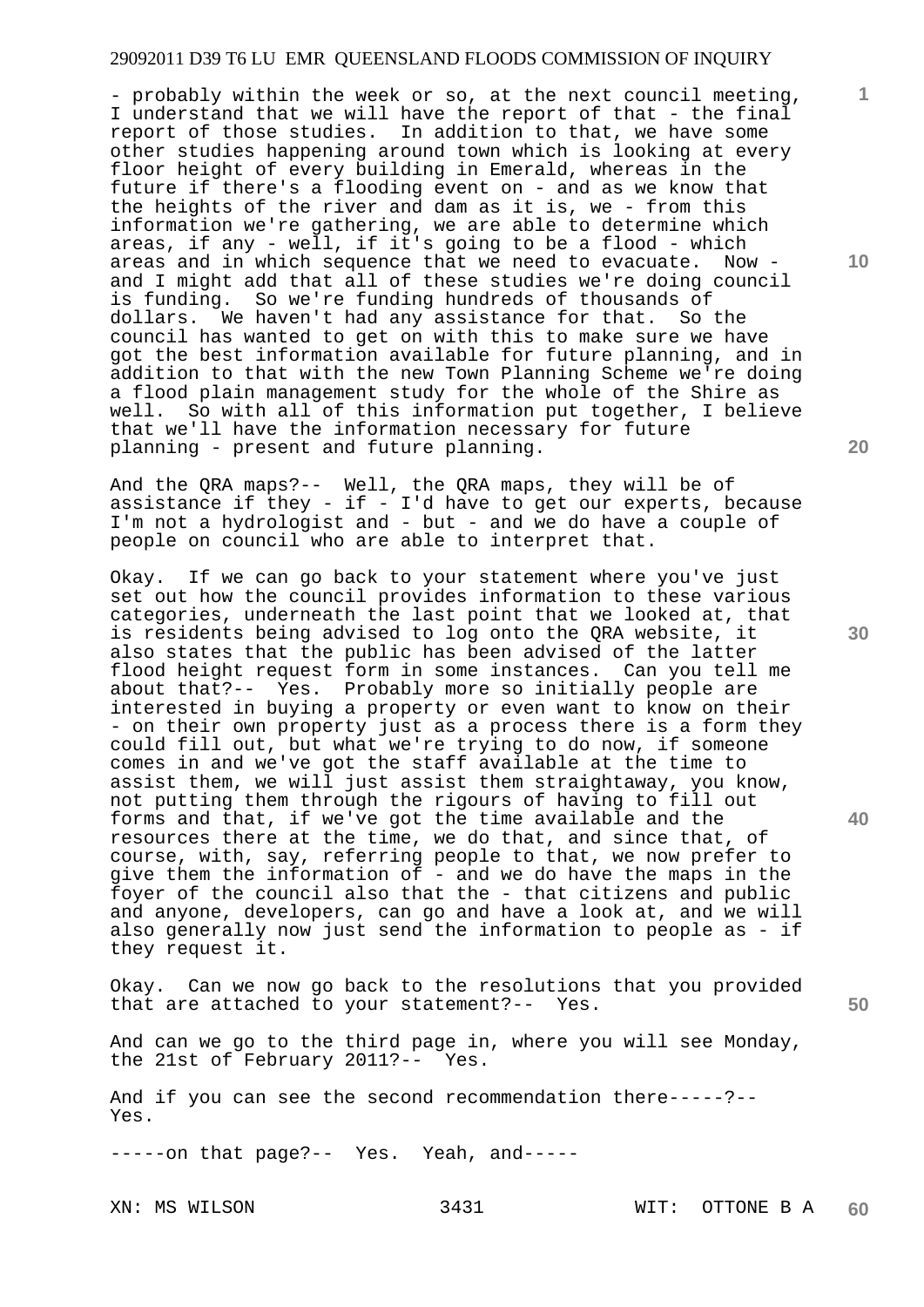Just - if you just pause so we can go through it in sequence. "As a consequence of the recent flooding events and the overall State flood crisis council not provide any flood information, historic or current, to any person or entity except in response to an application made under the Right to Information Act or some other lawful process"; you can see that there?-- Yes, I can.

**10**  How does that fit into the matters that you've set out in item 4 of your statement?-- What happened right at that time, council was just going through its mapping processes and doing all the work, and it wasn't in a position to give people well, it didn't have the information to give people flood heights and things. So it was probably a - just some sort of a slowdown tactic, but-----

Well, where are we at-----?-- -----the minute-----

**20**  Where are we at now with the slowdown tactic?-- So that - the minute - as I've said now, we don't - we just - if people come in, we will show them, assist them, send them the information, yeah. So that was - we were concerned that if we gave someone wrong information that it - you know, it's wrong to them and it could affect others.

If we keep on moving through this bundle of resolutions, and if I can take you to page 6 of that, which is again the 4th of - sorry, it's the 18th of April 2011 meeting, and there's a resolution that the applicant, Emerald Concrete Pty Ltd, be advised of a development application for a material change of use high impact industry?-- Yes.

That's the concrete batch plant on the land at Cameron Road and Munro Road be deferred-----?-- Yes.

-----subject to the following grounds?-- Yes.

Can you tell us where that is at at the moment? Is it still being deferred, or is it-----?-- Yes.

-----working towards-----?-- It's actually been deferred three times. The third time was the council meeting of this week, which was last Monday, where council said - the decision was that it be deferred until such time that we have the flood - the report of C & R Consulting, which I mentioned before is - we will probably have it in by the next - for the next council meeting.

**50**  It was deferred on the grounds of - that further information had to be provided?-- Yes, on that occasion.

Flood impact report, acoustic report and environmental water quality report?-- Yes.

And that the reports must also address the onsite fuel storage?-- Yes.

**1**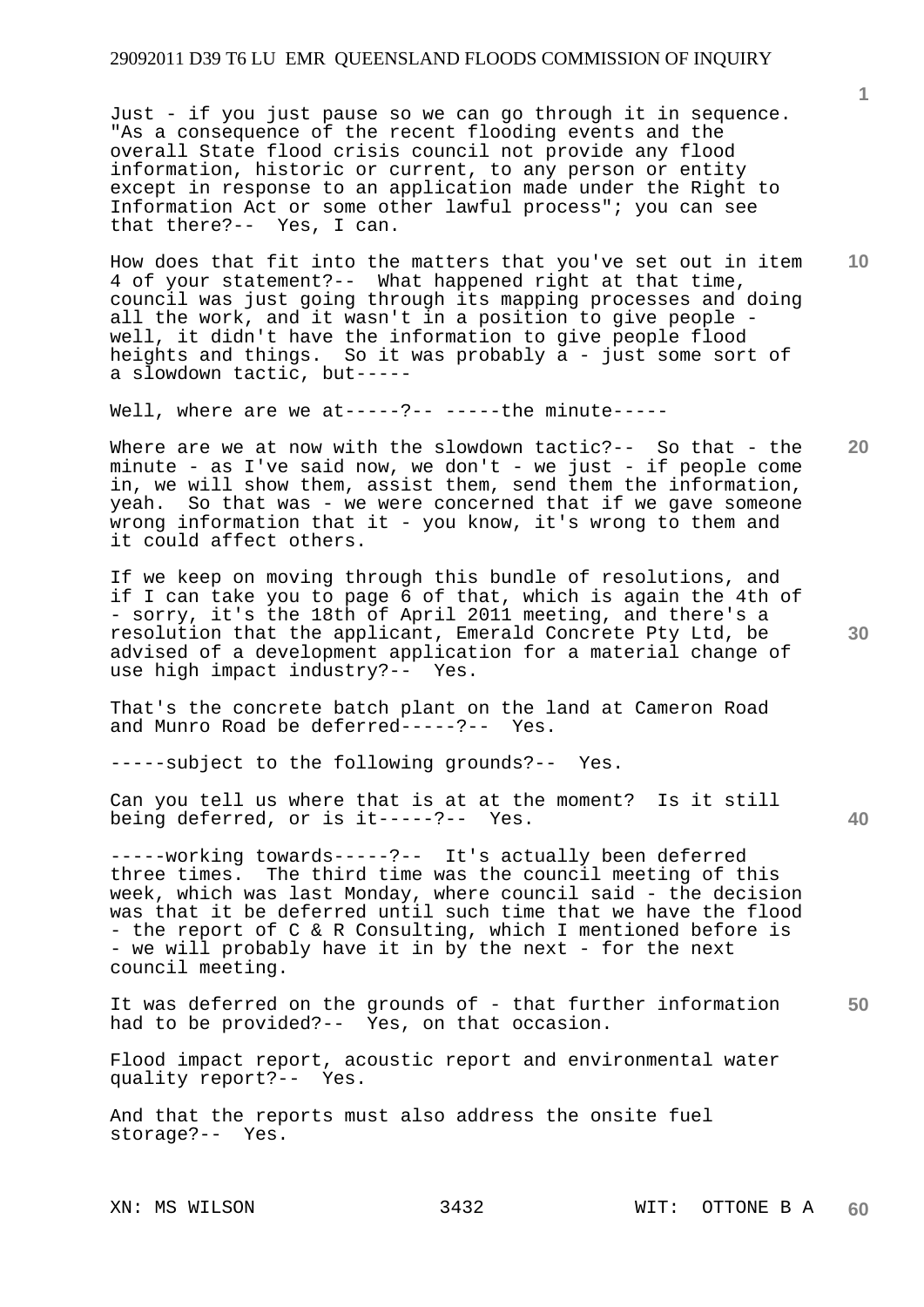Why was the onsite fuel storage of concern to the council?--Well, it would have been assessed that they're going to have to build up the land, build up - to put the storage on, and there'd be concerns about the - you know, the height of buildup and what have you.

Council has also considered to defer the consideration of all applications within flood prone - known flood prone areas until further information is provided, that the information is available from the studies that you have been referring, that is the KBR and CR studies. Is that still the present case, that all applications within known flood prone areas have been deferred?-- Well, council - they put through another - they put through another couple of resolutions, and basically it is - if it's in a known flood area, and for certain - for certain applications they might be low risk or what have you, if they do a study, present a study back to council, which can demonstrate that it - by doing what they plan to do does not affect the overall strategy of the flood plain, including their neighbours, that council may consider the application, and recently they actually did one, and it was one for a - an off-street car parking station.

Okay. If we can go to the third last page of this bundle. am not too sure if I have the most recent resolution, but that is on the 4th of July this year, and that was deferring consideration of development applications, and then gives some exceptions, and that is where the applicant has provided a flood study; do you see that?-- Yeah, yeah, that's the one I was talking about then.

Is that the one you were talking about?-- That's the one I was referring to, yes.

So the exceptions are where the applicant has provided a flood study prepared by a hydrologist - and I'm just summarising the exceptions - and where low risk development is proposed?-- Yes.

**40 50**  And can you give us any idea what - low risk is set out there, but can you tell us what low risk is, what you were referring to looking at low risk?-- Whilst it mentioned those, but and one of the - one of the examples was an off-street car parking where wanting to get one of the mines who - get their cars off various parts around town onto a - onto a confined off-street parking area, and this one happened to be in the industrial area of Emerald, and provided they could give us a hydro - you know, hydrological studies that said that by building up the land a fraction that it would provide that service which was felt as a low risk thing, and not affect the neighbouring properties that council would approve it.

Okay?-- Provided they were happy, you know, to approve it.

If we can go back to your first statement now, and if we can go to item 3 which is on the second page, and that's where you set out the resolution for the temporary local planning instrument. Sorry, the first statement, Mr Ottone. The first

**10** 

**1**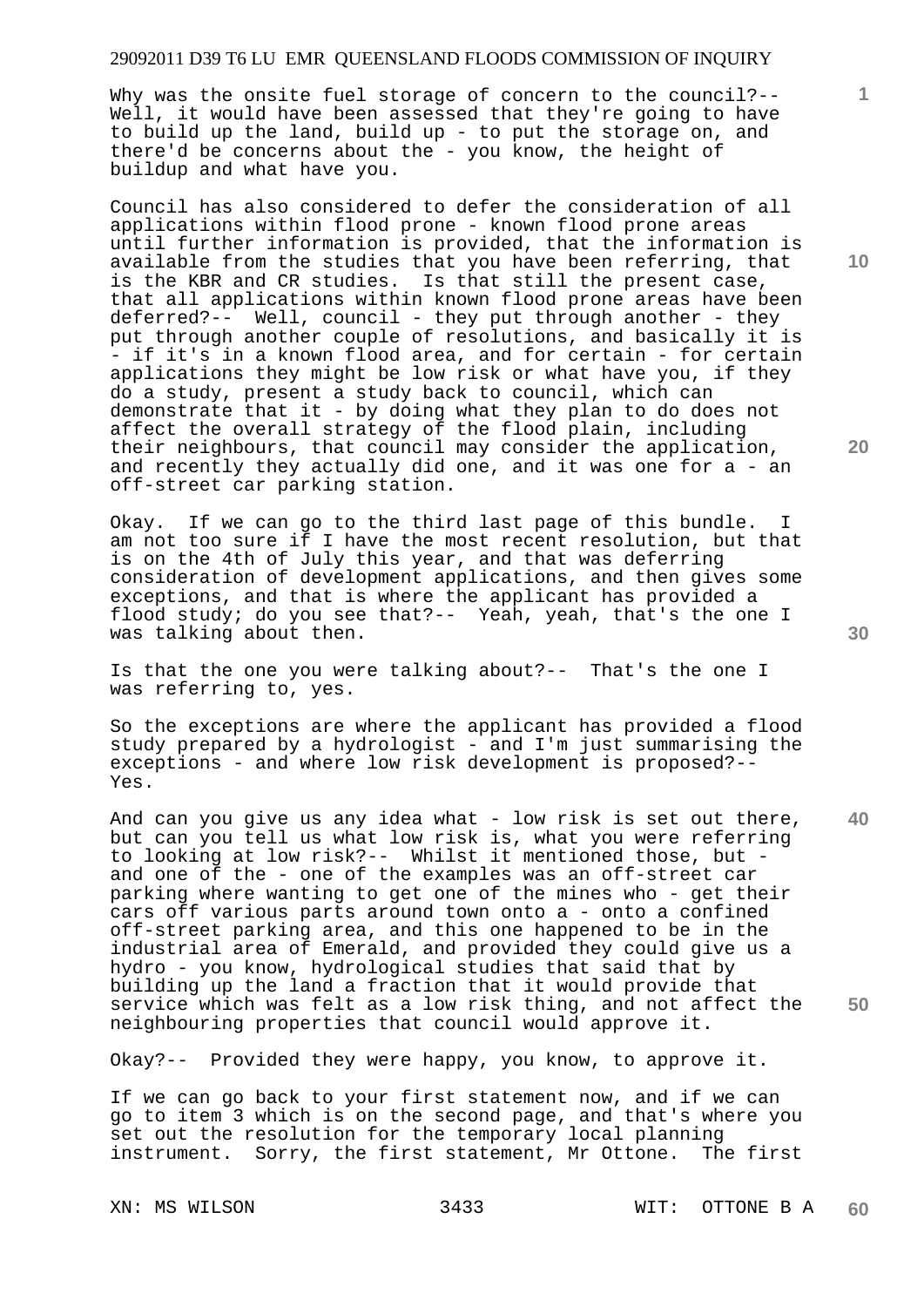**1 10 20 30 40 50**  statement. Have you got your first statement just there?-- Sorry. Yes, there?-- Yes. The second page of that, and you refer to the resolution-----?-- Yes, for the temporary----- -----for the temporary local planning instrument?-- Yes, yes. Where are you up to in relation to that?-- We're just awaiting - just awaiting the finalisation of the mapping. The fellow who has been doing the mapping for us, one of our staff members, is actually on leave at the moment. He's due back just to - I believe he's done - finished the mapping, he's just got to proof it. As soon as that's ticked off, we're ready for a resolution to go to council and then go on with the process. So we're fairly close. Now, have you got your second statement there? That's the smaller of your statements?-- Oh, is it on the - on the-----Should just be in front of you?-- The one on the levee banks? That's the one, yes?-- I've got it somewhere. We can get you another copy?-- Yeah, I've got it somewhere here. No, we'll-----?-- Here it is. We've got a copy. Have you got it?-- Here it is. Yes. Okay. And if I can just take you to paragraph 7 and 8 of that statement. Was this statement prepared before the Nogoa River - before the board voted to dissolve itself?-- Yeah - yes, this here? Yes?-- I actually prepared this. Yes?-- But it's been talked about for quite a while about about who - you know, who should really manage flood plains, and with the amount of mining and big mining, and particularly applications over flood plains and everything, in my view, it's - and I believe council's view - it's starting to get out of the realms of our resources and ability to manage that sort of development. And you express your view in paragraph 8 where - that it should be a State responsibility?-- I believe so, and I think flood plain management is probably going to be a very big issue, not only for this Shire, but the neighbouring Shires, and all of those Shires that's been affected, and probably if it was controlled on a whole of State basis from the one agency, I think - and who can have the resources and the expertise available, I think there will be better outcomes.

29092011 D39 T6 LU EMR QUEENSLAND FLOODS COMMISSION OF INQUIRY

Is it necessary that local issues are understood and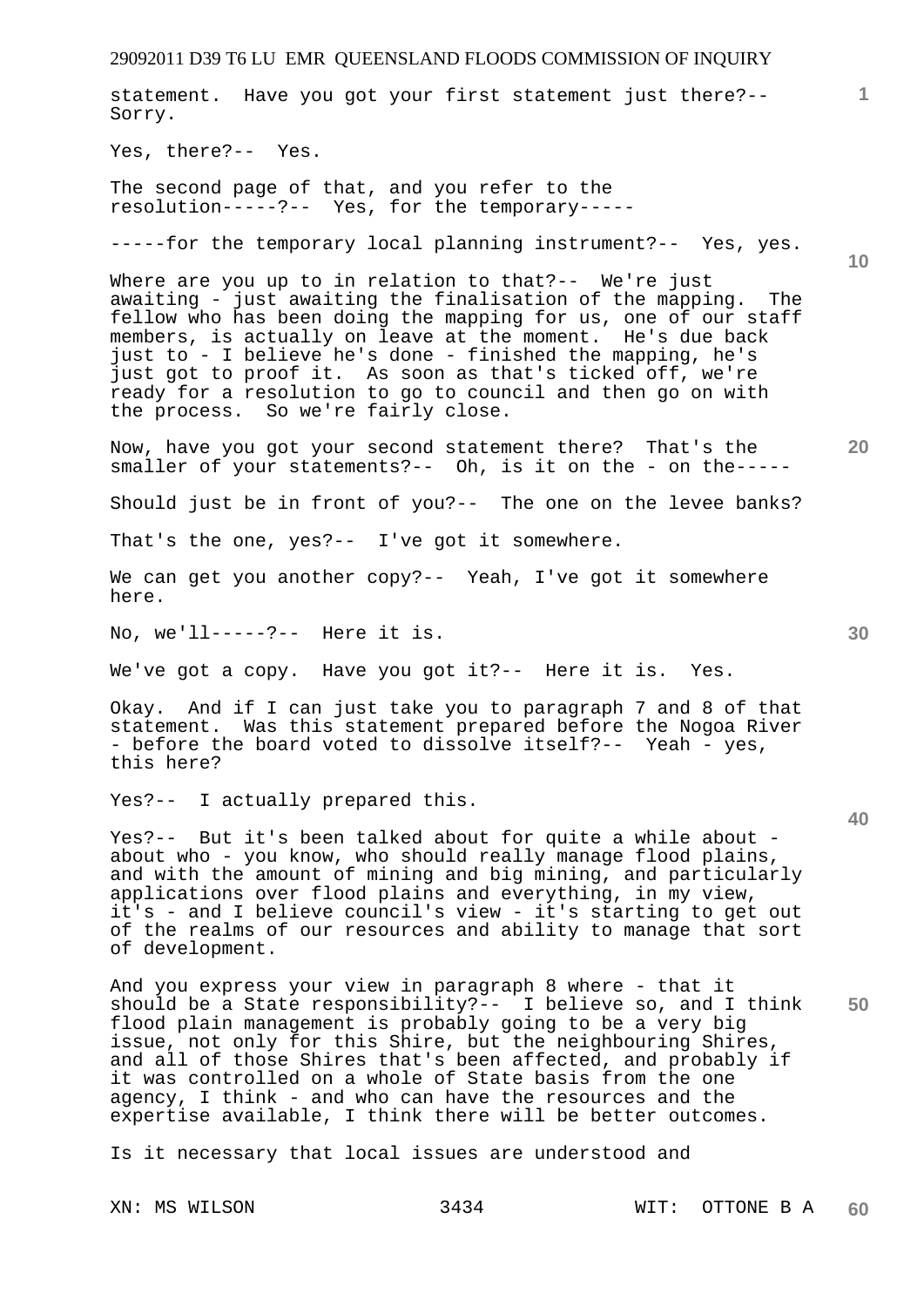appreciated in this-----?-- Yes.

-----flood plain management?-- I believe that part of the process, if set up, which I hope it is set up, that the council and possibly others would become referral - some sort of a referral mechanism or a referral agency.

Okay. Now, Mr Ottone, if I can take you to a statement by Robert Keogh, and, Madam Commissioner, this is Exhibit 671. Have you seen that statement before-----?-- No, I haven't.

-----Mr Ottone?-- No, I haven't.

If I can just take you to some matters that are set out in the statement, and if you can assist us that would be good, but if it is beyond your knowledge-----?-- Mmm-hmm.

-----please tell us. Paragraph 4 of that statement - and this talks about - this statement refers to the LN1 drain which we've heard a lot about?-- Yes.

Sorry, page 4 on paragraph 23. And there it is set out the design of the drain did not include provision to storm - to drain stormwater from the town of Emerald as it existed the time the drain was constructed. Is that your - was that your understanding of the original design of the drain?-- No, I don't - I got to say, I can't be confident with an answer on that one.

Okay?-- Yeah.

**30** 

**20** 

**1**

**10**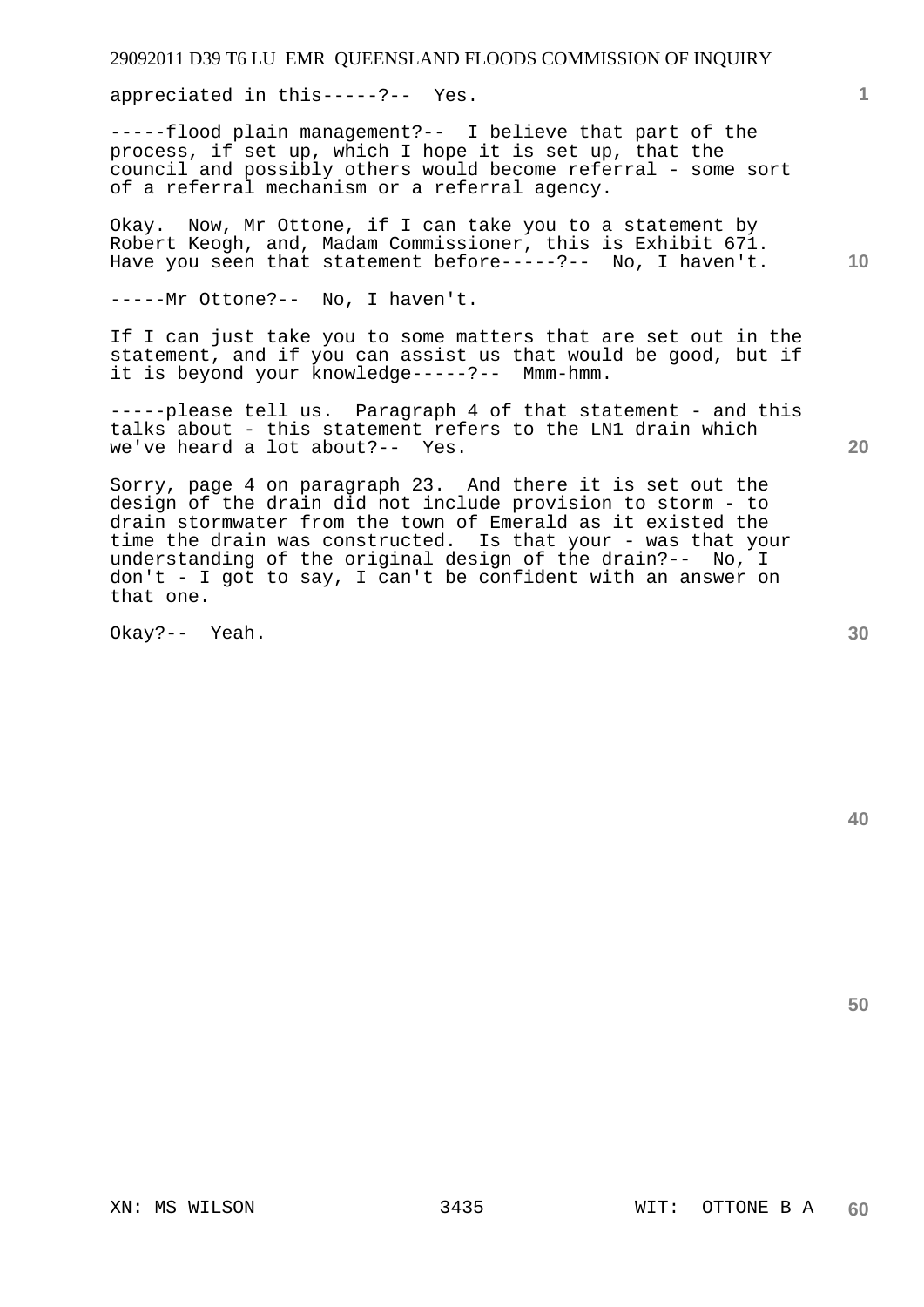Do you have any knowledge of the agreement that the Commissioner of Water Resources executed with the Central Highlands Regional Council - then the Emerald Shire Council in 1989 for a term of 20 years to pay drainage rates?-- Yes, I was - I am aware of that document.

Okay. And that 20 years is up. So where is it - what's the status of the drain at the moment?-- We are endeavouring to negotiate with SunWater, and we have had some in-house meetings with SunWater not only over that but, you know, talking about other areas that we might be able - we would like to look at, you know, where we can get better outcomes from the recent flooding.

Okay?-- And hopefully some of that - there might be some recommendations from the C & R Consultants' report, once it comes out, that we might be in a better position to have some areas we can discuss further.

Some of the involvement that SunWater has had in relation to the use of that drain of stormwater run-off is reflected in paragraphs 43 and onwards, and it might be convenient to go to those paragraphs now. And that you can find at page 9 of your statement - of the statement. Mr Keogh sets out there that if SunWater is notified of a DA, a development application, then SunWater makes it very clear in all of its responses that no stormwater from the proposed development site is to be discharged into the SunWater drainage or channel systems. Is that your understanding of the situation?-- Of a recent application I am aware that that was the case, yes.

Okay. And you're not aware of previous applications?-- No.

Okay. And is it the case that there is stormwater run-off into that drain from adjacent developments? You are aware of that?-- I would assume - I would assume, yeah, with the nature of our landscape, and what have you, that that would happen.

Okay. If I can take you to a couple of responses that the council has given to SunWater, if we can go to paragraph subparagraph (h), which you will find at page 10, and this is a letter that summarises, in effect, a letter that the Central Highlands Regional Council wrote to SunWater to state that it was not seeking SunWater's permission for the discharge of stormwater but, rather, providing SunWater an opportunity to apply conditions. Is that your understanding of the relationship?-- I don't recall that.

Okay?-- But - but I could see that that could have happened.

Okay. And (j) is another letter that Central Highlands Regional Council wrote to SunWater stating that it was not council's intention to give SunWater a means to impede development?-- No, seemingly I don't recall that.

Okay. If we go on on that page, paragraph 46 - and I am not

**10** 

**1**

**20** 

**30** 

**40**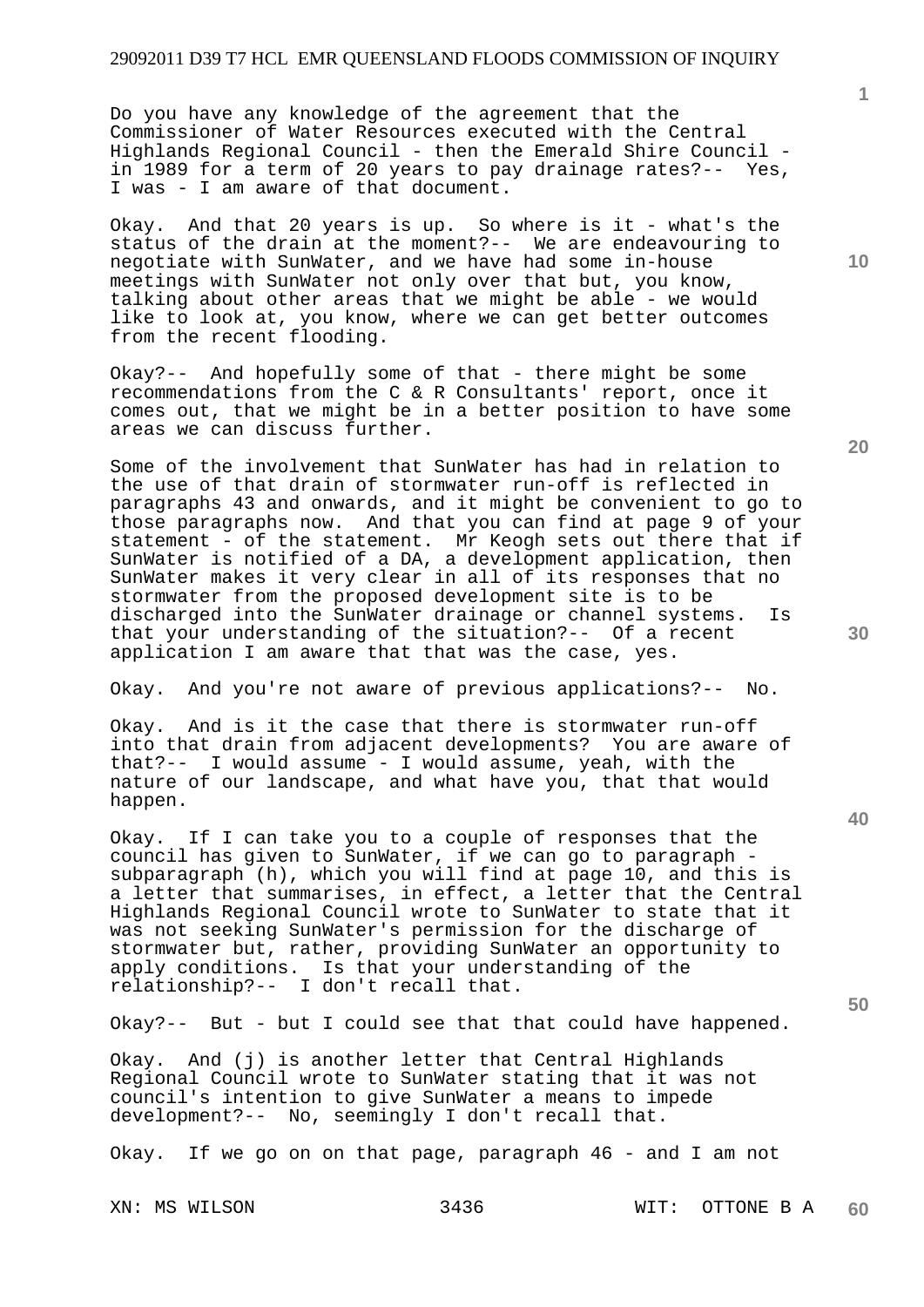too sure whether you have knowledge of this or not - but Mr Keogh recommended to Central Highlands Regional Council staff that SunWater gift the LN1 drainage system to council. Is this something that's - something that's being considered on the part of Central Highlands Regional Council?-- SunWater has approached council officers on that matter but it has not been formally discussed by council at this point in time but no doubt there will be further discussions about it.

Okay. And that would - that's as far as you can take it?-- That's as far at this point in time, yes.

Okay.

COMMISSIONER: That was September 2010. That's a year ago?-- Yeah, that's just September last year, yes.

Well, a year ago. So why would it take so long to consider?--Well, SunWater just spoke with one of the - well, a couple of council officers. It wasn't a formal - I don't think it was a formal thing; I think it was a discussion amongst officers and it hadn't got - and it was in more recent times that we well, certainly I discovered that those discussions had taken place. I had had an approach from SunWater, just a one-on-one approach from someone probably a year - just over a year ago with a similar saying, "Look, if you take over the drain", you know, council, you can manage it and what have you. But that's just a one-on-one, it wasn't in writing, and there was no further dialogue on it.

Did you suggest they put it in writing?-- I think it is a discussion that council has to have with SunWater over - I will go back a step. Once the recommendations of the C & R report come out, I am preempting that there might be some recommendations on those drains, and if there are, that I think that that's dialogue we then have with SunWater.

You are just being careful, effectively, to take on something that you haven't-----?-- Yes. My view is that council wouldn't rush into taking on - they were designed as agricultural drains in the one in 20 - for a one in 20 event.

MS WILSON: In a similar vein, Mr Keogh also refers to a second option that was proposed; that is, that the agreement to be renewed and refreshed. Is that second option at the same status as the first option?-- Yeah, the - discussions will be - discussions will be ongoing now about the renewal of<br>that present arrangement, yeah. Well, we're hoping that there that present arrangement, yeah. will be certainly an outcome for us.

Since September 2010 can you outline what the discussions have been to date?-- Whilst I was - just more recent times was aware there was discussions, I can't say it was exactly that date, but certainly last year, council - we had a - you could say a closed-session meeting with SunWater fairly recently just to talk about lots of issues and look - and where we may be requesting some assistance with some studies.

**50** 

**20** 

**1**

**10**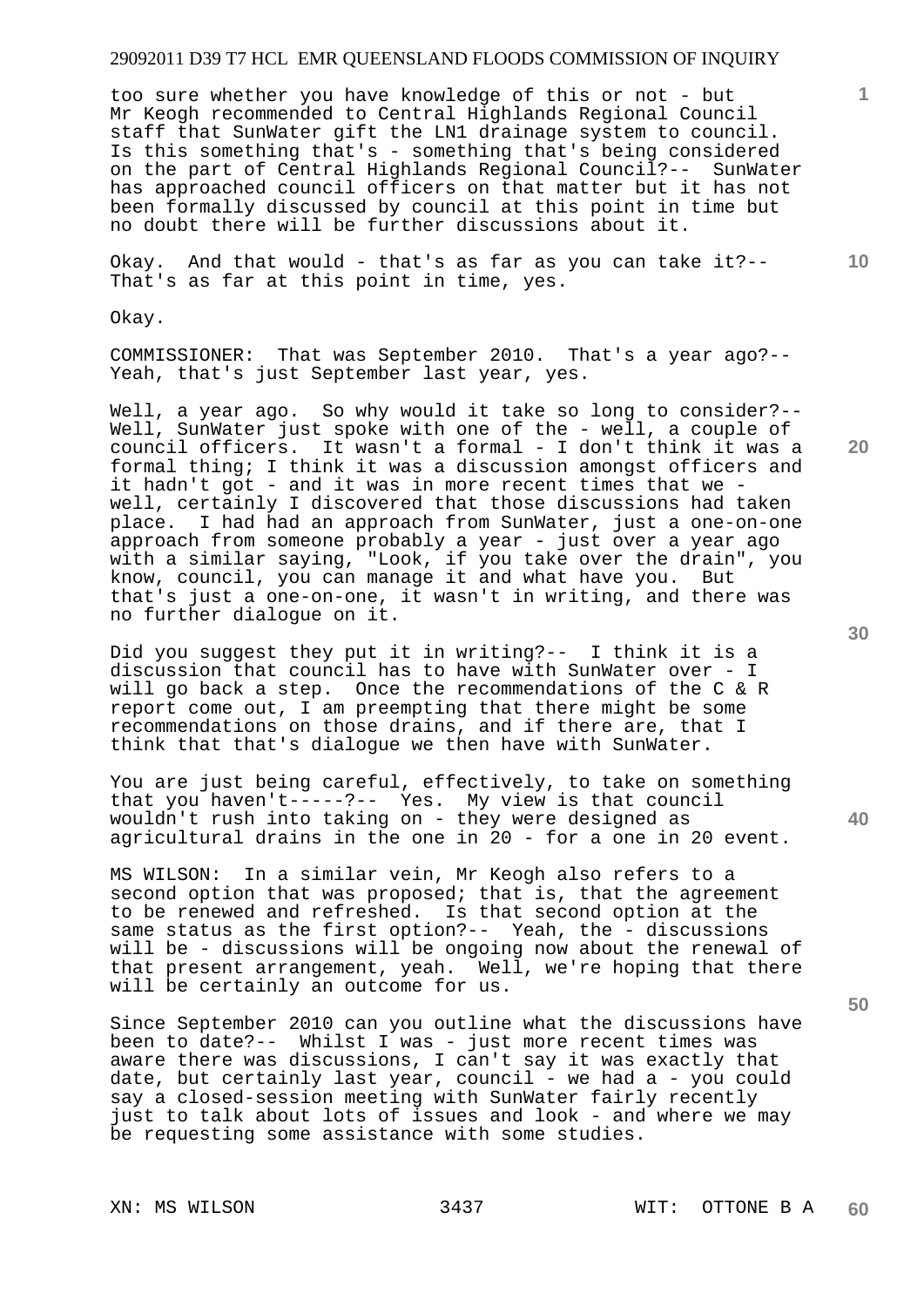And you talked about lots of issues. Was the LN1 drain one of those issues?-- Well, the discussions we had didn't focus on the drain at that point in time - on those discussions,  $but --- -$ 

It is a yes or no answer. Was it brought up? Was that discussed at the most recent meeting?-- It may have been raised but it wasn't - it wasn't focussed on for discussion. It may have been just said, look, the drains and other things, but we were focussing on what are the things we need to do are there areas where we can mitigate, and, of course, we have to wait until some of these studies are finished, and also we were talking about looking at doing a few other studies.

And when was that, Mr Ottone? That most recent discussion?-- I would say probably within the last two months.

Okay. Thank you, Mr Ottone. I have no further questions.

COMMISSIONER: Mr Ure?

MR URE: Thank you.

Just a few matters, Mr Ottone. You were asked some questions about the minutes which are attachments to Exhibit 683, your first statement. Do you recall that?-- Yes.

And you told the Commission in one context that an application for the batching plant had been deferred three times, as recently as last week, I think you said?-- Yeah, this week, yes.

This week, all right. I don't know if the screen facility's working.

MS WILSON: No, it doesn't-----

MR URE: I am told it is not. I am just going to refer you to a statement of a Mr McCullough, which has become Exhibit 665 before the Commission. Mr McCullough gave evidence, I think, yesterday. I will just hand this to you. Can you please read - look, I will read it out, might be easier. This is paragraph 29. Mr McCullough's statement. "There is a larger block on Munro Road which was part of 195, which is now owned by Mal Pratt. The council seems to be pushing it so that he can start filling it and build a concrete batching plant. That concerns me because I think it is paramount that this should be put on hold whilst the Flood Commission is looking at all of these things because the filling of that area is making the flooding of these houses worse. But the council have okayed it to change the zoning. This bloke has bought it and now he wants to put a batching plant there." Is that the parcel of land that's referred to in the attachments to your statement where the decision on the application has been

**10** 

**20** 

**1**

**40**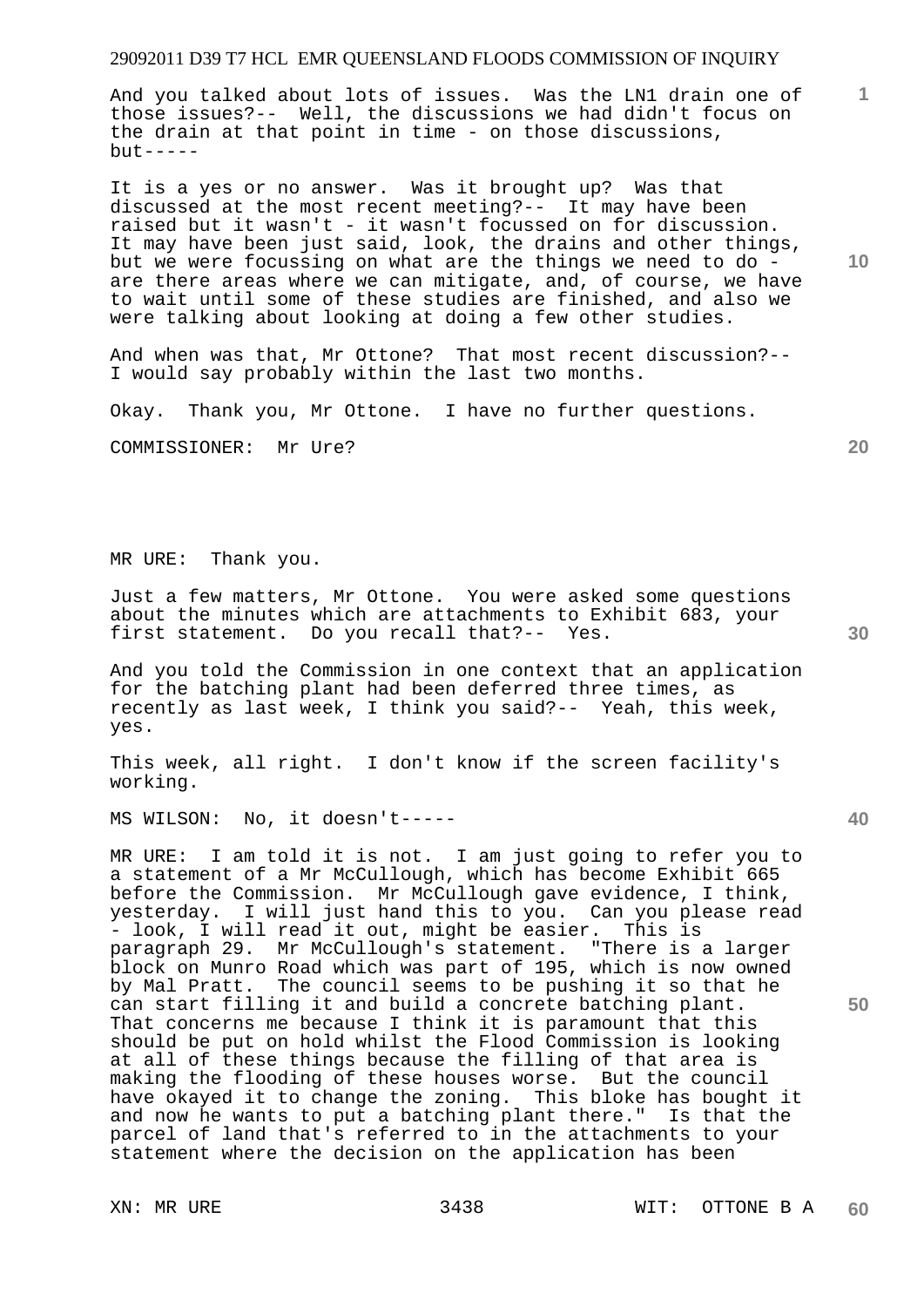deferred three times?-- I believe so, yes.

Is it correct, in your view, to say that the council have okayed it to change the zoning?-- No. At the present time council has not made a decision. But just another point in there, the zoning of that land is industrial as well. It was industrial when the application was made.

All right. Now, you told the Commission a little while ago that one of the studies that was being carried out by the council in Emerald is that the floor height of every building in Emerald is being measured. How is that being done?-- Actually, it is some technology. I don't understand the technology but-----

Is it a vehicle that's-----?-- I think it is a vehicle, yes, yeah, but I don't understand how they do it.

Would Mr Maguire be better to ask with respect to that?-- He may.

I am not really interested in the science behind it?-- Oh, I see.

How physically is it being done?-- It is a vehicle that runs around.

All right?-- But I don't understand the mechanism that yeah, the-----

Thank you. Now, you were asked some questions about the - I will use the word "compliance" or "compatibility" of the scheme with State Planning Policy 103 mitigation of - and I am talking about flood particularly. Do you recall that at the beginning of your evidence?-- Yes, yes.

Would you go, please - and you were shown exhibit GM34, I think, from an affidavit of Mr Mahon, which was some of the issues that the State had dealt with about whether or not the State Planning Policy was properly or appropriately reflected in the planning scheme. Do you recall that?-- Yes.

Can you go, please, to your first statement, Exhibit 683? Would you look, please, at paragraph 2? GM34 suggested that it was the mapping was deficient and that was one of the reasons why the State Planning Policy couldn't be said to be appropriately reflected in the scheme. Are the matters set out in paragraph 2 some of the matters the council is undertaking to fully inform themselves with respect to the mapping of flood in the Central Highlands Regional Council area? Are those matters in paragraph 2 matters that the council is undertaking to have a better understanding of the flooding in the shire?-- That is correct, and we've also - as well as the studies underway, we're also designing the floodplain study that we're doing for our new Town Planning<br>Scheme. So that will be ready to be called. So that will be ready to be called.

Now, in your second statement, Exhibit 684 before the

**20** 

**10** 

**1**

**50**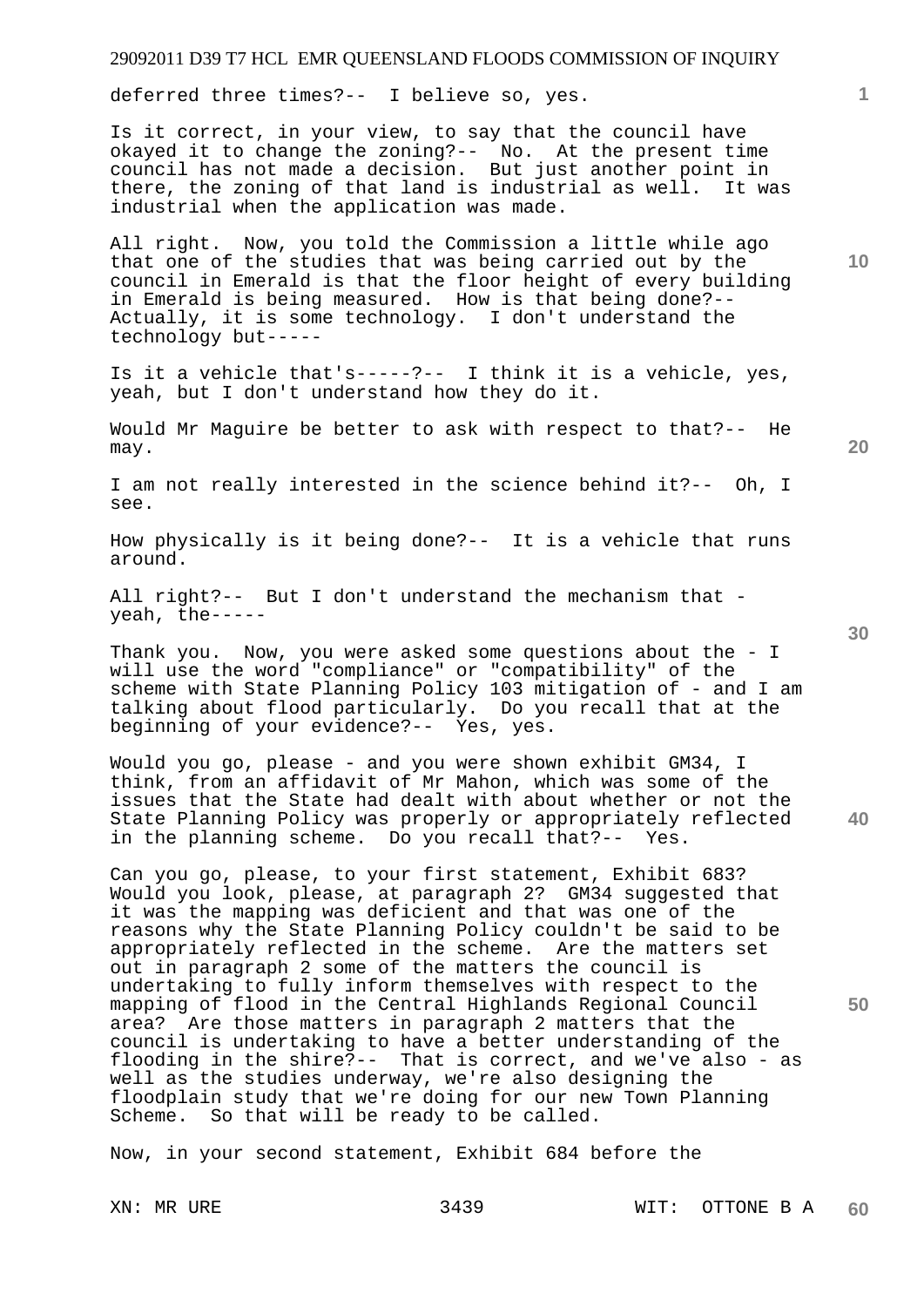Commission, you were taken to paragraphs 6 and 7 which deal with the - which is the most appropriate level of government to regulate levee banks and why. Do you recall that?-- Yes.

And you gave some evidence with respect to it being, in a sense, beyond the capacity of the council's resources given the fact that some of the levees that we are now considering are the levees associated with the large open-cut mines?-- Yes.

Would you look, please, at this document? Is that a press release that you have seen from a Member of Parliament, Vaughan Johnson, the Member for Gregory, that sets out some of the history with respect to the original reason for the existence of the boards, which were dealing with farmers' levees with a sort of 1 in 20 ARI flood model?-- Yes, yes, I believe that - I have seen this release and I believe that that's right, what you say, yes.

Mr Johnson goes on to say that the  $-$  in a sense, "The times are changing", and the last sentence in the third paragraph he said - or said, "The local floodplain boards do not have the financial or professional resources to do this." He then goes on to discuss major projects where coal mines are being built in the flood plains. Without understanding, necessarily, the technical features, in the second paragraph he says that the boards are now having to scrutinise levees not with respect to one in 20 year flood models, but one in 2,000 year flood models. Do you see that?-- Yes.

Do you agree with the matters that Mr Johnson discusses in here as being some of the reasons why it is no longer appropriate for the local boards, the council boards, to manage flood plains in the circumstances that pertain today?-- Yes, yes, certainly agree with that.

I tender that press release.

COMMISSIONER: Exhibit 686.

ADMITTED AND MARKED "EXHIBIT 686"

MR URE: One final matter. Have you seen a statement of Mr Anderson which has become Exhibit 675 before the Commission?-- Yes.

I will just hand you my copy just for convenience sake. If I can just ask you to peruse paragraph 2 of that? That's where Mr Anderson talks about the levee banks that there has been some discussion about which are having an impact upon his property. Do you see that?-- Yes.

Now, are you familiar with the RP descriptions or the properties that he refers to in that paragraph? You know

**10** 

**1**

**20** 

**50**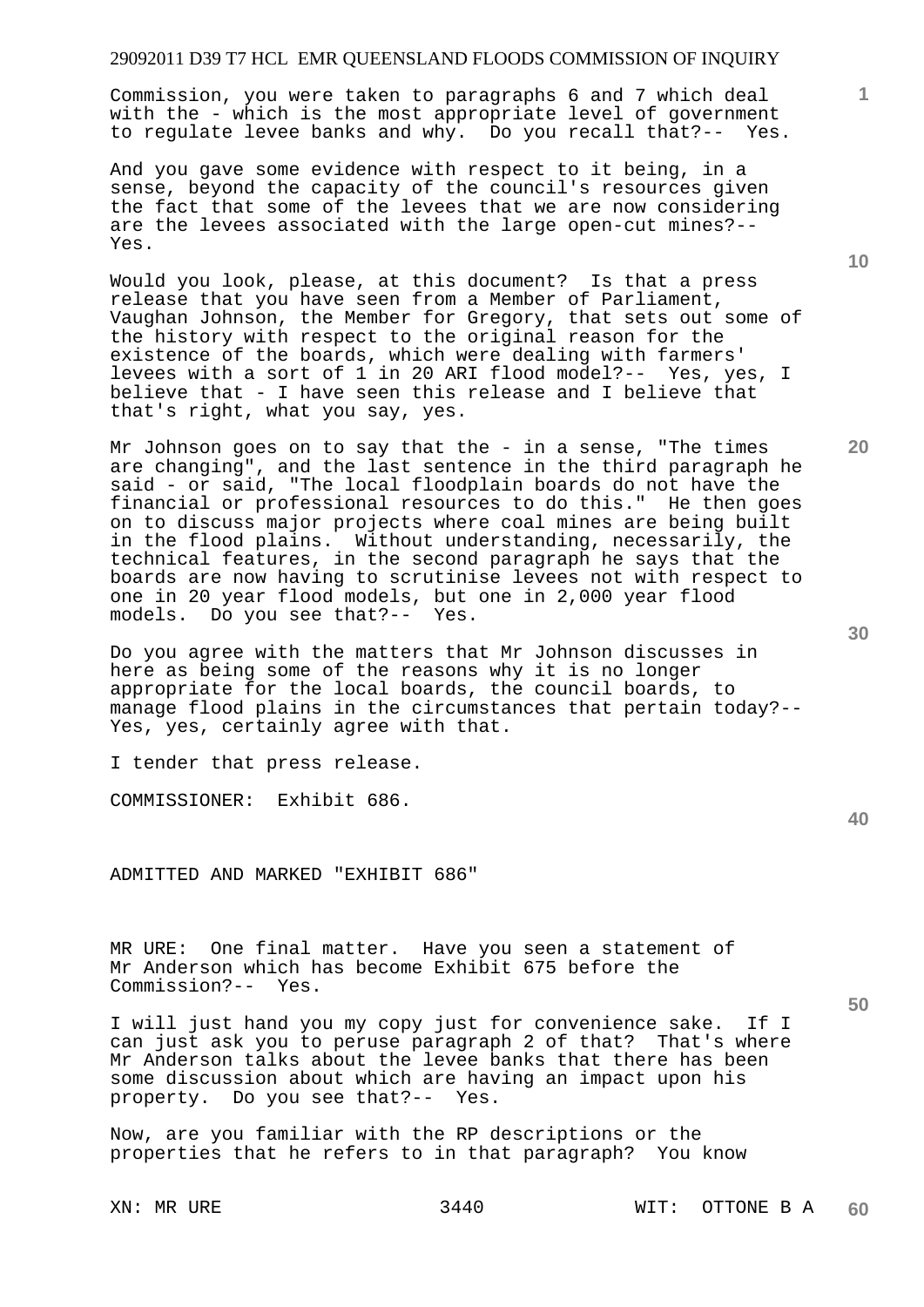where they are?-- Yes, I know where they are on the map, yes.

Are they within or without the Nogoa Floodplain Board area of responsibility? Are they inside or outside the board's area?-- I think they are outside.

Have you looked to see whether in the records of the former Emerald Shire Council or the current Central Highlands Regional Council there are any approvals for levees on those parcels of land issued by those - either by the former Emerald Shire on the current Central Highlands Regional Council?-- No, there is no current approvals, no.

Have there been any applications made with respect to those parcels of land to either the Emerald Shire on the Central Highlands Regional Council with respect to the construction of those levees?-- There was - there was an application made in 1996 for the construction of a levee bank, and-----

What happened to that application?-- When it was made, the fees weren't paid and around about the time of the submission and discussion with council, it sort of - it lapsed. The fees weren't paid, it lapsed, and I understand - and it mightn't have been all that much time later that that property changed hands.

Was that application - sorry, to which entity was that application made?-- That - that was to the property owned by - I understand owned by the Elstones.

Was that made to the Emerald Shire Council?-- Sorry, the application was made to the Emerald Shire Council as a levee bank application, not the floodplain board.

As we see from your statement, probably the second statement yes, Exhibit 684, in paragraph 1 that, "The Central Highlands Regional Council currently administers two local laws that regulate levee banks. They are the Peak Downs Shire Council local law and the Emerald Shire Council local law." Are they holdovers, if I can put it that way, from the unamalgamated shires that have formed Central Highlands Regional Council?-- Yes, that's correct.

There has been some discussion that DERM plays a role in this. Do the other councils that form now part of the Central Highlands Regional Council - that's Bauhinia, Broadsound and Duaringa, did they have local laws or not, do you know?-- The only ones that were in it, it was - the four shires were Emerald - the former Emerald, Peak, Duaringa and Bauhinia. The only two local laws that we had were those two that are mentioned there on the levee banks.

Thank you.

COMMISSIONER: Mr Ottone, I haven't looked at your local laws. Do they contain any provision for what's to happen in the event that a levee bank is illegally built?-- They more or less go into the application of how you go about getting your

**20** 

**10** 

**1**

**40**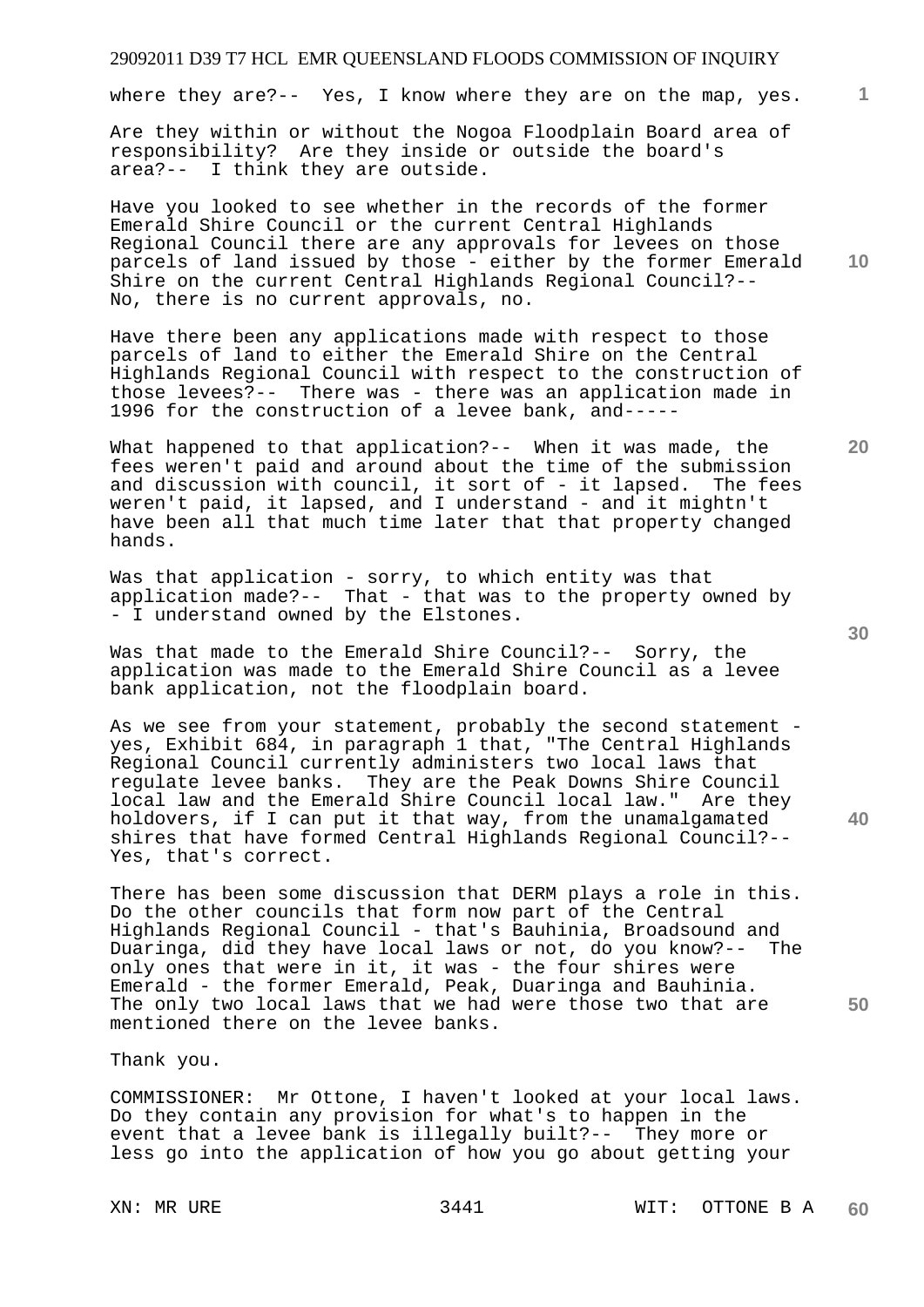**1** permit to put the levee banks in. It talks more about getting the applications, you know, making application to actually build one.

All right. You don't think it contains any provision for penalty or enforcement where a bank's built without permission?-- I-----

Do you know whether the council has ever done anything about that situation?-- I only discovered - just in the last week I have just discovered that application was made there.

Mmm?-- I've been at the - I was at the former Emerald Shire Council and then this council, I've been there for ten years, and to my knowledge I don't think any were made, and to my knowledge there were no - this is to the council on the levee bank local law. To my knowledge there were no objections to anyone with levee banks during that period. So it was a piece of legislation that basically wasn't being used or utilised.

MR URE: Had you finished? Do you recall whether or not one of the clauses in the local law - and we can turn it up readily - was the creation of an offence in the sense that there was a provision that a person may not construct a levee bank other than in accordance with a permit issued pursuant to the local law? Does that sound familiar? Do you have a copy of the Emerald local law there?-- Yes.

May I please see that? Would you have a look at clause 5. If they are common-----?-- Clause 5, sorry, yes. The application for permit?

Yes. There is clause 5(1), so "a person must not construct or cause to be constructed a levee bank on any land other than pursuant to a permit"?-- Yes.

Would it be convenient, albeit it is probably subordinate legislation, to tender it anyway?

COMMISSIONER: I think it is an attachment somewhere.

MR URE: Oh, is it?

COMMISSIONER: It is just I haven't actually sat and read it.

WITNESS: It was sent in as an attachment.

MR URE: Thank you.

**50**  COMMISSIONER: Thank you for that. That's drawn my attention to the bit I was interested in.

MR URE: I think you may have answered this while I was hurriedly looking for that. When did this come to you or the council's attention - your or the council's attention?--  $W \cap 1$ 

The fact of the levee bank that's occasioning the problems to

**20** 

**30** 

**40**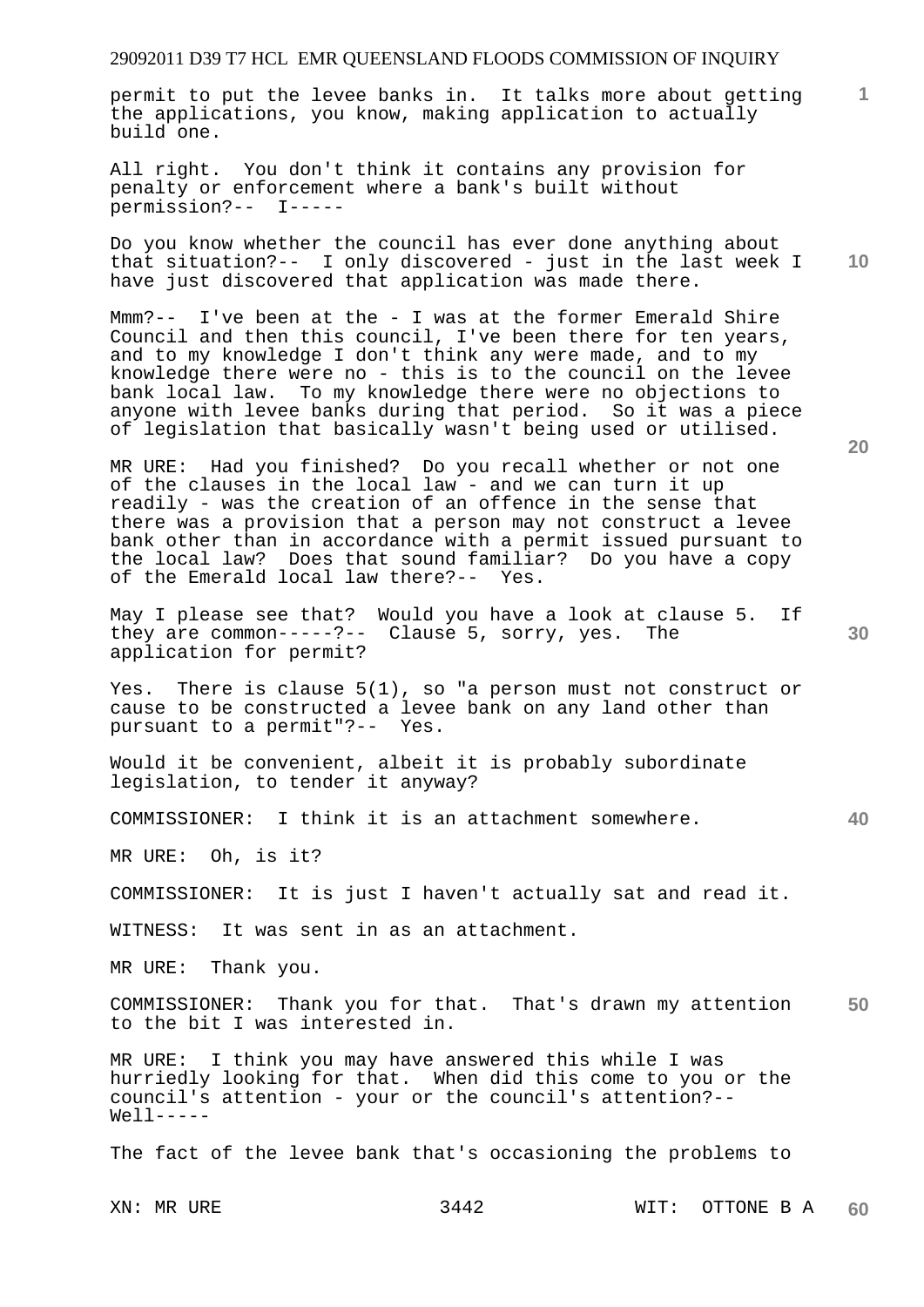29092011 D39 T7 HCL EMR QUEENSLAND FLOODS COMMISSION OF INQUIRY **1 10 20 30 40**  Mr Anderson?-- I became aware of it, you know, since the flood had happened. Since the floods?-- Post flood. COMMISSIONER: And is it likely the council will take some steps about it?-- Nothing - nothing has happened at this point in time about it, no. Does that make it likely or unlikely that anything will?-- My view is we will - we would - we have got an obligation to have a look at it, yes. MR URE: Thank you. COMMISSIONER: Mr MacSporran? MR MacSPORRAN: Commissioner, I have nothing with Mr Ottone directly. Can we reserve our right tor respond if necessary to those matters raised in Mr Johnson's press release? It might not arise. I haven't seen it until just now. We can do it by way of evidence be given in subsequent hearings or possibly even by way of submission. It might not be necessary. COMMISSIONER: I have only glanced at it, but I would have thought it was a matter of submission probably. Anyway, we can leave it on that basis. MR MacSPORRAN: I just wanted to reserve our right. COMMISSIONER: Ms O'Gorman? MS McLEOD: No questions, Commissioner. COMMISSIONER: Ms Wilson, anything further? MS WILSON: Yes, Madam Commissioner. Mr Ottone, if we can go to that first statement of yours, which has attached the local law levee banks? It is the second statement, I apologise, the local law levee banks. You were drawn to 5 in relation to that. The application for permit. Have you got that document in front of you?-- I have. Section 5, yes.

**50**  Your attention was drawn to that. In relation to the issue that you were discussing, if I can take you to section 17, which you will find at the back of that document - fairly near<br>the back of that document?-- Yes. the back of that document? $--$ 

That's the order to demolish a levee bank?-- Yes.

Have the council considered using section 17?-- At this point in time we haven't, which I mentioned - which I mentioned before was we haven't had applications for levee banks, we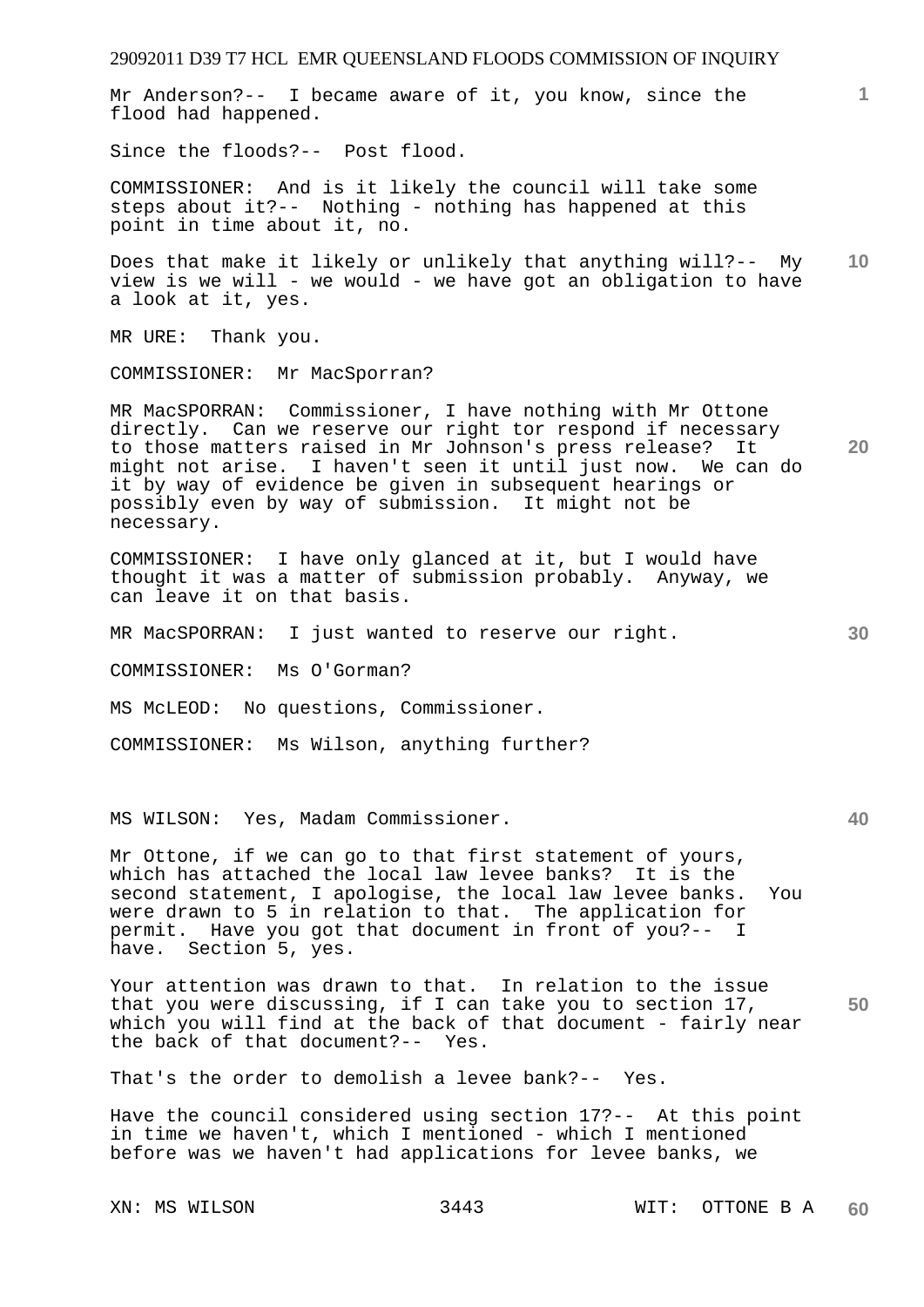haven't had complaints about levee banks, but we became aware of this one since - post flood. So no doubt we will have  $to-----$ 

Consider?-- -----consider.

Consider matters that are raised in that regulation?-- Yes.

**10**  Madam Commissioner, finally, I should tender the QRA Interim Floodplain Assessment Overlay 1 and 2. Probably could be the same tender.

COMMISSIONER: All right, thank you. Exhibit 687.

ADMITTED AND MARKED "EXHIBIT 687"

COMMISSIONER: Thank you very much, Mr Ottone. You are excused?-- Thank you.

WITNESS EXCUSED

MR CALLAGHAN: I call Peter Maguire.

**40** 

**50** 

**1**

**20**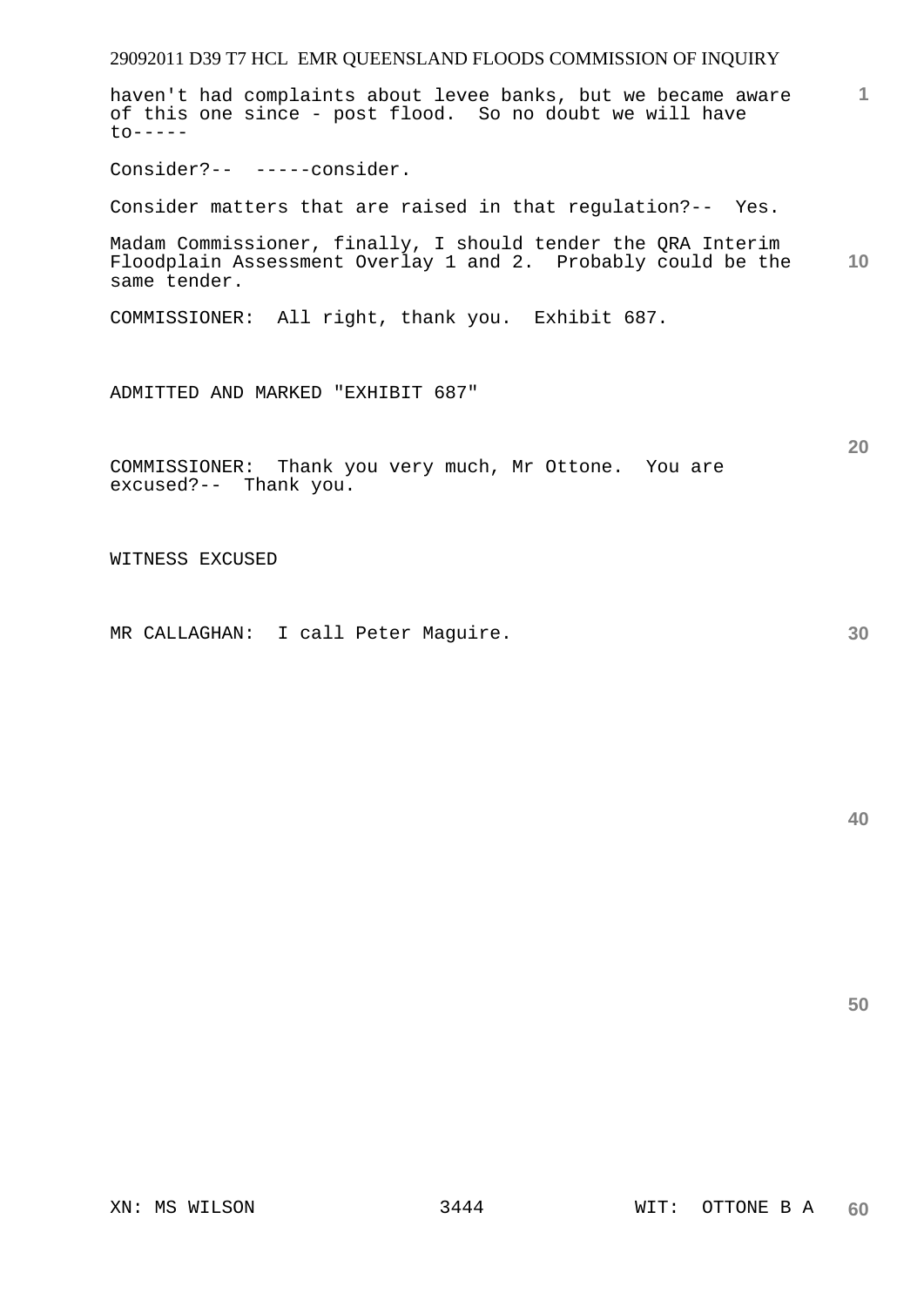PETER JOHN ERIC MAGUIRE, SWORN AND EXAMINED:

MR CALLAGHAN: Your full name's Peter John Eric Maguire?-- That's correct.

You are the Mayor of the Central Highlands Regional Council?-- I am, yep.

Mr Maguire, of course, you gave evidence to this Commission on 25th of May this year?-- Whatever the date was, yep.

For reference, it is at page 2581 to 2604 of the transcript, and the statement which you've prepared for the Commission is now Exhibit 478. There was, of course, much material in that statement which was covered with you last time you were here. But for current purposes I think we're probably focussing on paragraphs 5, 6 and 7 of that statement. Have you got a copy there?-- Yeah, I have, yeah, just of those 5, 6 and 7. I don't have any attachments, I have got to tell you.

We will be able to draw your attention to those if we need to. If we look at perhaps paragraph 6A, "Land Planning Past", and you say there that "previously no specific flood heights were identified because insufficient information was available at the time of the creation of those schemes", is that right?-- That's what it says there, yep.

Can I just ask you, because we've heard some reference to it this morning even, about the Kinhill report. Do you know what I'm talking about?-- Um, no, no. I mean, sorry, I have been on the council since 1988. So I am probably - I was on the council probably when some of these things were happening, but I don't recall the reports necessarily.

All right. Your attention hasn't been drawn to references to such a report in the course of evidence here?-- Sorry, today?

Yes, or in statements that people have made to the Commission?-- No, sorry, no.

That's all right. Well, look, as long as we're looking at the history and in the past - the way in which development has been handled in the past, we might look at one particular issue. I know you were busy with another engagement this morning. I am not sure whether you were here when Mr Edmonston gave evidence?-- No, I haven't been here at all until this afternoon, sorry.

I see. He gave some evidence relating to the Emerald Market. Is that the same thing as the Coles Centro development?-- Yeah, Emerald Market Plaza or Coles Centro - Coles Centro, yeah.

You were formerly chair of the Emerald Shire Council Town Planning Committee at the time this site was developed, were

XN: MR CALLAGHAN 3445 WIT: MAGUIRE P J E

**20** 

**50** 

**60** 

**40** 

**1**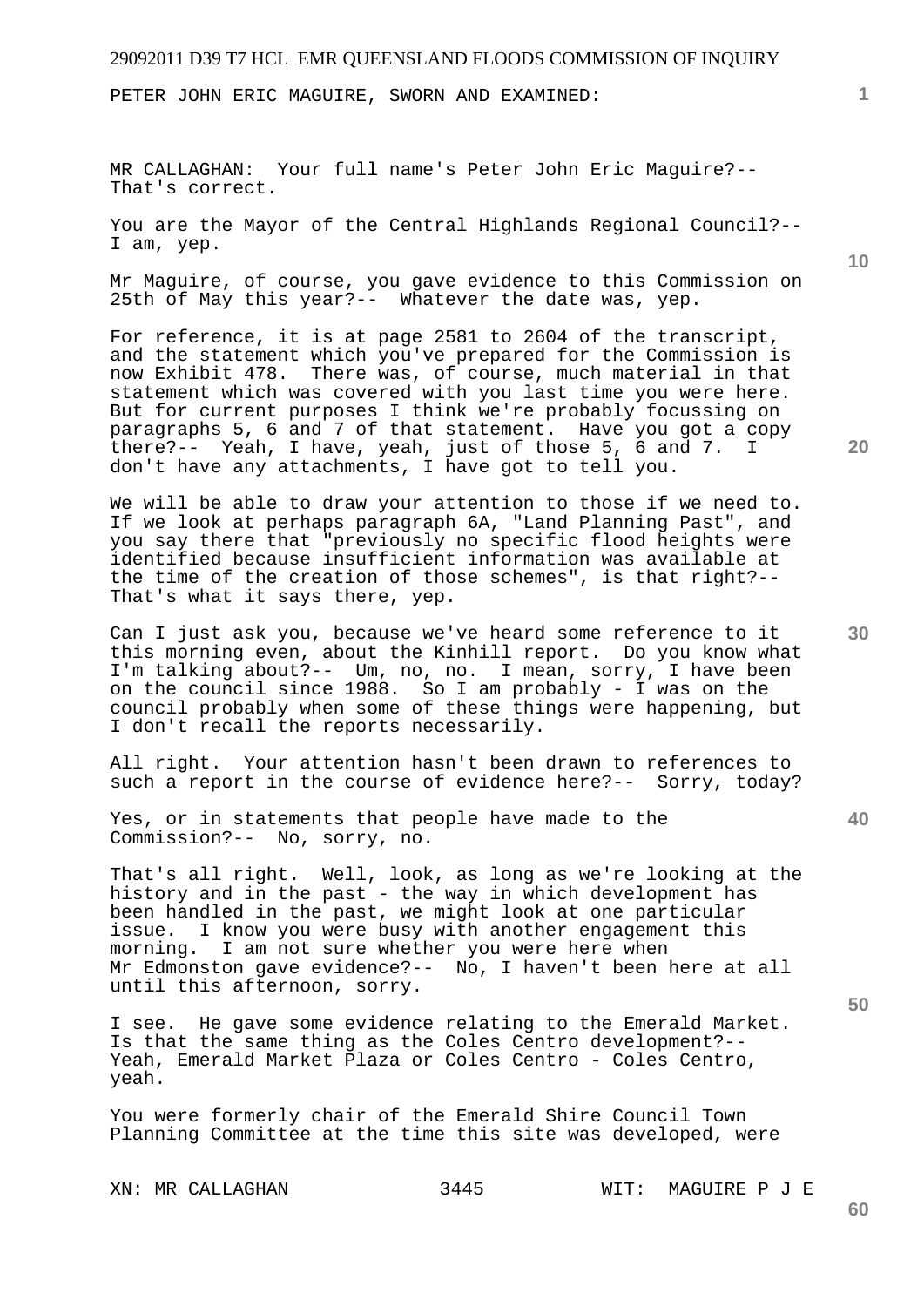you not?-- What was the date of the development? I just can't recall, but I was certainly - I have been on the council since '88, so town planning committee for a number of years before I became Mayor, and we haven't had committees basically since then. So I suggest I probably was on the town planning committee and have been the Chairman as well, but I am not sure of my exact dates, I can tell you.

About 1995 we're talking about?-- Yes.

Is that-----?-- I was on the council.

-----consistent?-- I was on the council and I would have been on the town planning committee, I suggest.

I have seen a press clipping - we don't need to look at it - I have seen a press clipping featuring you, describing you as chair of that town planning committee as at that time, a press clipping specifically relating to that development. That's why-----?-- Okay, yeah.

-----I thought that?-- Yeah.

**40** 

**50** 

XN: MR CALLAGHAN 3446 WIT: MAGUIRE P J E

**60** 

**1**

**10**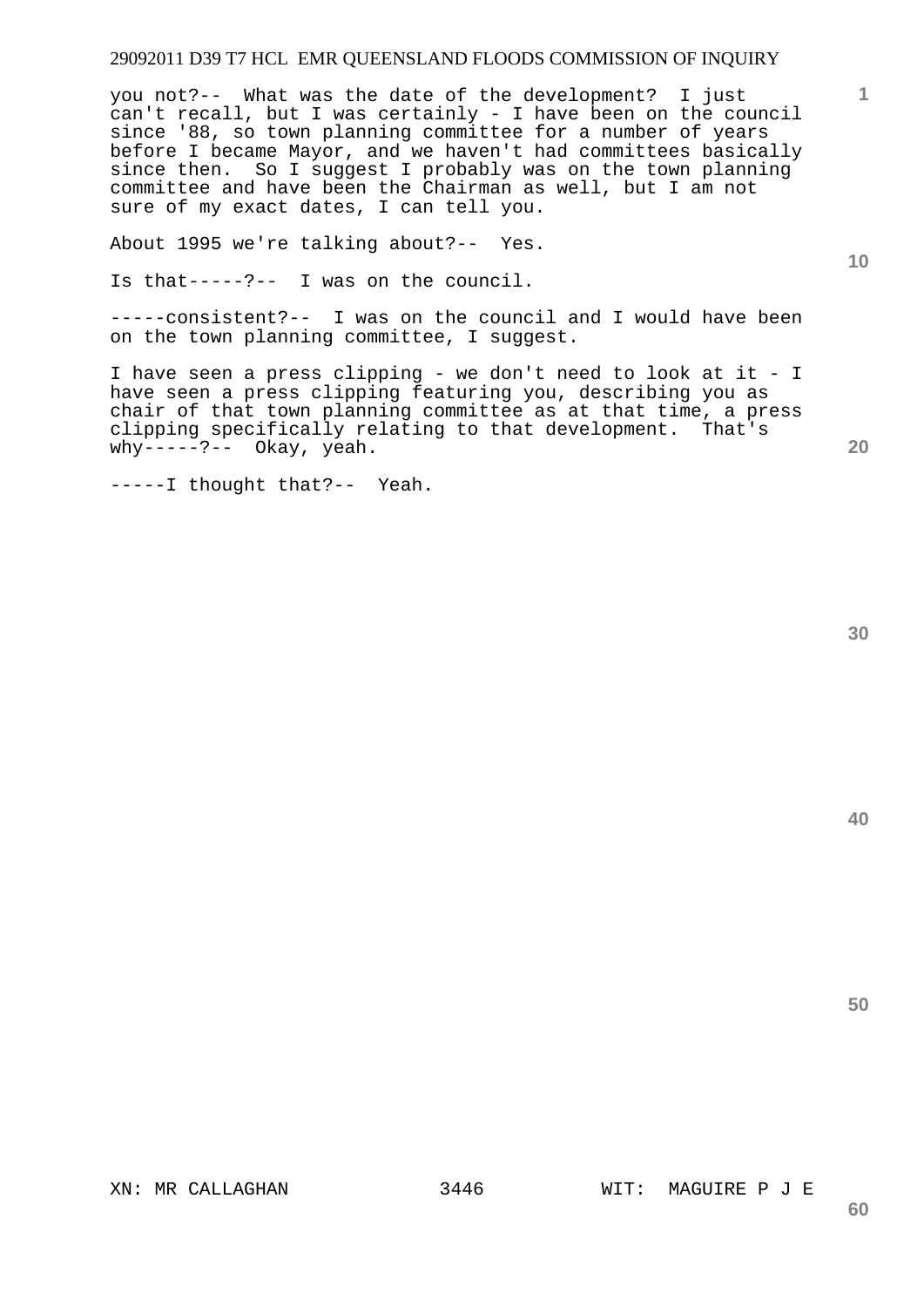All right. Well, I might show you a letter which was received by the council in the course of - I will just let you familiarise yourself with that while we're getting a copy for-----?-- Yeah, I've had a brief look through it, yeah.

Okay?-- I don't recall the letter, I got to say.

No, I understand. I'll take you to paragraph 16-----?-- Yep.

-----there. What we're looking at there is a letter from a town planning consultants firm; is that correct?-- Yeah, from Victor Feros, yes.

Yes?-- That's right.

In a letter I think prepared for the purposes of objecting to the development; is that right?-- Yep. Well, that's what that's what he's doing, yeah. Objection to application, yeah.

And in paragraph 16 there, there is information from the town planning consultants concerned stating to the effect that the land in question was flood prone?-- That's what he says, yep, yep.

And if - picking up on evidence from Mr Edmonston, who's been here since 1973, and he gave evidence this morning about having seen floods in 1978 and '83 and '84, the impression being consistent with that which is reflected in that letter, namely, that this was generally known to be a flood prone site, and the question is how that sort of information has been treated historically by the council?-- Well, I don't recall the application and dealing with it at all, and I honestly can't tell you that - you know, how that was dealt with, but I would have assumed that people would have said there's a flood - we get reports from engineers and town planners and say there's a one in a hundred flood line, and, you know, if it's - probably they would have said build it up to whatever level, and we may well have accepted that recommendation to approve it. So I - but I really can't remember that application, to be honest with you.

All right. Well, you used the phrase "a one in a hundred flood line". Has there ever been such a thing for Emerald?-- Well, we've got some interim - we've got an interim map out at the moment from 2006 I think that talks about some flood levels. I don't know whether it says one in a hundred but, you know, there's been other figures used. I think over the years one in 20, one in 30 I think was some of the things early days, but I'm not - you know, haven't got all that information with me now.

No, but you've been around for a while. I asked that question because of another document which I showed to Mr Brumley this morning which was tendered as exhibit - I'm just not sure what exhibit number it was.

COMMISSIONER: Was it the decision notice?

**30** 

**20** 

**50** 

**10**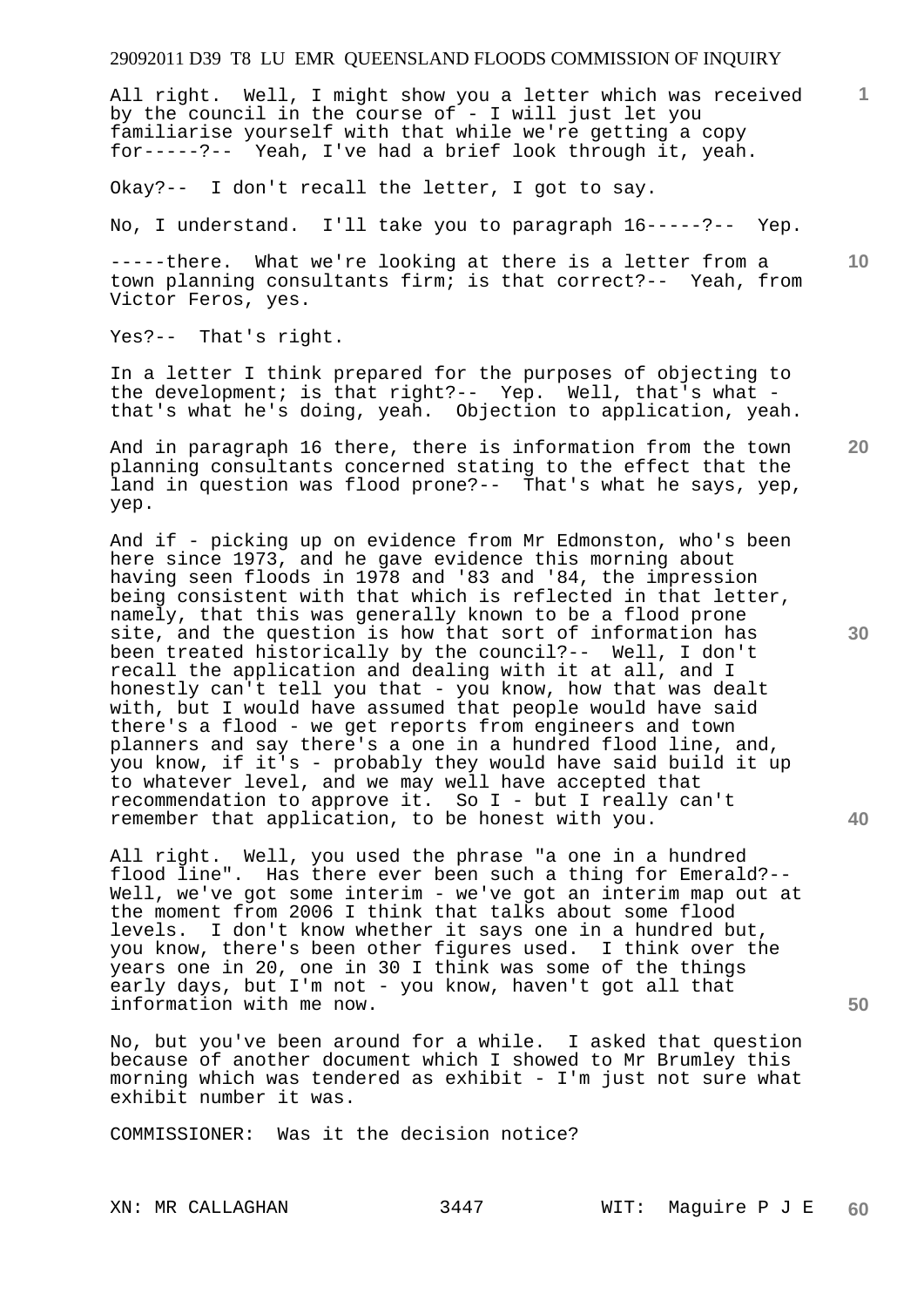MR CALLAGHAN: Yes.

COMMISSIONER: That was 682.

MR CALLAGHAN: I might ask Mr Maguire just to have a look at that.

**10**  COMMISSIONER: Just while that is being looked for, Mr Maguire, didn't this matter go all the way to the Court of Appeal, the approval of that site, not to do with any flooding issues?-- The Centro site?

Yes. I thought it did, but I might be wrong?-- We've had we've had a number of town planning cases, but honestly I can't - I can't recall it, your Honour. I just - because I know there was a lot of concern about the way we were developing the CBD at the time, so, you know, it's a sort of a - it's a boomerang shape, I guess, and there was concerns about, you know, putting that centre there and there's one centre up this end of town which was already there, and there's this centre getting built. There was concern at the time about pulling the CBD apart basically, I suppose you'd say, and you've got two shopping centres at either end and the problems - the likelihood that businesses within the closer CBD, I suppose you would call it, may be impacted because of those - that second centre.

All right. Well, don't worry about that?-- Yeah, sorry.

You've got the decision notice now I think?-- Okay.

MR CALLAGHAN: If you go to page 4 - the fourth page - I don't think they're numbered, but fourth page of that?-- Fourth page of this?

There's a heading "Floor Height Flood". Sorry, take your time to familiarise yourself with the document?-- No, you're right. On the fourth page? Fourth page.

Might be the fifth page?-- Yeah, "Floor Height Flood", then talks about, "A registered surveyor is to certify that the habitable floor height is not less than 300 millimetres above the Q100 flood height. The designated Q100 flood height for this application is" - and then there's a question in there, "What is the designated flood height and AHD?" That's-----

Now, the question is probably a slip. I mean, the fact that the question is there is probably just a slip. This is probably a draft that's just been sent out?-- It doesn't say it's a draft, I've got to say, but still I can't answer the-----

But, no, the question - my question though is this, that this is a document going out from the council, and it's referring to a requirement about the Q100 flood height. I am just wondering what that was doing in - or where - whether that was in fact set for the purposes of applications such as this?-- I mean, a lot of these things are delegated approvals and I

**1**

**30** 

**40** 

**50**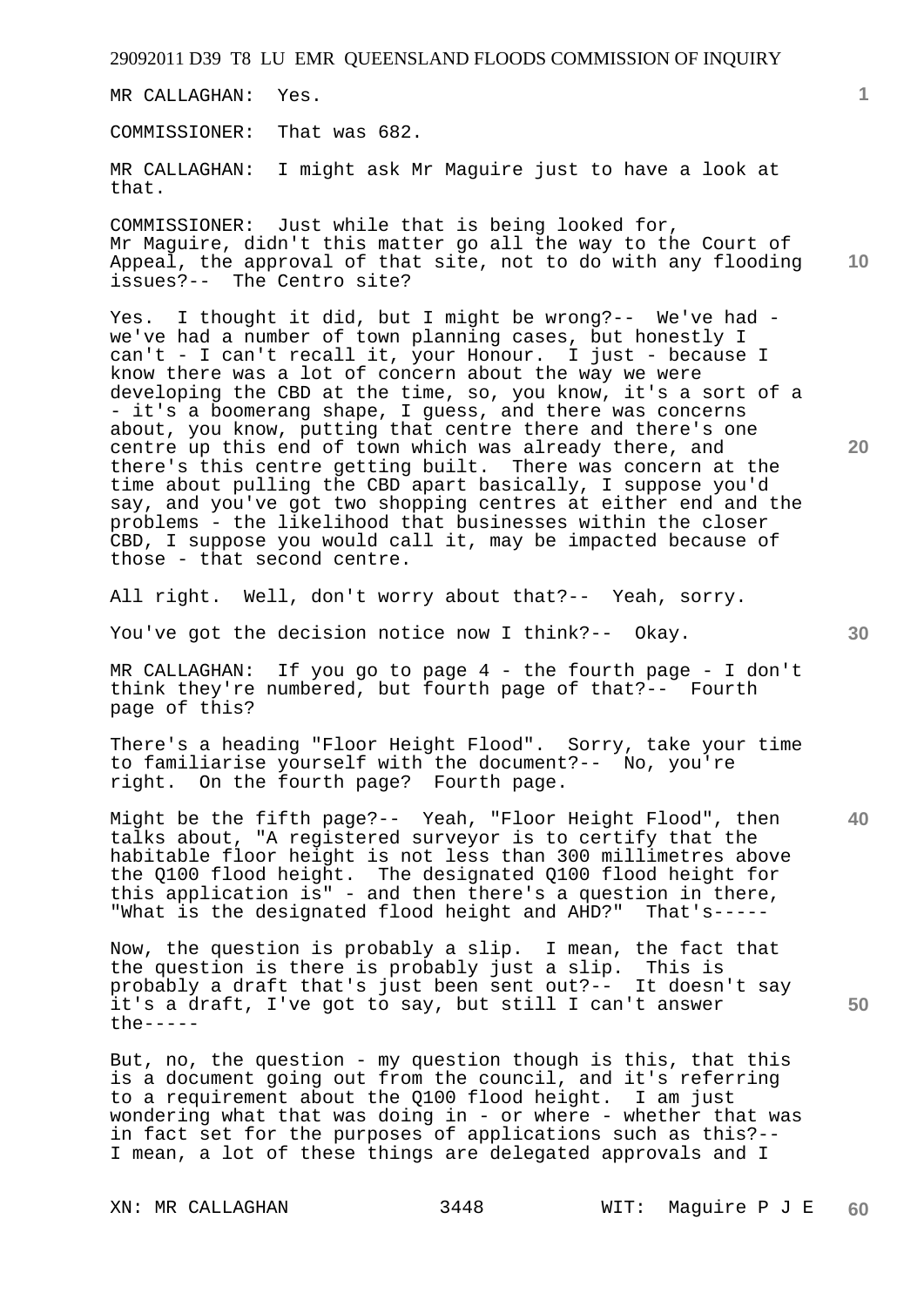don't think - this was - this is for EB Games, so they must have been doing some sort of - building works it says here, so councillors wouldn't even see this.

No?-- Is that what-----

And it's not specific. I'm just showing you this to indicate that council or at least the corporate entity of council-----?-- Yeah, the council, yeah, no, I understand.

-----was talking in terms of Q100 in these sorts of things?-- Yeah, yeah.

Now, I know that there was an interim flood map done. Was that 2006?-- 2006, I think, yeah, June or August or something 2006, yeah.

But was that - was that so much Q100 as different-----?-- I'd have to get-----

-----advisory heights I think you've-----?-- Yeah, probably advisory heights. I can't remember the terminology we used.

All right?-- And I haven't got - I don't refer to the map, like, rely on staff to do that but-----

I understand?-- -----there was - yeah.

Well, that interim flood map was just that. What was the plan - if it was interim, when was there going to be a final one?-- Well, I guess that's - it's one thing that's been deficient in the whole process for us.

Right?-- So, I mean, it needs to - you know, we need to address those things, and there's been a - as people know, you know, a flood in 2008, and probably set, in some cases, new benchmarks, and the latest one, if you call it a benchmark, but the latest one has set further benchmarks. So, you know, we've had a couple of significant floods in three years-----

Well-----?-- -----and I can't give any reason of why stuff hasn't been done, but, you know, there's clearly a lot of work needs to be done and we've started that process this time to try and make sure that we get the planning stuff correct for future expansion in the town.

Well, you say you can't give any reason why stuff hasn't been done. I appreciate some of it may not be straightforward, but, for example, you had the floods in 2008?-- That's correct, yep.

And we heard Mr Ottone give evidence on this, may have even been before lunch, before you got here, but it did seem well, he didn't volunteer much, put it that way, in terms of anything being done between 2008 and 2010. I got the impression, rightly or wrongly, that the fact of amalgamation might have had something to do with that?-- And - and I said that, I think, in my statement, if you - in part of my

**10** 

**1**

**20** 

**30**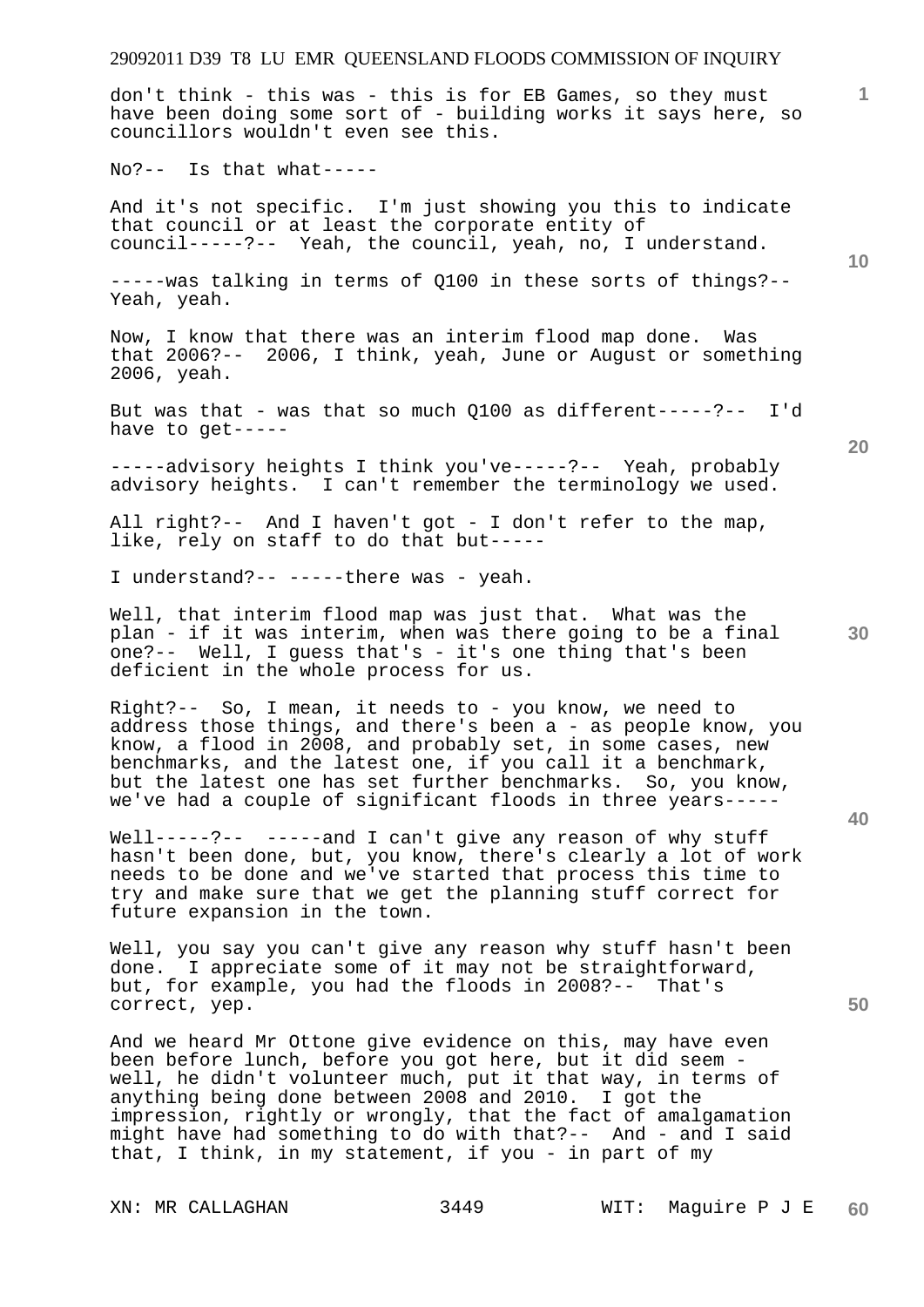statement. I think I referred to the fact that, you know, we got - after the 2008 flood, we dealt with that, we got amalgamated, and then there's been a lot of turnover - and this is - look, I could make all the excuses in the world, but, you know, there's been a high turnover of staff, in some cases we didn't even have registered engineers. So, you know, there's been all those issues, but - but, you know, I think the effort is being made now to make sure that we try and rectify some of the deficiencies in the whole process.

And I do want to focus on that, please, and I don't want to dwell on this?-- No, no.

But in order to understand the way forward we do just have to work out what has gone wrong, and I think you are frankly conceding there are deficiencies to this point?-- Well, I think what I'm saying is that, you know, we've had two significant floods in three years.

Yes?-- You know, if this is the - and people debate whether this was the largest flood. Well, all the records indicate this was just the largest flood. There's been other large floods as well, and I am not going to debate what year is the biggest so-----

I am just going to ask you to pause for a moment?-- Yeah.

Because I really don't want to dwell on the historical stuff?-- Okay, righto.

I do want to look forward, but before we do you volunteered-----?-- I think we're trying to look forward too.

Sorry, just a minute?-- Yeah.

You volunteered - or amalgamation is one reason?-- Yes, yes, staffing.

You suggested high turnover of staff?-- Yeah, in some cases.

That may be another contributor?-- Yeah.

We just want to make sure we know all of the contributing factors so that if we recommend something for the future we are not overlooking a problem that is already there which has stopped things happening in the past, you see?-- Yeah.

So were there or are there other things to which you might point which might explain the lack of action in this area in the past?-- Well, they're just a couple that come to mind, and, I mean-----

And that's what I'm asking  $you---?------that's - year$ , yeah.

I really do want to wipe the slate-----?-- Yeah, and there's-----

**30** 

**20** 

**10** 

**1**

**40**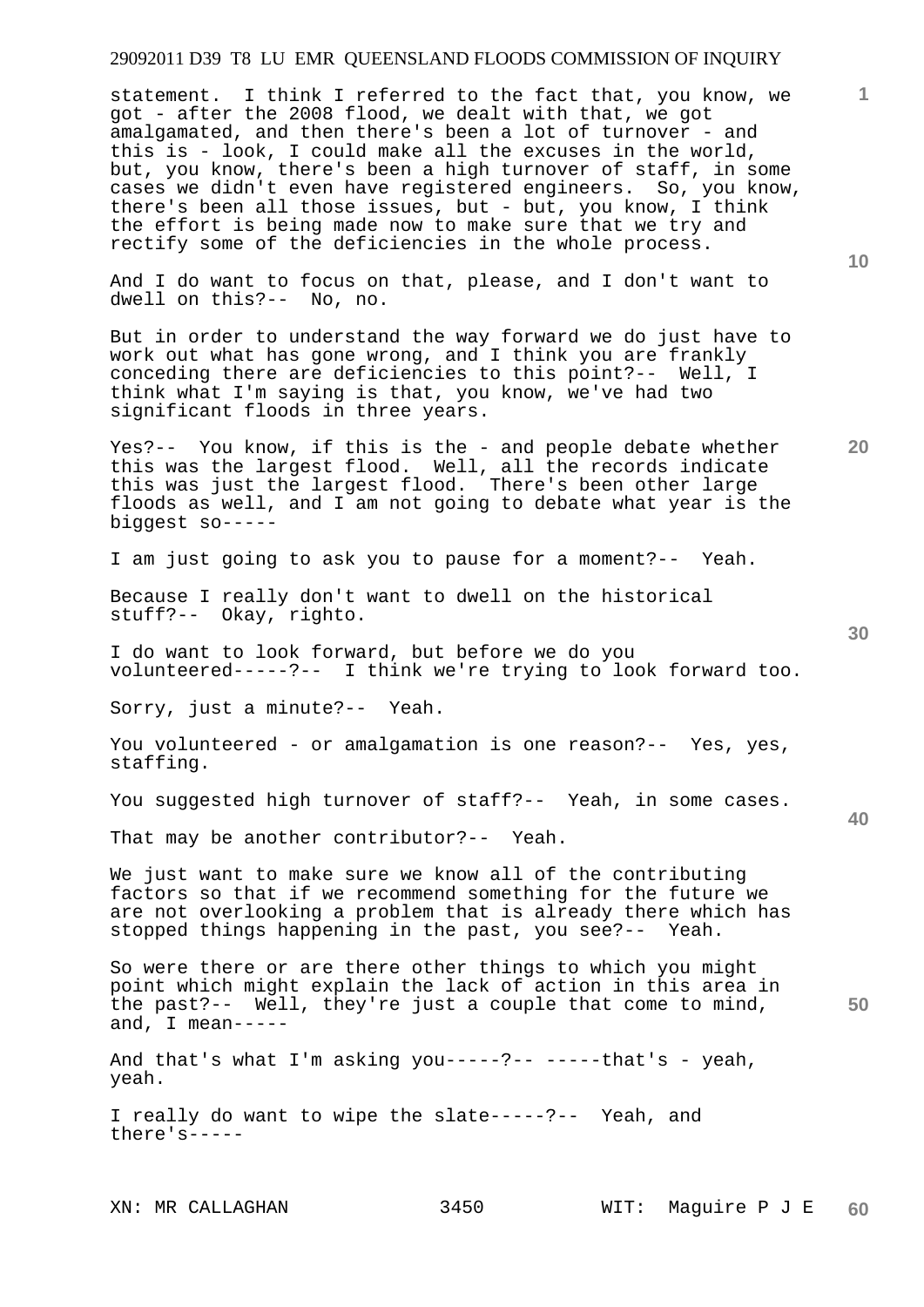-----and move forward, but I want to make sure we know everything that's been a problem up until now?-- And I'd say they're the - in my mind, they're the couple of main reasons.

Okay. But are there any others?-- I haven't really thought about it, but, I mean, I think we've got - well, nowadays we've got - so you don't want to look at the - why we haven't done it? Don't know, can't really say any more. I really can't think of any at this time. There are a couple of reasons that I would suggest that it didn't happen since 2008. That's what you're asking.

Well, that's the most recent event?-- Following the 2008 event, yeah.

That's the most recent example, I suppose, yes?-- Yep, yep, yep.

The area has grown phenomenally, hasn't it?-- The area has been growing since about 1980s when the mine - mining resources sector started, and, you know, hindsight is a wonderful thing, you know. I say to people maybe we - our forbearers shouldn't have crossed the river, come to this side. We should have stayed on the other side of the river. Fact is we're over here now-----

Yes?-- -----And we're trying to address the situation now with these studies we're trying to get done and look ahead.

**30**  Are there resource issues there because the place has grown so quickly?-- With staff?

Yes?-- At the moment I think we're pretty well caught up with planners - the planners can have 100 applications live at any one stage in our system. Engineers we're sort of starting to get on top of. We've just done an organisational restructure. That's going to fall into place in mid-October. So there's a lot of things changing. Then we've got these studies that are happening as a lot of people have mentioned, you know, that are going on at the moment. So, you know, hopefully - they're - they're a financial resourcing issue but we've decided that we don't want to wait for anyone else to try and help fund them, that we're just going to go ahead and get these things done, and they are costing hundreds of thousands of dollars.

Well, let's move onto that then, and, as you say, you've already spent a lot of money. I think the point was made that there was no assistance - that you've had no assistance for that process?-- No, and I don't want to dwell on it, because in my mind the people out there in the street don't care about the money side, they want to know what are the mitigation efforts that ourselves, SunWater, Queensland Rail, Department of Transport and Main Roads can do to try and help stop flooding that we've had in the last three years.

Well, there's the question of stopping flooding?-- Mitigate the incident.

**20** 

**40** 

**50** 

**10**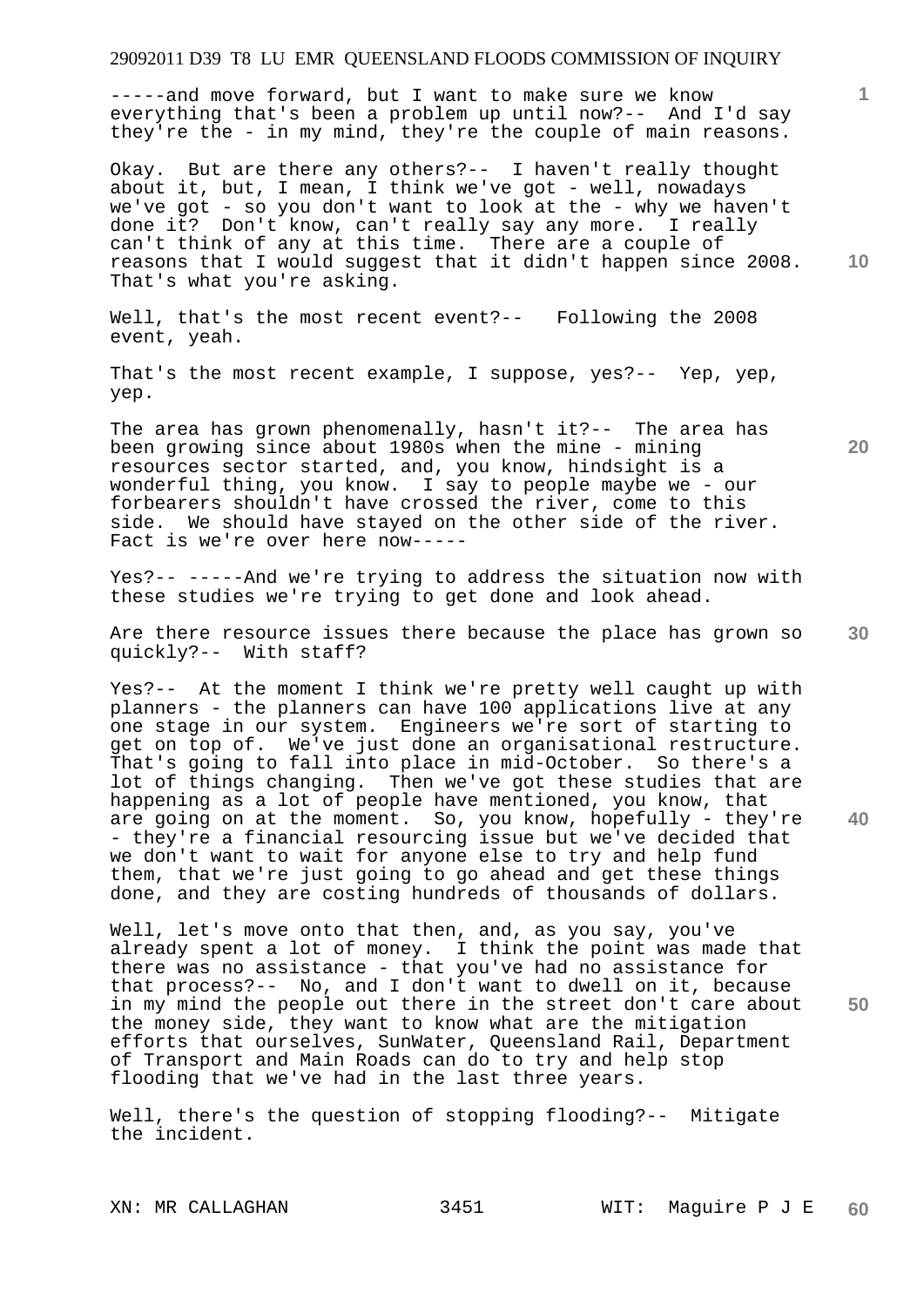That might be a challenge, but, well, I mean, there might be things that you might-----?-- Yes.

-----be able to do by way of levees or whatever?-- Maybe, yep.

But let's stick with the issue of the mapping and so on that you're doing at the moment?-- Yes.

**10**  And you've, from what we understand, been quite energetic in that regard?-- Well, what-----

You, the council?-- Yeah, and we said we're going to have a report I think in - by December, the C & R Consulting report, as Bryan mentioned, I think, before, will be out in about a week or so. So that will be the first part of it, and the other planning stuff is still happening with KBR through the planning scheme - the new planning scheme stuff as well. So there will be a number of recommendations for some of those organisations I mentioned before in that C & R report for us to look at.

**30** 

**20** 

**50**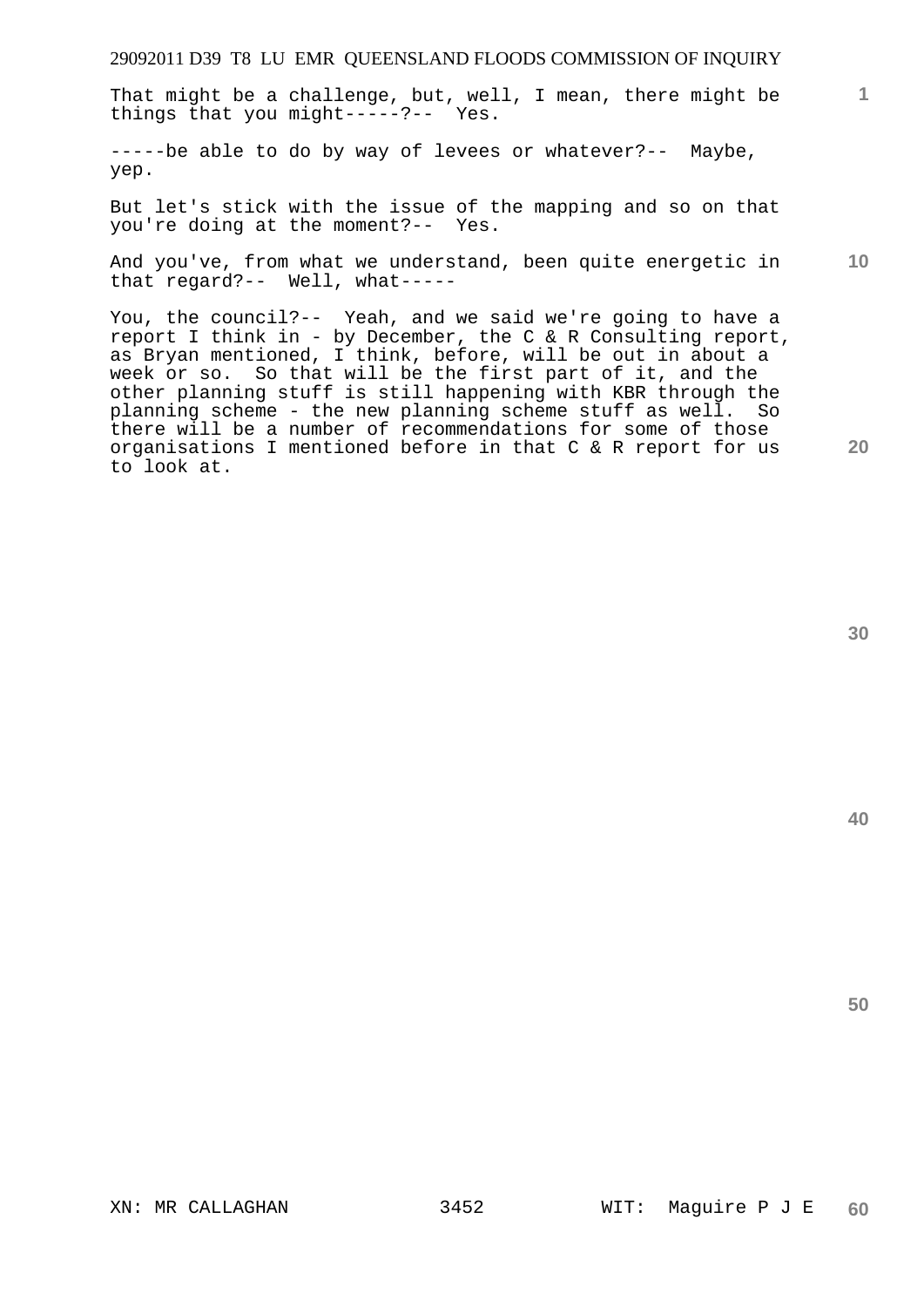And I understand that's going to be quite detailed information - you hope it is?-- I hope it is, and I think - like I said, you know, we get - it is costing a considerable amount of money. So I would hope that, you know, we get something out of it, and, you know, we want to try and - you know, when we get it, go to the community, go to the organisations that get named and tell people what's in the report, and, you know, people hear - Geoff mentioned - Geoff Jago before mentioned a couple of things that he thought could happen. You know, they will probably get a mention in the report, you know.

In the light of all the work you are doing, can I ask you about the QRA maps that have been discussed?-- And you asked Bryan before and I don't think I have seen them before.

Okay?-- So are they new?

Yes?-- Okay, I have been away for two weeks till this week, for two weeks previous, and I think Bryan said the QRA people were up. Well, I wasn't at that session.

You weren't - all right?-- Sorry.

You haven't been around to see-----?-- I haven't looked at them. I didn't know there was new maps. We have had some concerns about the maps, I have got to tell you, because, you know, we supplied information, and then, you know, the maps those blue - those maps there that we've done up with the blue on them-----

Yes?-- -----one of the concerns we've had is that people look at it and they say all those places flooded, but they didn't, that's where the water was, and that's why we've got to be clear about what information's on the map as to - it indicates there was water there, not necessarily water through every house that's covered in the blue, if you know what I mean.

So you're concerned about the fact that a map like that might be misinterpreted-----?-- By people.

-----and cause unnecessary concern?-- And I think that's one of the things that - when someone asked Bryan earlier about the map situation, I think, that was one of the concerns we had about letting them go out and people misreading them, using them for commercial gain or loss, is one of the concerns I had.

Or even just personal awareness-----?-- Yeah, exactly.

-----might be misleading?-- You know, because on those maps that we've done, the blue maps Bryan said we've got up in the council, you know, it looks awful, and it is awful, flood in a thousand houses is not nice and all the industrial area, but it does not - those maps don't indicate that water went through all the places where it was around.

No, no. Without some indication of depth, it is not much

**10** 

**20** 

**40**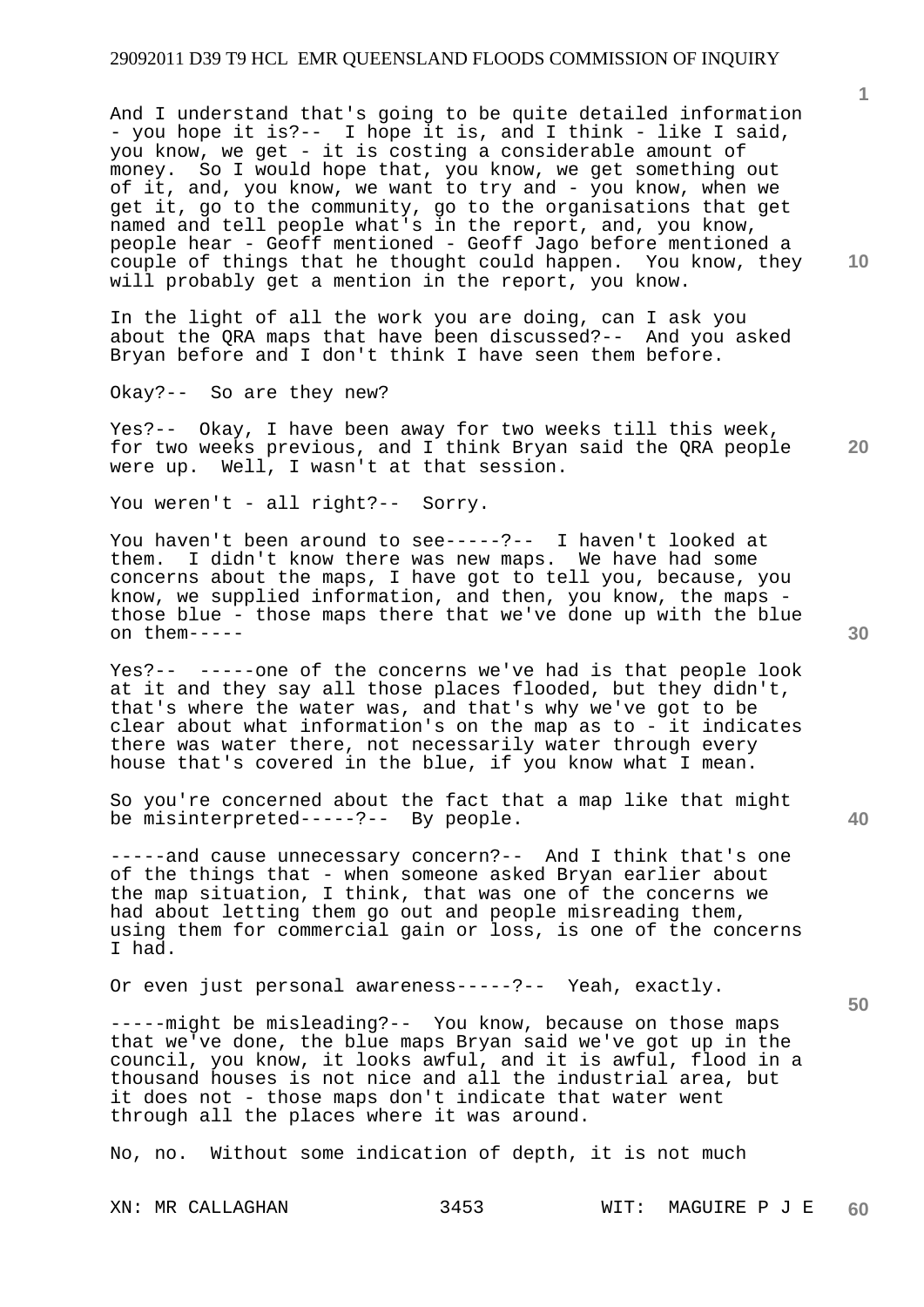assistance?-- That's right, and that's what I think we're trying to do now is - sorry, the stuff's been done, I think, and our staff - as I think Bryan said before, one bloke's away and we've just got to get those levels. Now, there is a lot of stuff happening, and it is taking time, but, you know, it is stuff we need to do.

If you were to accept from me that the maps which we've seen from the QRA don't actually indicate anything about the depth either-----?-- Okay.

-----would the same concerns apply?-- Well, I think people need to be aware that it is showing water around a house, you know what I'm saying, and not in it, necessarily. Not how much water went in it.

Or where it might have been once in a previous flood?-- Well, maybe because every flood is different, everyone keeps saying.

I will let you peruse the QRA maps?-- Sorry, and they are on the website, are they?

Yes. With the sort of work that you have done, is it the sort of thing that you think DERM might have given you some assistance with, or been able to do for you?-- Probably they have got people. That's why we're saying we don't want the floodplain board stuff. There has got to be people better but, I mean, we're - you know, I'm still happy enough, the progress we're making doing it ourselves to get some stuff done.

And, look, I am sure your action is to be commended, but, as you say, it is costing you money?-- It is. Well, it is costing the ratepayers money.

Yeah. All right. Were you here this afternoon when Mr Ottone was being asked about the emergency resolution of the council which was said to override the Sustainable Planning Act?-- Yeah, I was.

And in that regard I think the concern would be what council thought that the Sustainable Planning Act might prevent them from doing, or whether you were concerned that you needed some emergency power. No-one is arguing with what you were trying to achieve?-- No, I think clearly we can't override the Sustainable Planning Act, and councillors did the resolution in all good faith because in town when you have a thousand houses flooded, not everyone's going to be able to find accommodation or emergency accommodation, so we wanted to set - we didn't want anyone to ring up the council and say, you know, "I want to put a caravan out the back", and someone gets told, "You have got to make an application under the Sustainable Planning Act." That's - that doesn't happen. It won't happen.

All right?-- So that was sort of to cover that. And there are still people not in their houses today, so, you know - but that was part of that end. We did another resolution about

**10** 

**1**

**30** 

**20** 

**40**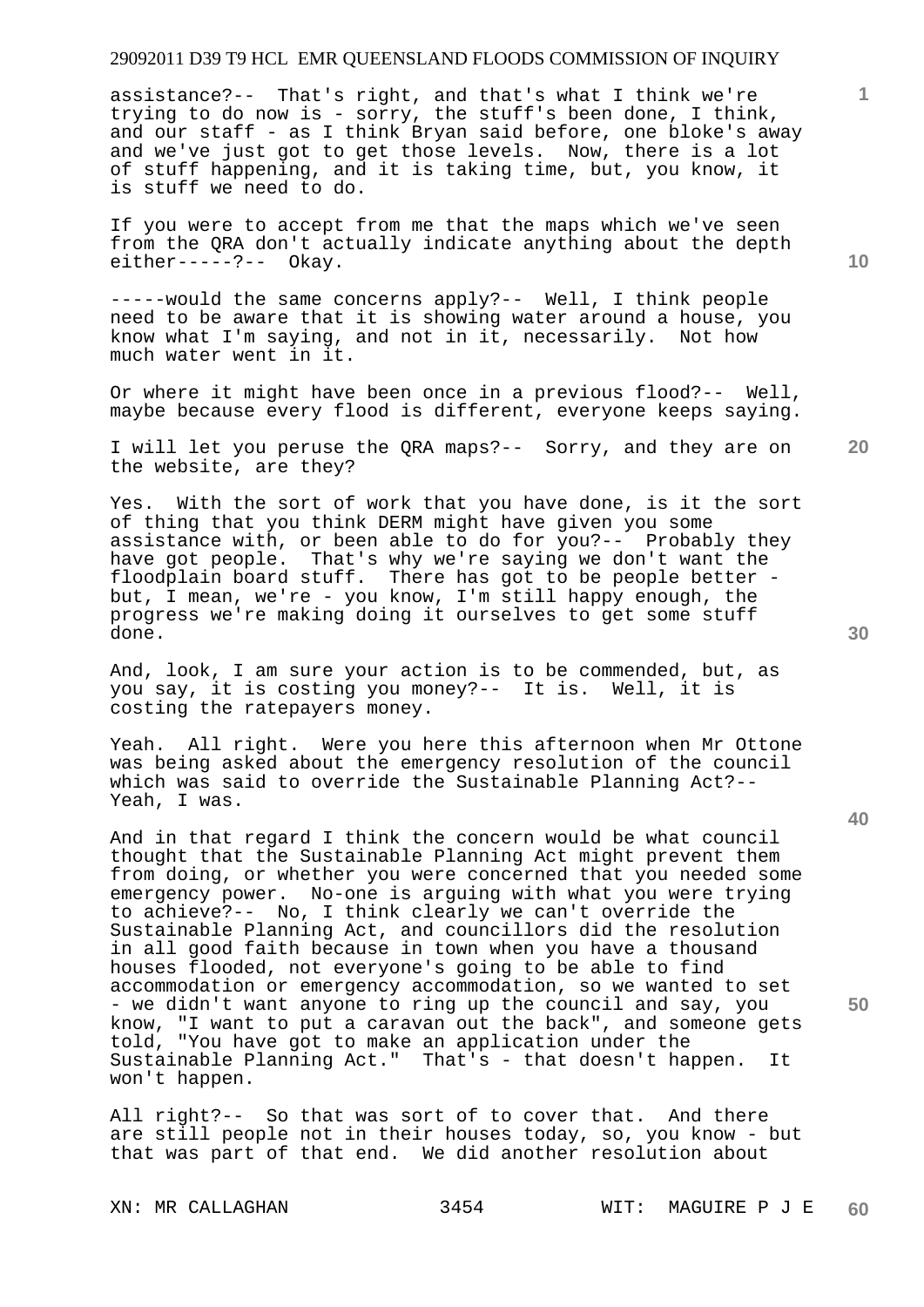allowing ratepayers to go and repair roads in rural areas, which strictly is not - but, you know, we did ring up some lawyers and get a bit of advice. So we did a couple of things that probably are out of the box, so to speak, but, you know, we were just trying to make people aware that, you know, we understood that there is going to be temporary facilities, people need - as Bryan said, people need to make use of showers, toilets, whatever they could, they needed to sleep in a caravan, or have a caravan, or have a demountable down the back, they could.

All right. So you were giving effect to a sentiment rather than trying to create a legal-----?-- Yeah, we weren't trying to create a legal minefield or break the law.

No. But did you feel that there were aspects of the law which you needed to address or that there was some-----?-- Just the concern that if someone got told they should make an application under the Act, and that process can take months.

You were here this afternoon when Mr Keogh's statement -Mr Keogh from SunWater-----?-- Yes.

-----was being discussed with Mr Ottone. And you were taken or you were here when he was taken to parts of correspondence, for example, where the council says to SunWater, "Well, you know, we're not giving you the chance to impede development here." You know what I'm talking about?-- And the concern is that we're trying to develop the community, and so we don't need to have, you know, people out there - and they have got a job to do, too, don't get me wrong, so we don't need to be, you know - we want to try and make things happen and not have that as a gun - held as a gun to our head, I suppose you would say.

You are sort of getting straight to the point which I want to put to you is a fairly crude sort of a proposition, and that is that if you want the control or the power, if you like, over development in Emerald, and if you want to be responsible for development in Emerald, then doesn't that also involve a need to exercise power over and be responsible for the LN1 drain at the same time? Can I put that to you as a very broad proposition?-- And there is a number of drains that SunWater mentioned to us the other week when they were there that I am aware of, and as was mentioned they previously wrote to it, and I think, you know, if someone comes to me - one of the officers comes to me and says, "What do you want to do about this?", I said, "Mate, honestly, we just don't need it." Like - sorry, they have been to us about that issue, about - and this is not related to the flooding, but that issue, plus taking over the running of the gardens at the Fairbairn Dam, the picnic area.

Sorry to interrupt you, and let's just stick with the LN1 drain?-- Yeah, okay.

The proposition I am putting to you is this an issue of power - of you wanting power without responsibility, because how can

**20** 

**10** 



**40** 

**50**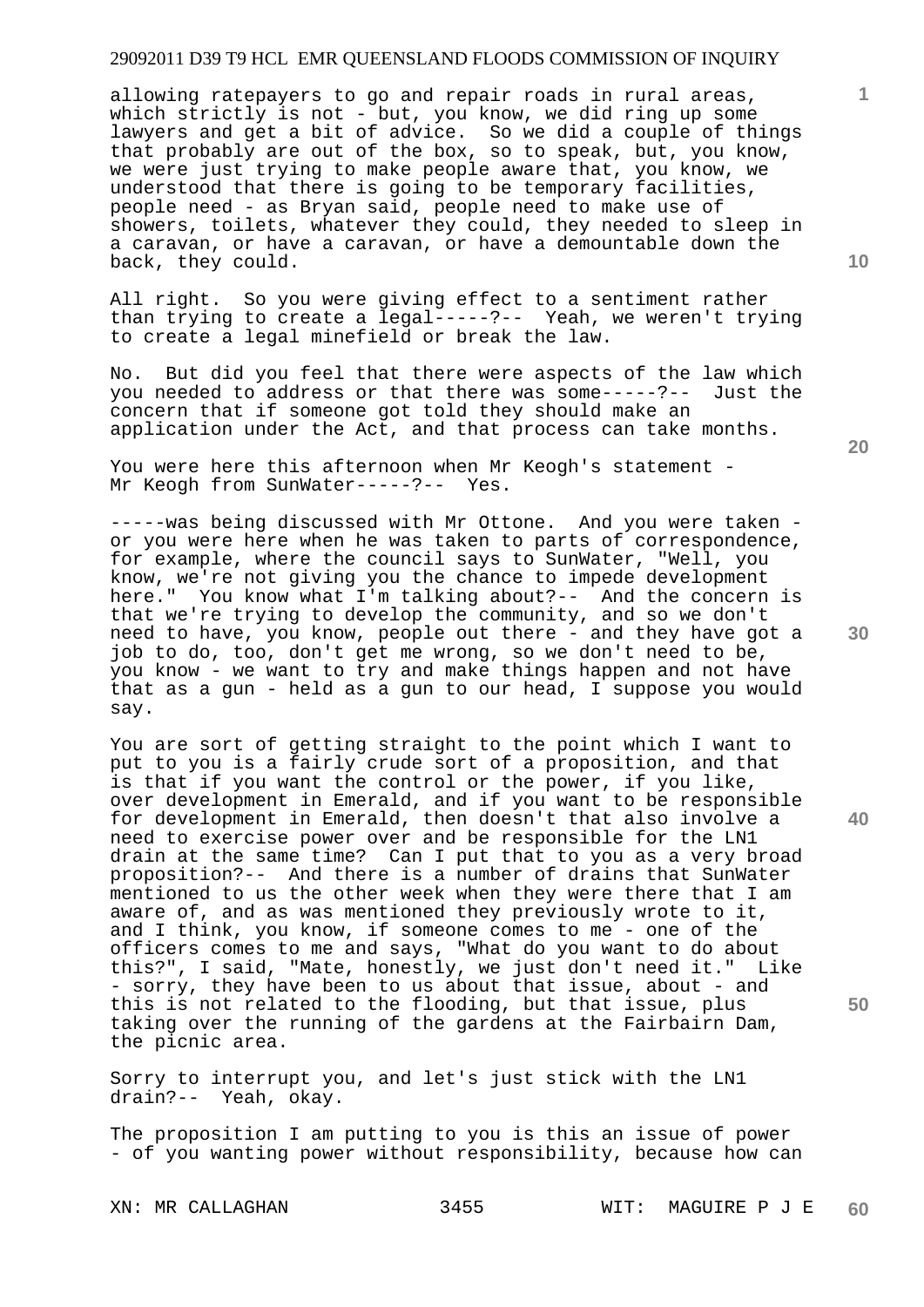you really in Emerald, from what we have learned, how can you separate the LN1 drain from the concept of future development, if you are talking about flood or perhaps many other matters as well?-- I guess we can't, but, you know, what I see it as as well is this is a State agency wanting to pass something else down to us.

Well-----?-- The control, the maintenance, the upgrade - and we work with them now to clean out those drains now. So, you know, there is - we have just done a burnout - burn-off again in the last few weeks on the LN1 drain, right, and we worked with them on cleaning up as well. So there is some things have already happened-----

But we can't get hung up, can we, on State/local responsibilities. I mean, you have just passed the floodplain board up to the State?-- They haven't accepted it, I have got to say.

**20**  All right, but it is your sentiments?-- They pass everything down to us, so we just thought we'd try it the other way.

Well-----?-- It is a good try.

This is the point, though. Is this realistically-----?-- Look, I think you can-----

-----something you can pass up?-- We're going to need to have a serious discussion with them about the operation, maintenance and the control of those drains. There are people out there that will tell you we should not touch them, including some irrigators, that, you know, are involved in the whole process, because they do get charged by SunWater - and I don't know what all the figures are, so much, whatever - you know, for those - you know, to have their water going through the drains, I suppose you would say.

**40**  You say we're going to have to have a serious discussion with them. You have been having it for a year or so, haven't you?-- We haven't. Sorry, I haven't. Staff apparently have had it passed on, and, like I said, my thing would be, well, we really don't - we need it but, you know, the responsibility and all that is probably, you know, great as well. Same as the floodplain stuff in a different way, you know, same sort of issue.

All right?-- This is a personal opinion of mine I'm expressing, not the view of the whole council, I have got to say.

COMMISSIONER: What are the downsides?-- Well, the cost. Once again it comes back to the cost.

Yeah. What are the costs?-- I don't know. See, they maintain-----

I didn't mean literally in figure terms, but what would you anticipate costing money about it?-- Well, keep it -

**10** 

**1**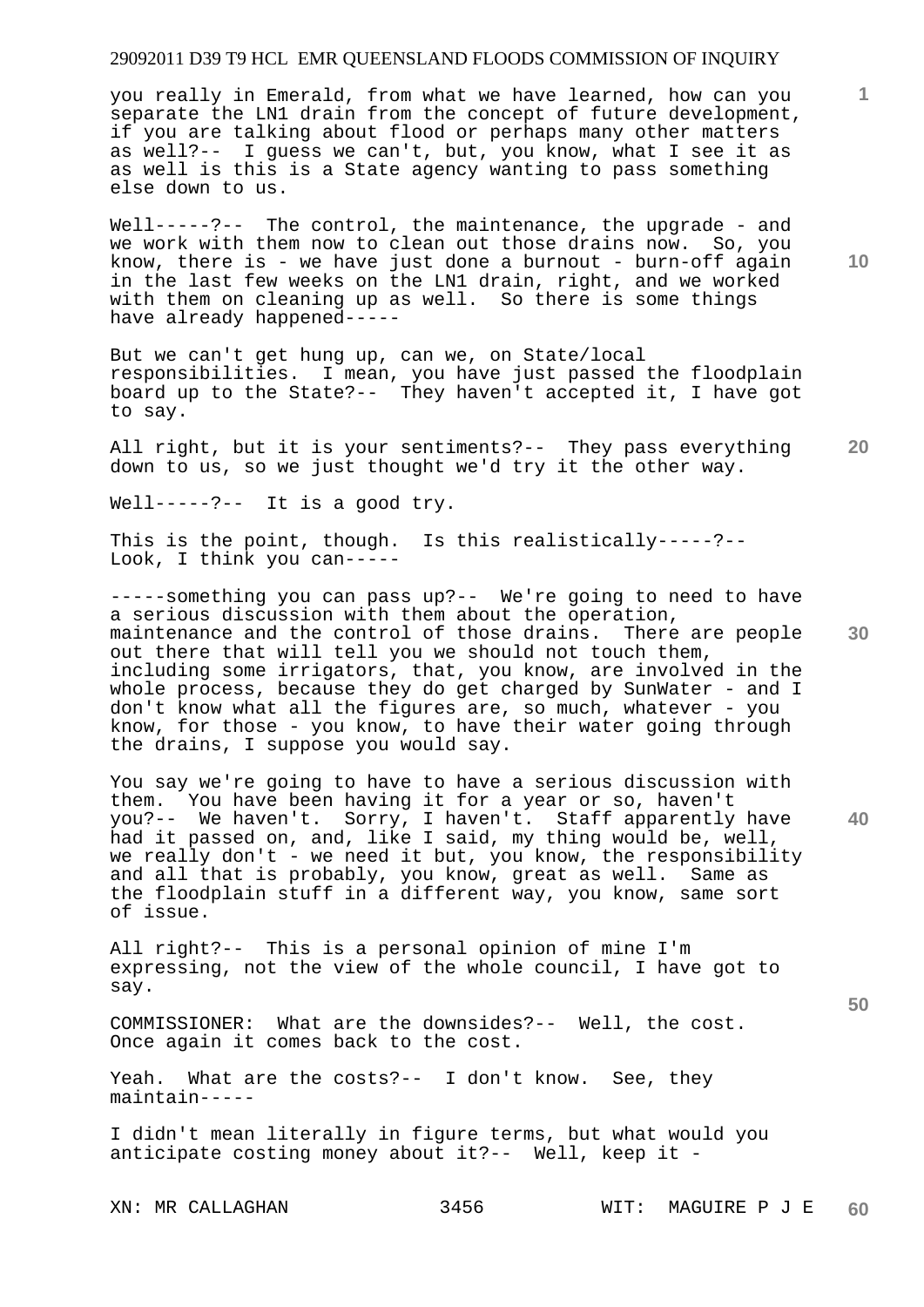maintaining them.

But you are doing a bit of that now?-- Yeah, we do that on particular parts but the system is a lot bigger, so there is another couple of other drains involved. But I would say it would be in the hundreds of thousands of dollars.

That's just the maintaining?-- I would have thought so, but, like I said, I have never seen the-----

Yeah. I just wanted to get a rough idea. Now, there has been talk about widening, upgrading, and so on. So you wouldn't be keen on that?-- I think - I think some of that will come out of the C & R study next week, and we will have to sit down and talk to them and see if we can look at some of those.

What other problems do you see?-- It is probably the responsibility. Like, you know, it is not just - it wouldn't just be the irrigators - you know, their water goes down it. But, look, we would have to sit down and have a proper discussion about it, but I haven't really thought about it.

Is there any scope for your assuming responsibility once it hits the town boundary, as opposed to the agricultural parts of it?-- Yeah, that would be the proposition. I don't think there would be any intention for us to take over the stuff in the agricultural land from them anyway, because they have gates and all sorts of stuff.

Okay.

MR CALLAGHAN: Just finally, because we have just touched on it a moment ago, about the future or lack thereof of the Nogoa River Floodplain Board - and we've canvassed this already before you got here today with Mr Brumley and others - and we understand the reasons why what's proposed should happen?-- Yeah.

**40**  We have also seen a press release from you saying, I think, that you had the best people in the world on the board - best people for that job?-- Well, that's-----

Presumably because of their local knowledge and expertise?-- That's myself, councillor Hayes, and then we also had also-----

I don't know who you were talking about?-- I don't know whether I did - did I say that?

You were quoted in the press as saying that, which is something entirely different?-- Okay, so what I was getting at - and then we have our own local people, plus we're able we have to refer the applications to a hydrologist, so Rob Keogh or Rob Ayres, or somebody each time that-----

I can probably cut you short. What I've asked others, and what I'm asking you, is how best, if this is going to be a State Government responsibility from now on-----?-- Yep.

**20** 

**50** 

**10**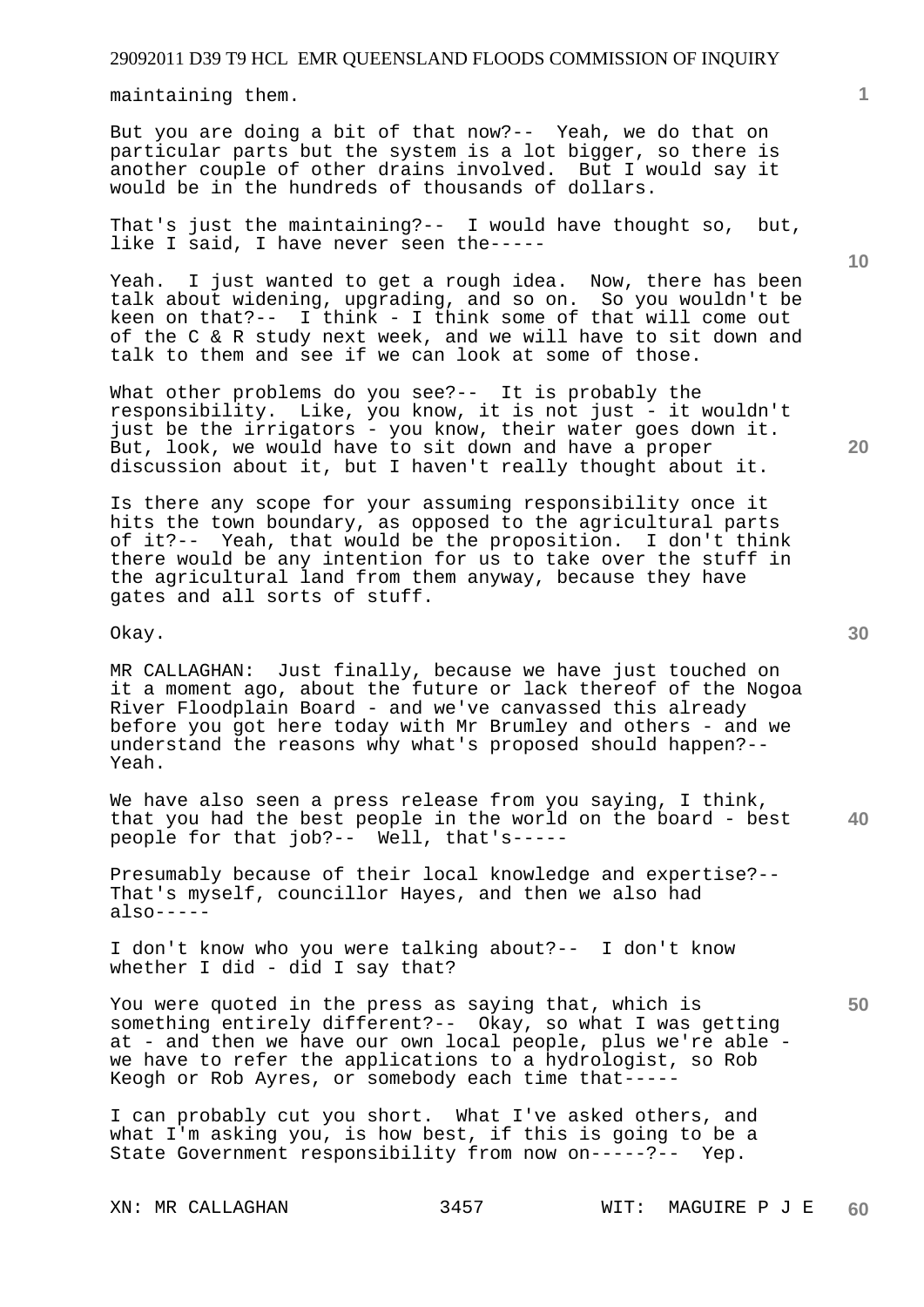-----what is the best way of ensuring that the local input -----?-- Yeah.

-----is still heard in the course of any decision-making? Now, Mr Brumley, I think, suggested that it might be two ways; one is council could still be a referral agency-----?-- Yeah.

-----or that some sorts of people who are on the board at the moment might form part of a new body, a new State Government body?-- And I think some landholders should be part of it, part of the process.

Yes?-- There probably should be local government input, but I think landholders and, you know, people that have got a knowledge of basic water, what happens on - in a floodplain area. So, you know, some of those sort of people. And I really think that it is probably an issue for the Department of Environment and Resource Management to try and handle in their system. They - when you make an application now, we process it through our system but DERM also look at it as well. So, you know, the levee extension that was just sorry, the levee height approval that was just done down at Ensham mine, a couple of years ago, whatever it was, since the 2008 flood, was actually approved by DERM, not by us, as far as I recall.

**40** 

**50** 

**10**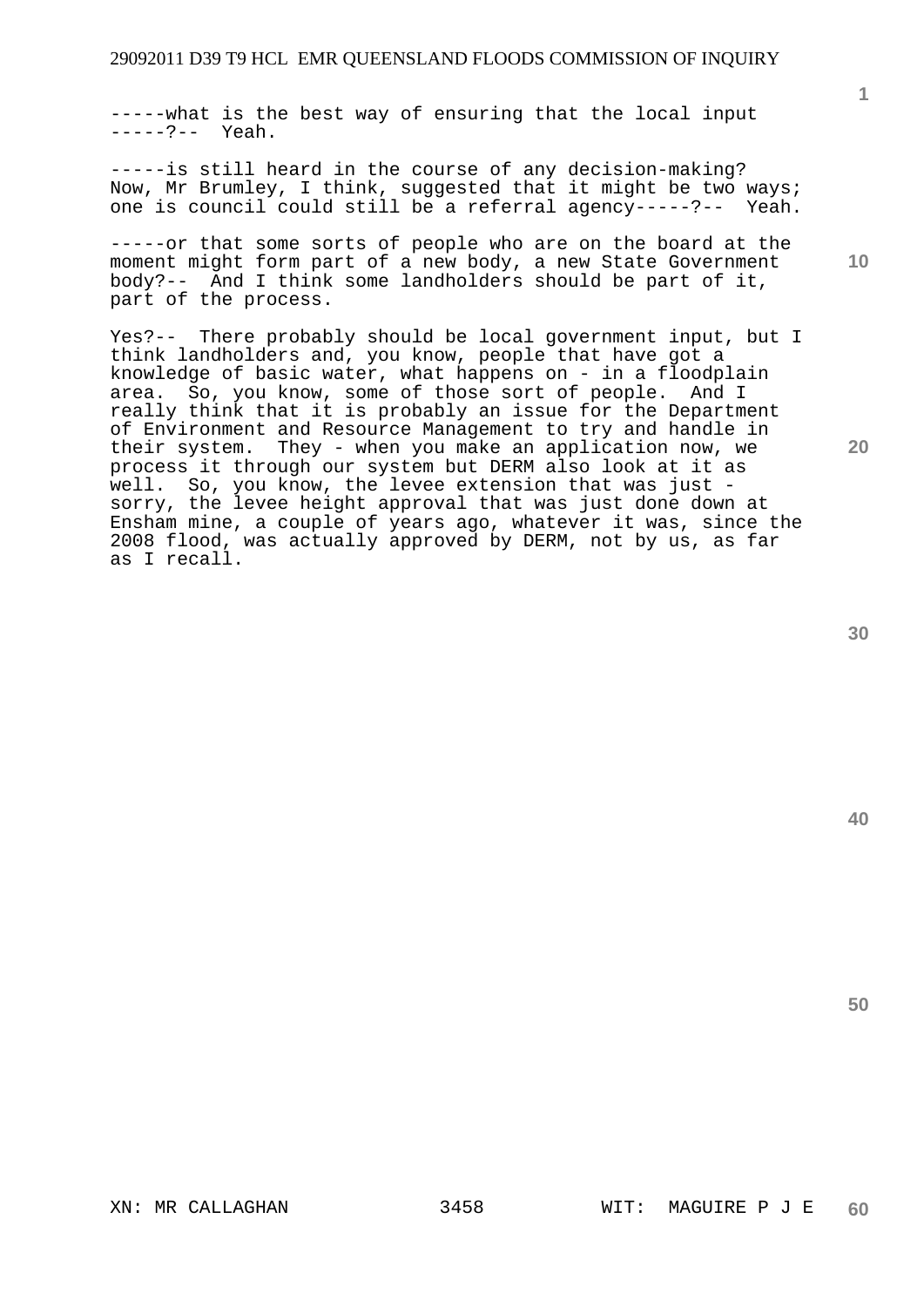All right?-- Sorry, it was done - sorry, it was done through the State to speed up the process I think from my recollection, but I probably should check on some of that,  $but --- -$ 

It's okay. What you've said would suggest that the means of maintaining local input might be something other than just having the council as a referral agency-----?-- Yes, I think - I think-----

-----but if you wanted to incorporate representatives at least of landholders and so on-----?-- Landholders and that, yep.

-----you'd want a permanent presence?-- And-----

-----in a-----?-- Preferably landholders that are on the flood plain even.

Yes, you'd want their presence in a committee or something which was consulted?-- Yeah, and a mining company as  $well$ 

Yes?-- -----because the mines are involved in the process as well, so.

Yes. All right.

COMMISSIONER: So what about the council as a referral agency as well or not?-- Oh, yeah. No, I think so, but, I mean, certainly we could form part of that - you know, if there's a - you know, a community group that looks at it, you know, but I think-----

Well, I don't think you can be both, you can't be the-----?--I think-----

-----on the decision making board and the referral agency?-- No, not the decision making group, but a referral group, yeah, community referral group, sorry, yeah.

MR CALLAGHAN: That's all I have, thank you.

COMMISSIONER: Mr Ure.

**50**  MR URE: Just a couple of matters, thank you. The Ensham project that went to the State Government, was it a designated project?-- That might have been what it was called but, like I said, I'd have to check my facts, but I think it might have been - because of their flooding in 2008, I think the process was then given to the State to process things, but I'd have to just check on that.

COMMISSIONER: I think the Commission has looked at it, Mr Maguire. I think we know what the situation is?-- Yeah, okay, yeah.

**10** 

**1**

**20**